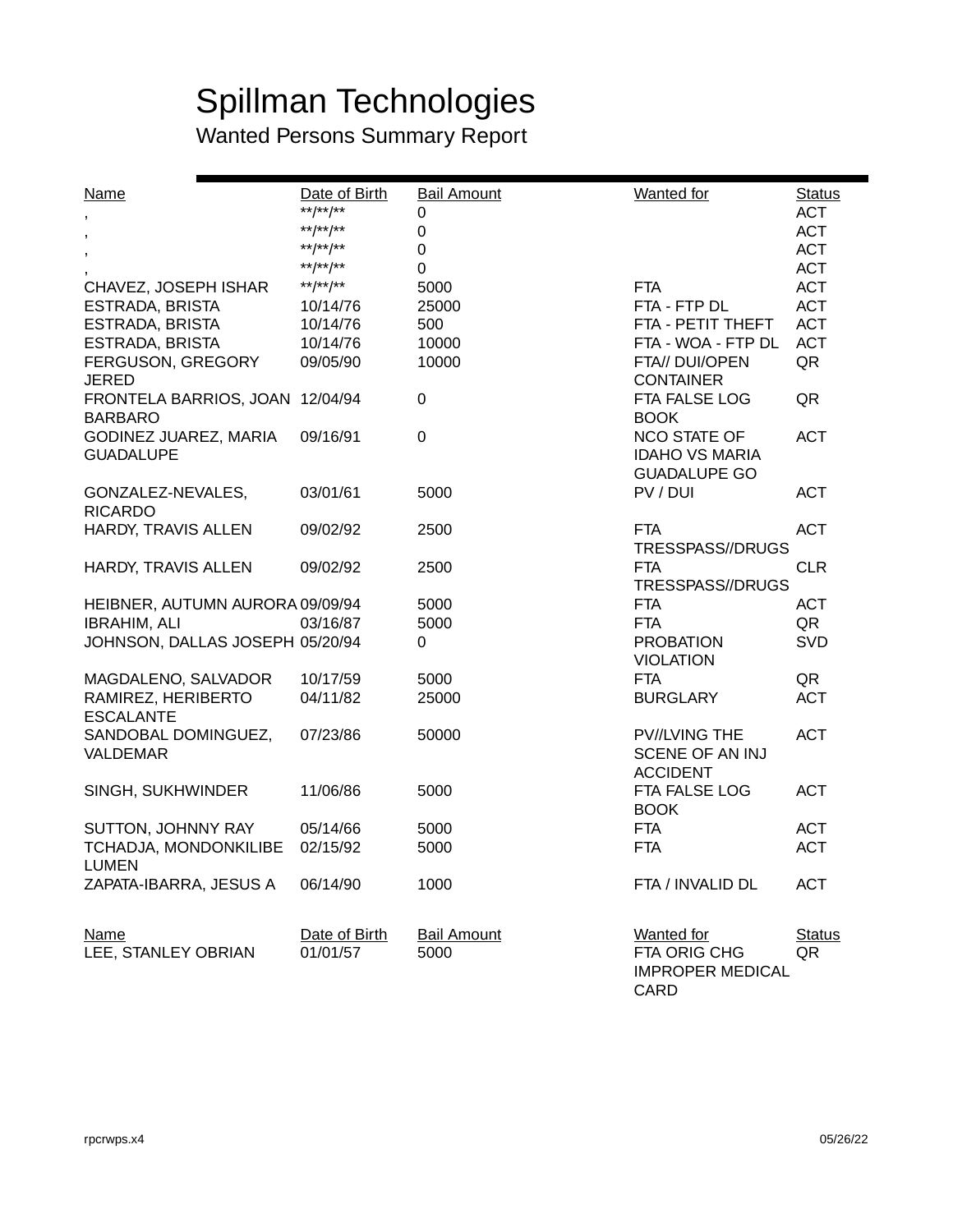| <b>Name</b><br>MALDONADO, JESUS<br><b>RAMON</b>                  | Date of Birth<br>01/15/83 | <b>Bail Amount</b><br>5000  | <b>Wanted for</b><br><b>FTA</b>                                            | <b>Status</b><br><b>ACT</b> |
|------------------------------------------------------------------|---------------------------|-----------------------------|----------------------------------------------------------------------------|-----------------------------|
| <b>Name</b><br>SEVY, TRAVIS WALKER                               | Date of Birth<br>05/31/02 | <b>Bail Amount</b><br>10000 | <b>Wanted</b> for<br><b>SEXUAL BATTERY</b>                                 | <b>Status</b><br><b>SVD</b> |
| Name<br><b>BURDEN, ANTHONY</b><br><b>EUGENE</b>                  | Date of Birth<br>09/01/66 | <b>Bail Amount</b><br>1000  | <b>Wanted for</b><br>FTA EXCEEDING<br><b>LEGAL TANDEM</b><br><b>WEIGHT</b> | <b>Status</b><br><b>ACT</b> |
| <b>Name</b><br>HAFLICH, STEVEN HASH                              | Date of Birth<br>12/21/85 | <b>Bail Amount</b><br>1000  | <b>Wanted for</b><br>FTA HEARING//PCS & ACT<br><b>DRUG PARA</b>            | <b>Status</b>               |
| <b>Name</b><br><b>BODINE, CHARLES SCOTT</b>                      | Date of Birth<br>05/11/72 | <b>Bail Amount</b><br>2500  | <b>Wanted</b> for<br><b>PROBATION</b><br><b>VIO//RECKLESS</b>              | <b>Status</b><br><b>ACT</b> |
| FURTADO, MARIO L                                                 | 12/11/76                  | 200000                      | <b>DRIVING</b><br><b>DUI</b>                                               | SVD                         |
| <b>Name</b><br>MARTELL, JOSE LUIS                                | Date of Birth<br>03/09/90 | <b>Bail Amount</b><br>1500  | <b>Wanted</b> for<br>FTA//DWS                                              | <b>Status</b><br><b>ACT</b> |
| Name<br>DROEGE, JONNY STEFAN                                     | Date of Birth<br>06/25/71 | <b>Bail Amount</b><br>500   | <b>Wanted for</b><br>FTA / REVIEW<br><b>HEARING / DISTURB</b><br>THE PEACE | <b>Status</b><br><b>ACT</b> |
| <b>Name</b><br>CUTBIRTH, CODY ALLEN                              | Date of Birth<br>10/20/84 | <b>Bail Amount</b><br>1250  | <b>Wanted</b> for<br>FTA - DWP & OPEN<br><b>CONTAINER</b>                  | <b>Status</b><br><b>ACT</b> |
| <b>CUTBIRTH, CODY ALLEN</b>                                      | 10/20/84                  | 1250                        | FTA - PCS & PARA                                                           | <b>ACT</b>                  |
| <b>Name</b><br>LEONARD, TRAVIS WADE                              | Date of Birth<br>08/14/69 | <b>Bail Amount</b><br>1500  | <b>Wanted</b> for<br>FTA// FTP                                             | <b>Status</b><br><b>ACT</b> |
| <b>Name</b><br>SALGUEROCHINCHILLA, EDI 06/30/79<br><b>MOISES</b> | Date of Birth             | <b>Bail Amount</b><br>5000  | Wanted for<br>FTA / HUNT OR FISH ACT<br><b>W/O LICENSE</b>                 | <b>Status</b>               |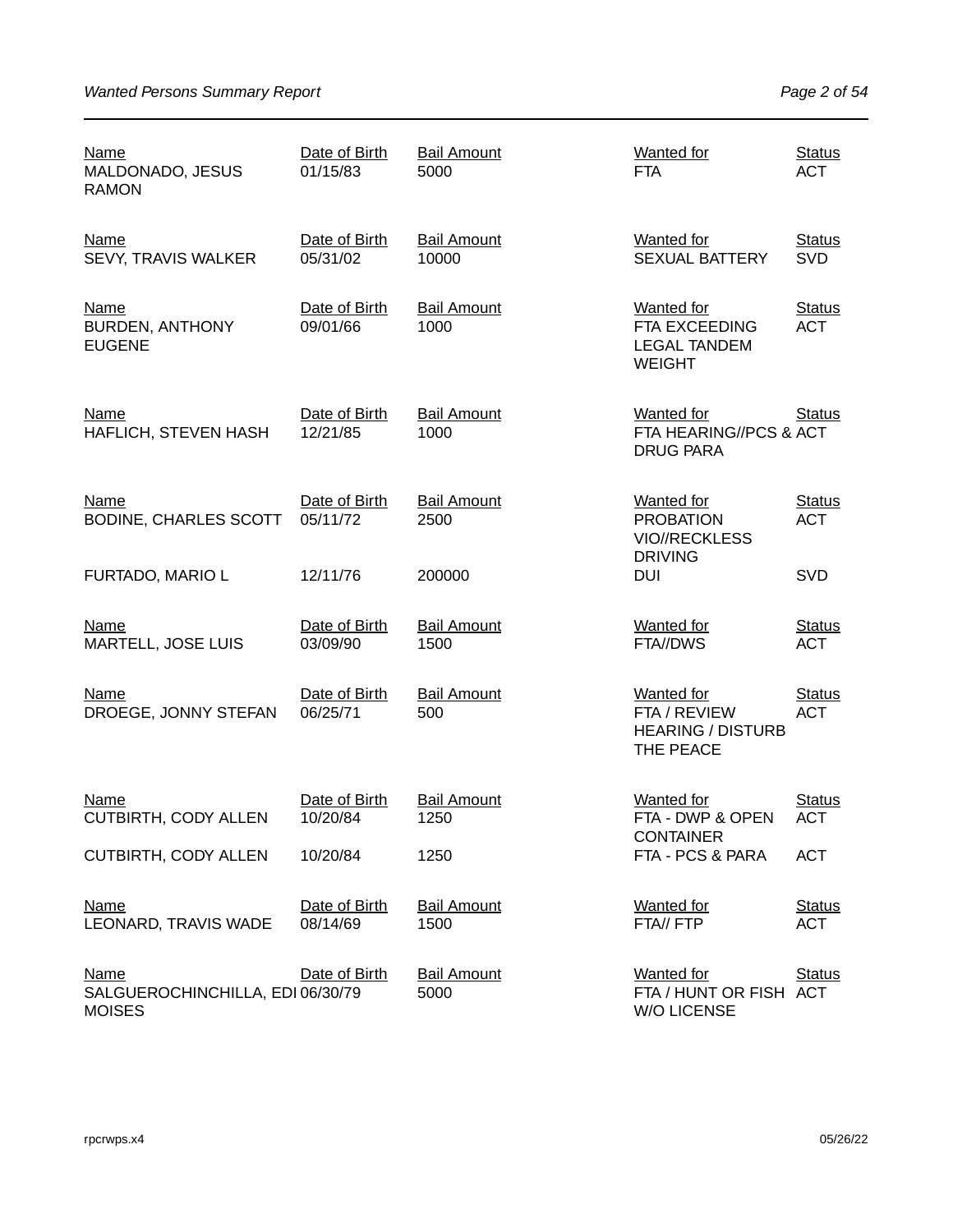| <b>Name</b><br>ADDISON, MICHAEL J                | Date of Birth<br>02/20/57 | <b>Bail Amount</b><br>5000  | <b>Wanted for</b><br>FTA FTS AT CHECK<br><b>STATION &amp; KEEP LOG</b><br><b>BOOK</b> | <b>Status</b><br><b>ACT</b> |
|--------------------------------------------------|---------------------------|-----------------------------|---------------------------------------------------------------------------------------|-----------------------------|
| <b>Name</b><br>MARTIN, ZAKKERY RYAN              | Date of Birth<br>09/25/90 | <b>Bail Amount</b><br>10000 | <b>Wanted for</b><br>FTA PMT REVIEW ON ACT<br><b>OBST &amp; DELAY//DWP</b>            | <b>Status</b>               |
| MARTIN, ZAKKERY RYAN                             | 09/25/90                  | 10000                       | FTA//PMT REVEIW<br>ON DWP                                                             | <b>ACT</b>                  |
| <b>Name</b><br>CANO, EFRAN jr                    | Date of Birth<br>03/11/66 | <b>Bail Amount</b><br>30000 | <b>Wanted for</b><br>PROB VIOLATION                                                   | <b>Status</b><br><b>ACT</b> |
| <b>Name</b><br>BONCZEK, MATTHEW DALE 01/12/78    | Date of Birth             | <b>Bail Amount</b><br>1500  | <b>Wanted for</b><br>FTA DWP                                                          | <b>Status</b><br><b>ACT</b> |
| <b>Name</b><br>BENAVIDES, JUAN CARLOS 05/16/78   | Date of Birth             | <b>Bail Amount</b><br>2750  | <b>Wanted for</b><br>FTA FALSE LOGBOOKACT                                             | <b>Status</b>               |
| <b>Name</b><br><b>GUTIERREZ, JOSE</b>            | Date of Birth<br>03/08/83 | <b>Bail Amount</b><br>5000  | <b>Wanted for</b><br>FTA/FALSE LOG<br><b>BOOK</b>                                     | <b>Status</b><br><b>ACT</b> |
| <b>Name</b><br>RAMOS, JUAN                       | Date of Birth<br>09/27/70 | <b>Bail Amount</b><br>5000  | <b>Wanted for</b><br>FTA//INVALID DL                                                  | <b>Status</b><br><b>ACT</b> |
| <b>Name</b><br><b>GALBRAITH, MARK ALAN</b>       | Date of Birth<br>05/21/67 | <b>Bail Amount</b><br>500   | <b>Wanted for</b><br>FTA ON 14 HR RULE ACT                                            | <b>Status</b>               |
| <b>Name</b><br>EAMES, KENNETH MICHAEL 04/27/92   | Date of Birth             | <b>Bail Amount</b><br>1000  | <b>Wanted</b> for<br>FTA FAIL TO STOP<br><b>CHECK STATION</b>                         | <b>Status</b><br>ACT        |
| <b>Name</b><br>TAPIA ESPINOZA, JENNIFER 11/27/97 | Date of Birth             | <b>Bail Amount</b><br>1000  | <b>Wanted for</b><br>FTA POSS OF DRUG ACT<br><b>PARA</b>                              | <b>Status</b>               |
| <b>Name</b><br>LOPEZ, JOSE TRINIDAD              | Date of Birth<br>10/11/97 | <b>Bail Amount</b><br>5000  | <b>Wanted for</b><br>FTA FALSE LOG<br><b>BOOK</b>                                     | <b>Status</b><br><b>ACT</b> |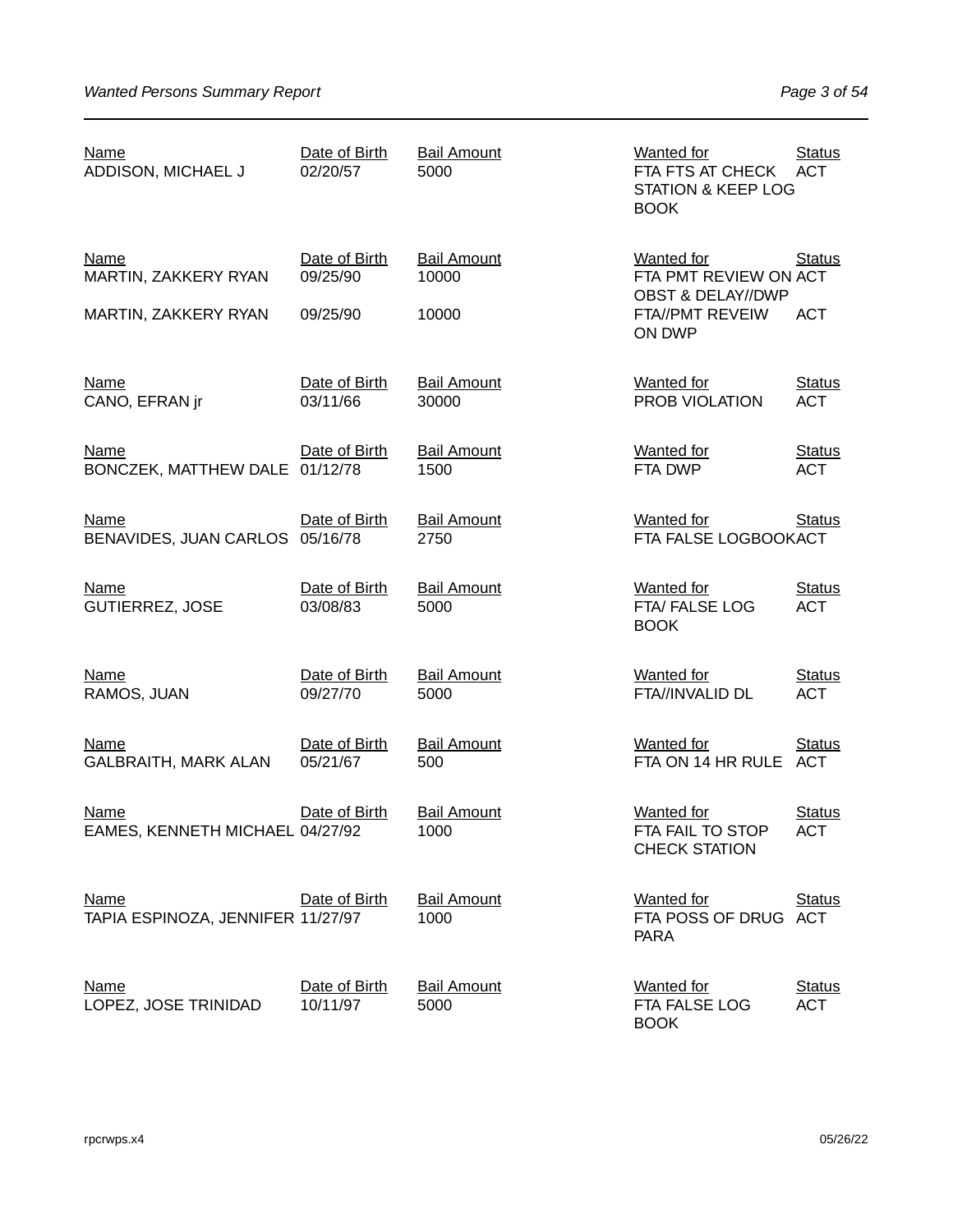| <b>Name</b><br>WILLIAMS, EDWARD JAMES 10/15/86          | Date of Birth             | <b>Bail Amount</b><br>500   | <b>Wanted for</b><br>FTA / POSS PARA                      | <b>Status</b><br><b>ACT</b> |
|---------------------------------------------------------|---------------------------|-----------------------------|-----------------------------------------------------------|-----------------------------|
| <b>Name</b><br><b>KNOPIK, MICHAEL</b><br><b>ANTHONY</b> | Date of Birth<br>05/15/94 | <b>Bail Amount</b><br>5000  | <b>Wanted for</b><br>FTA - PCS & PARA                     | <b>Status</b><br>QR         |
| <b>Name</b><br>ARCHER, SHAELY ANNE                      | Date of Birth<br>07/18/97 | <b>Bail Amount</b><br>10000 | <b>Wanted for</b><br>FTA PAYMENT<br><b>REVIEW HEARING</b> | <b>Status</b><br><b>ACT</b> |
| ARCHER, SHAELY ANNE                                     | 07/18/97                  | 1500                        | PETIT THEFT                                               | QR                          |
| <b>BEAM, JEMENI JAMES</b>                               | 06/25/99                  | 500                         | FTA POSS & PARA                                           | <b>ACT</b>                  |
| <b>BECK, LUKAS DAIRO</b>                                | 03/30/00                  | 0                           | PV / BURG                                                 | SVD                         |
| HILL, JAKE D                                            | 02/07/87                  | 0                           | PV PCS X2 AND<br><b>DRUG PARA</b>                         | QR                          |
| HILL, JAKE D                                            | 02/07/87                  | $\boldsymbol{0}$            | PV / ORG CHG PCS<br>AND PARA                              | SVD                         |
| JACKSON, SEAN MICHAEL                                   | 07/16/90                  | 407.5                       | <b>FTA/DISTURBING</b><br>THE PEACE                        | <b>ACT</b>                  |
| JACOBSON, WAYNE ALAN                                    | 11/09/80                  | 25000                       | HUNT, TRAP OR FISH ACT<br><b>W/O LICENSE</b>              |                             |
| KNORR, MARLEY ANN                                       | 07/17/97                  | 0                           | FTA// POSSESSION                                          | <b>ACT</b>                  |
| LUNA-OLGUIN, JUAN<br><b>CARLOS</b>                      | 12/17/86                  | 50000                       | FTA//POSS-PARA<br>W/INTENT                                | <b>ACT</b>                  |
| MARIANI, MARK REINHART                                  | 09/15/66                  | 2500                        | FTA DRIVERS<br><b>LICENSE VIOLATION</b>                   | <b>ACT</b>                  |
| MCABEE, DEBBIE LOUISE                                   | 01/26/61                  | 5000                        | PV POSS PARA                                              | <b>ACT</b>                  |
| MENGES, RANDALL LEROY                                   | 10/16/75                  | 25000                       | FTA DL OR<br><b>COMMERCIAL LIC</b><br><b>VIOLATION</b>    | <b>SVD</b>                  |
| MOWER, DANIEL GRANT                                     | 09/24/85                  | 25000                       | FTA//HUNT TRAP<br>FISH W/LIC                              | <b>ACT</b>                  |
| OLSON, COLTON ROGER                                     | 11/19/83                  | 5000                        | FTA// DRUG PARA                                           | <b>ACT</b>                  |
| POWELL, DONOVAN<br><b>WILLIAM</b>                       | 02/07/95                  | 0                           | FTA ORIG CHG DRUG ACT<br><b>PARA</b>                      |                             |
| POWELL, MYCAH LEE                                       | 05/12/92                  | 0                           | FTA - DWP                                                 | <b>ACT</b>                  |
| SIMMERS, LISA MARIE                                     | 09/24/88                  | 15000                       | PV//MARJ POSS                                             | <b>ACT</b>                  |
| SIMS, ASEA JAY                                          | 05/22/88                  | 5000                        | FTA PCS<br>X2/PARA/DWP/NO<br><b>INSUR</b>                 | <b>ACT</b>                  |
| WEBB, MARK ALAN                                         | 06/21/89                  | 500                         | FTA - PCS & PARA                                          | <b>ACT</b>                  |
| <b>WENTWORTH, RALPH</b><br><b>LAWRENCE</b>              | 03/28/54                  | 50000                       | FTA SENTENCING ONSVD<br>POSS MARIJUANA                    |                             |
| <b>Name</b>                                             | Date of Birth             | <b>Bail Amount</b>          | <b>Wanted</b> for                                         | <b>Status</b>               |
| RAKHMONOV, AZIZBEK                                      | 05/31/97                  | 5000                        | FTA ORIG CHG ID<br><b>CODES</b>                           | <b>ACT</b>                  |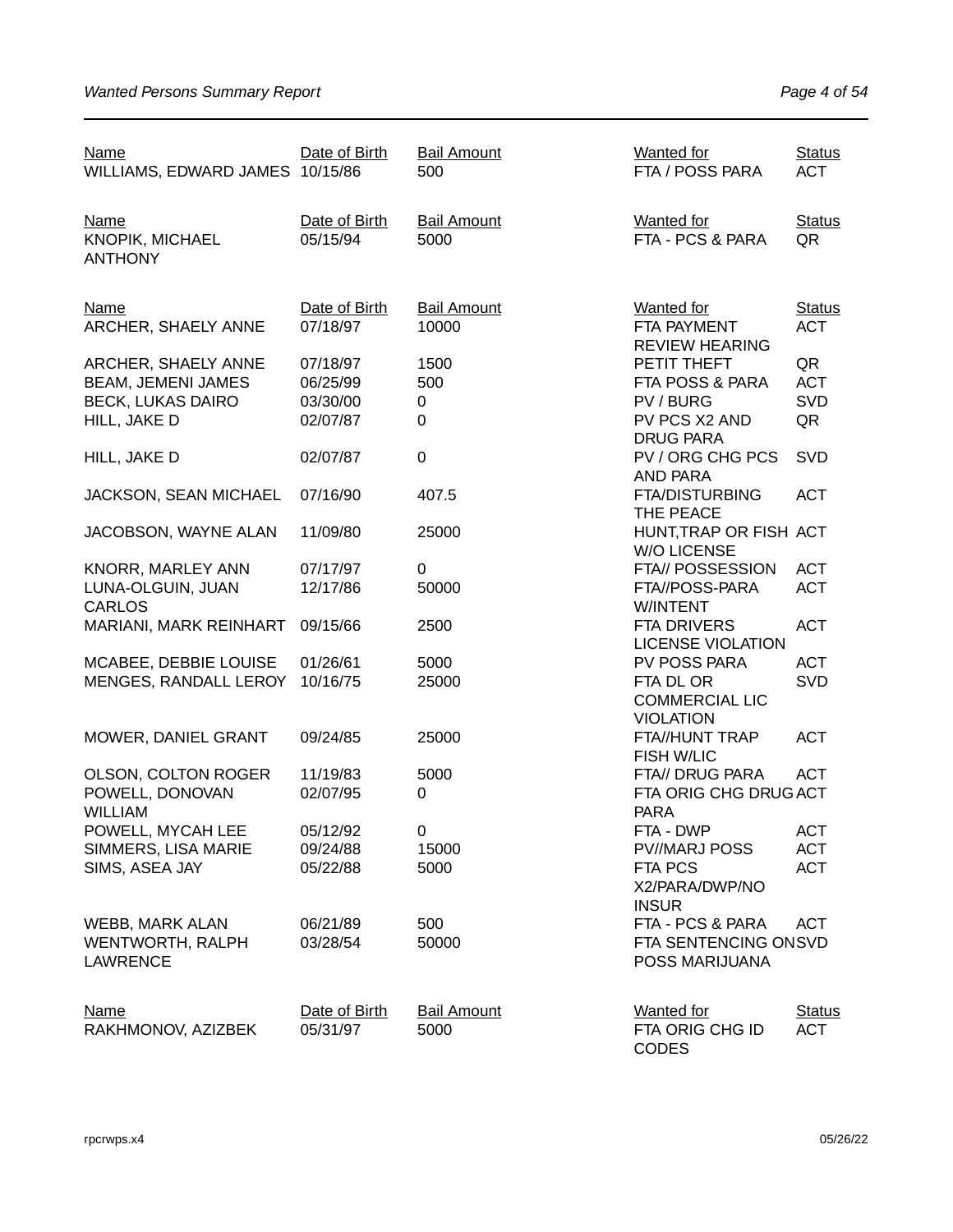| <u>Name</u><br><b>VYACHESLAV, NAM</b>            | Date of Birth<br>05/23/76 | <b>Bail Amount</b><br>5000   | <b>Wanted for</b><br>FTA ORIG CHG FAIL<br>TO STOP CHKG<br><b>STATION</b>             | <b>Status</b><br><b>ACT</b> |
|--------------------------------------------------|---------------------------|------------------------------|--------------------------------------------------------------------------------------|-----------------------------|
| <b>Name</b><br>ORNI, SAWYER MATTHEW              | Date of Birth<br>06/02/94 | <b>Bail Amount</b><br>1500   | Wanted for<br>FTA POSSESSION<br>AND INVALID DL                                       | <b>Status</b><br><b>ACT</b> |
| Name<br>WILLIAMS, GARRY DON                      | Date of Birth<br>04/11/78 | <b>Bail Amount</b><br>5000   | <b>Wanted for</b><br>FTA FAIL TO STOP<br><b>CHECK STATION</b>                        | <b>Status</b><br><b>ACT</b> |
| <b>Name</b>                                      | Date of Birth<br>02/02/78 | <b>Bail Amount</b>           | <b>Wanted for</b><br><b>PV CARELESS</b>                                              | <b>Status</b><br><b>ACT</b> |
| ALEJO, MARCO ANTONIO                             |                           | 2500                         | <b>DRIVING</b>                                                                       |                             |
| GENNETTE, RIVER STEELE 01/09/95                  |                           | 0                            | PV / DOM BATT -<br><b>MALIC INJURY - PV</b>                                          | <b>SVD</b>                  |
| MARTINEZ, DOMINGO<br><b>BARRIETO</b>             | 03/01/81                  | 25000                        | FTA//DWP FALSE<br><b>INFO FAIL TO PROV</b><br><b>INS</b>                             | <b>ACT</b>                  |
| <b>Name</b><br><b>VICKERS, DIANA MARIE</b>       | Date of Birth<br>08/19/76 | <b>Bail Amount</b><br>0      | Wanted for<br>FTA / DUI OPEN<br><b>CONTAINER</b>                                     | <b>Status</b><br>QR         |
| <b>Name</b><br>ALVAREZ MENDOZA, JUAN C07/26/01   | Date of Birth             | <b>Bail Amount</b><br>5000   | <b>Wanted for</b><br>FTA EXCEED LEGAL ACT<br><b>WEIGHT LIMIT</b>                     | <b>Status</b>               |
| <b>Name</b><br><b>SCHMIDT, RAY LEN</b>           | Date of Birth<br>03/17/70 | <b>Bail Amount</b><br>5000   | <b>Wanted for</b><br>FTA//CONTROLLED<br><b>SUB &amp; PARA</b>                        | <b>Status</b><br><b>ACT</b> |
| Name<br><b>JACKSON, CULLEN</b><br><b>RANDALL</b> | Date of Birth<br>11/12/89 | <b>Bail Amount</b><br>25000  | Wanted for<br><b>MAL INJ TO</b><br>PROP/TELE HARASS                                  | <b>Status</b><br><b>SVD</b> |
| <b>Name</b><br>ALMARAZ, WALTER 2ND               | Date of Birth<br>09/16/92 | <b>Bail Amount</b><br>200000 | <b>Wanted for</b><br>FTA-<br>ACC-<br>-HARBOR/BURG/GRA<br><b>AND</b><br>THEFT/GUNS/EN | <b>Status</b><br><b>SVD</b> |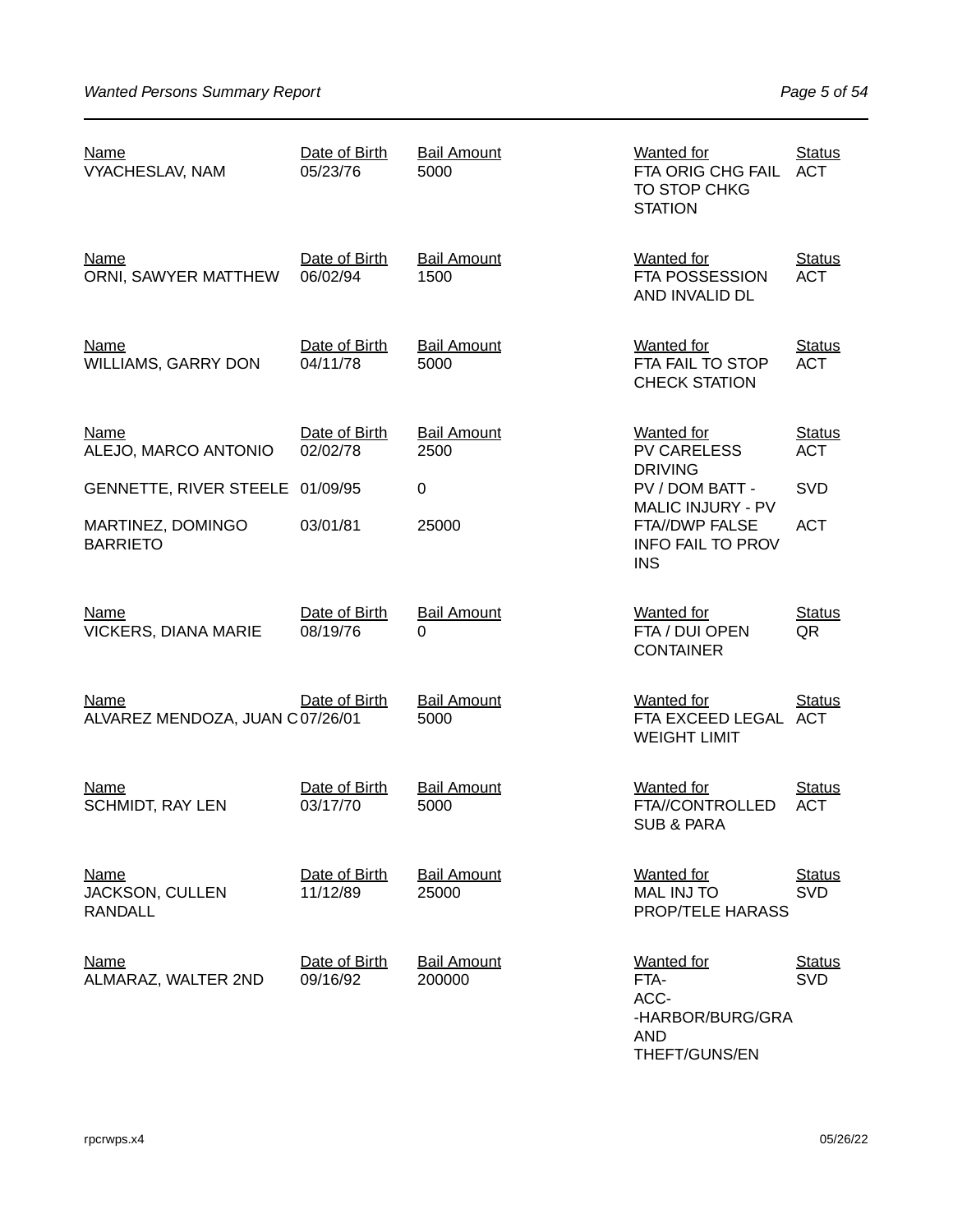| <b>Name</b><br>ALMARAZ, WALTER 2ND                                          | Date of Birth<br>09/16/92 | <b>Bail Amount</b><br>100000 | <b>Wanted for</b><br>HARBOR WANTED<br>FELON/BURG/GRAND                                   | <b>Status</b><br><b>SVD</b> |
|-----------------------------------------------------------------------------|---------------------------|------------------------------|------------------------------------------------------------------------------------------|-----------------------------|
| <b>BARRAZA, RICARDO</b><br><b>BRADLEY, TERRY JOE</b>                        | 07/24/98<br>07/10/77      | 5000<br>2500                 | <b>THEFT</b><br>FTA/DWP/NO INS<br>FTA / INTOX<br>PEDESTRAIN - PCS -<br><b>PARA</b>       | <b>ACT</b><br><b>ACT</b>    |
| <b>BUCKEY, JASON BRUCE</b><br><b>BUCKEY, JASON BRUCE</b>                    | 04/10/73<br>04/10/73      | 10000<br>75000               | FTA / PCS & PARA<br>FTA - PCS AND PARA SVD<br>X <sub>2</sub>                             | QR                          |
| CAMPOS, RODRIGO<br><b>RODRIGUEZ</b>                                         | 07/11/77                  | 2500                         | <b>FTA DUI</b>                                                                           | <b>ACT</b>                  |
| CARRIER, GARRETT JAMES 01/02/91<br><b>MICHAEL</b>                           |                           | 0                            | FTA BATTERY B&R                                                                          | <b>SVD</b>                  |
| CHIPMAN, TYLER LOUIS<br>CIVIAN, JOSHUA DANKEN                               | 08/16/97<br>06/04/75      | 30000<br>0                   | FTA PCS DRUG PARA SVD<br>AGENTS / PCS &<br><b>POSS</b><br>FIREARM-F/CONS<br><b>ALCOH</b> | <b>SVD</b>                  |
| CIVIAN, JOSHUA DANKEN                                                       | 06/04/75                  | 0                            | PROB VIOL / DOM<br><b>BATT IPO CHILD</b>                                                 | <b>SVD</b>                  |
| DAVIS, CORALYN KAYE<br>DURAN RODRIGUEZ, LUIS E 04/06/96<br>ESCOBAR, RANDALL | 05/08/79<br>08/31/75      | 5000<br>1000<br>50000        | FTA / DUI EXC<br>FTA - DWP/NO INSUR ACT<br>FTA / PCS                                     | <b>ACT</b><br>QR            |
| ESPINOSA, CURTIS JAMES 10/27/64                                             |                           | 10000                        | POSS OF<br><b>MARIJUANA / POSS</b><br>OF PARA                                            | <b>SVD</b>                  |
| EZCUTIA, ARMANDO                                                            | 11/10/87                  | 0                            | FTA / BATTERY AND<br><b>NCO VIOLATION</b>                                                | QR                          |
| EZCUTIA, ARMANDO                                                            | 11/10/87                  | 0                            | FTA-BATTERY & VIOL QR<br><b>NCO</b>                                                      |                             |
| GALAVIZ, ASHLEY NICOLE                                                      | 07/21/92                  | 5000                         | <b>MALICIOUS INJURY</b><br>PROP X2                                                       | <b>ACT</b>                  |
| GANDEE, ERIC JAY 2ND                                                        | 11/08/85                  | 437                          | FTA FOR PMT<br><b>REVIEW HEARING</b>                                                     | <b>ACT</b>                  |
| <b>GARCIA, HUMBERTO</b><br><b>GONZALEZ</b>                                  | 10/10/76                  | 0                            | FTA// ACC/DWP/ INS<br>2ND                                                                | <b>SVD</b>                  |
| <b>GARCIA, HUMBERTO</b><br><b>GONZALEZ</b>                                  | 10/10/76                  | 25000                        | FTA// LEAVING<br>ACCIDENT/DWP/FTP<br><b>INSUR</b>                                        | <b>SVD</b>                  |
| <b>GARCIA, HUMBERTO</b><br><b>GONZALEZ</b>                                  | 10/10/76                  | 100000                       | FTA ON A PAYMENT<br><b>REVIEW HEARING</b>                                                | ACT                         |
| <b>GARCIA, ZENAIDA</b>                                                      | 10/11/76                  | 5000                         | DOMESTIC BATTERY SVD<br>W/TRAUMATIC INJ                                                  |                             |
| GARZA, OLIVIA IYONA                                                         | 05/05/01                  | 5000                         | <b>FTA PAYMENT</b><br><b>REVIEW HEARING</b>                                              | <b>ACT</b>                  |
| <b>GEORGE, JOSHUA ALLEN</b>                                                 | 02/23/86                  | 500                          | FTA//RESIST & OBST ACT                                                                   |                             |
| GONZALEZ, GUADALUPE                                                         | 03/06/79                  | 500                          | FTA//FTP                                                                                 | <b>ACT</b>                  |
| GONZALEZ, JUAN C                                                            | 11/14/69                  | 500                          | FTA / FTP                                                                                | <b>ACT</b>                  |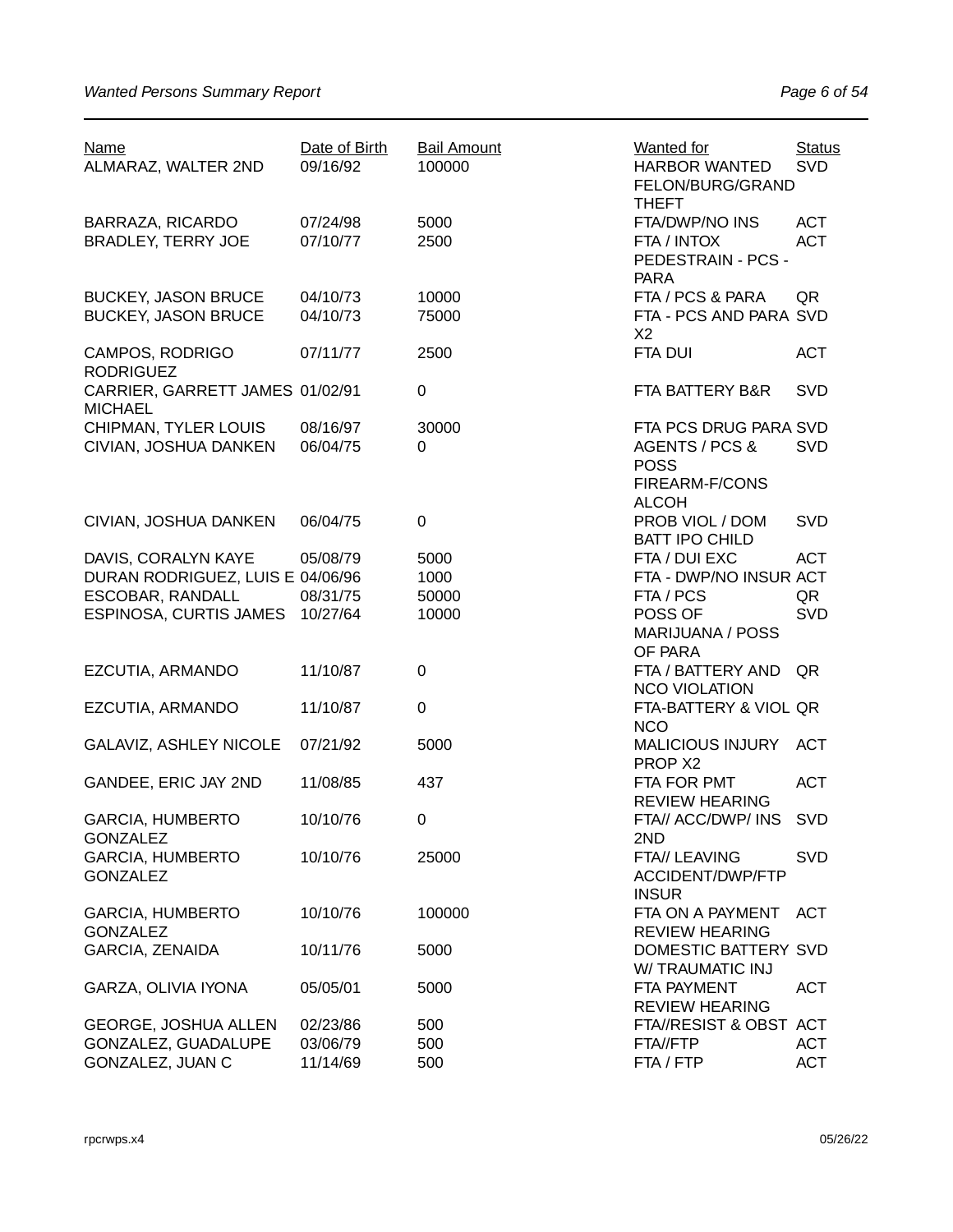| <b>Name</b><br>GORDON, JOSEPH KASSE | Date of Birth<br>05/29/74 | <b>Bail Amount</b><br>0 | <b>Wanted for</b><br><b>CPO GORDON VS</b><br><b>GAGE</b> | <b>Status</b><br><b>ACT</b> |
|-------------------------------------|---------------------------|-------------------------|----------------------------------------------------------|-----------------------------|
| GUDINO, JAVIER GONZALEZ 08/08/01    |                           | 10000                   | FTA ON POSSESSIONACT                                     |                             |
| <b>GUSMAN, CAYETANO</b>             | 08/07/87                  | 1000                    | FTA//FTP                                                 | <b>ACT</b>                  |
|                                     |                           |                         |                                                          |                             |
| HANES, DILLON LEE                   | 09/16/88                  | 0                       | FAIL TO SERVE JAIL ACT                                   |                             |
|                                     |                           |                         | <b>TIME//RECKLESS</b>                                    |                             |
| HANSON, DUSTIN EUGENE               | 08/10/80                  | 0                       | FTA FALSE INFO AND SVD                                   |                             |
|                                     |                           |                         | R/O                                                      |                             |
| HANSON, DUSTIN EUGENE               | 08/10/80                  | 1000                    | FTA / FOR FALSE                                          | QR                          |
|                                     |                           |                         | <b>INFO / RESIST OBST</b>                                |                             |
|                                     |                           |                         |                                                          |                             |
| HECKATHORN, JAMEY                   | 09/29/70                  | 25000                   | FTA /FTP                                                 | QR                          |
| <b>SCOTT</b>                        |                           |                         |                                                          |                             |
| HERNANDEZ, ANDREW                   | 10/31/94                  | 2000                    | FTA / DWP                                                | <b>ACT</b>                  |
| <b>MICHAEL</b>                      |                           |                         |                                                          |                             |
| HERNANDEZ-SANCHEZ,                  | 05/05/81                  | 500                     | FTA //FTP                                                | <b>ACT</b>                  |
|                                     |                           |                         |                                                          |                             |
| <b>ATANASIO</b>                     |                           |                         |                                                          |                             |
| HOWARD, WILLIAM CLAIRE              | 02/08/81                  | 25000                   | FTA// DWP                                                | <b>ACT</b>                  |
| JAUREGUI ESTRADA, JOSE              | 01/29/80                  | 5000                    | <b>FTA/DUI</b>                                           | <b>ACT</b>                  |
| F <sub>F</sub>                      |                           |                         |                                                          |                             |
| JIMENEZ GARCIA,                     | 01/03/90                  | 25000                   | FTA-FTP                                                  | <b>ACT</b>                  |
| <b>SALVADOR ADAN</b>                |                           |                         |                                                          |                             |
|                                     |                           |                         |                                                          |                             |
| JOHNSON, ANNA MARIE                 | 12/04/87                  | $\pmb{0}$               |                                                          | <b>ACT</b>                  |
| KERBAUGH, CARRIE LYNN               | 06/15/63                  | 0                       | FTA/ORIG CHG PARA ACT                                    |                             |
|                                     |                           |                         | W/ INTENT                                                |                             |
| KESTNER, ABRIELLE LEE               | 06/03/99                  | 5000                    | FTA PAYMENT                                              | <b>ACT</b>                  |
|                                     |                           |                         | <b>REVIEW HEARING</b>                                    |                             |
|                                     |                           |                         |                                                          |                             |
| LEWIS, DUSTIN WAYNE                 | 03/17/93                  | $\boldsymbol{0}$        | FTA - FTP - BURG &                                       | QR                          |
|                                     |                           |                         | <b>BAD CHECKS</b>                                        |                             |
| LEWIS, DUSTIN WAYNE                 | 03/17/93                  | $\mathbf 0$             | FTA ORG CHG                                              | <b>SVD</b>                  |
|                                     |                           |                         | <b>BURG/FORGERY</b>                                      |                             |
| LEWIS, DUSTIN WAYNE                 | 03/17/93                  | 10000                   | FTA - PETIT THEFT -                                      | <b>ACT</b>                  |
|                                     |                           |                         | <b>UNLAW ENTRY</b>                                       |                             |
|                                     |                           |                         |                                                          |                             |
| LOERA-GONZALEZ,                     | 06/06/77                  | 2500                    | FTA - DUI                                                | <b>ACT</b>                  |
| <b>ALBERTO</b>                      |                           |                         |                                                          |                             |
| LOPEZ-RAMIREZ, GAMALIEL 11/17/89    |                           | 500                     | FTA / ORIG CHG                                           | QR                          |
|                                     |                           |                         | <b>RECKLESS DRIVING</b>                                  |                             |
| LUNA-GONZALEZ, JUAN L               | 11/20/84                  | 2500                    | FTA DWP                                                  | <b>ACT</b>                  |
| MARTINEZ, DESTYNE                   | 03/24/95                  | 0                       | FTA//DWP                                                 | <b>ACT</b>                  |
| <b>BREANNA</b>                      |                           |                         |                                                          |                             |
|                                     |                           |                         |                                                          |                             |
| MARTINEZ, JOSE L                    | 05/22/70                  | 1000                    | FTA//FTP DL                                              | <b>ACT</b>                  |
| MAYBERRY, RICKY DARRELL03/15/66     |                           | 2500                    | <b>PV</b>                                                | <b>ACT</b>                  |
| MCLAMB, MARY BETH                   | 03/20/72                  | 1000                    | WOA / INSUFF                                             | <b>ACT</b>                  |
|                                     |                           |                         | <b>FUNDS CHECK</b>                                       |                             |
| MINIERO, DOMENICK                   | 12/20/53                  | 10000                   | <b>FTA PARA</b>                                          | QR                          |
| <b>MICHAEL</b>                      |                           |                         |                                                          |                             |
|                                     |                           |                         |                                                          |                             |
| MINIERO, DOMENICK                   | 12/20/53                  | 5000                    | FTA ON MISD POSS                                         | <b>ACT</b>                  |
| <b>MICHAEL</b>                      |                           |                         | OF PARA                                                  |                             |
| MINIERO, DOMENICK                   | 12/20/53                  | 10000                   | FTA/PARA                                                 | QR                          |
| <b>MICHAEL</b>                      |                           |                         |                                                          |                             |
| MOYER, CORBIN BLAKE                 | 07/02/96                  | 10000                   | <b>DIST THE PEACE</b>                                    | <b>ACT</b>                  |
|                                     |                           |                         |                                                          |                             |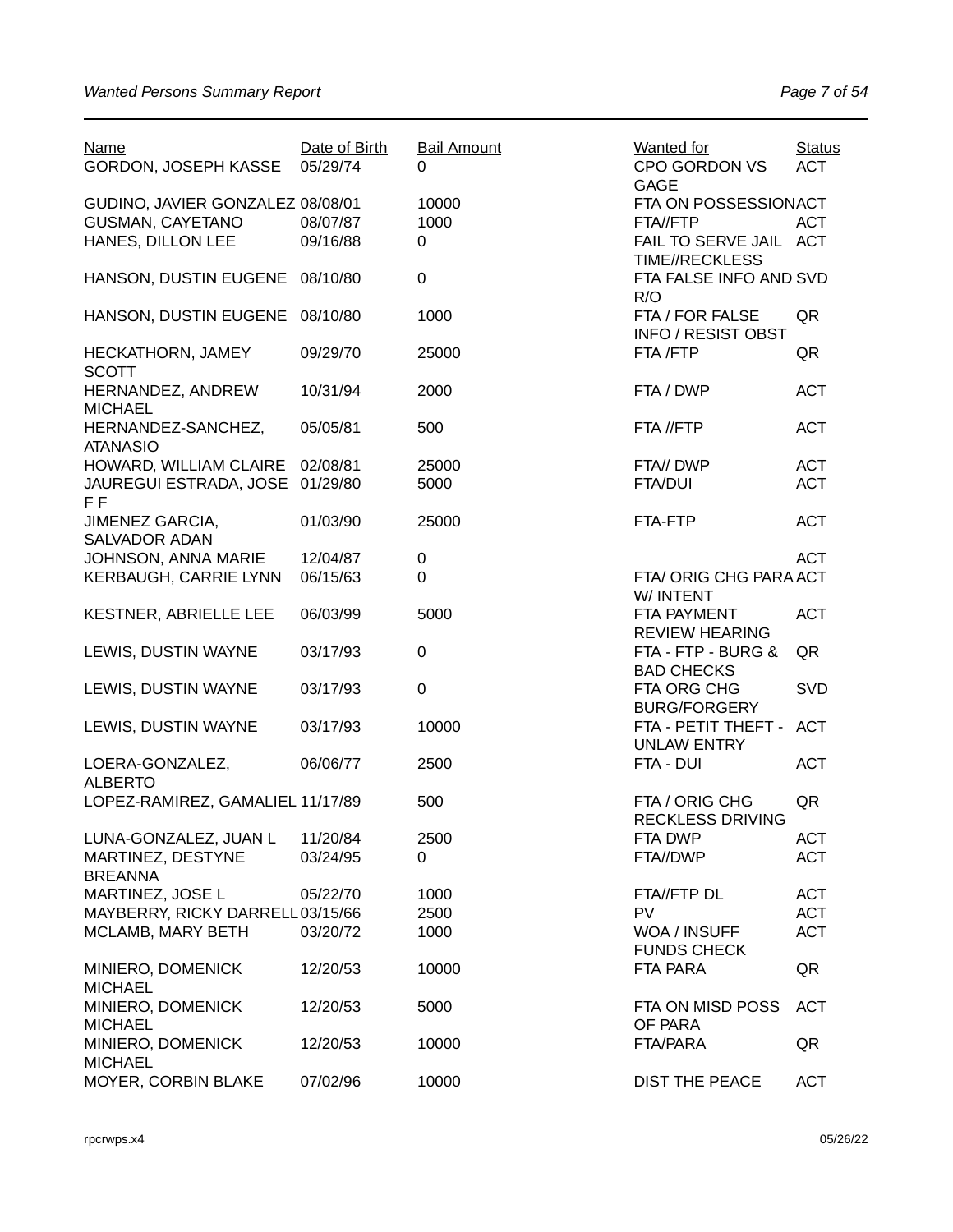| <b>Name</b><br>MUNOZ, DANIELA    | Date of Birth<br>11/28/01 | <b>Bail Amount</b><br>0 | <b>Wanted for</b><br>FTA - ORIG CHRG IS SVD<br><b>PARA</b> | <b>Status</b> |
|----------------------------------|---------------------------|-------------------------|------------------------------------------------------------|---------------|
| MUNOZ, DANIELA                   | 11/28/01                  | 5000                    | PV//PARA W/INTENT                                          | <b>SVD</b>    |
| MURILLO, MARIA SHARAI            | 02/25/99                  | 20000                   | <b>FTA</b>                                                 | QR            |
| NELSON, CHARLES LEE              | 01/03/77                  | 7500                    | FTA DISTURB THE                                            | <b>ACT</b>    |
|                                  |                           |                         | PEACE PV                                                   |               |
| NIX, ROBERT LELAN                | 11/16/00                  | 0                       | FTA /FALSE INFO                                            | <b>ACT</b>    |
| NORRIS, CLAUDE EDWARD            | 08/29/55                  | 50000                   | FTA - PAYMENT                                              | QR            |
|                                  |                           |                         | <b>REVIEW HEARING</b>                                      |               |
| NORRIS, CLAUDE EDWARD            | 08/29/55                  | 10000                   | <b>FTA RECKLESS &amp;</b>                                  | QR            |
|                                  |                           |                         | <b>RESIST</b>                                              |               |
| <b>NORRIS, SHAWN THOMAS</b>      | 08/02/74                  | 5000                    | FTA ORIG CHG                                               | <b>ACT</b>    |
|                                  |                           |                         | <b>COMMERCIAL BURG</b>                                     |               |
| <b>NORRIS, SHAWN THOMAS</b>      | 08/02/74                  | 5000                    | FTA ORIG CHG                                               | <b>ACT</b>    |
|                                  |                           |                         | <b>MALICIOUS INJ TO</b>                                    |               |
|                                  |                           |                         | <b>PROP</b>                                                |               |
| OLMOS, LOERETO ARANDA 09/09/86   |                           | 500                     | <b>CONTEMP OF</b>                                          | <b>ACT</b>    |
|                                  |                           |                         | <b>COURT DUI FTP</b>                                       |               |
| RICHARDSON, STEVEN               | 06/24/82                  | 30000                   | FTA ATT                                                    | <b>SVD</b>    |
| <b>PAUL</b>                      |                           |                         | STRANGLE/DESTROY                                           |               |
|                                  |                           |                         | <b>TELE LINE</b>                                           |               |
| RICHARDSON, STEVEN               | 06/24/82                  | 1000                    | FTA PCS/PARA                                               | <b>SVD</b>    |
| <b>PAUL</b>                      |                           |                         |                                                            |               |
| RODRIGUEZ QUINTERO,              | 02/21/92                  | 2500                    | FTA//FTP                                                   | <b>ACT</b>    |
| <b>MARCOS A</b>                  |                           |                         |                                                            |               |
| RODRIGUEZ-RODARTE,               | 02/07/86                  | 2500                    | FTA - PCS & PARA                                           | <b>ACT</b>    |
| <b>HECTOR MANUEL</b>             |                           |                         |                                                            |               |
| ROJAS, CRISTIAN ERNESTO 05/18/92 |                           | 20000                   | FTA / PRH - FALSE                                          | <b>ACT</b>    |
|                                  |                           |                         | <b>INFO</b>                                                |               |
| SALGADO, RICO MARLO              | 12/05/93                  | 10000                   | FTA ON A PAYMENT                                           | <b>ACT</b>    |
|                                  |                           |                         | <b>REVIEW HEARING</b>                                      |               |
| SALGADO, RICO MARLO              | 12/05/93                  | 0                       | <b>PROBATION</b>                                           | <b>ACT</b>    |
|                                  |                           |                         | <b>VIOLATION</b>                                           |               |
| SCHNEIDER, JOSEPH                | 06/08/81                  | $\boldsymbol{0}$        | <b>AGENTS WARRANT</b>                                      | <b>SVD</b>    |
| MARTIN jr                        |                           |                         |                                                            |               |
| SCHOFIELD, RONALD JOHN 10/31/50  |                           | 0                       | FTA / PARA                                                 | <b>ACT</b>    |
| SHULTS, JESSE K                  | 01/18/88                  | 0                       | FTA - PCS & PARA                                           | QR            |
| SIROKY, DEXTER JEROME            | 09/22/00                  | 0                       | FTA DUI PARA CC                                            | QR            |
|                                  |                           |                         | WHILE UNDER THE                                            |               |
|                                  |                           |                         | <b>INFLUENC</b>                                            |               |
| SPREADBURY, ELICIA               | 08/08/90                  | 10000                   | FTA - PAYMENT                                              | QR            |
| <b>MORGYN</b>                    |                           |                         | <b>REVIEW HEARING</b>                                      |               |
| STEPHENSON, CADEN                | 07/29/90                  | 10000                   | FTA / INATTENTIVE                                          | <b>ACT</b>    |
| <b>RICHARD</b>                   |                           |                         | <b>DRIVING</b>                                             |               |
| <b>STEWART, ROCHELLE</b>         | 02/01/01                  | 20000                   | FTA PAYMENT                                                | <b>ACT</b>    |
| <b>VALENTINE</b>                 |                           |                         | <b>REVIEW HEARING</b>                                      |               |
| STRACK, DALTON ROY               | 07/06/03                  | 5000                    | FTA MISD INJ TO                                            | <b>SVD</b>    |
|                                  |                           |                         | <b>PROPERTY</b>                                            |               |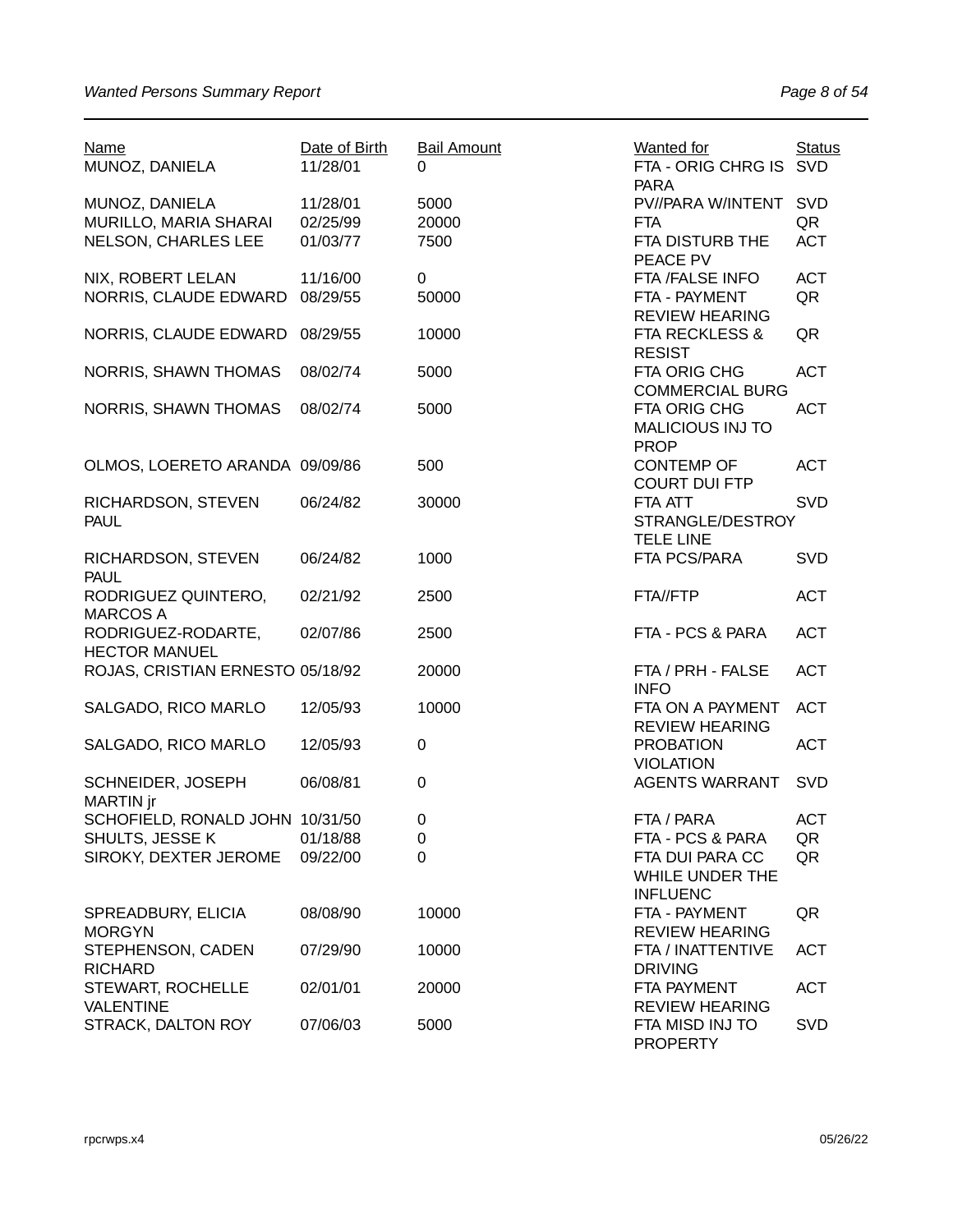| <b>Name</b><br>STRADLEY, STACY JAMES           | Date of Birth<br>09/16/76 | <b>Bail Amount</b><br>$\Omega$ | <b>Wanted</b> for<br>CONTR.<br><b>SUBSTANCEDRUG</b><br>PARA, FALSE INFO<br><b>LEO</b> | <b>Status</b><br><b>SVD</b> |
|------------------------------------------------|---------------------------|--------------------------------|---------------------------------------------------------------------------------------|-----------------------------|
| TENEYCK, XAVIER JAMES<br>TOVAR, ELIUD          | 07/10/03<br>04/14/72      | 20000<br>500                   | <b>FTA</b><br>FTA RESIST-<br>-OBST/PCS/POP                                            | <b>SVD</b><br><b>SVD</b>    |
| TREJO-RAMIREZ, IVAN                            | 01/07/87                  | 25000                          | <b>FTA//FTP REVIEW</b><br><b>HEARING/FTP DL/MC</b>                                    | <b>ACT</b>                  |
| VALDEZ, MATTHEW JOHN                           | 11/18/89                  | $\boldsymbol{0}$               | <b>FTA BENCH</b><br><b>WARRANT DRUG</b><br><b>PARA</b>                                | <b>ACT</b>                  |
| VALDEZ, MATTHEW JOHN                           | 11/18/89                  | $\pmb{0}$                      | FTA / PARA                                                                            | <b>SVD</b>                  |
| VALDEZ, MATTHEW JOHN                           | 11/18/89                  | $\boldsymbol{0}$               | FTA / DWP                                                                             | <b>SVD</b>                  |
| VALDEZ, MATTHEW JOHN                           | 11/18/89                  | $\pmb{0}$                      | FTA ON DRUG PARA                                                                      | <b>SVD</b>                  |
| WARREN, BRANDON DAVID                          | 01/18/95                  | 999                            | FTA / PCS & PARA                                                                      | <b>SVD</b>                  |
| WOOD, GARRETT DALTON                           | 09/22/88                  | 20000                          | FTA DRUG PARA                                                                         | <b>SVD</b>                  |
| WOOD, TRAVIS CRAIG                             | 03/13/89                  | 100000                         | <b>RAPE/SEX BATT OF</b><br>MINOR UNDER 16                                             | <b>SVD</b>                  |
| WOODLAND, DANIEL LEE                           | 06/02/93                  | 25000                          | FTA// DWP/PARA                                                                        | QR                          |
| WOODLAND, DANIEL LEE                           | 06/02/93                  | 20000                          | FTA DWP-2ND OFF,<br><b>PARA</b>                                                       | <b>SVD</b>                  |
| ZARGOZA, DIEGO G                               | 11/13/90                  | 150                            | FTA-CONTEMPT / MIPACT                                                                 |                             |
| ZELAZO, MICHAEL AARON                          | 12/09/84                  | 500                            | FTA / DWP                                                                             | <b>ACT</b>                  |
| ZUBER, RYAN ANDREW                             | 10/23/92                  | 10000                          | FTA DUI PV                                                                            | <b>SVD</b>                  |
| <b>Name</b><br>KIER, GREGORY JOHN              | Date of Birth<br>08/28/69 | <b>Bail Amount</b><br>500      | <b>Wanted for</b><br>FTA LOG BOOK NOT ACT<br><b>CURRENT</b>                           | <b>Status</b>               |
| <b>Name</b><br>SIMI, BRADLEY MICHAEL           | Date of Birth<br>01/28/82 | <b>Bail Amount</b><br>5000     | <b>Wanted</b> for<br><b>FTA//DUI HEARING</b>                                          | <b>Status</b><br><b>ACT</b> |
| <b>Name</b><br>DUALEH, FARAH OMER              | Date of Birth<br>09/09/89 | <b>Bail Amount</b><br>5000     | <b>Wanted for</b><br>FTA-FAIL TO STOP<br><b>CHECK STATION</b>                         | <b>Status</b><br><b>ACT</b> |
| <b>Name</b><br>WINTERS, ROLAND JOSEPH 11/03/82 | Date of Birth             | <b>Bail Amount</b><br>20000    | <b>Wanted</b> for<br>FTA - PCS                                                        | <b>Status</b><br><b>ACT</b> |
| <b>Name</b><br><b>BUSTOS, ADAM</b>             | Date of Birth<br>06/01/92 | <b>Bail Amount</b><br>5000     | <b>Wanted</b> for<br>FTA ORG CHG<br><b>BREAKAWAY DEVICE</b><br><b>INOP</b>            | <b>Status</b><br><b>ACT</b> |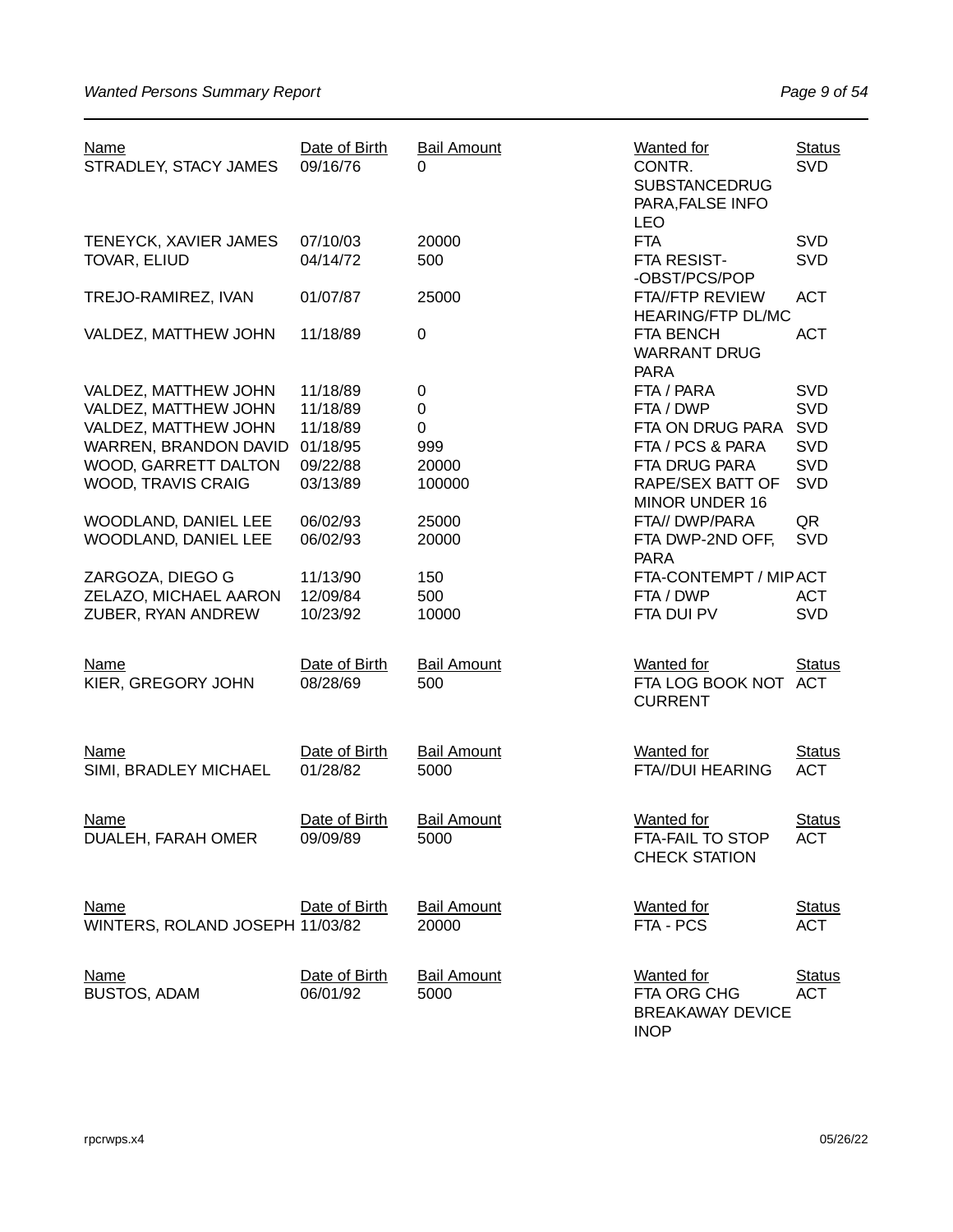| Name<br><b>GRIERPHILLIPS, ARONDAI</b><br><b>TYRIEK</b>   | Date of Birth<br>01/03/94 | <b>Bail Amount</b><br>5000  | <b>Wanted for</b><br>FTA//FALSE<br><b>LOGBOOK</b>                       | <b>Status</b><br><b>ACT</b> |
|----------------------------------------------------------|---------------------------|-----------------------------|-------------------------------------------------------------------------|-----------------------------|
| <b>Name</b><br>MOON, JARIC L                             | Date of Birth<br>05/27/94 | <b>Bail Amount</b><br>0     | <b>Wanted for</b><br>FALSE LOGBOOK FTAACT                               | <b>Status</b>               |
| <b>Name</b><br>ABERASTURI, MANUEL<br><b>LOUIS</b>        | Date of Birth<br>09/22/47 | <b>Bail Amount</b><br>50000 | <b>Wanted</b> for<br>FTA - DUI                                          | <b>Status</b><br><b>ACT</b> |
| <b>Name</b><br>BETANCOURT, AURELIO<br><b>NAJAR</b>       | Date of Birth<br>07/07/87 | <b>Bail Amount</b><br>5000  | <b>Wanted for</b><br><b>FTA DUI</b>                                     | <b>Status</b><br><b>ACT</b> |
| Name<br><b>GESHICK, JOE S</b>                            | Date of Birth<br>01/02/91 | <b>Bail Amount</b><br>500   | <b>Wanted for</b><br>FTA / FTP DL                                       | <b>Status</b><br><b>ACT</b> |
| <b>Name</b><br>EDISON, DANIEL CHASE                      | Date of Birth<br>02/15/99 | <b>Bail Amount</b><br>100   | <b>Wanted for</b><br>FTA / ELUDE OFC IN<br>MV - PET THFT - PCS          | <b>Status</b><br><b>SVD</b> |
| EDISON, DANIEL CHASE                                     | 02/15/99                  | $\mathbf 0$                 | <b>PROBATION</b><br><b>VIOLATION</b>                                    | <b>SVD</b>                  |
| Name<br><b>BROWN, MICHAEL E</b>                          | Date of Birth<br>03/26/65 | <b>Bail Amount</b><br>1000  | <b>Wanted for</b><br>FTA ORIG CHG NO<br>LOG BOOK FAIL TO<br><b>STOP</b> | <b>Status</b><br>QR         |
| LAZALDE, ALBERTO                                         | 09/30/86                  | 500                         | FTA // FISH OR HUNT ACT<br><b>NO LIC</b>                                |                             |
| LONG, BRIAN CASTLE<br>STUTESMAN, STACI<br><b>RACHELL</b> | 10/05/62<br>08/15/81      | 500<br>500                  | FTA DWP<br><b>FISH AND GAME</b>                                         | <b>ACT</b><br><b>ACT</b>    |
| Name<br>CAMPBELL-POWER,<br>ANGELICA MARIE DAWN           | Date of Birth<br>07/05/92 | <b>Bail Amount</b><br>5000  | <b>Wanted for</b><br>FTA PCS & PARA                                     | <b>Status</b><br><b>ACT</b> |
| Name<br><b>BADGER, BRETT CONLY</b>                       | Date of Birth<br>06/03/81 | <b>Bail Amount</b><br>2500  | <b>Wanted for</b><br>FTP /CCW-UNAUTH                                    | <b>Status</b><br><b>ACT</b> |
| NYE, SHANNON ELIZABETH 10/01/74                          |                           | 1500                        | CONTROL-PARA-FTO<br>FTA DWP OPEN                                        | <b>ACT</b>                  |
| PORRAS-CHAVEZ, MANUEL 04/24/87<br><b>RICHARD</b>         |                           | 2500                        | <b>CONT</b><br>FTA//PCS & POSS OF ACT<br><b>PARA</b>                    |                             |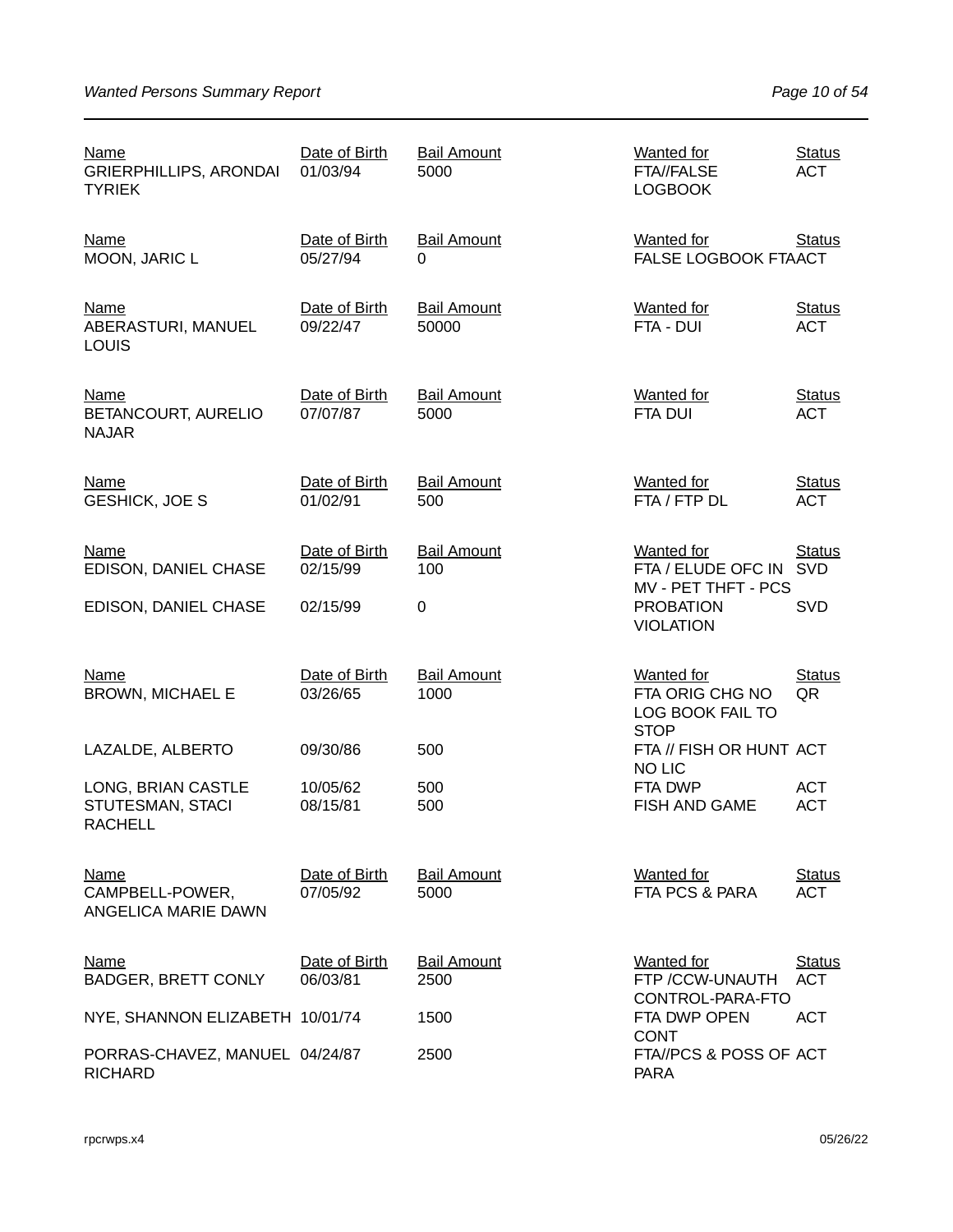| <b>Name</b><br>WILSON, CODY LEE                           | Date of Birth<br>12/08/89             | <b>Bail Amount</b><br>1500       | Wanted for<br>PROB VIOL / DUI-EXCACT                                                     | <b>Status</b>               |
|-----------------------------------------------------------|---------------------------------------|----------------------------------|------------------------------------------------------------------------------------------|-----------------------------|
| Name<br><b>GARZA, MICHAEL LEE</b><br>MCKENNA, TRACY MARIE | Date of Birth<br>11/13/90<br>12/30/81 | <b>Bail Amount</b><br>25000<br>0 | <b>Wanted for</b><br>FTA//POSS<br>FTA ORIG CHG DRUG ACT<br>PARA AND<br><b>POSSESSION</b> | <b>Status</b><br><b>ACT</b> |
| MCKENNA, TRACY MARIE<br>WOODS, BRANDEN JOHN               | 12/30/81<br>06/21/87                  | 10000<br>5000                    | FTA / PCS-F / PCS-M / ACT                                                                | <b>SVD</b>                  |
| YOUNG, JAMES LEE<br>YOUNG, JAMES LEE                      | 08/19/87<br>08/19/87                  | $\pmb{0}$<br>0                   | PARA X4<br>FTA - PCS & PARA<br>FTA - THEFT / GRND SVD<br>THFT / PCS - F //PARA           | <b>SVD</b>                  |
| YOUNG, JAMES LEE                                          | 08/19/87                              | 0                                | FTA/ORG CHG DRUGSVD                                                                      |                             |
| YOUNG, JAMES LEE                                          | 08/19/87                              | $\mathbf 0$                      | <b>PARA</b><br>FTA//SENTENCING                                                           | <b>SVD</b>                  |
| <b>Name</b><br>YAKUT, MUSTAFA TAHA                        | Date of Birth<br>08/12/90             | <b>Bail Amount</b><br>5000       | <b>Wanted for</b><br><b>EXCEED WIDTH</b>                                                 | <b>Status</b><br><b>ACT</b> |
| <b>Name</b><br>MACLIS-ARBALLO, RICARDO 11/01/86           | Date of Birth                         | <b>Bail Amount</b><br>5000       | <b>Wanted for</b><br>FTA// FAILED TO<br>STOP PORT OF<br><b>ENTRY</b>                     | <b>Status</b><br><b>ACT</b> |
| <b>Name</b><br>HAMILTON, EDTWON                           | Date of Birth<br>06/13/91             | <b>Bail Amount</b><br>5000       | <b>Wanted for</b><br>FTA LOG BOOK                                                        | <b>Status</b><br><b>ACT</b> |
| <b>Name</b><br>ASH, ADAM ANTHONY                          | Date of Birth<br>07/09/87             | <b>Bail Amount</b><br>5000       | <b>Wanted for</b><br>FTA / DUI EXC &<br><b>OPEN CONTAINER</b>                            | <b>Status</b><br><b>ACT</b> |
| <b>Name</b><br>DELACRUZ, LORENZO R                        | Date of Birth<br>04/01/54             | <b>Bail Amount</b><br>1000       | <b>Wanted for</b><br>FTA / FTP DL                                                        | <b>Status</b><br><b>ACT</b> |
| <b>Name</b><br>DELORA, JEFFREY BRYAN                      | Date of Birth<br>03/09/67             | <b>Bail Amount</b><br>500        | <b>Wanted for</b><br>FTA / ORIG CHG DWP ACT                                              | <b>Status</b>               |
| <b>Name</b><br>ATKINS, COREY BRIAN                        | Date of Birth<br>06/30/70             | <b>Bail Amount</b><br>5000       | <b>Wanted</b> for<br>FTA - TRIP PERMIT<br><b>VIOL</b>                                    | <b>Status</b><br>QR         |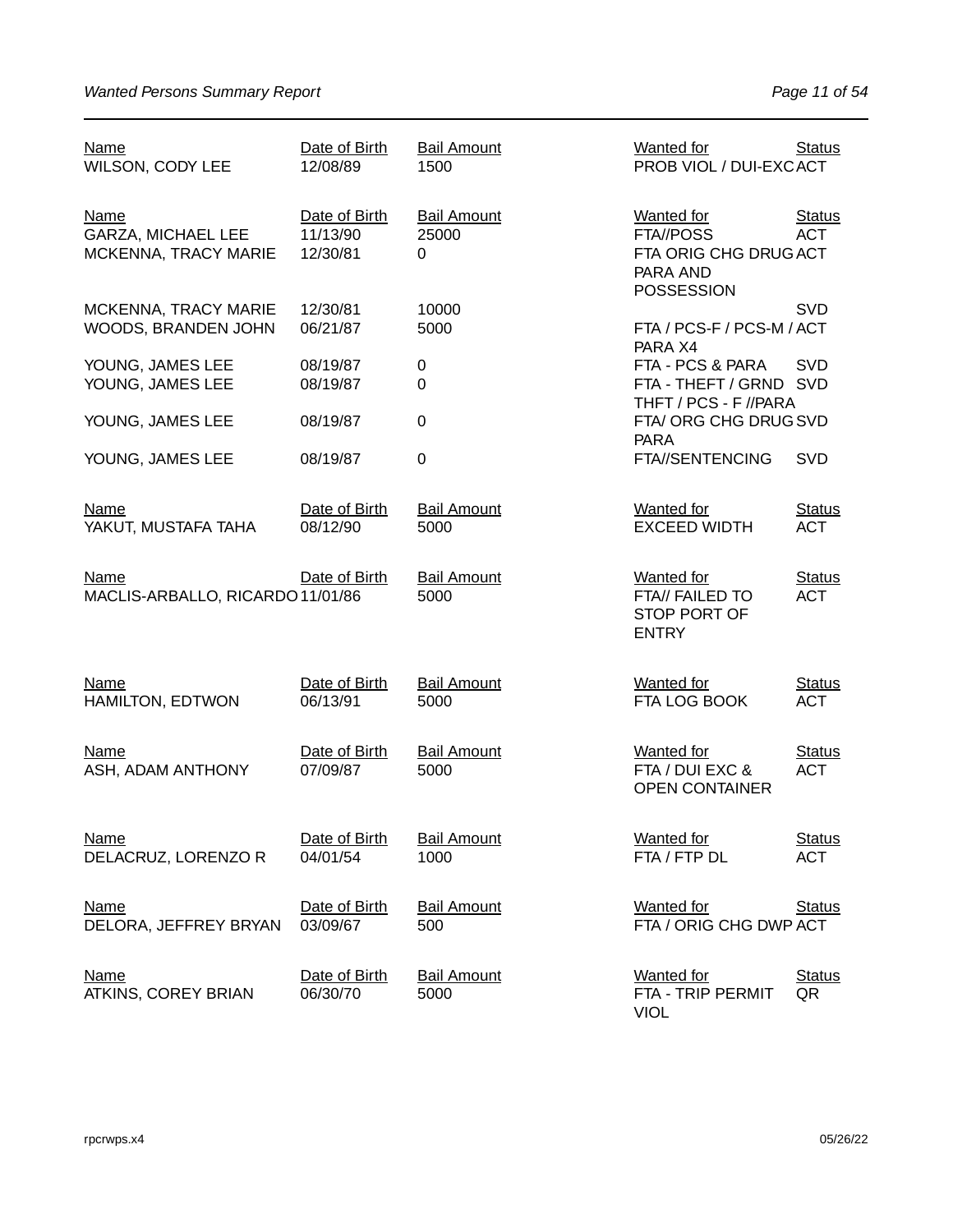| <b>Name</b><br>HOWARD, STEPHEN JAMES 08/15/87<br>jr      | Date of Birth             | <b>Bail Amount</b><br>5000     | <b>Wanted for</b><br>FTA ORIG CHG<br>POSSESSION AND<br><b>PARA</b>          | <b>Status</b><br><b>ACT</b> |
|----------------------------------------------------------|---------------------------|--------------------------------|-----------------------------------------------------------------------------|-----------------------------|
| <b>Name</b><br>TOUTAI, KALAKE                            | Date of Birth<br>05/07/69 | <b>Bail Amount</b><br>5000     | <b>Wanted for</b><br>FALSE LOG BOOK<br><b>FTA</b>                           | <b>Status</b><br><b>ACT</b> |
| <b>Name</b><br>HAIDER, SAJJAD                            | Date of Birth<br>06/19/85 | <b>Bail Amount</b><br>5000     | <b>Wanted for</b><br>FTA FAIL TO STOP AT ACT<br><b>CHECK STATION</b>        | <b>Status</b>               |
| <b>Name</b><br>FRANCO, ERNESTO                           | Date of Birth<br>11/27/83 | <b>Bail Amount</b><br>2500     | <b>Wanted for</b><br>FTA / CRIM<br><b>CONS-DRUG</b><br><b>TRAF-PARA-PCS</b> | <b>Status</b><br><b>ACT</b> |
| <b>Name</b><br><b>GONZALES, DAVID</b><br><b>ESQUIBEL</b> | Date of Birth<br>07/25/53 | <b>Bail Amount</b><br>25000    | <b>Wanted for</b><br>FTA//PARA-POSS<br><b>WINTENT TO USE</b>                | <b>Status</b><br><b>ACT</b> |
| Name<br>JUAREZ, TIMOTHY DANIEL                           | Date of Birth<br>09/07/90 | <b>Bail Amount</b><br>35000    | <b>Wanted</b> for<br>FTA // PCS                                             | <b>Status</b><br>QR         |
| <b>Name</b><br>OKOGUN, REUBEN A                          | Date of Birth<br>06/01/82 | <b>Bail Amount</b><br>5000     | <b>Wanted for</b><br><b>FTA TRAFFIC</b>                                     | <b>Status</b><br><b>ACT</b> |
| <b>Name</b><br>VILLA, ALEJANDRO                          | Date of Birth<br>09/25/89 | <b>Bail Amount</b><br>5000     | <b>Wanted for</b><br>FTA FAILURE TO<br>STOP AT A<br><b>CHECKING STATIO</b>  | <b>Status</b><br><b>ACT</b> |
| <b>Name</b><br>PARKER, JENNIFER R                        | Date of Birth<br>05/23/87 | <b>Bail Amount</b><br>0        | <b>Wanted for</b><br>FTA DRUG PARA                                          | <b>Status</b><br><b>ACT</b> |
| <b>Name</b><br>ROSE, BILLY JOE                           | Date of Birth<br>02/12/77 | <b>Bail Amount</b><br>5000     | <b>Wanted for</b><br>FTA//DWP                                               | <b>Status</b><br>QR         |
| <u>Name</u><br>NORRIS, JOE ADAM                          | Date of Birth<br>08/29/84 | <b>Bail Amount</b><br>$\Omega$ | <b>Wanted</b> for<br>FTA - GRAND<br>THEFT/PCS<br>X2/PARA/RESIST             | <b>Status</b><br><b>SVD</b> |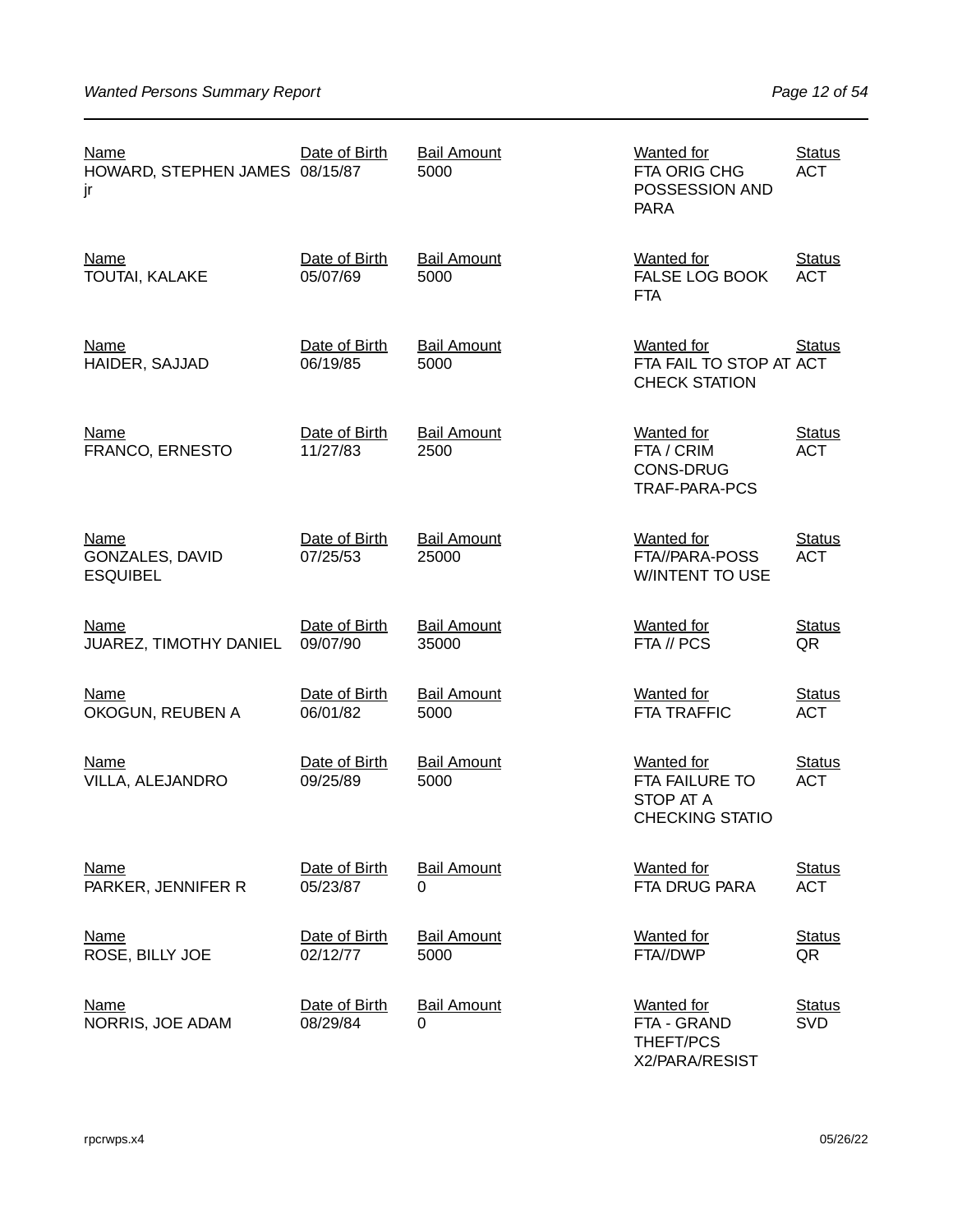| <u>Name</u><br><b>SCURLOCK, SHELTON</b><br><b>KENYATTA</b>  | Date of Birth<br>01/05/72 | <b>Bail Amount</b><br>1000  | Wanted for<br>FTA DWP                                                     | <b>Status</b><br><b>ACT</b> |
|-------------------------------------------------------------|---------------------------|-----------------------------|---------------------------------------------------------------------------|-----------------------------|
| <b>Name</b><br>HOGENES, BRANDON<br><b>CHASE</b>             | Date of Birth<br>07/07/97 | <b>Bail Amount</b><br>5000  | <b>Wanted for</b><br>FTA // FAIL TO STOP<br>AT CHECKING<br><b>STATION</b> | <b>Status</b><br><b>ACT</b> |
| Name<br>WADE, MATTHEW JOSEPH<br><b>WILLIAM</b>              | Date of Birth<br>05/24/93 | <b>Bail Amount</b><br>20000 | <b>Wanted</b> for<br><b>FTA</b><br>FINE//FTA/PCS-PARA                     | <b>Status</b><br><b>ACT</b> |
| <b>Name</b><br>KILPACK, ASHLEY MARIE                        | Date of Birth<br>08/08/96 | <b>Bail Amount</b><br>10000 | <b>Wanted for</b><br>FTA// ORIG PARA/<br>POSS CONT SUB                    | <b>Status</b><br>QR         |
| <b>Name</b><br>AGUIRRE, JAVIER AURRE                        | Date of Birth<br>12/28/59 | <b>Bail Amount</b><br>75    | Wanted for<br>FTA - INSUFF FUNDS ACT                                      | <b>Status</b>               |
| <b>VITEK, JAMES ANDREW</b><br><b>VITEK, JAMES ANDREW</b>    | 10/17/89<br>10/17/89      | 0<br>5000                   | <b>CHECKS</b><br>PETIT THEFT<br>PETIT THEFT                               | <b>SVD</b><br><b>SVD</b>    |
| Name<br>GORDON, MICHAEL JOSEPH07/02/70                      | Date of Birth             | <b>Bail Amount</b><br>1500  | <b>Wanted for</b><br>FTA//PCS                                             | <b>Status</b><br><b>ACT</b> |
| <b>Name</b><br>DIXON, LARRY NORMAN                          | Date of Birth<br>04/25/70 | <b>Bail Amount</b><br>10000 | <b>Wanted for</b><br>FTA / CARELESS -<br><b>DWP</b>                       | <b>Status</b><br>QR         |
| FERRELL, CHRISTIANA                                         | 04/27/83                  | $\pmb{0}$                   | FTA//VPOR                                                                 | QR                          |
| <b>MARIE</b><br>HANDLEY, RONNIE LEE<br>HENRY, DONALD ROBERT | 11/11/71<br>03/11/59      | 3065<br>5000                | FTP//DUI<br>FTA // BATTERY /<br>DIST THE PEACE                            | <b>ACT</b><br><b>ACT</b>    |
| HERNANDEZ, MELISSA<br><b>LOREDO</b>                         | 05/12/77                  | 25000                       | FTA / POSS CONTR<br><b>SUBS</b>                                           | <b>ACT</b>                  |
| HIPWELL, RICHARD W                                          | 06/29/85                  | $\mathbf 0$                 | <b>CPO HIPWELL VS</b><br><b>SHAW</b>                                      | <b>ACT</b>                  |
| KIVLEHAN, JOSHUA<br><b>EDWARD</b>                           | 09/13/81                  | 20000                       | <b>GRAND THEFT</b>                                                        | <b>ACT</b>                  |
| LINO FERNANDEZ, ANDRES 08/26/96<br>MONTES-PEREZ, FIDEL      | 01/27/74                  | 20000<br>50000              | FTA - VANDALISM<br>PV POSS CONTR                                          | QR<br><b>ACT</b>            |
| <b>ARTURO</b><br>PONCE, MARGARITO<br><b>JUAREZ</b>          | 11/27/76                  | 2500                        | <b>SUBS</b><br>FTA - DUI - FTP DL                                         | <b>ACT</b>                  |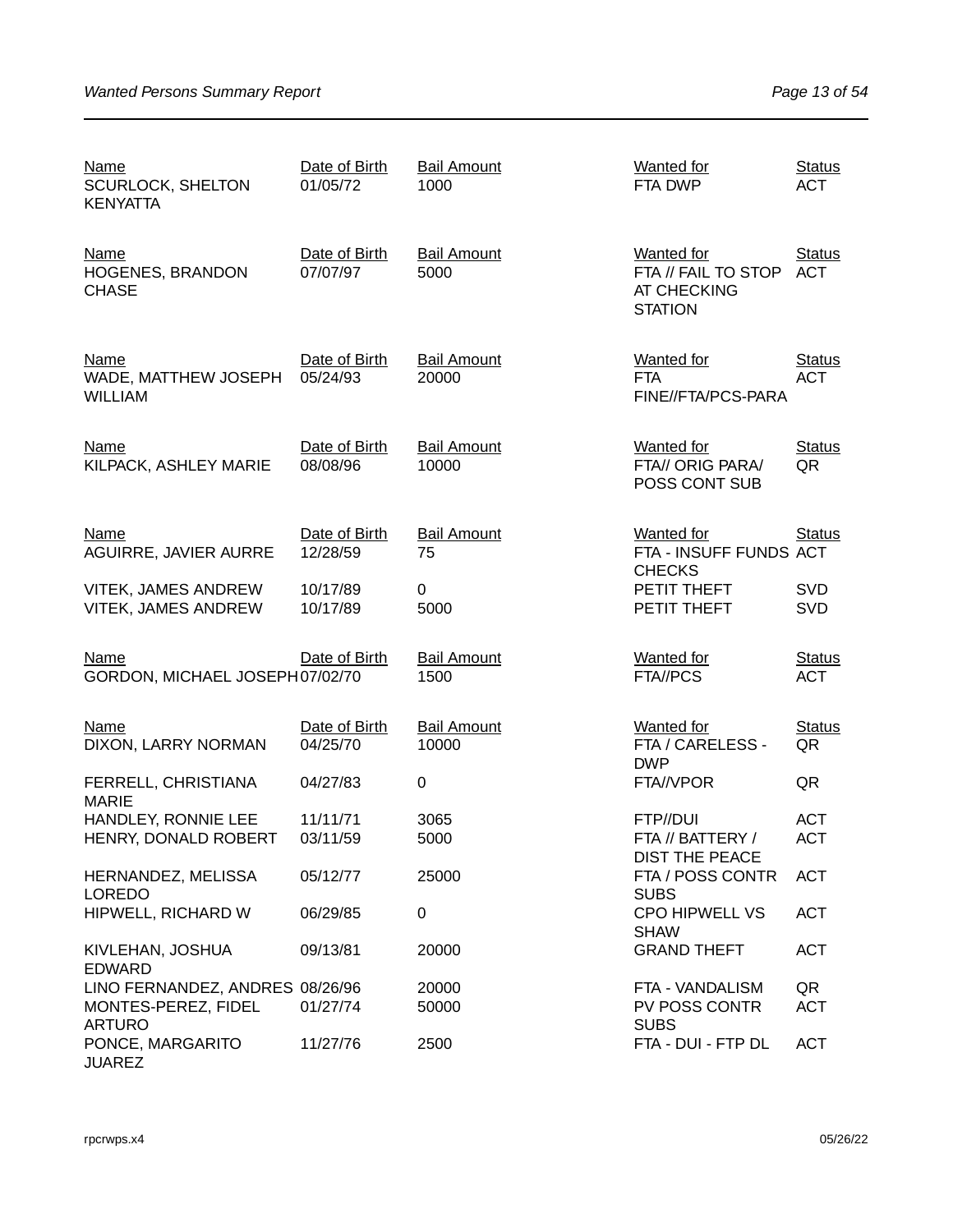| Name<br>SANCHEZ, SERGIO                                              | Date of Birth<br>03/15/84                         | <b>Bail Amount</b><br>1226                 | <b>Wanted for</b><br>FTA//FTP & OVER<br><b>LEG LIMIT PERMIT</b><br><b>TO HAUL</b> | <b>Status</b><br>QR                       |
|----------------------------------------------------------------------|---------------------------------------------------|--------------------------------------------|-----------------------------------------------------------------------------------|-------------------------------------------|
| VANATA, BRIAN ALLEN                                                  | 10/27/85                                          | 2500                                       | FTA - DWP                                                                         | <b>ACT</b>                                |
| <b>Name</b><br>CABECEIRAS, VINCENT J<br>HARRIS, TONI LYNN            | Date of Birth<br>05/09/98<br>12/30/77             | <b>Bail Amount</b><br>5000<br>25000        | <b>Wanted for</b><br>FTA - DWP<br>PROVIDE FALSE<br><b>INFORMATION</b>             | <b>Status</b><br><b>ACT</b><br><b>ACT</b> |
| HAYNES, JONATHON EDGAR 12/20/65                                      |                                                   | 1000000                                    | <b>FAIL TO REGISTER</b>                                                           | <b>SVD</b>                                |
| HAYNES, JONATHON EDGAR 12/20/65                                      |                                                   | 0                                          | <b>SEX OFFENDER</b><br><b>PV//FAIL TO REG AS</b><br>A SEX OFFENDER                | <b>SVD</b>                                |
| HOLBERT, EDDIE DEAN                                                  | 04/22/76                                          | 500                                        | FTA/DWP                                                                           | <b>ACT</b>                                |
| <b>Name</b><br>GEORGE, ALLEN LEONARD 10/07/63                        | Date of Birth                                     | <b>Bail Amount</b><br>0                    | <b>Wanted for</b><br>FTA / PV / PCS                                               | <b>Status</b><br><b>ACT</b>               |
| <b>Name</b><br>DEGRAW, TYLER RAE<br>YOUNG, ROCKY R<br>YOUNG, ROCKY R | Date of Birth<br>05/01/95<br>09/04/84<br>09/04/84 | <b>Bail Amount</b><br>300000<br>0<br>20000 | <b>Wanted for</b><br><b>FTA</b><br>FTA - PCS & PARA<br>FTA-POSS<br>PARA/DRUGS     | <b>Status</b><br><b>SVD</b><br>QR<br>QR   |
| Name<br><b>GERHART, DALE RICHARD</b><br><b>GERHART, DALE RICHARD</b> | Date of Birth<br>06/12/62<br>06/12/62             | <b>Bail Amount</b><br>1000<br>1000         | <b>Wanted for</b><br>FTA//FTP PERMIT<br>FTA//FTP PERMIT                           | <b>Status</b><br><b>ACT</b><br><b>ACT</b> |
| <b>Name</b><br>YANGYANG GUO,                                         | Date of Birth<br>04/16/60                         | <b>Bail Amount</b><br>5000                 | Wanted for<br>FTA ORG CHG<br><b>DRIVING VIOLATION</b>                             | <b>Status</b><br><b>ACT</b>               |
| <b>Name</b><br>VOVK, OLEG                                            | Date of Birth<br>08/30/58                         | <b>Bail Amount</b><br>5000                 | <b>Wanted</b> for<br>FTA - FAIL TO STOP<br>AT CHECK STATION                       | <b>Status</b><br><b>ACT</b>               |
| <b>Name</b><br>NICCUM, TIMOTHY CORDAL 06/26/64                       | Date of Birth                                     | <b>Bail Amount</b><br>2000                 | <b>Wanted for</b><br>FTA POSS CONT<br><b>SUBS PARA</b>                            | <b>Status</b><br>QR                       |
| <b>Name</b><br>TROWBRIDGE, JOSHUA<br><b>WAYNE</b>                    | Date of Birth<br>03/06/80                         | <b>Bail Amount</b><br>1000                 | <b>Wanted</b> for<br>FTA//PCS/PARA                                                | <b>Status</b><br><b>ACT</b>               |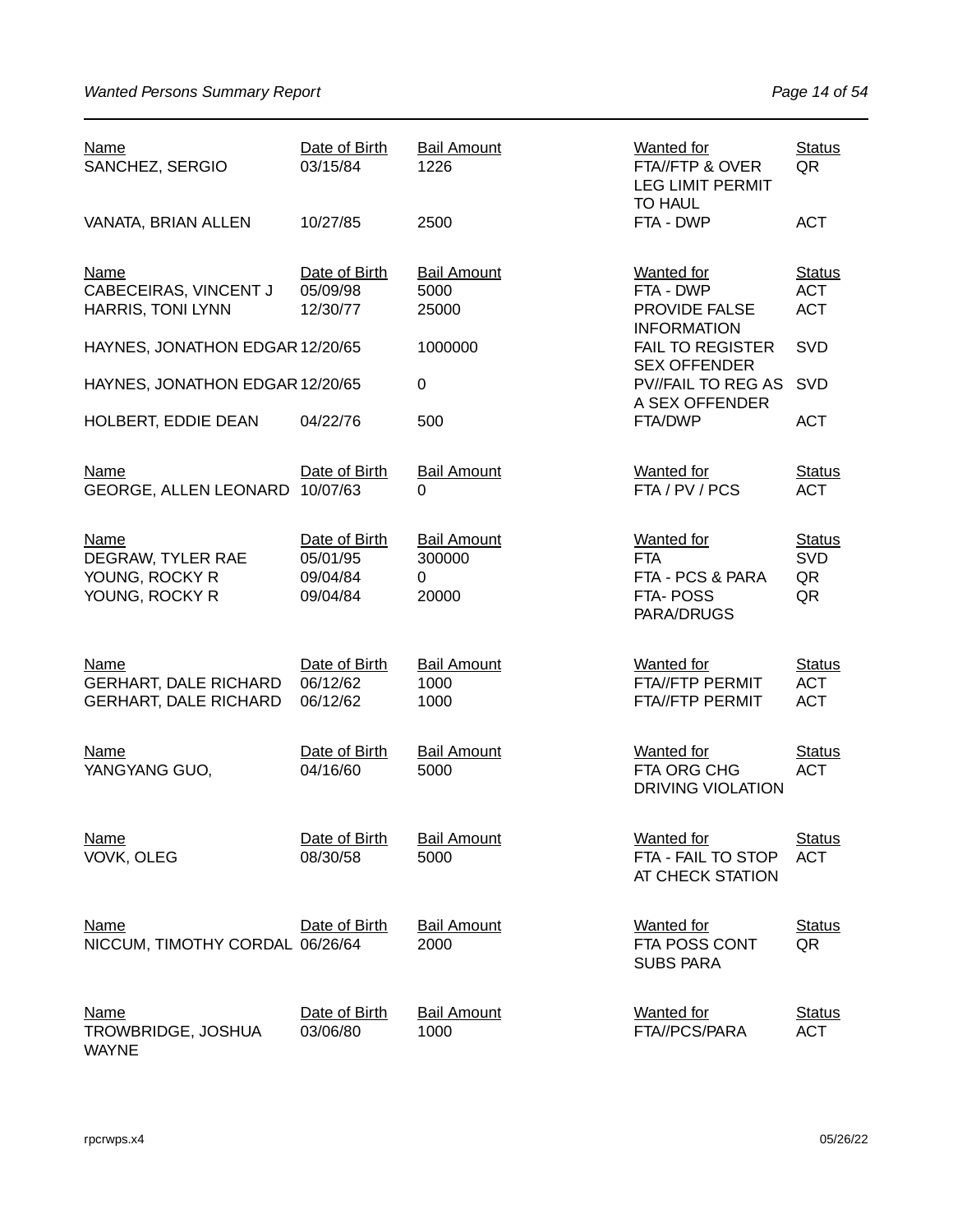| <b>Name</b><br>SINGH, JATINDER                        | Date of Birth<br>08/31/02 | <b>Bail Amount</b><br>5000  | <b>Wanted for</b><br>FTA / FTS CHECKING ACT<br><b>STATION</b>           | <b>Status</b>               |
|-------------------------------------------------------|---------------------------|-----------------------------|-------------------------------------------------------------------------|-----------------------------|
| Name<br>STEVENS, JAKEEM RAHEEM 08/18/89               | Date of Birth             | <b>Bail Amount</b><br>1500  | <b>Wanted for</b><br>FTA//POSS OF MARIJ ACT                             | <b>Status</b>               |
| <b>Name</b><br>STANFORD, HARL ARTHUR                  | Date of Birth<br>03/05/84 | <b>Bail Amount</b><br>2500  | <b>Wanted for</b><br>FTA//DOM BATTERY                                   | <b>Status</b><br><b>ACT</b> |
| <b>Name</b><br>GUIDRY, ALTON ANTHONY                  | Date of Birth<br>01/19/89 | <b>Bail Amount</b><br>1000  | <b>Wanted for</b><br>FTA//UNL POSS OF<br>PRESC DRUGS                    | <b>Status</b><br><b>ACT</b> |
| <b>Name</b><br>KINARD, BRIAN DOUGLAS                  | Date of Birth<br>04/13/80 | <b>Bail Amount</b><br>25000 | <b>Wanted for</b><br>FTA// THEFT DRUG<br><b>PARA</b>                    | <b>Status</b><br><b>ACT</b> |
| <b>Name</b><br>BRATANOV, ANDRUW<br><b>SHAINE</b>      | Date of Birth<br>04/09/87 | <b>Bail Amount</b><br>1000  | <b>Wanted for</b><br>FTA DWP                                            | <b>Status</b><br><b>ACT</b> |
| <b>Name</b><br>ROBINSON, ELIJAH                       | Date of Birth<br>02/11/74 | <b>Bail Amount</b><br>5000  | <b>Wanted for</b><br>FTA - EXCEED LEGAL QR<br><b>WEIGHT</b>             | <b>Status</b>               |
| Name<br>WILLIAMS, DAMIAN LEE                          | Date of Birth<br>05/04/93 | <b>Bail Amount</b><br>0     | <b>Wanted for</b><br>FTA / FTS CHECKING SVD                             | <b>Status</b>               |
| WILLIAMS, DAMIAN LEE                                  | 05/04/93                  | 3000                        | <b>STATION</b><br>FTA - MOTO CARRIERACT<br>FT STOP<br><b>INSPECTION</b> |                             |
| <b>Name</b><br>URENA, OSCAR JOSUE P                   | Date of Birth<br>05/30/83 | <b>Bail Amount</b><br>1000  | <b>Wanted for</b><br>FTA - LOG BOOK                                     | <b>Status</b><br><b>ACT</b> |
| <b>Name</b><br><b>TORWAN, GREGORY</b>                 | Date of Birth<br>05/09/61 | <b>Bail Amount</b><br>500   | <b>Wanted for</b><br>FTA / NO PERMIT                                    | <b>Status</b><br>QR         |
| <u>Name</u><br>AKMATBEKOV, ERNIS<br><b>MELISOVICH</b> | Date of Birth<br>07/27/79 | <b>Bail Amount</b><br>5000  | <b>Wanted for</b><br>FTA -- FT STOP AT<br><b>CHECKING STATION</b>       | <b>Status</b><br><b>ACT</b> |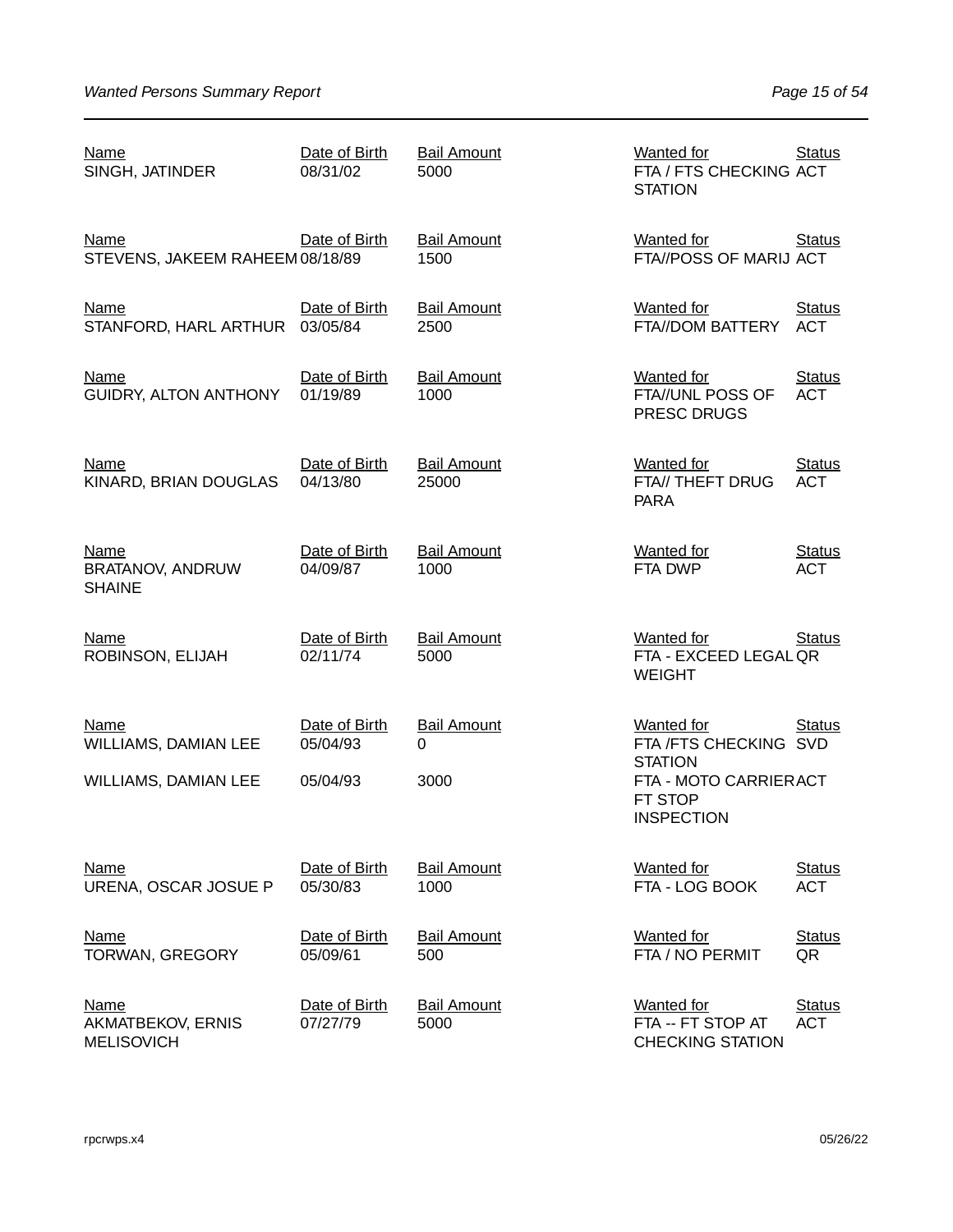| Name<br>AGUILA, ERICIA COINDA     | Date of Birth<br>02/08/89 | <b>Bail Amount</b><br>1000 | <b>Wanted for</b><br>FTA - PARA                             | <b>Status</b><br>QR |
|-----------------------------------|---------------------------|----------------------------|-------------------------------------------------------------|---------------------|
| <b>AGUILERA, OMAR</b>             | 10/04/95                  | 0                          | FTA - FTP DL                                                | QR                  |
| ALBOR, ABRAN                      | 07/26/98                  | 10000                      | FTA - RESIST & PARA SVD                                     |                     |
| ALBOR, ABRAN                      | 07/26/98                  | 0                          | PV / ATTEMPT TO<br>DISARM LE - PCS - ***                    | <b>SVD</b>          |
| ALBOR, ALFONSO<br><b>MARTINEZ</b> | 01/06/75                  | $\mathbf 0$                | <b>HARBOR A</b><br>FELON/BATTERY<br>PO/OBSTRUCT X2          | <b>SVD</b>          |
| ALBOR, ALFONSO<br><b>MARTINEZ</b> | 01/06/75                  | 5000                       | PV / DUI -<br><b>EXCESSIVE</b>                              | <b>SVD</b>          |
| ALBOR, ALFONSO<br><b>MARTINEZ</b> | 01/06/75                  | 20000                      | <b>FTA MISD</b>                                             | QR                  |
| ALBOR OJEDA, ADRIAN               | 04/17/94                  | 0                          | FTA / RESIST &<br><b>OBSTRUCT</b>                           | <b>SVD</b>          |
| ALBOR OJEDA, ADRIAN               | 04/17/94                  | $\mathbf 0$                | FTA - HARBOR A<br><b>FUGITIVE &amp; OBSTR</b><br><b>OFC</b> | <b>SVD</b>          |
| ALBOR OJEDA, ADRIAN               | 04/17/94                  | 25000                      | PROB VIOL / BURG                                            | <b>SVD</b>          |
| ALBOR OJEDA, ADRIAN               | 04/17/94                  | 0                          | <b>FTA</b>                                                  | <b>SVD</b>          |
| ALBOR OJEDA, ADRIAN               | 04/17/94                  | 50000                      | FTA / PV - BURG                                             | <b>SVD</b>          |
| ALBOR OJEDA, ADRIAN               | 04/17/94                  | 0                          | FTA // RESIST &<br><b>OBSTRUCT</b>                          | <b>SVD</b>          |
| ALBOR OJEDA, VICTOR               | 06/07/00                  | 10000                      | FTA / PAYMENT<br><b>REVIEW HEARING</b>                      | <b>SVD</b>          |
| ALBOR OJEDA, VICTOR               | 06/07/00                  | 0                          | FTA ORG CHG PARA<br>AND PCS                                 | <b>SVD</b>          |
| ALBOR OJEDA, VICTOR               | 06/07/00                  | 10000                      | POSS CONTR SUB                                              | <b>SVD</b>          |
| AMOS, DAVID KENNETH               | 09/29/63                  | 2500                       | FTA-PCS & PARA                                              | <b>ACT</b>          |
| AREHART, ROBERT DALE              | 02/17/70                  | 5000                       | FTA - MIP - PCS                                             | QR                  |
| ARROYO-MARTINEZ, MATIAS 02/24/69  |                           | 500                        | FTA / DWP & NO<br><b>INSUR</b>                              | <b>ACT</b>          |
| BARAJAS-ESCUTIA, JOSE             | 08/28/89                  | 1500                       | SIMPLE ASSULT                                               | <b>ACT</b>          |
| <b>Name</b>                       | Date of Birth             | <b>Bail Amount</b>         | <b>Wanted for</b>                                           | <b>Status</b>       |
| <b>BARKER, JANIE LINN</b>         | 05/11/63                  | 10000                      | FTA - PAYMENT<br><b>REVIEW HEARING</b>                      | <b>SVD</b>          |
| <b>BARKER, JANIE LINN</b>         | 05/11/63                  | 5000                       | FTA PAYMENT<br><b>REVIEW HEARING</b>                        | <b>ACT</b>          |
| <b>Name</b>                       | Date of Birth             | <b>Bail Amount</b>         | <b>Wanted for</b>                                           | <b>Status</b>       |
| <b>BARNETT, DAVID THOMAS</b>      | 04/07/68                  | 100000                     | <b>AGG ASSAULT</b>                                          | QR                  |
| <b>BARNETT, DAVID THOMAS</b>      | 04/07/68                  | 50000                      | PCS-FEL / PCS X3<br>MISD / POP                              | QR                  |
| BARNETT, RAQUEL AGUILAR 05/04/71  |                           | 100000                     | <b>AGG ASSAULT</b>                                          | QR                  |
| BARNETT, RAQUEL AGUILAR05/04/71   |                           | 50000                      | PCS FEL/PCS X3<br>MISD / POP                                | QR                  |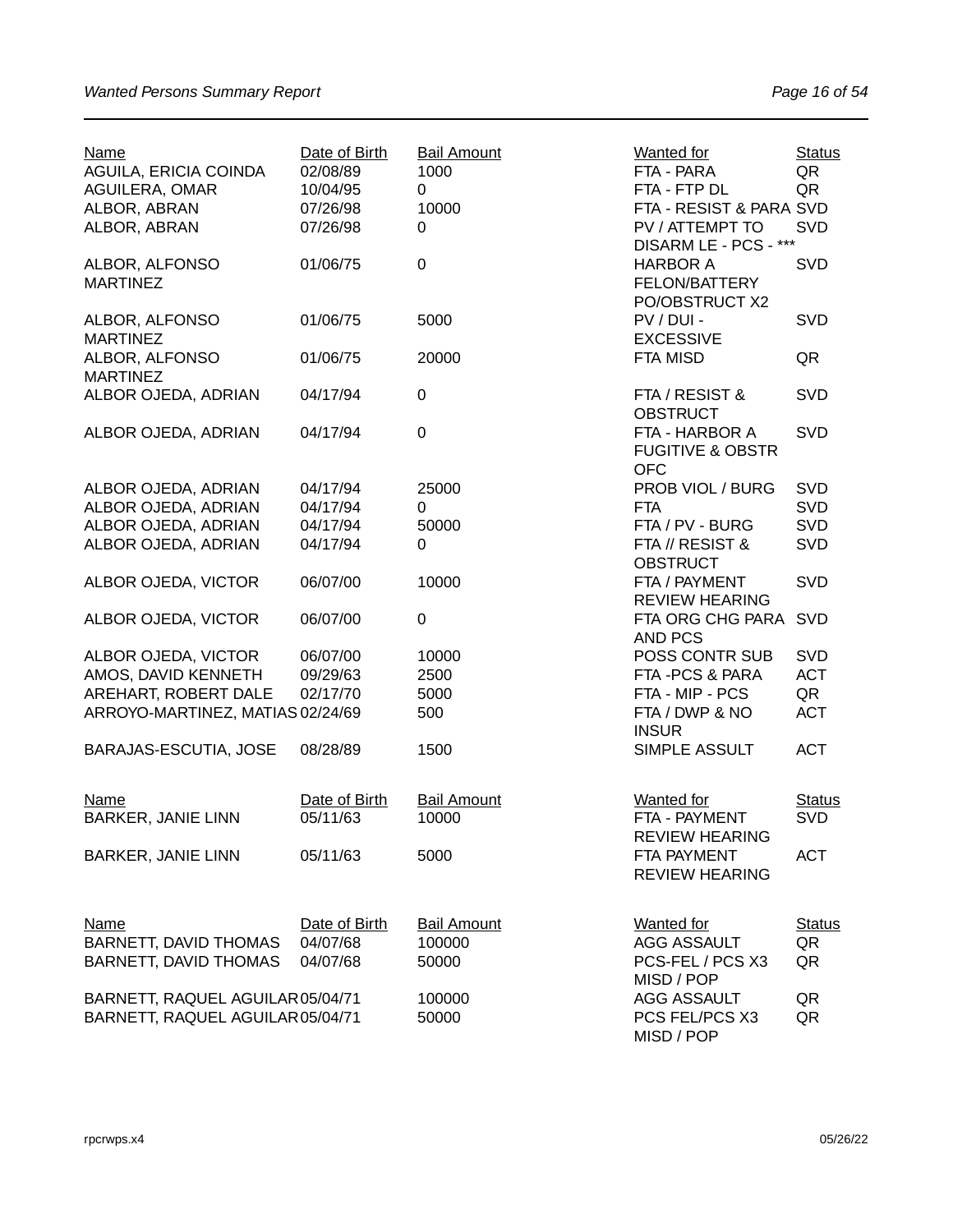| <b>Name</b><br>BAUTISTA, AMANDA RAE                   | Date of Birth<br>03/13/80 | <b>Bail Amount</b><br>10000 | <b>Wanted for</b><br>FTA / PETIT<br>THEFT-POSS STLN<br><b>PROP</b> | <b>Status</b><br><b>SVD</b> |
|-------------------------------------------------------|---------------------------|-----------------------------|--------------------------------------------------------------------|-----------------------------|
| BAUTISTA, AMANDA RAE                                  | 03/13/80                  | 304.5                       | FTA PAY REVIEW<br>PETIT THEFT                                      | SVD                         |
| BAUTISTA, AMANDA RAE                                  | 03/13/80                  | 10000                       | FTA ON A PAYMENT<br><b>REVIEW HEARING</b>                          | QR                          |
| BAUTISTA, AMANDA RAE<br><b>BAUTISTA, FRANCISCO ir</b> | 03/13/80<br>12/24/74      | 20000<br>5000               | PV/PCS<br>FTA / PETIT<br>THEFT-POSS STLN<br><b>PROP</b>            | <b>SVD</b><br>QR            |
| BAUTISTA, FRANCISCO jr                                | 12/24/74                  | 188.5                       | FTA PAY REVIEW/<br>PETIT THEFT/<br><b>CONCEALMENT</b>              | <b>SVD</b>                  |
| BAUTISTA, FRANCISCO jr                                | 12/24/74                  | 5000                        | FTA / PETIT THEFT & QR<br>POSS STLN PROP                           |                             |
| BEDOLLA, MIGUEL ANGEL                                 | 05/18/94                  | $\boldsymbol{0}$            | FTA POSS & PARA<br>RESIST/OBSTRUCT                                 | <b>ACT</b>                  |
| BENNION, QUINTON COLE                                 | 05/10/00                  | 0                           | <b>FTA</b>                                                         | <b>SVD</b>                  |
| <b>BENNION, QUINTON COLE</b>                          | 05/10/00                  | 5000                        | FTA / PARA                                                         | SVD                         |
|                                                       |                           |                             |                                                                    |                             |
| BENNION, QUINTON COLE                                 | 05/10/00                  | 500                         | FTA POSS OF PARA                                                   | SVD                         |
| BENNION, QUINTON COLE                                 | 05/10/00                  | 0                           | FTA-CONT                                                           | SVD                         |
|                                                       |                           |                             | <b>SUBST/POSS PARA</b>                                             |                             |
|                                                       |                           |                             |                                                                    |                             |
| BENNION, QUINTON COLE                                 | 05/10/00                  | 0                           | FTA-PETIT THEFT                                                    | SVD                         |
| BENNION, QUINTON COLE                                 | 05/10/00                  | 10000                       | FTA//PARA-POSS<br>AND FTA MISD CIT                                 | SVD                         |
| BENNION, QUINTON COLE                                 | 05/10/00                  | 20000                       | FTA//PETIT THEFT                                                   | <b>SVD</b>                  |
| BENNION, QUINTON COLE                                 | 05/10/00                  | 10000                       | <b>FTA</b>                                                         | <b>ACT</b>                  |
|                                                       |                           |                             |                                                                    |                             |
| BENNION, QUINTON COLE                                 | 05/10/00                  | 10000                       | <b>FTA</b>                                                         | <b>ACT</b>                  |
| BENNION, QUINTON COLE                                 | 05/10/00                  | 10000                       | <b>FTA</b>                                                         | <b>ACT</b>                  |
| BENNION, QUINTON COLE                                 | 05/10/00                  | 20000                       | <b>FTA</b>                                                         | <b>ACT</b>                  |
| BENNION, QUINTON COLE                                 | 05/10/00                  | 20000                       | FTA / PCS & PARA                                                   | QR                          |
| BENNION, QUINTON COLE                                 | 05/10/00                  | 20000                       | FTA / PETIT THEFT                                                  | QR                          |
|                                                       |                           |                             |                                                                    |                             |
| BENNION, QUINTON COLE                                 | 05/10/00                  | 20000                       | FTA PETIT THEFT                                                    | QR                          |
| BERNABE-CARDENAS,                                     | 01/24/89                  | 175                         | FTA FTP DL                                                         | <b>ACT</b>                  |
| <b>ISMAEL</b>                                         |                           |                             |                                                                    |                             |
| <b>BLACK, CALVIN DOUGLAS</b>                          | 09/06/94                  | 0                           | <b>COMMITMENT</b><br>ORDER NOT<br>SERVED/PETIT                     | <b>SVD</b>                  |
| <b>BLACK, CALVIN DOUGLAS</b>                          | 09/06/94                  | 0                           | <b>THEFT</b><br><b>COMMITMENT</b><br>ORDER NOT<br>SERVED/PETIT     | <b>SVD</b>                  |
|                                                       |                           |                             | <b>THEFT</b>                                                       |                             |
| <b>BLACK, CALVIN DOUGLAS</b>                          | 09/06/94                  | 50000                       | <b>ESCAPE</b>                                                      | <b>SVD</b>                  |
| <b>BLACK, CALVIN DOUGLAS</b>                          | 09/06/94                  | 25000                       | FTA - PETIT THEFT                                                  | <b>SVD</b>                  |
| <b>BLACK, CALVIN DOUGLAS</b>                          | 09/06/94                  | 25000                       | FTA ON PV                                                          | <b>SVD</b>                  |
| <b>BOISVERT, JOSEPH</b><br><b>EDWARD</b>              | 11/08/70                  | 0                           | FTA// DOG LIC VIO                                                  | SVD                         |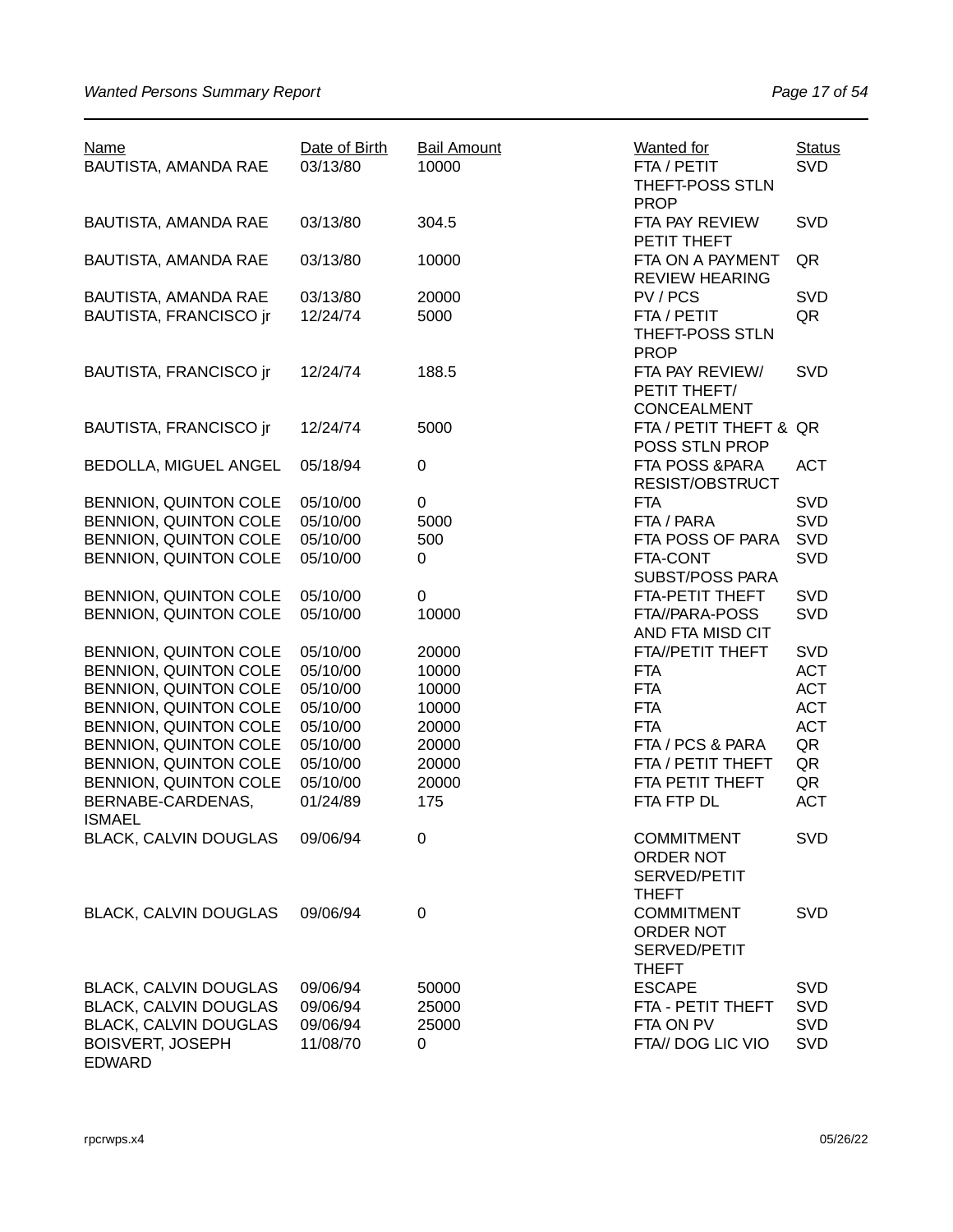| <b>Name</b><br>BORGEN, JOSHUA JAMES    | Date of Birth<br>01/27/91 | <b>Bail Amount</b><br>$\Omega$ | Wanted for<br><b>NCO STATE VS</b><br><b>BORGEN. PP IS</b>        | <b>Status</b><br><b>ACT</b> |
|----------------------------------------|---------------------------|--------------------------------|------------------------------------------------------------------|-----------------------------|
| BOWMAN, ROBERT PAUL                    | 12/03/88                  | 10000                          | CHEROKEE JAYO<br>FTA / DOM BATT                                  | QR                          |
| BREIER, DANIEL ALLEN                   | 10/21/84                  | 10000                          | <b>FTA DISTURBING</b><br>THE PEACE                               | <b>ACT</b>                  |
| BRENNER, LYLE SCOTT                    | 04/08/88                  | 0                              | <b>FTA</b>                                                       | QR                          |
| BRENNER, LYLE SCOTT                    | 04/08/88                  | 0                              | FTA / PARA                                                       | QR                          |
| BRENNER, LYLE SCOTT                    | 04/08/88                  | 10000                          | FTA PAYMENT<br><b>REVIEW HEARING</b>                             | QR                          |
| BRENNER, LYLE SCOTT                    | 04/08/88                  | 20000                          | FTA - PCS                                                        | QR                          |
| BRENNER, LYLE SCOTT                    | 04/08/88                  | 5000                           | FTA PAYMENT<br><b>REVIEW HEARING</b>                             | QR                          |
| BRENNER, LYLE SCOTT                    | 04/08/88                  | 10000                          | FTA// PARA                                                       | SVD                         |
| BRENNER, ONICA DAWN                    | 02/15/90                  | 0                              | <b>FTA</b>                                                       | QR                          |
| <b>BRENNER, ONICA DAWN</b>             | 02/15/90                  | 0                              | FTA//PCS & PARA                                                  | QR                          |
| <b>BRENNER, ONICA DAWN</b>             | 02/15/90                  | 10000                          | FTA / PCS & PARA                                                 | SVD                         |
| <b>BUENROSTRO, JOSE LUIS</b>           | 03/30/01                  | 5000                           | <b>FTA/RECKLESS</b>                                              | <b>ACT</b>                  |
| <b>BUENROSTRO, JOSE LUIS</b>           | 03/30/01                  | 0                              | FTA / RECKLESS<br><b>DRIVING</b>                                 | SVD                         |
| BUTTERWORTH, CHELSEY<br>N              | 07/24/89                  | 0                              | <b>TEMP CPO</b>                                                  | <b>ACT</b>                  |
| <b>CALDERON, CARLOS A</b>              | 08/19/84                  | 2500                           | FTA - ENTICING<br><b>CHILDREN</b>                                | <b>ACT</b>                  |
| CALDERON, HORACIO VEGA07/24/83         |                           | 25000                          | FTA - WILFUL<br>CONCEALMENT                                      | <b>ACT</b>                  |
| CALDERON, LETICIA                      | 05/05/70                  | 1000                           | FTA / FTP DL                                                     | <b>ACT</b>                  |
| CALDERON-MENDOZA,<br><b>JUAN</b>       | 07/15/85                  | 100                            | FTA - RESIST &<br><b>OBSTRUCT</b>                                | SVD                         |
| CALDERON-MENDOZA,<br><b>JUAN</b>       | 07/15/85                  | 0                              | FTA PCS DRUG PARA SVD                                            |                             |
| CALDERON-MENDOZA,<br><b>JUAN</b>       | 07/15/85                  | 20000                          | FTA PCS X 2 AND<br>PARA X2                                       | SVD                         |
| CARDENAS-LOPEZ, JOSE<br><b>ANTONIO</b> | 07/10/84                  | 25000                          | <b>CONTEMPT</b><br><b>RES/OBST PED</b><br><b>UNDER INFLUENCE</b> | <b>ACT</b>                  |
| CARRILLO, JEFFREY LUIS                 | 01/01/75                  | 1500                           | FTA NCO VIOLATION ACT                                            |                             |
| <b>CARTER, MARK DOUGLAS</b>            | 08/08/57                  | 0                              | FTA DUI                                                          | <b>ACT</b>                  |
| CASTELLANOS-MONTANO,<br><b>OSCAR</b>   | 11/17/84                  | 5000                           | PV INJ TO A CHILD                                                | <b>ACT</b>                  |
| CHAVEZ, JESUS MARTINEZ                 | 06/04/79                  | 1000                           | FTA FTP OPEN<br><b>CONTAINER</b>                                 | <b>ACT</b>                  |
| <b>COLE, RANDEE LOUISE</b>             | 10/08/02                  | 10000                          | FTA PAYMENT<br><b>REVIEW HEARING</b>                             | <b>ACT</b>                  |
| <b>COLLORD, TIMOTHY ERIN</b>           | 01/17/71                  | 2500                           | FTA DWP<br>OBSTRUCT/RESIST                                       | <b>ACT</b>                  |
| COOPER, KEIFER LATHAM                  | 05/05/99                  | 10000                          | FTA ON A PAYMENT<br><b>REVIEW HEARING</b>                        | QR                          |
| COOPER, KEIFER LATHAM                  | 05/05/99                  | 20000                          | FTA / PARA                                                       | <b>SVD</b>                  |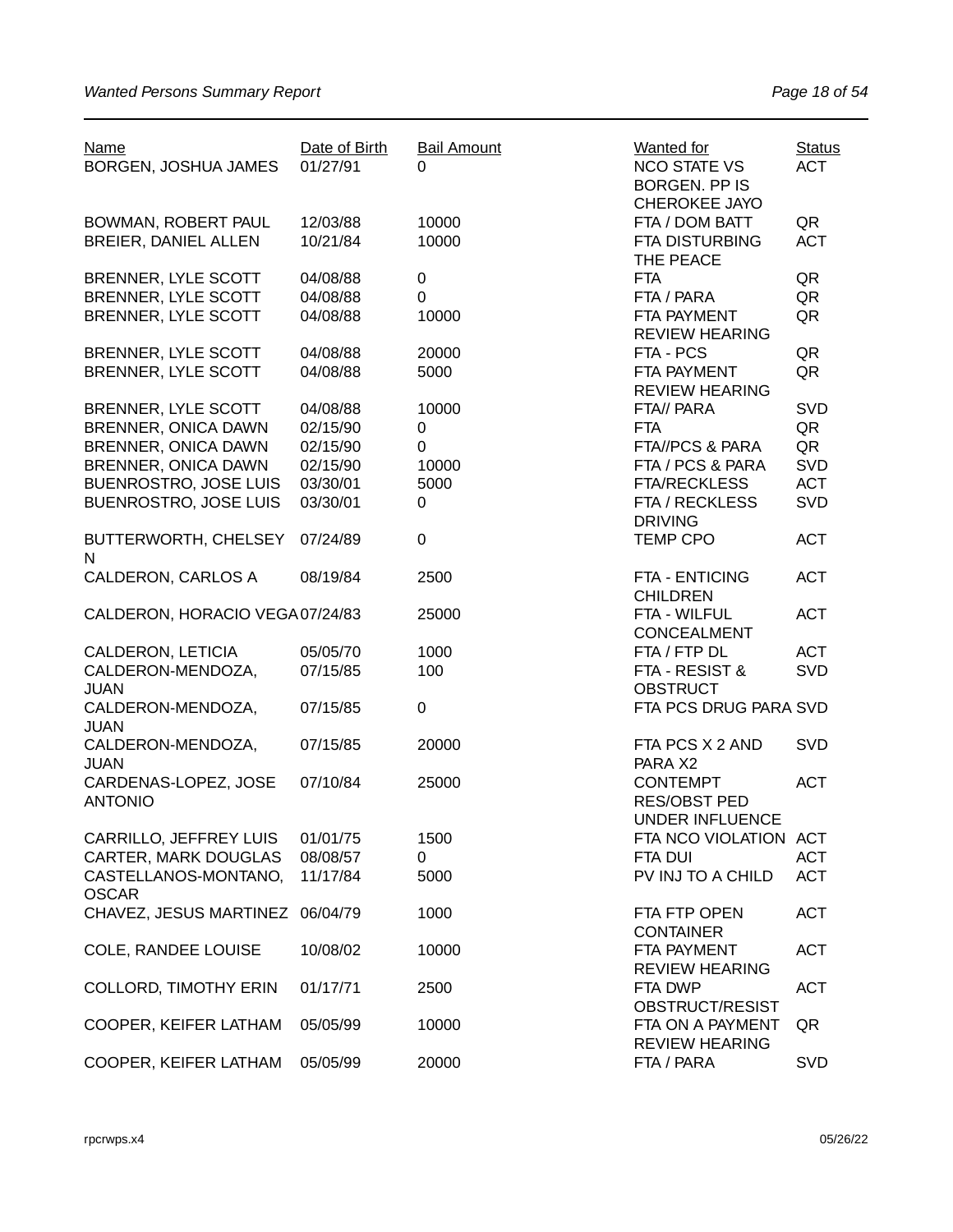| <b>Name</b><br>COOPER, KEIFER LATHAM   | Date of Birth<br>05/05/99 | <b>Bail Amount</b><br>1000 | <b>Wanted for</b><br><b>GRAND THEFT</b><br><b>FELONY</b> | <b>Status</b><br><b>SVD</b> |
|----------------------------------------|---------------------------|----------------------------|----------------------------------------------------------|-----------------------------|
| CORNEJO, CRUZ                          | 06/06/85                  | 500                        | FTA DWP                                                  | QR                          |
| CORNEJO, CRUZ                          | 06/06/85                  | 2500                       | FTA DUI FTP                                              | <b>ACT</b>                  |
| CORNEJO, JOSE                          | 07/25/85                  | 500                        | FTA DWP                                                  | QR                          |
| CORNEJO-ALONZO, ADRIAN 12/07/76        |                           | 1500                       | FTA DUI                                                  | <b>ACT</b>                  |
|                                        |                           |                            | PV ORIG CHG PCS                                          | <b>SVD</b>                  |
| CORTEZ, JOSE LUIS                      | 12/25/93                  | 0                          |                                                          |                             |
| <b>CORTEZ, JOSE LUIS</b>               | 12/25/93                  | $\mathbf 0$                | PV/PCS                                                   | SVD                         |
| CUEVAS, RAUL jr                        | 04/29/88                  | 25000                      | FTA / UNLAW ENTRY - ACT<br><b>DIST PEACE</b>             |                             |
| CUEVAS-GIL, ANTONIO                    | 05/11/69                  | 5000                       | FTA / DUI                                                | <b>ACT</b>                  |
| DAY, JAMES HOWARD                      | 05/30/83                  | 540                        | PV / DUI                                                 | QR                          |
| DAYTON, BRANDON AUSTIN 10/18/91        |                           | 0                          | FTA FOR                                                  | <b>ACT</b>                  |
|                                        |                           |                            | SENTENCING ON NO<br><b>INSUR</b>                         |                             |
| DIAZ MONREAL, GREGORIO 07/09/80        |                           | 50000                      | PV \ STATUTORY                                           | <b>ACT</b>                  |
|                                        |                           |                            | <b>RAPE</b>                                              |                             |
| DIAZ MURILLO, MARIA DE<br><b>JESUS</b> | 10/13/82                  | $\pmb{0}$                  | FTA / ORIG CHG DWP ACT                                   |                             |
| DICKINSON, MARILYN                     | 08/23/58                  | $\boldsymbol{0}$           | FTA DOG LICENSE                                          | <b>ACT</b>                  |
| <b>LOUISE</b>                          |                           |                            | <b>VIOLATION</b>                                         |                             |
| DILLON, KEVIN RAY                      |                           | 15000                      | PV//PCS W/INTENT                                         | <b>SVD</b>                  |
|                                        | 07/24/91                  |                            |                                                          |                             |
| DILLON, KEVIN RAY                      | 07/24/91                  | 20000                      | FTA / PCS                                                | SVD                         |
| DUFFNER, JEFFERY ALLEN                 | 06/11/71                  | $\pmb{0}$                  | FTA / PARA                                               | <b>SVD</b>                  |
| EIDEMILLER, JAMES<br><b>RAYBURN</b>    | 03/18/86                  | 0                          | FTA / DWP & NO<br><b>INSUR</b>                           | <b>ACT</b>                  |
| ELLEDGE, GREGORY DEAN 12/12/69         |                           | 50000                      | PCS / PARA                                               | <b>ACT</b>                  |
| <b>ESCALANTE, HERIBERTO</b>            | 01/01/78                  | 15000                      | PROB VIOL/PCS                                            | <b>ACT</b>                  |
| <b>CUEVAS</b>                          |                           |                            |                                                          |                             |
| ESCUJURI, MARIE JOSIE                  | 02/09/52                  | 10000                      | FTA PAYMENT                                              | QR                          |
|                                        |                           |                            | <b>REVIEW HEARING</b>                                    |                             |
| ESCUJURI, MARIE JOSIE                  | 02/09/52                  | 5000                       | FTA PAYMENT                                              | QR                          |
|                                        |                           |                            | <b>REVIEW HEARING</b>                                    |                             |
| <b>ESCUTIA, JORGE LUIS</b>             | 10/17/88                  | $\boldsymbol{0}$           | FTA/DUI EX & DL                                          | <b>ACT</b>                  |
|                                        |                           |                            | <b>VIOLATION</b>                                         |                             |
| FELLOWS, JONATHAN                      | 05/09/85                  | 1000                       | DWP/RECKLESS/OPE ACT                                     |                             |
| <b>ROCKIE</b>                          |                           |                            | EN CONT/PARA                                             |                             |
| FELLOWS, JONATHAN                      | 05/09/85                  | 2500                       | FAIL TO PUR DL                                           | <b>ACT</b>                  |
| <b>ROCKIE</b>                          |                           |                            |                                                          |                             |
|                                        |                           |                            |                                                          |                             |
| FERNANDEZ, CECILIA                     | 04/08/95                  | 25000                      | FTA//PARA                                                | <b>ACT</b>                  |
| <b>MARIE</b>                           |                           |                            |                                                          |                             |
| FLEMING, MARIE ALBERTA                 | 05/24/57                  | $\pmb{0}$                  | <b>OBST &amp; DELAY A</b>                                | <b>ACT</b>                  |
|                                        |                           |                            | POLICE OFFICER                                           |                             |
| FLORES-RODRIGUEZ,                      | 02/28/55                  | 2500                       | FTA//PETIT THEFT                                         | <b>ACT</b>                  |
| <b>PEDRO</b>                           |                           |                            |                                                          |                             |
| FRANKS, CORY WAYNE                     | 11/18/83                  | $\pmb{0}$                  | FTA/FTP & FTA/MISD<br><b>CITE</b>                        | <b>SVD</b>                  |
| FRANKS, CORY WAYNE                     | 11/18/83                  | 0                          | FTA / DRUG PARA                                          | <b>ACT</b>                  |
| <b>GARCIA, MARIA DOLORES</b>           | 02/02/71                  | 1320                       | FTA FTP                                                  | <b>ACT</b>                  |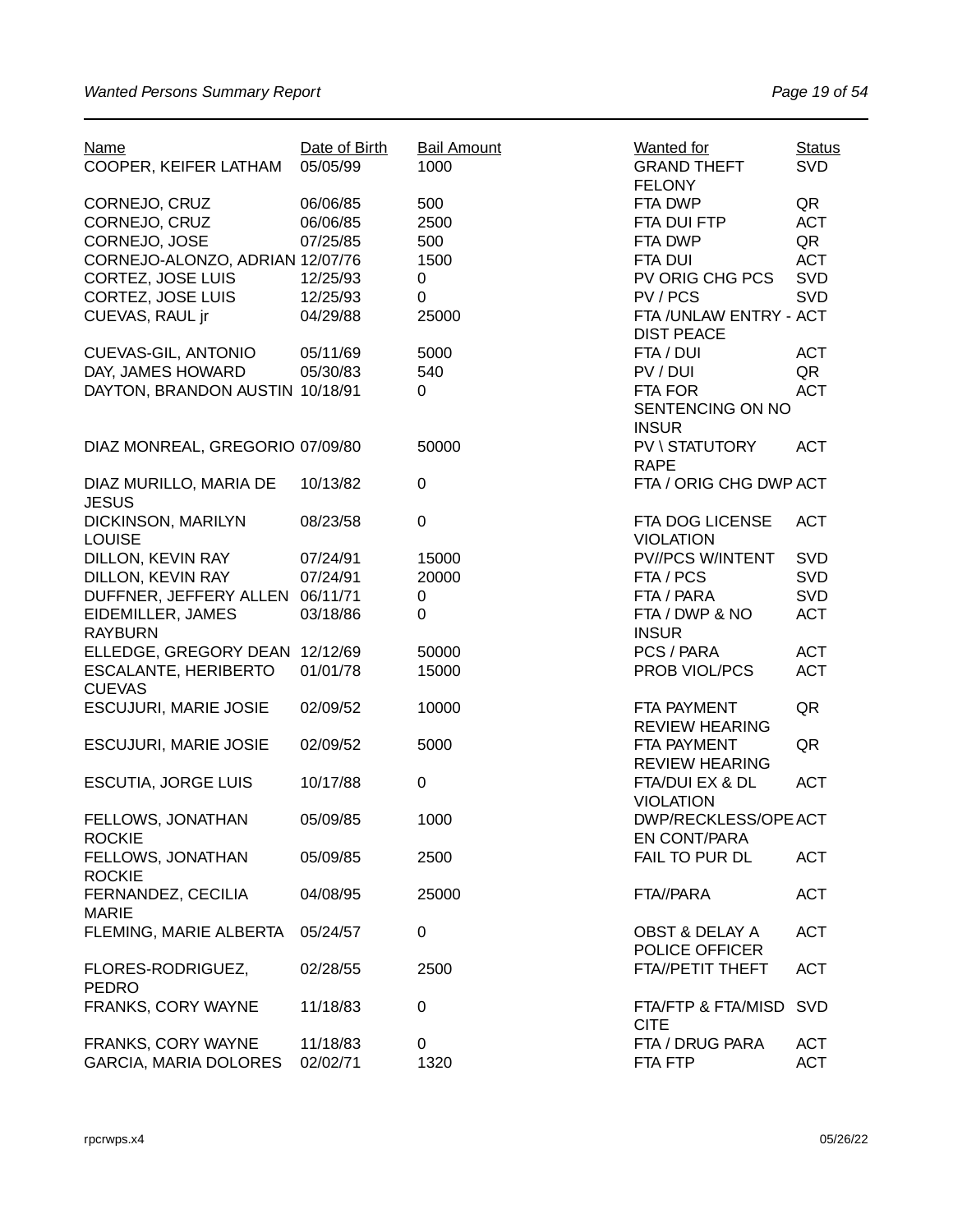| <b>Name</b><br>GARZA, FERNANDO JR        | Date of Birth<br>05/31/77 | <b>Bail Amount</b><br>500 | <b>Wanted</b> for<br>FTA//ILLEGAL WATER ACT<br><b>CONNECTION</b> | <b>Status</b> |
|------------------------------------------|---------------------------|---------------------------|------------------------------------------------------------------|---------------|
| GAZPAR-CARDENAS,<br><b>CRYSTAL MARIE</b> | 06/03/83                  | 20000                     | FTA - 1ST OFN<br><b>TRESPASS</b>                                 | <b>ACT</b>    |
| GAZPAR-CARDENAS,<br><b>CRYSTAL MARIE</b> | 06/03/83                  | 20000                     | FTA - VIOL NCO                                                   | <b>ACT</b>    |
| GAZPAR-CARDENAS,<br><b>CRYSTAL MARIE</b> | 06/03/83                  | 20000                     | FTA-BATTERY                                                      | <b>ACT</b>    |
| GAZPAR-CARDENAS,<br><b>CRYSTAL MARIE</b> | 06/03/83                  | 20000                     | FTA / DOM BATT IPO<br><b>CHILD</b>                               | <b>ACT</b>    |
| GONZALEZ-ALEJO, JESUS                    | 12/20/90                  | $\boldsymbol{0}$          | FTA - FTP - POSS<br><b>PARA</b>                                  | <b>SVD</b>    |
| GONZALEZ-ALEJO, JESUS                    | 12/20/90                  | 5000                      | FTA - OPEN<br><b>CONTAINER / POP</b>                             | <b>ACT</b>    |
| GUTIERREZ-ALVAREZ,<br><b>FELIPE</b>      | 06/29/83                  | 1075                      | FTA//DRUG USE,<br>OPEN CONT, DUI                                 | <b>ACT</b>    |
| <b>GUZMAN, ISMAEL</b><br><b>MANRIQUE</b> | 04/23/81                  | 1000                      | FTA//PLEA & SEN<br><b>HEAR FALS</b><br><b>INFO/INDENTITY</b>     | <b>ACT</b>    |
| <b>GUZMAN, ISMAEL</b><br><b>MANRIQUE</b> | 04/23/81                  | 1000                      | FTA//PLEA & SENT<br><b>HEAR/ORG CHRG</b><br><b>PCS</b>           | <b>ACT</b>    |
| <b>GUZMAN, ISMAEL</b><br><b>MANRIQUE</b> | 04/23/81                  | 1000                      | FTA//PLEA & SENT<br><b>HEARING//ORIG FTP</b><br>DL               | <b>ACT</b>    |
| <b>GUZMAN, ISMAEL</b><br><b>MANRIQUE</b> | 04/23/81                  | 1000                      | <b>FTA//PRE TRIAL</b><br>CONF//CCW/INTOX                         | <b>ACT</b>    |
| HARDEN, JOSHUA JOSEPH                    | 11/20/96                  | 10000                     | FTA PAYMENT<br><b>REVIEW HEARING</b>                             | <b>ACT</b>    |
| HARDEN, JOSHUA JOSEPH                    | 11/20/96                  | 0                         |                                                                  | <b>SVD</b>    |
| HERNANDEZ, MOLLY ANNE                    | 02/17/83                  | 10000                     | FTA/PETIT THEFT                                                  | QR            |
| HERNANDEZ, MOLLY ANNE                    | 02/17/83                  | 407.5                     | FTA/PETIT THEFT                                                  | QR            |
| HERNANDEZ, MOLLY ANNE                    | 02/17/83                  | 0                         | FTA//PETIT THEFT                                                 | SVD           |
| HERNANDEZ, MOLLY ANNE                    | 02/17/83                  | 100000                    | PCS AND PARA                                                     | <b>ACT</b>    |
| HICKS, ANGELIQUE D                       | 07/12/81                  | 20000                     | FTA PAYMENT<br><b>REVIEW HEARING</b>                             | <b>ACT</b>    |
| HOLTRY, DANIEL LEON                      | 02/09/96                  | 10000                     | FTA / ORIG CHG DWP SVD<br>/ PCS                                  |               |
| HOLTRY, DANIEL LEON                      | 02/09/96                  | 7500                      | FTA / PCS - RESIST - SVD<br>PV                                   |               |
| HOLTRY, DANIEL LEON                      | 02/09/96                  | 0                         | FTA DWP PCS                                                      | <b>SVD</b>    |
| HOLTRY, DANIEL LEON                      | 02/09/96                  | 0                         | PROB VIOL ON PCS<br>& PARA                                       | <b>SVD</b>    |
| HUFFMAN, DARYLL L                        | 09/24/87                  | 2500                      | <b>UNLAWFUL ENTRY</b><br>PETIT THEFT<br><b>FIREARM</b>           | <b>ACT</b>    |
| LEPORE, JUSTIN STEVEN                    | 02/11/81                  | 0                         | <b>FTA</b>                                                       | <b>SVD</b>    |
| LEPORE, JUSTIN STEVEN                    | 02/11/81                  | 25000                     | FTA - PCS / PARA                                                 | <b>SVD</b>    |
| LEPORE, JUSTIN STEVEN                    | 02/11/81                  | 50000                     | FTA / GRAND THEFT<br>$=$ ATT GRAND THEFT                         | <b>SVD</b>    |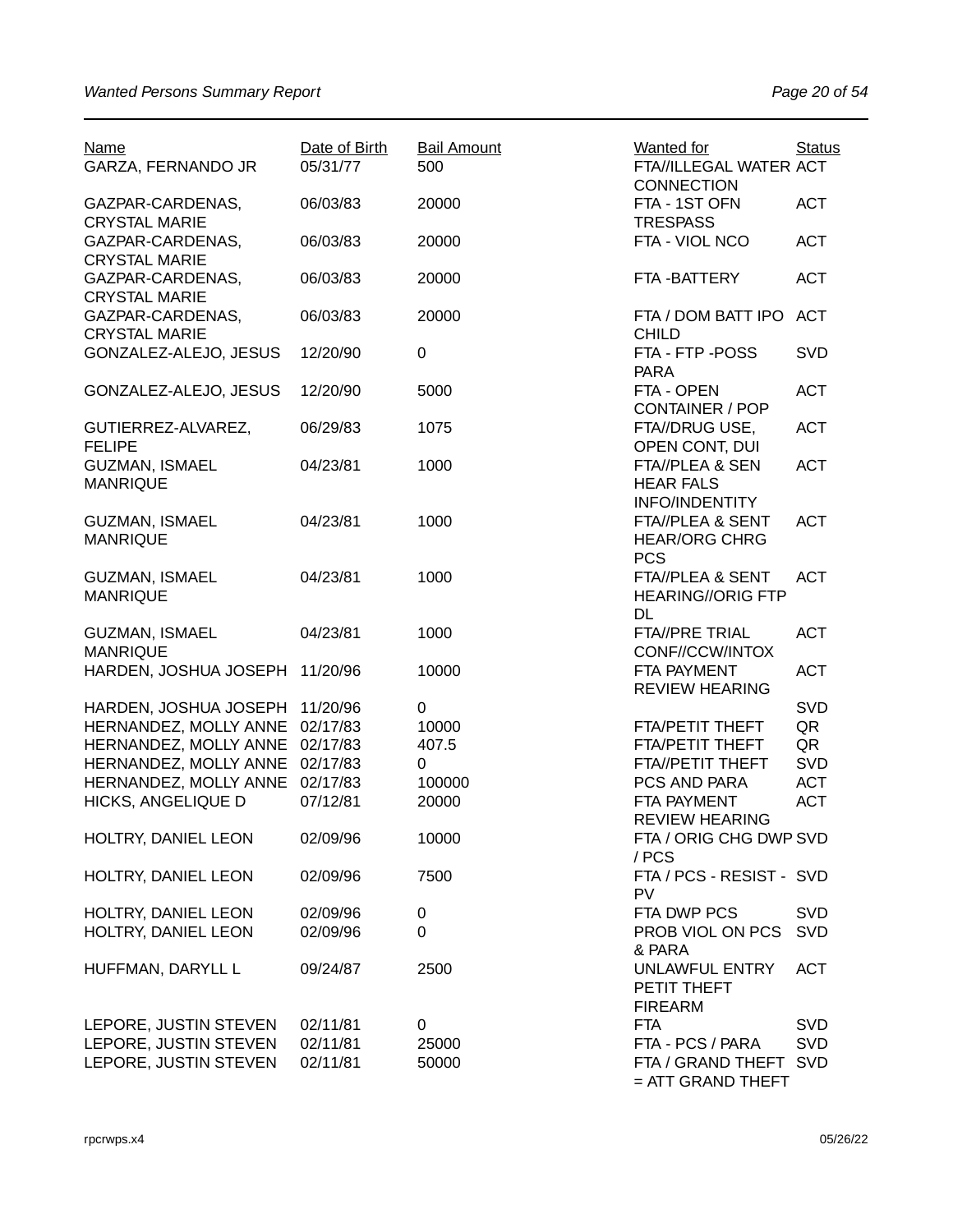| <b>Name</b><br>LEPORE, JUSTIN STEVEN                | Date of Birth<br>02/11/81 | <b>Bail Amount</b><br>10000 | Wanted for<br><b>GRAND THEFT / ATT</b><br><b>GRAND THEFT</b>                  | <b>Status</b><br><b>SVD</b> |
|-----------------------------------------------------|---------------------------|-----------------------------|-------------------------------------------------------------------------------|-----------------------------|
| LOPEZ ANGUAMEA, REYES 02/06/75                      |                           | 5000                        | FTA PAYMENT<br><b>REVIEW HEARING</b>                                          | <b>ACT</b>                  |
| <b>Name</b><br>MALACARA GARCIA,<br><b>ARTURO JR</b> | Date of Birth<br>09/25/88 | <b>Bail Amount</b><br>0     | Wanted for<br>FTA MENTAL HEALTH SVD<br><b>CT/THEFT X UNAUTH</b><br><b>USE</b> | <b>Status</b>               |
| <b>Name</b><br><b>MARKS, ERRON ERNEST</b>           | Date of Birth<br>08/18/93 | <b>Bail Amount</b><br>0     | <b>Wanted for</b><br><b>1ST OFFENSE</b><br><b>TRESPASS</b>                    | <b>Status</b><br>SVD        |
| <b>MARTIN, MISTY LEE</b>                            | 06/17/81                  | 0                           | <b>CPO PET KIMBERLY</b><br><b>ROBINSON VS.</b><br><b>MISTY MART</b>           | <b>CLR</b>                  |
| MARTIN, TANNER JAMES                                | 09/27/02                  | 5000                        | FTA PAYMENT<br><b>REVIEW HEARING</b>                                          | <b>ACT</b>                  |
| MARTINEZ-ALBOR, JOSE                                | 01/20/74                  | 1500                        | FTA / DUI-EX - FTP DLACT<br>$- PV$                                            |                             |
| MARTINEZ-ALBOR, JOSE                                | 01/20/74                  | 5000                        | FTA / DUI-EX / OPEN ACT<br>CONT / FTP DL                                      |                             |
| MAYO, JEANNA GAIL                                   | 05/28/74                  | 7500                        | FTA-<br>-BATTERY/TELECOM<br>MM/NO ID/MAL INJ<br><b>PROP</b>                   | <b>ACT</b>                  |
| MAYO, JEANNA GAIL                                   | 05/28/74                  | 5000                        | PV / DUI .153                                                                 | <b>ACT</b>                  |
| MCEWEN, STEWART<br><b>PAXSTON</b>                   | 11/12/73                  | 300000                      | WOA / GRAND THEFT SVD<br>X2 & TRESPASS                                        |                             |
| MCEWEN, STEWART<br><b>PAXSTON</b>                   | 11/12/73                  | 10000                       | WOA / INSUF FUND<br><b>CHECK</b>                                              | <b>SVD</b>                  |
| MEASHINTUBBY, GERALD<br><b>DEWAYNE</b>              | 03/21/65                  | 1000                        | FTA FTP                                                                       | <b>ACT</b>                  |
| MELO GOMEZ, JUAN                                    | 06/24/88                  | 0                           | FTA - RECKLESS/ATT ACT<br>ELUDE/FTP DL                                        |                             |
| MEZA, JOSE ANTONIO                                  | 08/20/90                  | 20000                       | FTA - PARA<br>/RESIST/PV X2                                                   | <b>SVD</b>                  |
| MEZA, JOSE ANTONIO                                  | 08/20/90                  | 5000                        | FTA / MIP                                                                     | <b>SVD</b>                  |
| MEZA, JOSE ANTONIO                                  | 08/20/90                  | 10000                       | FTA / PCS & PARA                                                              | <b>SVD</b>                  |
| MING, JAMES MATTHEW                                 | 11/01/71                  | 50000                       | FTA - DUI / OPEN<br>CONT / FLEE /                                             | <b>SVD</b>                  |
|                                                     |                           |                             | <b>RESIST</b>                                                                 |                             |
| MING, JAMES MATTHEW                                 | 11/01/71                  | 50000                       | FTA /DUI/OPEN<br>CONT/ELUDE/RESIST<br><b>T-OBSTRUCT</b>                       | <b>SVD</b>                  |
| MIRANDA-ROSALE,<br><b>LEONARDO</b>                  | 01/01/80                  | 2500                        | FTA DRIVING VEH<br><b>WITHOUT OWNERS</b><br><b>CONSENT</b>                    | <b>ACT</b>                  |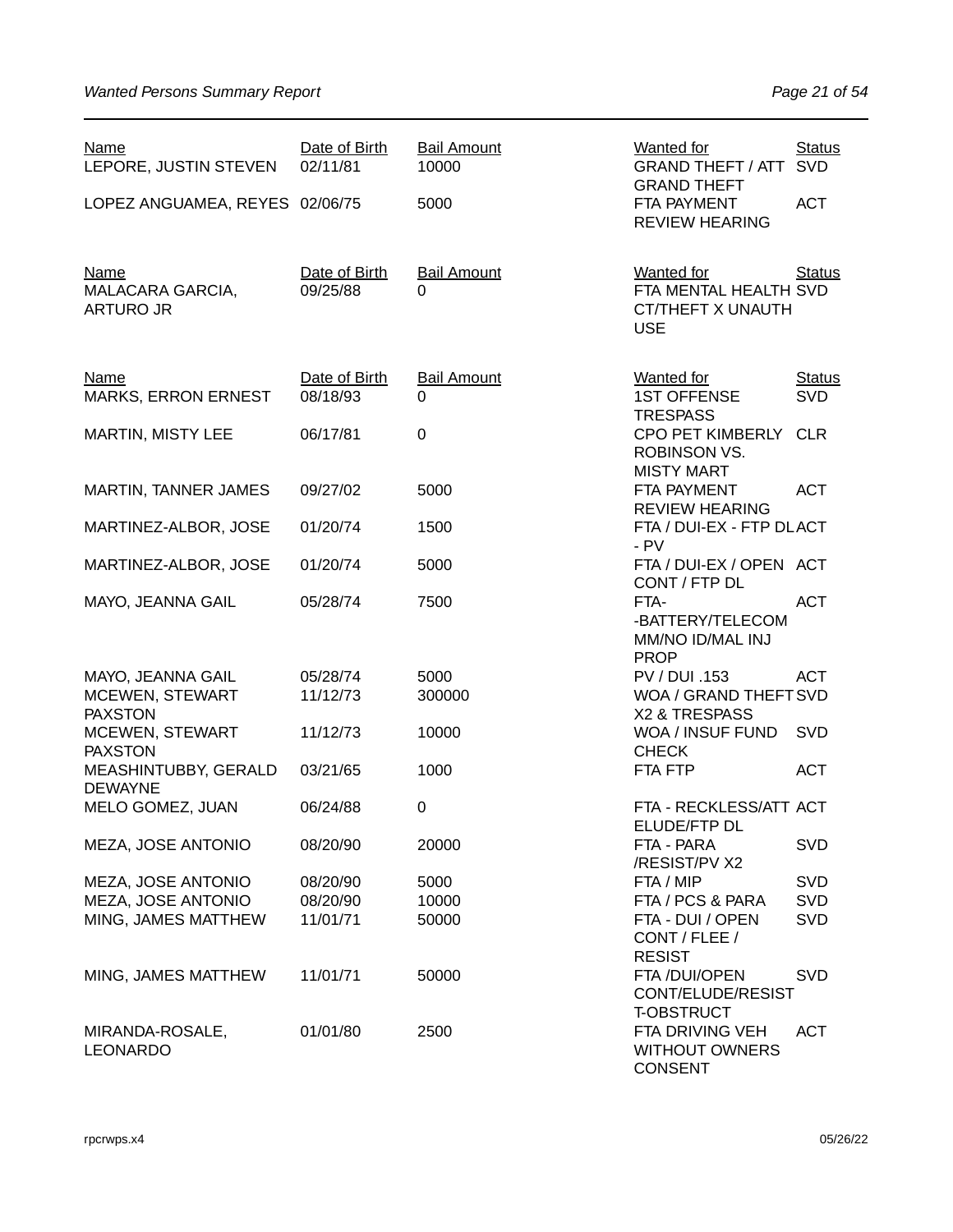| <b>Name</b><br>MOHEDANO-MONTIEL,<br><b>MARCELINO</b> | Date of Birth<br>06/02/81 | <b>Bail Amount</b><br>5000     | Wanted for<br>FTA DUI                                               | <b>Status</b><br><b>ACT</b> |
|------------------------------------------------------|---------------------------|--------------------------------|---------------------------------------------------------------------|-----------------------------|
| MOLINA JIMENEZ, JOSE<br><b>ANTONIO</b>               | 01/11/85                  | 25000                          | DOM BATT-TRM INJ<br><b>IPO CHILD/INJ TO</b><br><b>CHILD</b>         | <b>ACT</b>                  |
| <b>MONDRAGON, ISAID S</b>                            | 05/05/89                  | 1500                           | FTA LEAVING THE<br><b>SCENE OF</b><br><b>ACCIDENT FTP</b>           | <b>ACT</b>                  |
| MOORE, WYATT EDWARD                                  | 12/18/00                  | 5000                           | FTA - PAYMENT<br><b>REVIEW HEARING</b>                              | QR                          |
| MORRIS, LAURA ALYCE                                  | 05/12/88                  | 5000                           | FTA// DIST THE<br><b>PEACE</b>                                      | <b>ACT</b>                  |
| MUNOZ-CORONA,<br><b>ALEJANDRO</b>                    | 05/20/65                  | 25000                          | FTA DUI POSS OPEN ACT<br><b>CONTAINER</b>                           |                             |
| NEAL, MARK ADRIAN                                    | 08/14/70                  | 0                              | FTA / PCS &<br><b>RECKLESS DRIVING</b>                              | <b>SVD</b>                  |
| <b>NEAL, MARK ADRIAN</b>                             | 08/14/70                  | $\pmb{0}$                      | FTA - PAYENT<br><b>REVIEW / RECKLESS</b><br>& PCS                   | <b>SVD</b>                  |
| NEAL, MARK ADRIAN                                    | 08/14/70                  | $\pmb{0}$                      | FTA ORG CHRG<br><b>POSS</b>                                         | SVD                         |
| NEAL, MARK ADRIAN                                    | 08/14/70                  | 0                              | FTP RECLESS PCS                                                     | <b>SVD</b>                  |
| NEAL, MARK ADRIAN                                    | 08/14/70                  | 50000                          | FTA- PAYMENT<br><b>REVIEW HEARING</b>                               | SVD                         |
| NIX, ROCKY LEE                                       | 01/09/67                  | 0                              | PV//PCS                                                             | <b>CLR</b>                  |
| NIX, ROCKY LEE                                       | 01/09/67                  | $\mathbf 0$                    | PV POSS CONTR<br><b>SUBS</b>                                        | SVD                         |
| NORVELL, EVAN JAMES                                  | 06/27/74                  | $\pmb{0}$                      | FTA NO INSURANCE SVD<br><b>DWP</b>                                  |                             |
| NORVELL, EVAN JAMES                                  | 06/27/74                  | 5000                           | FTA / DWP & FAIL<br>PROOF INSURANCE                                 | <b>ACT</b>                  |
| NORVELL, EVAN JAMES                                  | 06/27/74                  | 5000                           | FTA//DWP-FAIL TO<br>PROV INSUR 2ND<br><b>OFF</b>                    | <b>CLR</b>                  |
| Name                                                 | Date of Birth             | <b>Bail Amount</b>             | <b>Wanted for</b>                                                   | <b>Status</b>               |
| OBREGON, NOEL ALEX                                   | 07/06/82                  | 5000                           | FTA MISD ON<br><b>POSSESSION</b>                                    | QR                          |
| OBREGON, NOEL ALEX                                   | 07/06/82                  | 5000                           | FTA MISD PAYMENT<br><b>REVIEW HEARING</b>                           | <b>SVD</b>                  |
| Name<br>OELEIS, COBY ADIAS                           | Date of Birth<br>02/23/87 | <b>Bail Amount</b><br>$\Omega$ | Wanted for<br>FTA - FTP- DIST THE<br>PEACE & MAL INJ<br><b>PROP</b> | <b>Status</b><br><b>SVD</b> |
| OJEDA, ELOISA<br>OJEDA, RAUL                         | 06/19/03<br>07/23/93      | 0<br>10000                     | <b>FTA</b><br>FTA - PAYMENT<br><b>REVIEW HEARING</b>                | ACT<br>QR                   |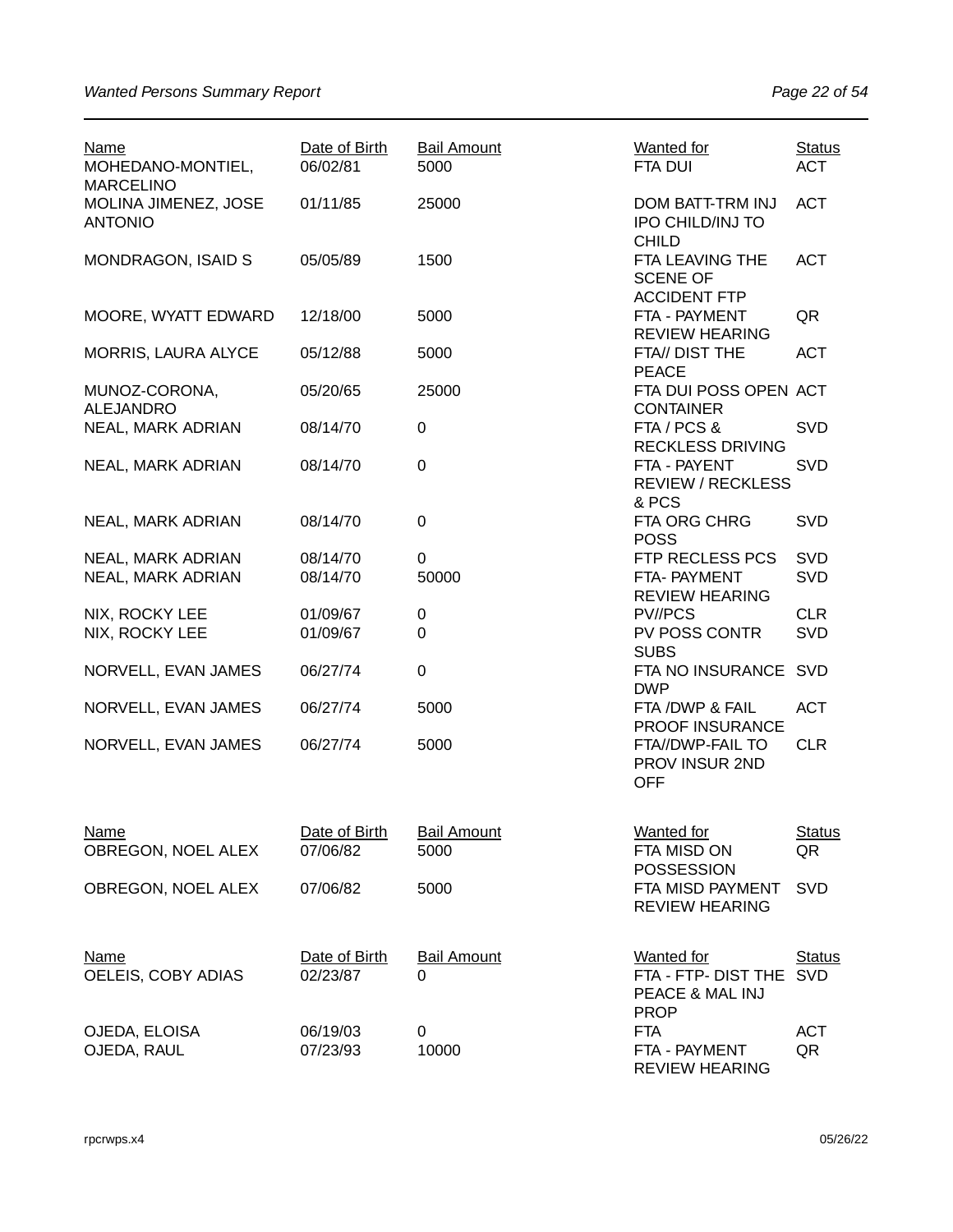| <b>Name</b><br>OJEDA, RAUL          | Date of Birth<br>07/23/93 | <b>Bail Amount</b><br>20000 | Wanted for<br>PAYMENT REVIEW<br><b>HEARING FTA</b>            | <b>Status</b><br>QR |
|-------------------------------------|---------------------------|-----------------------------|---------------------------------------------------------------|---------------------|
| OJEDA ANGELES, MARTIN               | 09/20/94                  | 0                           | FTA / PARA                                                    | <b>ACT</b>          |
| OLMEDO-RAMIREZ,<br><b>ALEJANDRO</b> | 08/22/90                  | 5000                        | PV DOMM BATT IN<br>PRESENCE OF A<br><b>CHILD</b>              | <b>ACT</b>          |
| OSUNA GARCIA, JESUS<br><b>URIEL</b> | 04/22/89                  | 2500                        | FTA DOMM<br>VIOLENCE VIOL OF<br><b>CPO</b>                    | <b>ACT</b>          |
| OWEN, BOBBY RAY                     | 07/12/84                  | 300000                      | <b>GRAND THEFT BY</b><br>POSSESSION, POSS<br>OF C.S.          | SVD                 |
| OZUNA, TOMAS CASTRO                 | 04/09/55                  | 0                           | FTA DUI OPEN<br><b>CONTAINER</b>                              | <b>ACT</b>          |
| OZUNA, TOMAS CASTRO                 | 04/09/55                  | 25000                       | <b>FTA PUBLIC</b><br><b>NUISANCE</b>                          | <b>ACT</b>          |
| PADILLA, HUMBERTO<br><b>GABINO</b>  | 03/06/74                  | 3250                        | FTA FTP                                                       | <b>ACT</b>          |
| PADILLA-HERRERA, MARTIN 04/15/71    |                           | 5000                        | FTA DUI DWP                                                   | <b>ACT</b>          |
| PEARCE, TOMMY JEFFERY 11/09/79      |                           | 2500                        | <b>ASSAULT</b>                                                | <b>ACT</b>          |
| PEARCE, TOMMY JEFFERY 11/09/79      |                           | 5000                        | FTA PETIT THEFT                                               | <b>ACT</b>          |
| PEARCE, TOMMY JEFFERY               | 11/09/79                  | 500                         | <b>FTA PUBLIC</b><br><b>NUISNANCE</b><br><b>UNLAWFUL PARK</b> | <b>ACT</b>          |
| PFEIFER, TERESA<br><b>ELIZABETH</b> | 02/01/63                  | 0                           | <b>CPO HARPE VS</b><br><b>PFEIFER</b>                         | <b>CLR</b>          |
| PONCE, TEOFILO                      | 11/05/54                  | 50000                       | PROB VIOL//DUI                                                | <b>ACT</b>          |
| PRADO, GUADALUPE B                  | 07/16/62                  | 5000                        | <b>WARRANT OF</b><br><b>ATTACHMENT</b>                        | <b>ACT</b>          |
| PRATHER, TIMOTHY LEE                | 11/29/87                  | 5000                        | PETIT THEFT                                                   | <b>ACT</b>          |
| QUINTANA, VICTOR JR                 | 10/09/98                  | 100000                      | 2COUNTS OF SEX<br>ABUSE OF CHILD<br><b>UNDER 16</b>           | <b>ACT</b>          |
| RAMIREZ, RITA TUMIKA                | 12/09/86                  | 0                           | PETIT THEFT - FTA                                             | <b>CLR</b>          |
| RAMIREZ, RITA TUMIKA                | 12/09/86                  | 0                           | FTA - ORG CHRG<br><b>THEFT</b>                                | <b>SVD</b>          |
| RAMIREZ, RITA TUMIKA                | 12/09/86                  | 0                           | <b>NCO WITH NOLA RAEACT</b><br><b>CANTRELL</b>                |                     |
| RAMIREZ, RITA TUMIKA                | 12/09/86                  | 20000                       | PETIT THEFT                                                   | <b>CLR</b>          |
| REYES-OJEDA, FERMIN                 | 09/25/82                  | 350                         | FTA//FTP DL AND<br>OPEN CONT                                  | <b>ACT</b>          |
| RHODES, JOHNNY DARRELL06/22/65      |                           | 0                           | FTA POSS X2                                                   | QR                  |
| RHODES, JOHNNY DARRELL06/22/65      |                           | 0                           | <b>FTA//TRESPASS</b>                                          | <b>SVD</b>          |
| RHODES, JOHNNY DARRELL06/22/65      |                           | 10000                       | FTA / PRH - PCS                                               | <b>ACT</b>          |
| RHODES, JOHNNY DARRELL06/22/65      |                           | 10000                       | FTA - PCS X 2                                                 | QR                  |
| RIOS, ESTEBAN                       | 02/19/97                  | 0                           | <b>VIDEO VOYEURISM</b>                                        | SVD                 |
| RODRIGUEZ, JESUS L                  | 09/26/74                  | 0                           | <b>OPEN CONTAINER</b><br><b>PCS</b>                           | <b>ACT</b>          |
| RODRIGUEZ, MIRANDA<br><b>MARIE</b>  | 05/16/93                  | 25000                       | FTA / PCS-F X2 /<br>PCS-M / PARA                              | QR                  |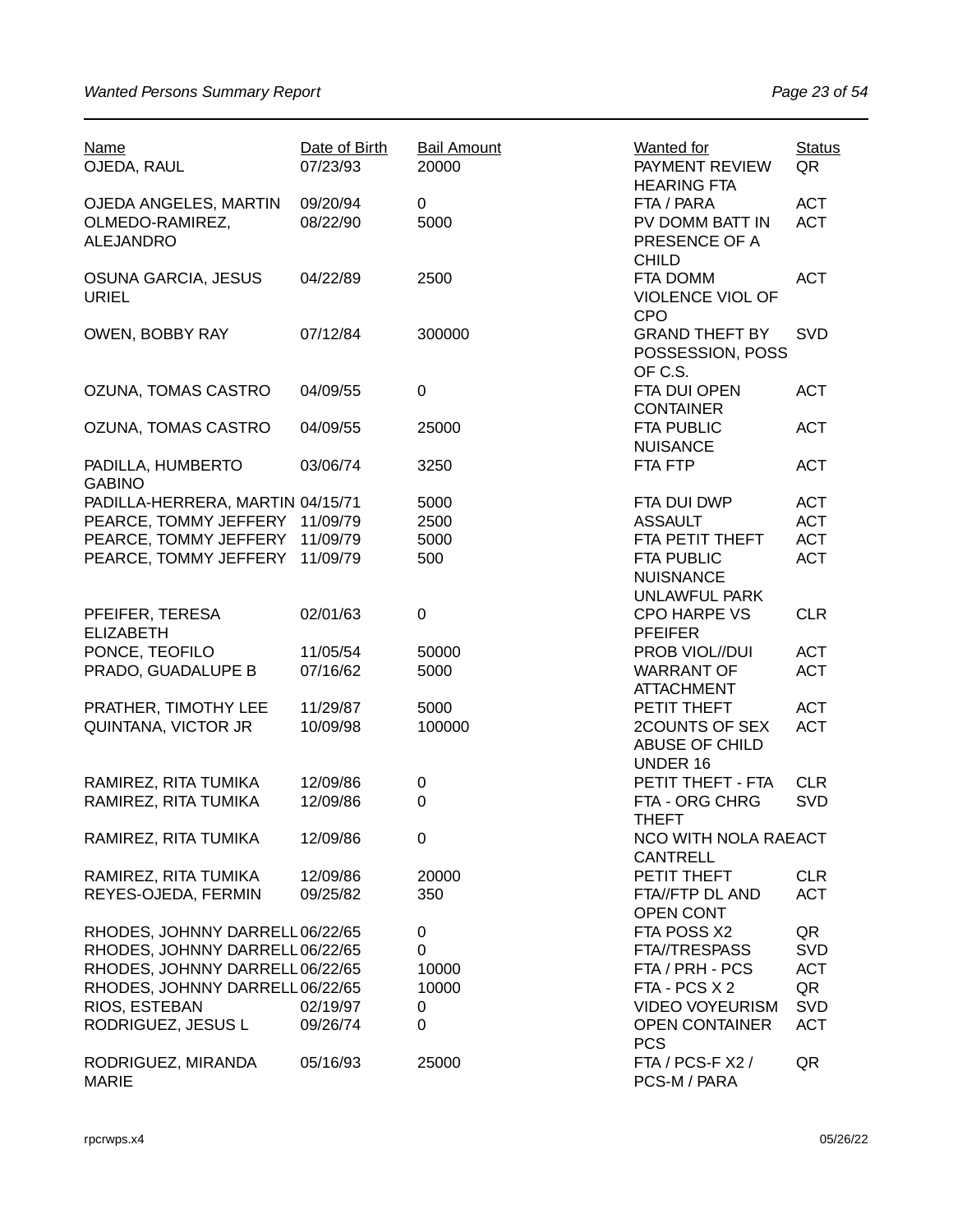| <b>Name</b><br>RODRIGUEZ, MIRANDA<br><b>MARIE</b>                                                                      | Date of Birth<br>05/16/93 | <b>Bail Amount</b><br>25000 | Wanted for<br>PCS AND PARA                                       | <b>Status</b><br><b>SVD</b>                  |
|------------------------------------------------------------------------------------------------------------------------|---------------------------|-----------------------------|------------------------------------------------------------------|----------------------------------------------|
| RODRIGUEZ, SUSANA<br>RODRIGUEZ-RAMIREZ,                                                                                | 07/27/89<br>10/10/88      | 500<br>0                    | FTA FTP<br>FTA/DWP                                               | <b>ACT</b><br><b>ACT</b>                     |
| <b>JORGE EDUARDO</b><br>ROMERO, DAVID AGUILERA 12/18/85<br>ROSALES, ANDRES OSORIO 02/23/85<br>SALINAS, ANTHONY         | 02/15/04                  | 1500<br>2500<br>0           | FTA FTP<br>FTA//FTP DL<br><b>ORDER FOR</b><br>DETENTION//BURG-   | <b>ACT</b><br><b>ACT</b><br><b>ACT</b>       |
| SALINAS, ANTHONY                                                                                                       | 02/15/04                  | $\pmb{0}$                   | -PET THEFT<br><b>DETENTION/BURG</b>                              | <b>CLR</b>                                   |
| SANCHEZ, PRISCILLA                                                                                                     | 07/17/92                  | $\pmb{0}$                   | AND PETIT THEFT<br>NCO WITH DELOERA, ACT                         |                                              |
| SCARBROUGH, KIMBERLY<br><b>JANE</b>                                                                                    | 09/20/83                  | 25000                       | <b>MARTIN</b><br>FTA//TRAFFIC<br>OFFENSE AND DRUG<br><b>POSS</b> | <b>ACT</b>                                   |
| SERRANO, FRANCISCO<br><b>RODRIGUEZ</b>                                                                                 | 12/03/47                  | 25000                       | FTA DUI                                                          | <b>ACT</b>                                   |
| SHAFER, JEREMIAH WAYNE 07/25/98                                                                                        |                           | 10000                       | FTA PETIT THEFT<br>AND COM BURG                                  | QR                                           |
| SOSA, IJINIO A<br>STAATS, CHRISTOPHER LEE 08/03/71                                                                     | 07/07/76                  | 1000<br>25000               | FTA//FTP DL<br><b>FTA//FAIL TO</b><br>PROVIDE INS                | <b>ACT</b><br><b>ACT</b>                     |
| STEWART, KELLY GLENN                                                                                                   | 05/25/60                  | 25000                       | <b>REC OR TRANSF</b><br><b>STOLEN VEH X2</b>                     | SVD                                          |
| STEWART, KELLY GLENN                                                                                                   | 05/25/60                  | 100000                      | <b>DOM BATT AND</b><br><b>MALIC INJURY PROP</b>                  | SVD                                          |
| TAYLOR, ROBERT DAVID                                                                                                   | 01/19/97                  | 10000                       | AGG ASSAULT AND<br><b>DESTRUCTION OF</b><br><b>EVIDENCE</b>      | <b>SVD</b>                                   |
| TAYLOR, ROBERT DAVID                                                                                                   | 01/19/97                  | 10000                       | AGG ASSAULT AND<br><b>DESTRUCTION OF</b><br><b>EVIDENCE</b>      | <b>SVD</b>                                   |
| THOMPSON, DAKOTA LANE 12/05/98                                                                                         |                           | 0                           | FTA - FTP - PCS &<br><b>PARA</b>                                 | QR                                           |
| THOMPSON, DAKOTA LANE 12/05/98<br>THOMPSON, JOSHUA MARK 09/08/93<br>THOMPSON, JOSHUA MARK 09/08/93<br>THOMPSON, RONALD | 02/19/67                  | 25000<br>1500<br>0<br>1000  | FTA - DUI<br>ELUDING AND DWP<br>PV AGG BATTERY<br><b>BATTERY</b> | QR<br><b>ACT</b><br><b>ACT</b><br><b>ACT</b> |
| <b>EDWARD</b><br>THOMPSON, RONALD                                                                                      | 02/19/67                  | 1000                        | <b>BATTERY</b>                                                   | <b>ACT</b>                                   |
| <b>EDWARD</b><br>THOMPSON, RONALD                                                                                      | 02/19/67                  | 2000                        | <b>CPOR VIOLATION</b>                                            | <b>ACT</b>                                   |
| <b>EDWARD</b><br>THOMPSON, RONALD<br><b>EDWARD</b>                                                                     | 02/19/67                  | 1000                        | <b>DISTURBING THE</b><br><b>PEACE</b>                            | <b>ACT</b>                                   |
| THOMPSON, WYATT HENRY 02/13/96                                                                                         |                           | 1500                        | <b>FTA//PRETRIAL</b><br><b>BATTERY</b>                           | <b>ACT</b>                                   |
| THORNTON, HUNTER DYLAN01/09/98                                                                                         |                           | 0                           | UNLAWFUL ENTRY                                                   | <b>ACT</b>                                   |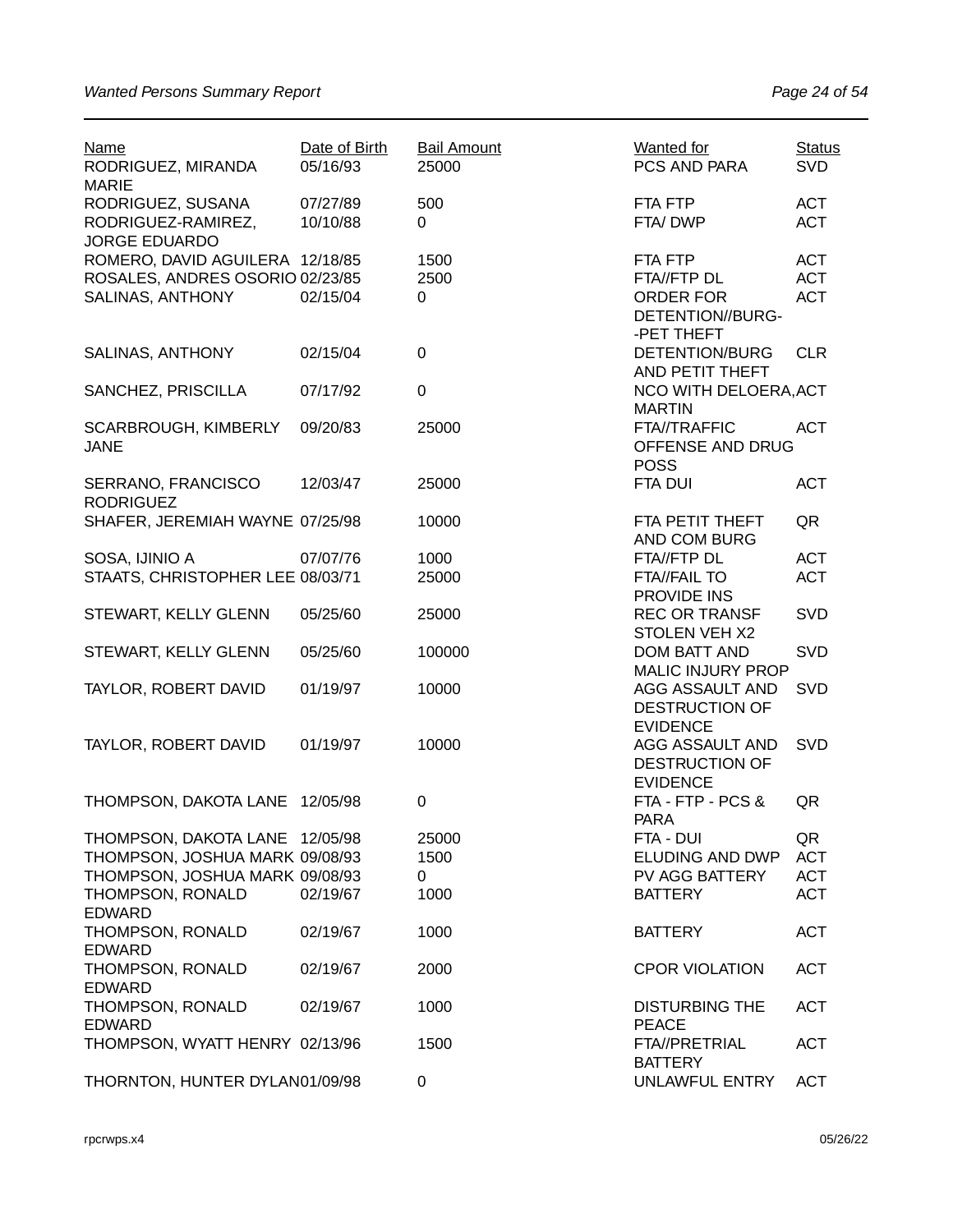| <b>Name</b><br>THURMAN, JAMES<br><b>DOUGLAS</b> | Date of Birth<br>06/19/60 | <b>Bail Amount</b><br>0 | <b>Wanted for</b><br><b>DUI/OPEN</b><br><b>CONTAINER</b>     | <b>Status</b><br>QR |
|-------------------------------------------------|---------------------------|-------------------------|--------------------------------------------------------------|---------------------|
| TREVINO, JUAN ANGEL JR                          | 04/17/91                  | $\pmb{0}$               | FTA- FTP - DOM BATT SVD<br><b>TRAUM INJ</b>                  |                     |
| TREVINO, JUAN ANGEL JR                          | 04/17/91                  | 20000                   | FTA - PAYMENT<br><b>REVIEW DOM BATT</b><br><b>IPOC</b>       | <b>ACT</b>          |
| <b>TURNER, CHARLES A</b>                        | 08/01/57                  | 2500                    | FTA//SENTENCING//<br>ORG CHG PETIT<br><b>THEFT</b>           | SVD                 |
| VALDOVINOS, JOSE JESUS 04/22/75                 |                           | 15000                   | FTA - NCO VIOLATIONSVD                                       |                     |
| VALDOVINOS, JOSE JESUS                          | 04/22/75                  | $\Omega$                | FTA-PAYMENT<br><b>REVIEW - BATTERY</b>                       | SVD                 |
| VALDOVINOS, JOSE JESUS                          | 04/22/75                  | 10000                   | FTA ORIG CHG NCO<br><b>VIOLATION</b>                         | QR                  |
| VALDOVINOS, JOSE JESUS                          | 04/22/75                  | 5000                    | FTA / DISTURBING<br>THE PEACE                                | QR                  |
| VANDERHOFF, CHARDEE<br><b>RAE</b>               | 06/05/89                  | 20000                   | <b>DUI EXCESSIVE</b><br>PAYMENT REVIEW<br><b>HEARING FTA</b> | QR                  |
| <b>VEGA MARTINEZ, JORGE</b>                     | 03/23/01                  | $\pmb{0}$               | FTA//DWP & DRIV                                              | <b>SVD</b>          |
| <b>VEGA</b>                                     |                           |                         | W/O INS                                                      |                     |
|                                                 |                           |                         |                                                              |                     |
| VEGA VEGA, GABRIEL                              | 02/27/65                  | 0                       | <b>NCO FOR</b><br>BATTERY/TELECOM<br><b>DESTRUC</b>          | <b>CLR</b>          |
| VERNAVE-HERNANDES,<br><b>SEVID</b>              | 10/05/84                  | 2500                    | FTA - OPEN CONT -<br><b>DUI</b>                              | <b>ACT</b>          |
| WALDEN, JOHN T                                  | 11/30/71                  | 5000                    | <b>GRAND THEFT BY</b><br><b>POSSESION</b>                    | SVD                 |
| WALDEN, SHYANNE LOUISE 02/04/94                 |                           | 500                     | FTA- PV - DUI                                                | <b>ACT</b>          |
| WALLER, JOSHUA JAMES                            | 06/30/98                  | 0                       | FTA / BURG - PETIT<br><b>THEFT</b>                           | QR                  |
| WALLER, JOSHUA JAMES                            | 06/30/98                  | 50000                   | FTA - BURG / G<br><b>THEFT</b>                               | SVD                 |
| WALLER, JOSHUA JAMES                            | 06/30/98                  | 10000                   | FTA ORIG CHG PARA CLR                                        |                     |
| WALLER, JOSHUA JAMES                            | 06/30/98                  | 1000                    | FTA / PARA                                                   | <b>SVD</b>          |
| WALLER, JOSHUA JAMES                            | 06/30/98                  | 10000                   | FTA//PAYMENT REV<br><b>HEARING</b>                           | <b>SVD</b>          |
| WALSH, ELIZABETH<br><b>PATRICIA</b>             | 08/13/96                  | 1500                    | FTA - PETIT THEFT                                            | <b>ACT</b>          |
| WARD, JAMES SCOTT                               | 03/04/75                  | 0                       | FTA - DUI                                                    | <b>ACT</b>          |
| <b>WEST, ALLEN TROY</b>                         | 04/23/77                  | 2500                    | FTA - DWP                                                    | <b>ACT</b>          |
| WHETTON, CAMILA DEANNA 04/12/96                 |                           | 0                       | FTA / PAYMENT<br><b>REVIEW - ASSAULT</b>                     | SVD                 |
| WHITE, JAMES ROBERT                             | 08/06/98                  | 5000                    | FTA / DWP                                                    | <b>SVD</b>          |
| <b>WILKERSON, PHILIP KYLE</b>                   | 09/20/88                  | 500                     | FTA / FALSE INFO &<br>RESIST-OBSTRUCT                        | <b>ACT</b>          |
| WOMACK, TALYNN JO                               | 10/04/99                  | 5000                    | FTA POSS PARA                                                | <b>ACT</b>          |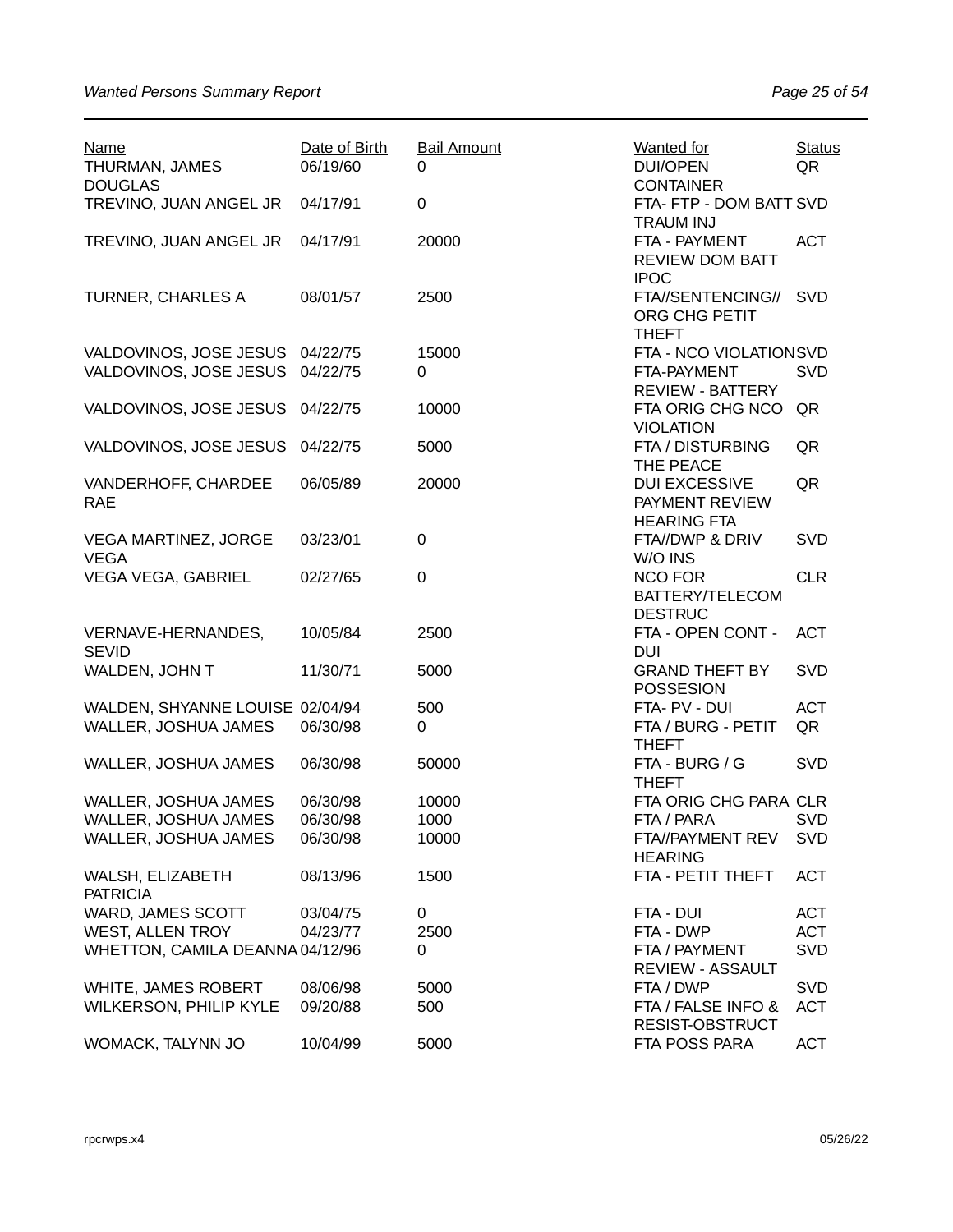| Name<br>ZAPEDA-GARCIA, JUAN<br><b>CARLOS</b>                     | Date of Birth<br>10/26/82 | <b>Bail Amount</b><br>10000 | <b>Wanted for</b><br>FTA /STRIKE<br><b>FIXTURE ON</b><br><b>HIGHWAY</b> | <b>Status</b><br><b>ACT</b> |
|------------------------------------------------------------------|---------------------------|-----------------------------|-------------------------------------------------------------------------|-----------------------------|
| <b>Name</b><br>ANDERSON, FANTASIA<br><b>MARIE</b>                | Date of Birth<br>10/02/89 | <b>Bail Amount</b><br>10000 | <b>Wanted for</b><br>FTP / FTA - PARA                                   | <b>Status</b><br><b>ACT</b> |
| <b>Name</b><br><b>BELL, RUMOR ADAMS</b>                          | Date of Birth<br>05/19/97 | <b>Bail Amount</b><br>3500  | <b>Wanted for</b><br><b>FTA PCS</b>                                     | <b>Status</b><br><b>SVD</b> |
| <b>Name</b><br>WHITE, TREYVOND T                                 | Date of Birth<br>11/28/94 | <b>Bail Amount</b><br>5000  | <b>Wanted for</b><br>FTA//FAIL TO STOP ATACT<br><b>CHECK STATION</b>    | <b>Status</b>               |
| <b>Name</b><br>MARTIN, CARRERA CONRAD09/06/86<br><b>LOCKHEED</b> | Date of Birth             | <b>Bail Amount</b><br>2000  | <b>Wanted for</b><br>FTA//COMM VEH W/O ACT<br><b>MEDICAL CARD</b>       | <b>Status</b>               |
| Name<br>HUTCHINS, LUCIOUS MICAH 09/22/78                         | Date of Birth             | <b>Bail Amount</b><br>201   | <b>Wanted for</b><br>FTA/LOGBOOK NOT<br><b>CURRENT</b>                  | <b>Status</b><br><b>ACT</b> |
| <b>Name</b><br>LOPEZ, JORDAN ALFRED                              | Date of Birth<br>10/03/88 | <b>Bail Amount</b><br>0     | <b>Wanted for</b><br>FTA/ PARA OR<br>POSSES WITH<br><b>INTENT</b>       | <b>Status</b><br><b>SVD</b> |
| Name<br><b>GRIFFIN, ASHTON J</b>                                 | Date of Birth<br>12/02/91 | <b>Bail Amount</b><br>0     | <b>Wanted for</b><br>FTA - BOOK AND<br><b>RELEASE</b>                   | <b>Status</b><br><b>ACT</b> |
| Name<br>GONZALES-JIMINEZ,<br><b>FRANCISCO</b>                    | Date of Birth<br>04/02/90 | <b>Bail Amount</b><br>0     | <b>Wanted for</b><br>FTA ORG CHRG FTP ACT                               | <b>Status</b>               |
| <b>Name</b><br>SINGH, LAKWINDER                                  | Date of Birth<br>04/20/59 | <b>Bail Amount</b><br>5000  | <b>Wanted for</b><br><b>MISD</b>                                        | <b>Status</b><br>QR         |
| <u>Name</u><br>DAVIS, MICHAEL JOHN                               | Date of Birth<br>05/16/58 | <b>Bail Amount</b><br>5000  | <b>Wanted</b> for                                                       | <b>Status</b><br><b>ACT</b> |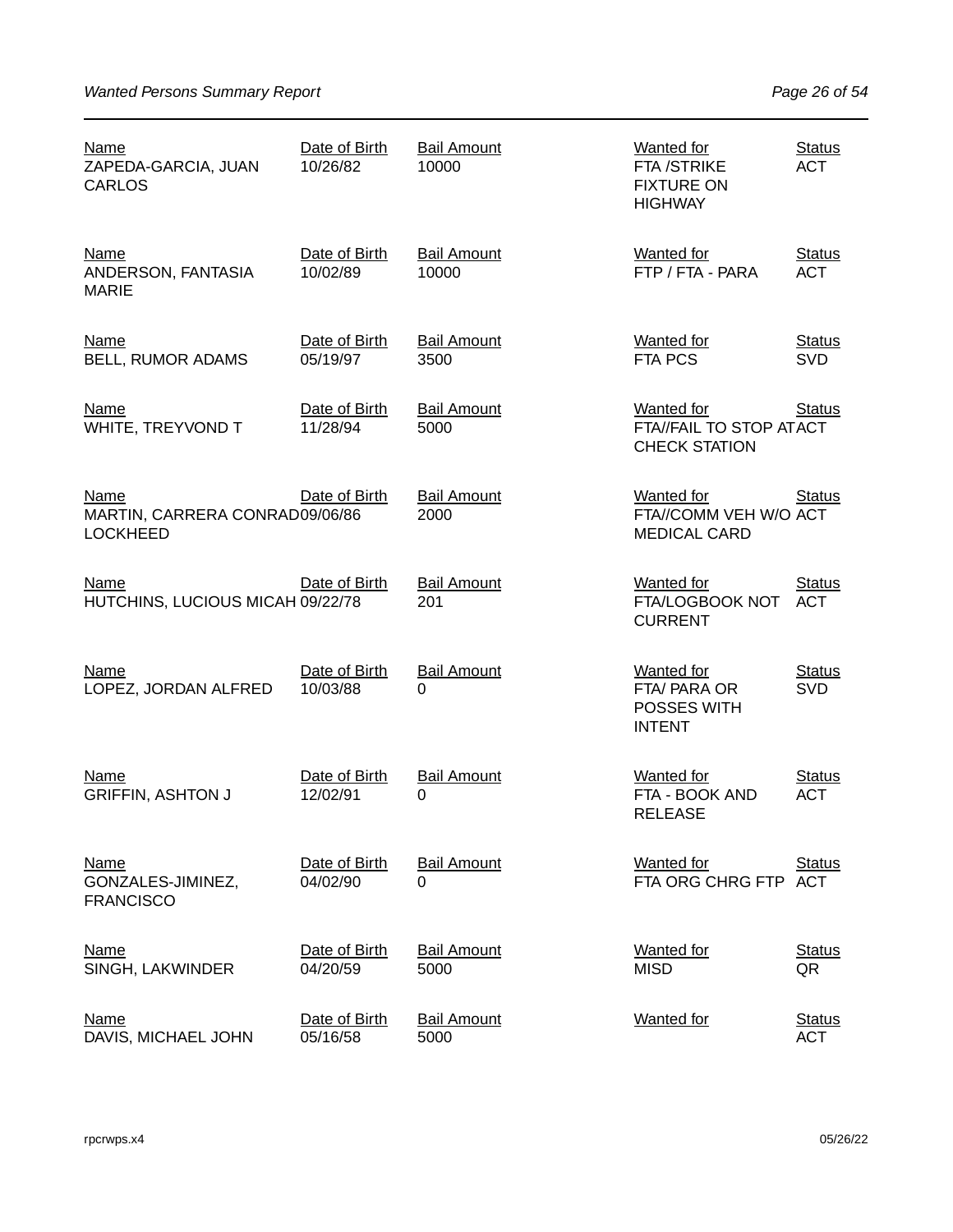| <u>Name</u><br>ADAMSON, MICHAEL GENE 12/09/65                                    | Date of Birth                         | <b>Bail Amount</b><br>0            | Wanted for<br>PV ORG CHG DUI                                                                   | <b>Status</b><br><b>ACT</b>               |
|----------------------------------------------------------------------------------|---------------------------------------|------------------------------------|------------------------------------------------------------------------------------------------|-------------------------------------------|
| <b>Name</b><br>CONDLEY, BRANDON                                                  | Date of Birth<br>06/29/82             | <b>Bail Amount</b><br>5000         | Wanted for<br>FTA / GENERAL LOADQR<br><b>VIOLATION</b>                                         | <b>Status</b>                             |
| Name<br>ROCKHOLT, JEFFREY<br><b>KENNETH</b><br>ROWLAN, ALEXANDER<br><b>CRAIG</b> | Date of Birth<br>09/02/83<br>01/03/91 | <b>Bail Amount</b><br>1000<br>1000 | <b>Wanted</b> for<br>FTA FAIL TO STOP<br>PORT OF ENTRY<br>FTA//DWP                             | <b>Status</b><br><b>ACT</b><br><b>ACT</b> |
| <b>Name</b><br>ANGEL, KEITH WILEY                                                | Date of Birth<br>06/12/72             | <b>Bail Amount</b><br>5000         | <b>Wanted for</b><br>FTA - PCS - PARA                                                          | <b>Status</b><br><b>ACT</b>               |
| <b>Name</b><br><b>BROWN, ANTHONY JAMES</b>                                       | Date of Birth<br>07/17/67             | <b>Bail Amount</b><br>2500         | <b>Wanted for</b><br><b>FTA DUI</b>                                                            | <b>Status</b><br><b>ACT</b>               |
| <b>Name</b><br><b>BREWER, BARRY EUGENE</b>                                       | Date of Birth<br>07/19/49             | <b>Bail Amount</b><br>10000        | <b>Wanted for</b><br>FTA DWP DUI OPEN<br><b>CONTAINER</b>                                      | <b>Status</b><br><b>ACT</b>               |
| <b>Name</b><br>CAMACHO, DOMENICK ACE 06/07/86                                    | Date of Birth                         | <b>Bail Amount</b><br>20000        | <b>Wanted</b> for<br>FTA PAYMENT                                                               | <b>Status</b><br>QR                       |
| CAMACHO, DOMENICK ACE 06/07/86<br>EHMKE, MICHAEL JOSEPH                          | 04/20/92                              | 5000<br>5000                       | <b>REVIEW HEARING</b><br>FTA /DUI<br>FTA-OPER VEHICLE<br><b>W/OUT OWNERS</b><br><b>CONSENT</b> | QR<br><b>SVD</b>                          |
| EHMKE, MICHAEL JOSEPH                                                            | 04/20/92                              | 5000                               | <b>OPERATE VEHICLE</b><br><b>WITHOUT CONSENT</b>                                               | <b>SVD</b>                                |
| RIPPY, MORGAN DAIN<br>RODRIGUEZ-GOMEZ, ABEL 09/23/86                             | 07/10/84                              | $\pmb{0}$<br>200                   | CPO RIPPY VS RIPPYCLR<br>FTA//HUNT/FISH W/O ACT<br><b>LIC</b>                                  |                                           |
| <b>Name</b><br><b>GRACE, MICHAEL DEAN</b>                                        | Date of Birth<br>05/19/80             | <b>Bail Amount</b><br>$\Omega$     | <b>Wanted for</b><br>FTA//HEARING ON<br>FTP DL                                                 | <b>Status</b><br><b>ACT</b>               |
| <b>Name</b><br>BELTRAN, GEOBANNY                                                 | Date of Birth<br>12/30/87             | <b>Bail Amount</b><br>5000         | <b>Wanted</b> for<br>FTA / NO LOGBOOK                                                          | <b>Status</b><br><b>ACT</b>               |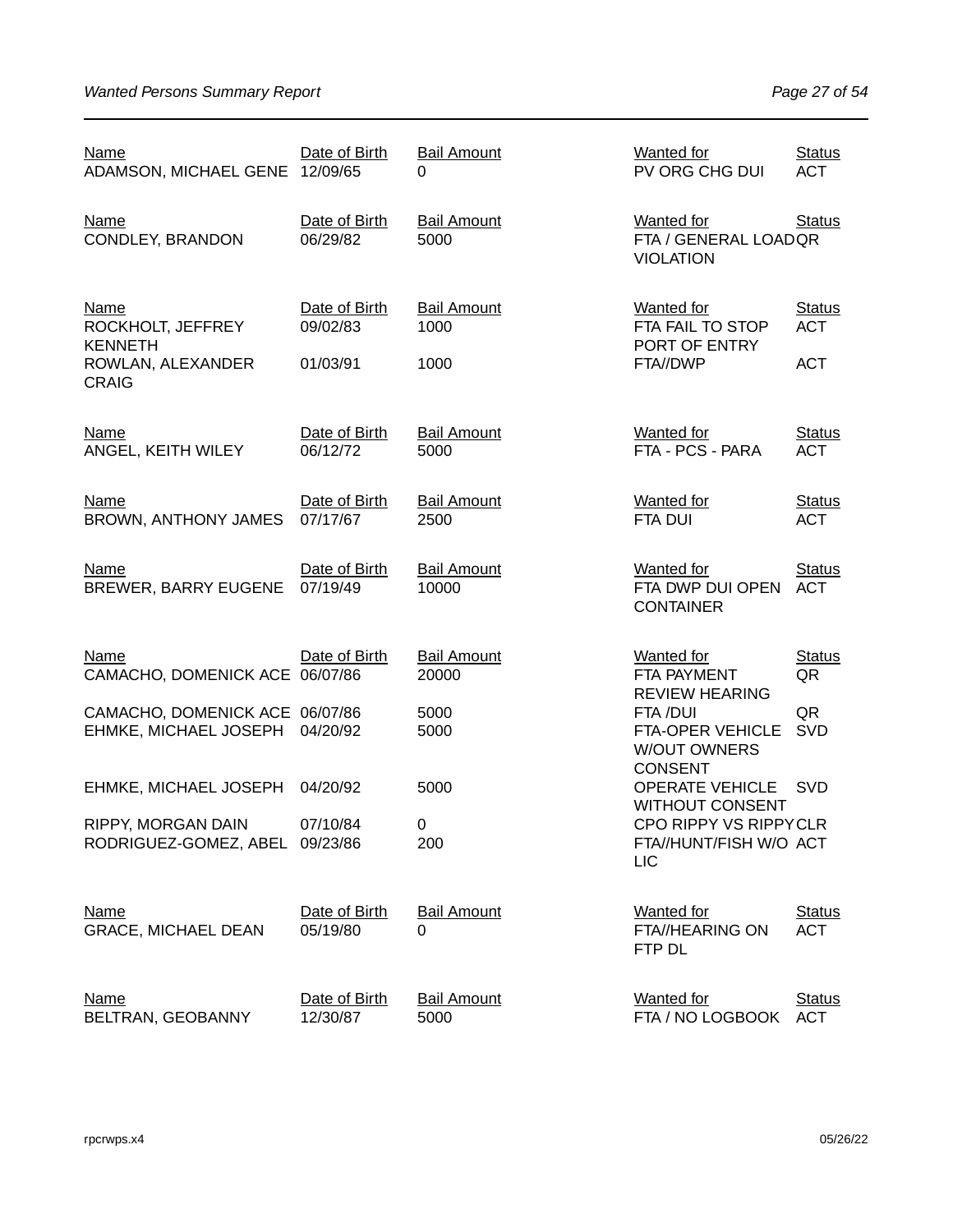| <b>Name</b><br>CERVANTES, JUAN ANDRES 11/30/72<br><b>CASTILLO</b>        | Date of Birth             | <b>Bail Amount</b><br>500           | <b>Wanted for</b><br>FTA DWP                                                          | <b>Status</b><br><b>ACT</b> |
|--------------------------------------------------------------------------|---------------------------|-------------------------------------|---------------------------------------------------------------------------------------|-----------------------------|
| <b>Name</b><br>FRANKLIN, JOSHUA D                                        | Date of Birth<br>04/18/88 | <b>Bail Amount</b><br>5000          | <b>Wanted for</b><br><b>FTA FOR</b>                                                   | <b>Status</b><br><b>ACT</b> |
| GREEN, ALEX J                                                            | 03/17/98                  | 5000                                | 19-3901/19-3901A<br>FTA//PCS & INVALID<br>DL                                          | <b>ACT</b>                  |
| <b>Name</b><br>HERNANDEZ, LEONEL                                         | Date of Birth<br>05/09/82 | <b>Bail Amount</b><br>0             | <b>Wanted</b> for<br>FAIL TO SERVE 2<br><b>DAYS</b>                                   | <b>Status</b><br><b>ACT</b> |
| <b>Name</b><br>WORKMAN, DAVID LEE                                        | Date of Birth<br>09/26/61 | <b>Bail Amount</b><br>5000          | Wanted for<br>FTA FT USE HAZMAT QR<br><b>PLACARDS</b>                                 | <b>Status</b>               |
| <b>Name</b><br>NUNA-PELAYO, HECTOR                                       | Date of Birth<br>12/07/79 | <b>Bail Amount</b><br>2500          | <b>Wanted for</b><br><b>FTA FTP</b>                                                   | <b>Status</b><br><b>ACT</b> |
| Name<br>MCCARTY, MICHAEL JAMES 03/21/85                                  | Date of Birth             | <b>Bail Amount</b><br>5000          | <b>Wanted</b> for<br><b>FTA/FALSE</b><br>INFO-RESIST-DUI-<br>-DWP-OPEN CONT           | <b>Status</b><br><b>ACT</b> |
| <b>Name</b><br>MANDUJANO-OLMOS,<br><b>PEDRO</b>                          | Date of Birth<br>05/29/73 | <b>Bail Amount</b><br>1500          | <b>Wanted for</b><br>FTA FTP                                                          | <b>Status</b><br><b>ACT</b> |
| <b>Name</b><br>JELLISON, ROBERT JAMES<br>RIDGWAY, LOGAN FORREST 07/26/74 | Date of Birth<br>01/26/51 | <b>Bail Amount</b><br>20000<br>3635 | <b>Wanted for</b><br>FTA / PCS & PARA X2 ACT<br><b>FTA RECKLESS</b><br><b>DRIVING</b> | <b>Status</b><br><b>ACT</b> |
| <b>Name</b><br>CORRALES-ORTIZ,<br><b>FRANCISCO J</b>                     | Date of Birth<br>04/10/73 | <b>Bail Amount</b><br>1000          | <b>Wanted</b> for<br>FTA FTP DL                                                       | <b>Status</b><br><b>ACT</b> |
| <b>Name</b><br>VANCE, DAVID MICHAEL JR 04/30/99                          | Date of Birth             | <b>Bail Amount</b><br>10000         | <b>Wanted</b> for<br>FTA - PARA                                                       | <b>Status</b><br>QR         |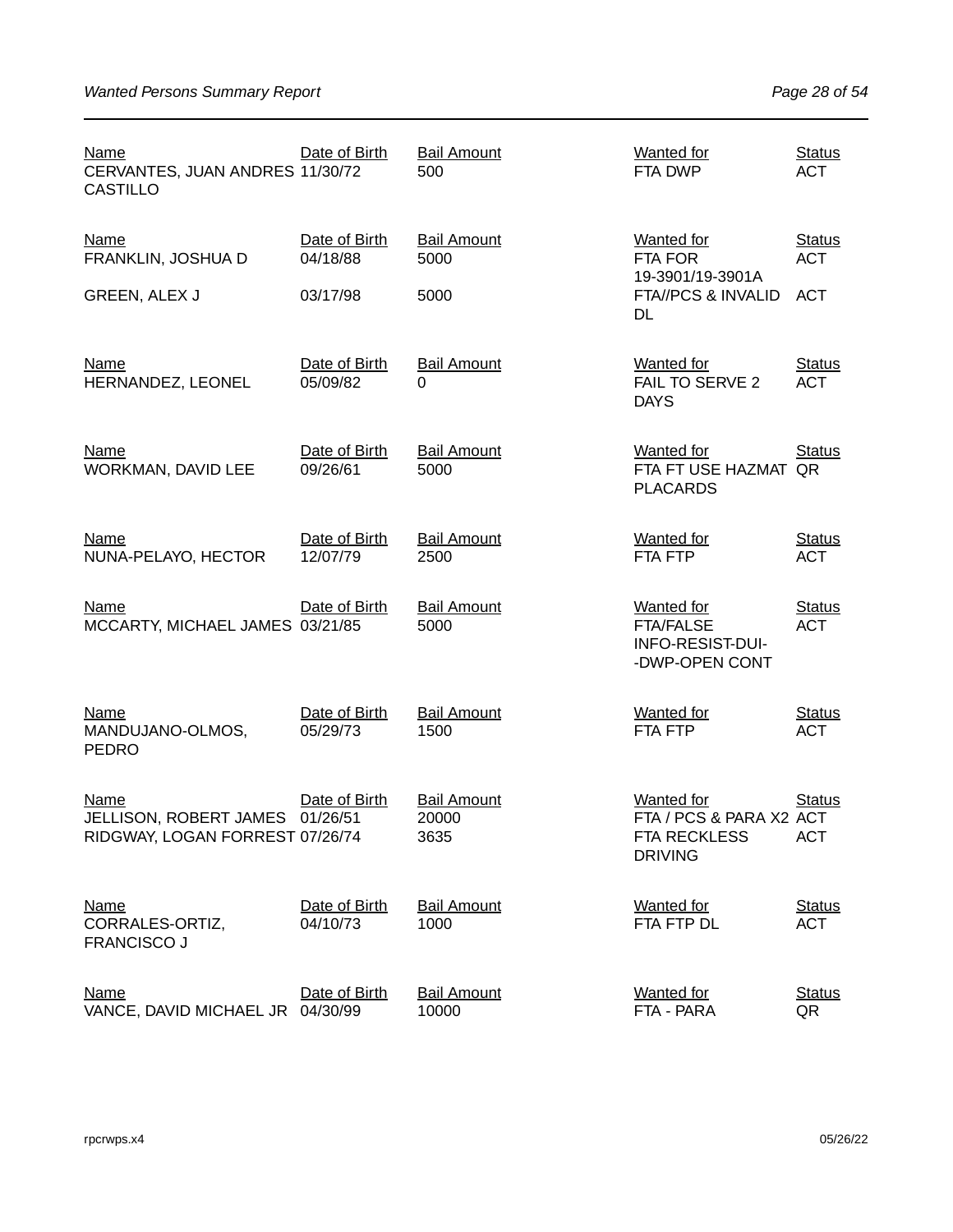| <b>Name</b><br>HORSLEY, ANTHONY CRAIG 07/03/84<br>jr                           | Date of Birth                         | <b>Bail Amount</b><br>5000        | Wanted for<br>FTA FAIL TO STOP AT ACT<br><b>CHECKING STATION</b>                                      | <b>Status</b>                      |
|--------------------------------------------------------------------------------|---------------------------------------|-----------------------------------|-------------------------------------------------------------------------------------------------------|------------------------------------|
| <b>Name</b><br>LEWIS, DOMERICK J                                               | Date of Birth<br>11/02/83             | <b>Bail Amount</b><br>5000        | Wanted for<br>FTA // FAIL TO STOP<br>AT CHECK POINT                                                   | <b>Status</b><br><b>ACT</b>        |
| <b>Name</b><br>MOREY, WESLEY<br><b>CLARENCE</b>                                | Date of Birth<br>01/19/92             | <b>Bail Amount</b><br>5000        | <b>Wanted for</b><br><b>FTA PCS</b>                                                                   | <b>Status</b><br><b>ACT</b>        |
| <b>Name</b><br><b>AGUILLON, FRANCISCO</b><br>ALEJOS, FRANCISCO<br><b>MATEO</b> | Date of Birth<br>04/15/85<br>08/10/71 | <b>Bail Amount</b><br>0<br>500000 | <b>Wanted for</b><br><b>NCO</b><br><b>LEWD CONDUCT</b><br><b>WITH A MINOR</b><br><b>UNDER SIXTEEN</b> | <b>Status</b><br><b>CLR</b><br>SVD |
| ALVAREZ, JUAN PABLO                                                            | 03/30/84                              | 2000                              | FTA / ASLT                                                                                            | <b>ACT</b>                         |
| ALVEREZ MONTEJO,<br><b>CARLOS</b>                                              | 04/06/03                              | 500                               | <b>DOMESTIC</b><br>FTA/DUI-UNDER<br>21/LEAVE<br>ACCIDENT/OBSTRUC<br><b>CT</b>                         | <b>ACT</b>                         |
| ARIZMENDI, EDGER OBED<br>ARROYO, ALONZO                                        | 04/09/94<br>07/21/80                  | 10000<br>$\Omega$                 | FTA SENT / PCS<br>PROB VIOL / VICIOUS ACT<br><b>DOG</b>                                               | <b>ACT</b>                         |
| AVENDANO, MERIDA                                                               | 10/04/80                              | 1635                              | FTA - AID IN PETIT<br><b>THEFT</b>                                                                    | <b>ACT</b>                         |
| BAUTISTA-GONZALEZ,<br><b>GERARDO</b>                                           | 03/11/78                              | 25000                             | FTA FAIL TO PURCH                                                                                     | <b>ACT</b>                         |
| <b>BLAS GARCIA, HIPOLITO</b><br><b>BLAS</b>                                    | 09/12/82                              | 1500                              | FTA-FTP DL                                                                                            | <b>ACT</b>                         |
| <b>BRUBAKER, EVAN GENE</b>                                                     | 01/05/00                              | 20000                             | FTA - PAYMENT<br><b>REVIEW HEARING</b>                                                                | <b>ACT</b>                         |
| <b>BRUBAKER, EVAN GENE</b><br>CALDERON, SALOMON<br><b>ZAVALA</b>               | 01/05/00<br>11/29/81                  | 20000<br>1000                     | <b>FTA</b><br>FTA - FTP DL & NO<br><b>PROOF INS</b>                                                   | QR<br><b>ACT</b>                   |
| CATES, DEVON SCOTT<br>CATES, DEVON SCOTT                                       | 11/20/94<br>11/20/94                  | 2500<br>2500                      | FTA - DWP/NO INSUR SVD<br>FTA DWP AND                                                                 | <b>SVD</b>                         |
| CATES, DEVON SCOTT                                                             | 11/20/94                              | 5000                              | <b>INSURANCE</b><br>FTA//DWP/FAIL TO<br>PROV PROOF OF INS<br>2ND                                      | <b>ACT</b>                         |
| CHAVARIN IV, BRAULIO                                                           | 06/07/08                              | 0                                 | FTA ORIG CHG<br>BATTERY MAL INJ TO<br><b>PROP</b>                                                     | QR                                 |
| CHAVEZ ZAPATA,<br><b>FRANCISCO</b>                                             | 12/03/94                              | 2500                              | FTA FTP                                                                                               | <b>ACT</b>                         |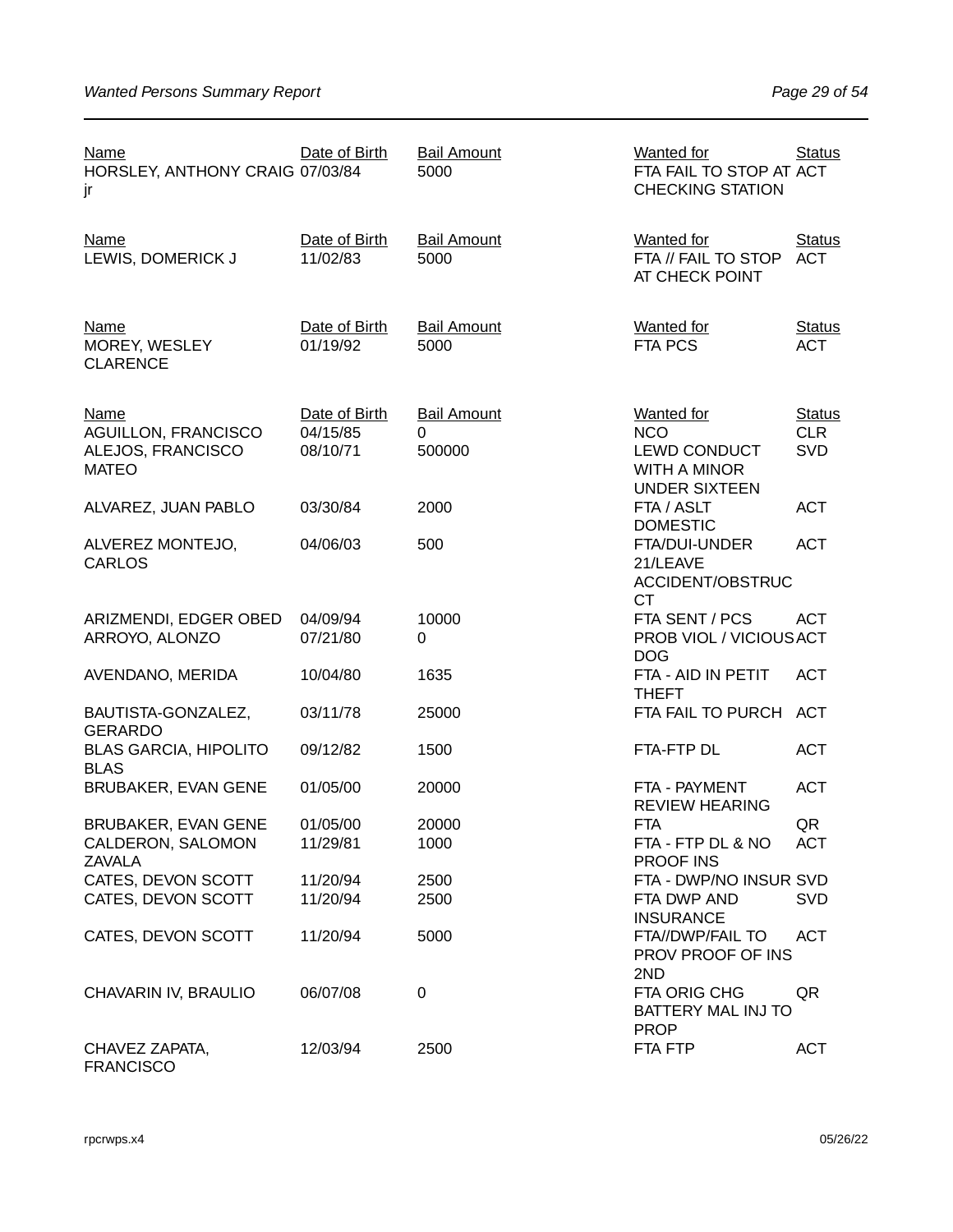| <b>Name</b><br>CISNADO-NUNEZ, JUAN                | Date of Birth<br>01/13/84 | <b>Bail Amount</b><br>1000 | <b>Wanted for</b><br>FTA OPEN                                | <b>Status</b><br><b>ACT</b> |
|---------------------------------------------------|---------------------------|----------------------------|--------------------------------------------------------------|-----------------------------|
| <b>MANUEL</b><br>COLLINS, ROBERT BUNTING 08/31/45 |                           | 0                          | <b>CONTAINER</b><br>/ NO PERMIT FOR                          | QR                          |
| COLLINS, ROBERT BUNTING 08/31/45                  |                           | $\pmb{0}$                  | <b>OCCUPANCY</b><br>FTA FTP                                  | QR                          |
| COLLINS, ROBERT BUNTING 08/31/45                  |                           | 0                          | FTA - OCCP / OCCP<br>ISS / FT PERMIT                         | <b>ACT</b>                  |
| COLLINS, ROBERT BUNTING 08/31/45                  |                           | 10000                      | FTA / NO UTILITIES - ACT<br>NO OCCUPANCY<br><b>CERT</b>      |                             |
| CONTRERAS, AGUSTIN<br>CALDERON                    | 06/11/72                  | 2820                       | FTA FTP                                                      | <b>ACT</b>                  |
| CONTRERAS, AGUSTIN<br><b>CALDERON</b>             | 06/11/72                  | 1000                       | PV                                                           | <b>ACT</b>                  |
| CORONA-MERCADO, JOSE<br><b>LUIS</b>               | 01/31/63                  | 5000                       | FTA DUI FTP                                                  | <b>ACT</b>                  |
| <b>CUEVAS, ORLANDO</b><br><b>ARANDA</b>           | 04/16/95                  | 20000                      | FTA//ORG POSS AND SVD<br><b>PARA</b>                         |                             |
| <b>CUPP, CORY LEE</b>                             | 04/02/74                  | 5000                       | FTA / FALSE INFO                                             | QR                          |
| DANA, AARON LYNN JR                               | 08/26/89                  | 300                        | FTA / NO PC FOR NO QR<br><b>INSUR</b>                        |                             |
| DAVIES, WADE BENJAMIN                             | 07/27/83                  | 50000                      | <b>FTA</b>                                                   | SVD                         |
| DAVIS, BILLY LEE                                  | 05/04/56                  | 0                          | <b>WOA - FTP FINES</b><br><b>DWP</b>                         | <b>ACT</b>                  |
| DELAROSA, VICTOR                                  | 11/10/86                  | 5000                       | <b>PV / RECKLESS &amp;</b><br><b>RESIST</b>                  | <b>ACT</b>                  |
| DREYER, JEROMY MICHAEL 04/21/06                   |                           | $\pmb{0}$                  | <b>BATTERY USE OF</b><br>FORCE ON A<br><b>PERSON</b>         | SVD                         |
| DUVAL, DANIELLE LINETTE                           | 05/12/88                  | 20000                      | FTA PAYMENT<br><b>REVIEW HEARING</b>                         | <b>ACT</b>                  |
| EASON, RANDY DWAYNE                               | 12/04/62                  | 15000                      | <b>DUI &amp; DWS</b>                                         | <b>ACT</b>                  |
| EASTERDAY, JEFFREY<br><b>ALLEN</b>                | 08/22/82                  | 300                        | FTA / INVALID DL-NO ACT<br><b>INSUR</b>                      |                             |
| EHCIVN-AMADOR, DIEGO<br><b>ALFONSO</b>            | 07/20/67                  | 2500                       | FTA / FTP DL                                                 | <b>ACT</b>                  |
| ENSLEY, DEWAYNE<br><b>EVERETT</b>                 | 05/28/61                  | 0                          | FTA//ACCIDENT-<br>-LEAVING THE<br><b>SCENE</b>               | QR                          |
| FLORES, ANTONIO MARCIAL02/03/81                   |                           | 5000                       | FTA//PARA/CW/FTP<br><b>DL/FALSE INFO TO</b><br><b>POLICE</b> | <b>ACT</b>                  |
| <b>GLENN, DEVIN THOMAS</b>                        | 02/11/71                  | 100                        | FTA//UNL POSS OF<br><b>WEAP/DWP</b>                          | <b>SVD</b>                  |
| GONZALEZ, SILVESTRE JR                            | 09/21/87                  | 500                        | FTA - PARA                                                   | <b>SVD</b>                  |
| GONZALEZ, SILVESTRE JR                            | 09/21/87                  | 5000                       | FTA - OPEN CONT /<br>PCS / POP                               | QR                          |
| GONZALEZ, SILVESTRE JR                            | 09/21/87                  | 20000                      | FTA - OPEN<br>CONTAINER / PCS /<br><b>PARA</b>               | <b>SVD</b>                  |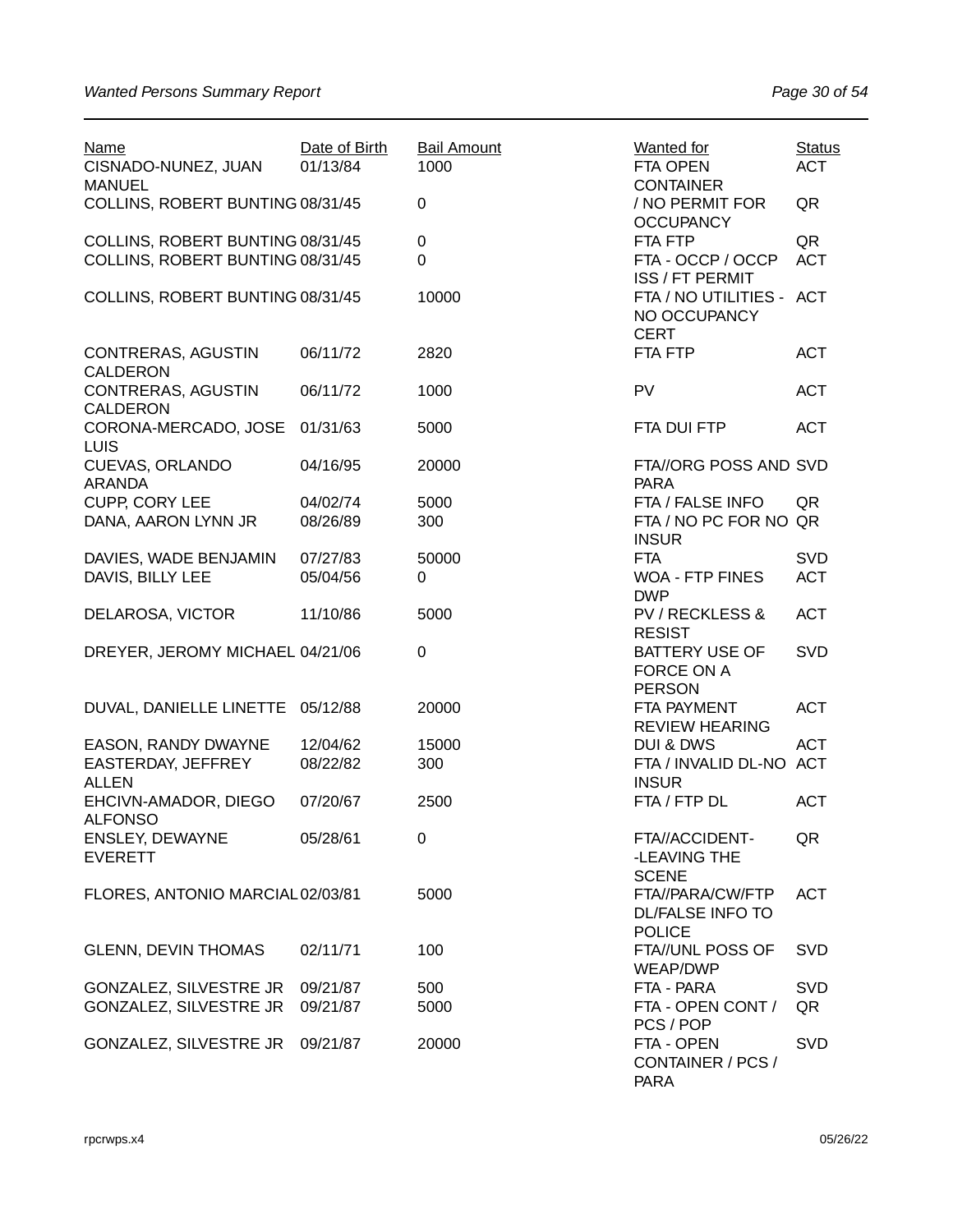| <b>Name</b><br>GONZALEZ, SILVESTRE JR            | Date of Birth<br>09/21/87 | <b>Bail Amount</b><br>25000 | <b>Wanted for</b><br>FTA - PETIT THEFT       | <b>Status</b><br><b>SVD</b> |
|--------------------------------------------------|---------------------------|-----------------------------|----------------------------------------------|-----------------------------|
| GONZALEZ, SILVESTRE JR                           | 09/21/87                  | 1000                        | PETIT THEFT                                  | <b>SVD</b>                  |
| GONZALEZ-PEREZ, JOSE N 10/16/45                  |                           | 0                           | FTA ORG CHRG                                 | <b>ACT</b>                  |
|                                                  |                           |                             | <b>DRIVER'S LICENSE</b>                      |                             |
|                                                  |                           |                             | <b>VIOL</b>                                  |                             |
| GONZALEZ-PEREZ,<br><b>MARIANO</b>                | 05/01/83                  | 10000                       | PROB VIOL / PCS                              | <b>ACT</b>                  |
| <b>GRAHAM, KIETHREN</b><br><b>MONROE RAYMOND</b> | 08/18/98                  | 300                         | FTA / NO PC FOUND                            | <b>ACT</b>                  |
| <b>GRAHAM, KIETHREN</b>                          | 08/18/98                  | 500                         | FTA//FTA                                     | <b>ACT</b>                  |
| MONROE RAYMOND                                   |                           |                             |                                              |                             |
| HERNANDEZ, SILVANO                               | 07/15/78                  | 2500                        | FTA // FTP                                   | <b>ACT</b>                  |
| HERNANDEZ ONATE, LUIS<br><b>ARFONSO</b>          | 08/05/96                  | 20000                       | FTA PAYMENT<br><b>REVIEW HEARING</b>         | <b>ACT</b>                  |
| HERRERA, ROBERTO B                               | 04/11/89                  | 500                         | FTA // FTP                                   | <b>ACT</b>                  |
| HIDALGO, MIGUEL                                  | 05/25/80                  | 10000                       | FTA / DUI & FTP DL                           | <b>ACT</b>                  |
| JACKSON, CERA ANN                                | 12/21/89                  | 5000                        | FTA-PCS MARIJUANA QR                         |                             |
| JACKSON, CERA ANN                                | 12/21/89                  | 5000                        | FTA / MIP - DISPENSE QR<br>TO MINOR X 3 / PV |                             |
| JENKINS, BRITTANY ARLENE03/27/91                 |                           | 25000                       | <b>FTA/DRUG PARA</b>                         | <b>ACT</b>                  |
|                                                  |                           |                             | <b>CONCELALMENT</b>                          |                             |
| JIMENEZ FELIX, CRISPIN                           | 12/02/50                  | 500                         | FTA/DWP                                      | <b>ACT</b>                  |
| JOHNSON, MATHEW DEON                             | 09/16/94                  | 2500                        | FTA-DWP                                      | <b>ACT</b>                  |
| LAGUNAS, PABLO ROMAN                             | 06/30/65                  | 20000                       | PROB VIOL DUI                                | <b>ACT</b>                  |
| LEON, ADRIAN                                     | 01/13/02                  | 500                         | <b>PV // DRIVING</b>                         | <b>ACT</b>                  |
|                                                  |                           |                             | <b>VEHICLE W/OUT</b>                         |                             |
|                                                  |                           |                             | <b>PERMISSION</b>                            |                             |
| LEON-GOMEZ, ANGEL R                              | 10/01/89                  | 25000                       | <b>FTA DUI</b>                               | <b>ACT</b>                  |
| LEON-GOMEZ, ANGEL R                              | 10/01/89                  | 2500                        | FTA DUI DWP                                  | <b>ACT</b>                  |
| LOPEZ, RAMIRO ANTONIO                            | 02/09/97                  | 10000                       | FTA - DUI & OPEN                             | <b>ACT</b>                  |
|                                                  |                           |                             | <b>CONTAINER</b>                             |                             |
| LOPEZ-COSME, MARINO                              | 03/03/85                  | 5000                        | PROB VIO DUI                                 | <b>ACT</b>                  |
| <b>FELIX</b>                                     |                           |                             |                                              |                             |
| LOWERY, SIMONE NICOLE                            | 12/09/94                  | 1000                        | FTA POSS PARA                                | <b>ACT</b>                  |
| MADRID, JEREMY RAY                               | 10/25/81                  | 0                           | FTA / INATTENTIVE                            | QR                          |
|                                                  |                           |                             | DRIVE & POSS PARA                            |                             |
| MADRID, JEREMY RAY                               | 10/25/81                  | 0                           | FTA / PCS & PARA                             | QR                          |
| MADRID, JEREMY RAY                               | 10/25/81                  | 25000                       | <b>DRUG PARA USE</b>                         | <b>SVD</b>                  |
|                                                  |                           |                             | POSSESS/                                     |                             |
|                                                  |                           |                             | <b>CONTROLLED SUB</b>                        |                             |
| MADRID, JEREMY RAY                               | 10/25/81                  | 50000                       | <b>FTA</b>                                   | <b>SVD</b>                  |
| MADRID, JEREMY RAY                               | 10/25/81                  | 0                           | FTA// ORGI CHG                               | <b>ACT</b>                  |
|                                                  |                           |                             | PCS/POP                                      |                             |
| MARCIAL, RIGOBERTO                               | 10/19/86                  | 2500                        | FTA FTP                                      | <b>ACT</b>                  |
| <b>ARMENTA</b>                                   |                           |                             |                                              |                             |
| MARCIAL, RIGOBERTO                               | 10/19/86                  | 2500                        | PV MAL INJURY TO                             | <b>ACT</b>                  |
| <b>ARMENTA</b>                                   |                           |                             | <b>PROP</b>                                  |                             |
| MARCIAL-GONZALEZ,                                | 05/10/74                  | 10000                       | FTA DUI DRIVING                              | <b>ACT</b>                  |
| <b>ANTONIO</b>                                   |                           |                             | <b>RECKLESS</b>                              |                             |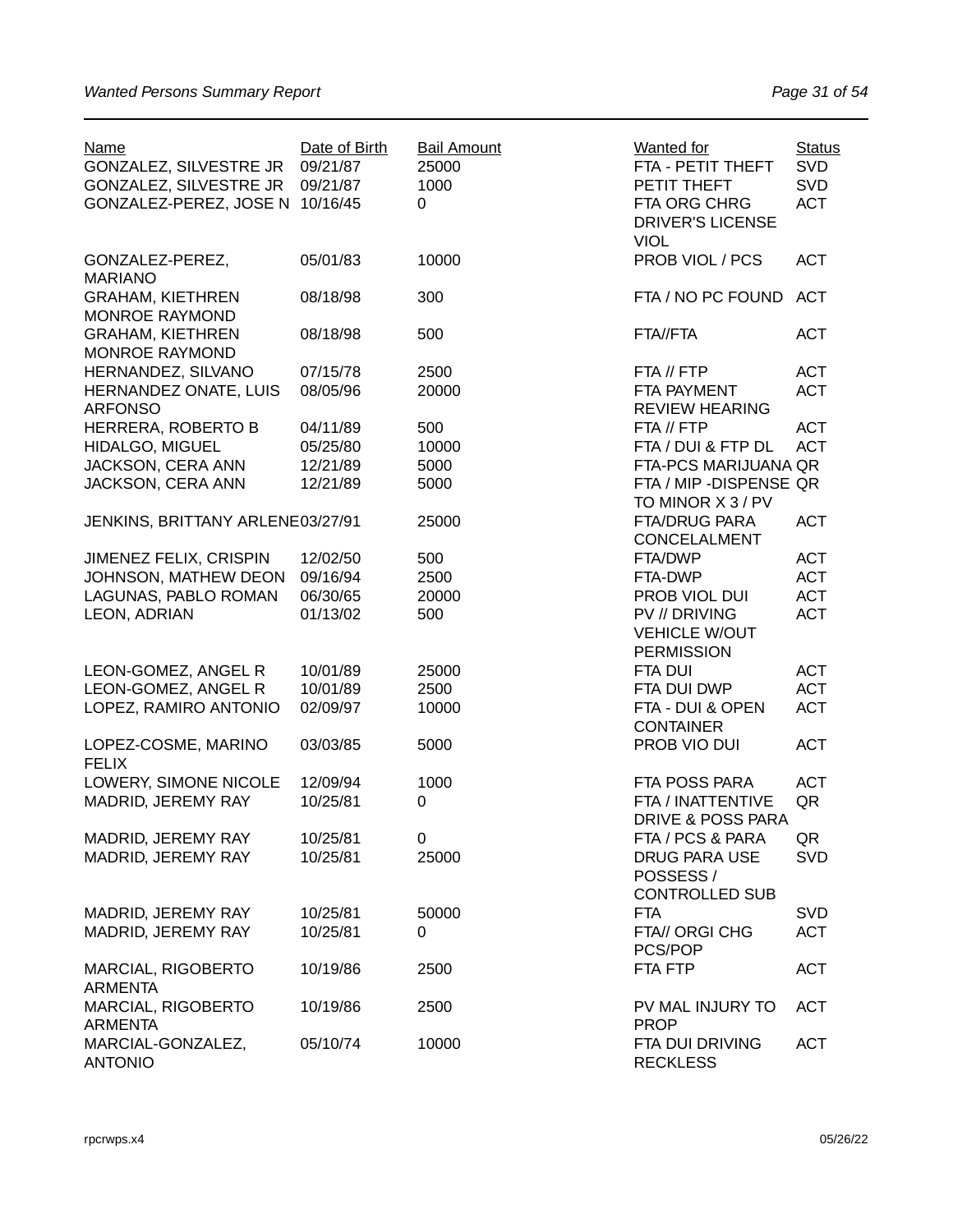| <b>Name</b><br>MARGARITO-ALONZO,<br><b>FRANSISCO</b>                    | Date of Birth<br>05/01/92        | <b>Bail Amount</b><br>0     | <b>Wanted for</b><br><b>AGG ASSAULT</b>                          | <b>Status</b><br><b>ACT</b>            |
|-------------------------------------------------------------------------|----------------------------------|-----------------------------|------------------------------------------------------------------|----------------------------------------|
| MARSHALL, JUSTICE RAY                                                   | 02/17/99                         | 20000                       | DRUG PARA - USE OR ACT<br><b>POSSESS</b>                         |                                        |
| MARSHALL, JUSTICE RAY<br>MARSHALL, JUSTICE RAY<br>MARSHALL, JUSTICE RAY | 02/17/99<br>02/17/99<br>02/17/99 | 10000<br>20000<br>0         | <b>FTA</b><br><b>FTA</b><br><b>PROBATION</b><br><b>VIOLATION</b> | <b>ACT</b><br><b>ACT</b><br><b>ACT</b> |
| <b>Name</b><br>MARTINEZ, ABRAHAM                                        | Date of Birth<br>03/13/00        | <b>Bail Amount</b><br>20000 | <b>Wanted</b> for<br>FTA PAYMENT                                 | <b>Status</b><br>SVD                   |
| <b>ROMERO</b><br>MARTINEZ, ABRAHAM<br><b>ROMERO</b>                     | 03/13/00                         | 10000                       | <b>REVIEW</b><br>FTA / PCS & PARA                                | QR                                     |
| <b>Name</b>                                                             | Date of Birth                    | <b>Bail Amount</b>          | <b>Wanted for</b>                                                | <b>Status</b><br><b>SVD</b>            |
| MARTINEZ, ANDRES                                                        | 12/02/96                         | 20000                       | FTA PAYMENT<br><b>REVIEW HEARING</b>                             |                                        |
| MARTINEZ, ANDRES                                                        | 12/02/96                         | 10000                       | FTA MISD PAYMENT<br><b>REVIEW HEARING</b>                        | <b>ACT</b>                             |
| <b>MATEO TERUEL, ERICK</b><br><b>GERARDO</b>                            | 02/19/98                         | 500000                      | RAPE/STAT<br>RAPE/SEX<br><b>BATT/UNLAW</b>                       | <b>SVD</b>                             |
| MATHENY, JOHNATHAN<br><b>ROBERT</b>                                     | 10/13/81                         | 25000                       | <b>IMPRISON</b><br>FTA - DOM BATT                                | <b>SVD</b>                             |
| MATHENY, JOHNATHAN<br><b>ROBERT</b>                                     | 10/13/81                         | $\mathbf 0$                 | FTA//INTRO OF CONT ACT<br><b>INTO A CORRECT</b><br><b>FAC</b>    |                                        |
| MATHENY, JOHNATHAN<br><b>ROBERT</b>                                     | 10/13/81                         | $\boldsymbol{0}$            | PV FOR DOMESTIC<br><b>BATTERY</b>                                | <b>ACT</b>                             |
| MILLER, JAMES WILLIAM                                                   | 12/07/94                         | 5000                        | PV / GRAND                                                       | <b>SVD</b>                             |
| MILLER, JAMES WILLIAM                                                   | 12/07/94                         | $\mathbf 0$                 | THEFT/FORGERY<br>PV / GRAND THEFT<br>BY POSSESION                | <b>SVD</b>                             |
| MILLER, JAMES WILLIAM                                                   | 12/07/94                         | $\pmb{0}$                   | FTA - GRAND<br>THEFT/FORG/PV X2                                  | <b>SVD</b>                             |
| MONTER GOMEZ, J<br><b>MERCED</b>                                        | 09/24/75                         | 5000                        | FTA DUI INSURANCE ACT<br>2ND OFFENSE DL<br><b>VIOL</b>           |                                        |
| <b>MORRIS, CYNTHIA MARIE</b>                                            | 07/23/86                         | 0                           | FTA - PCS                                                        | <b>SVD</b>                             |
| MUNOZ, JESUS HUMBERTO                                                   | 06/06/84                         | 1500                        | <b>FTA TRAFFIC CIT</b>                                           | <b>ACT</b>                             |
| NAVA, CESAR MARTINEZ                                                    | 09/12/80                         | 50000                       | <b>PV FORGERY</b>                                                | <b>ACT</b>                             |
| NAVA, PABLO FLORES                                                      | 06/30/84                         | 5000                        | <b>FTA DUI</b>                                                   | <b>ACT</b>                             |
| OLVERA, ERNESTO M                                                       | 10/09/89                         | 0                           | <b>CPO</b>                                                       | <b>ACT</b>                             |
| OSORIO, JOEL LOPEZ                                                      | 01/20/77                         | 2500                        | FTA DRIVE W/O<br><b>OWNER CONSENT</b>                            | QR                                     |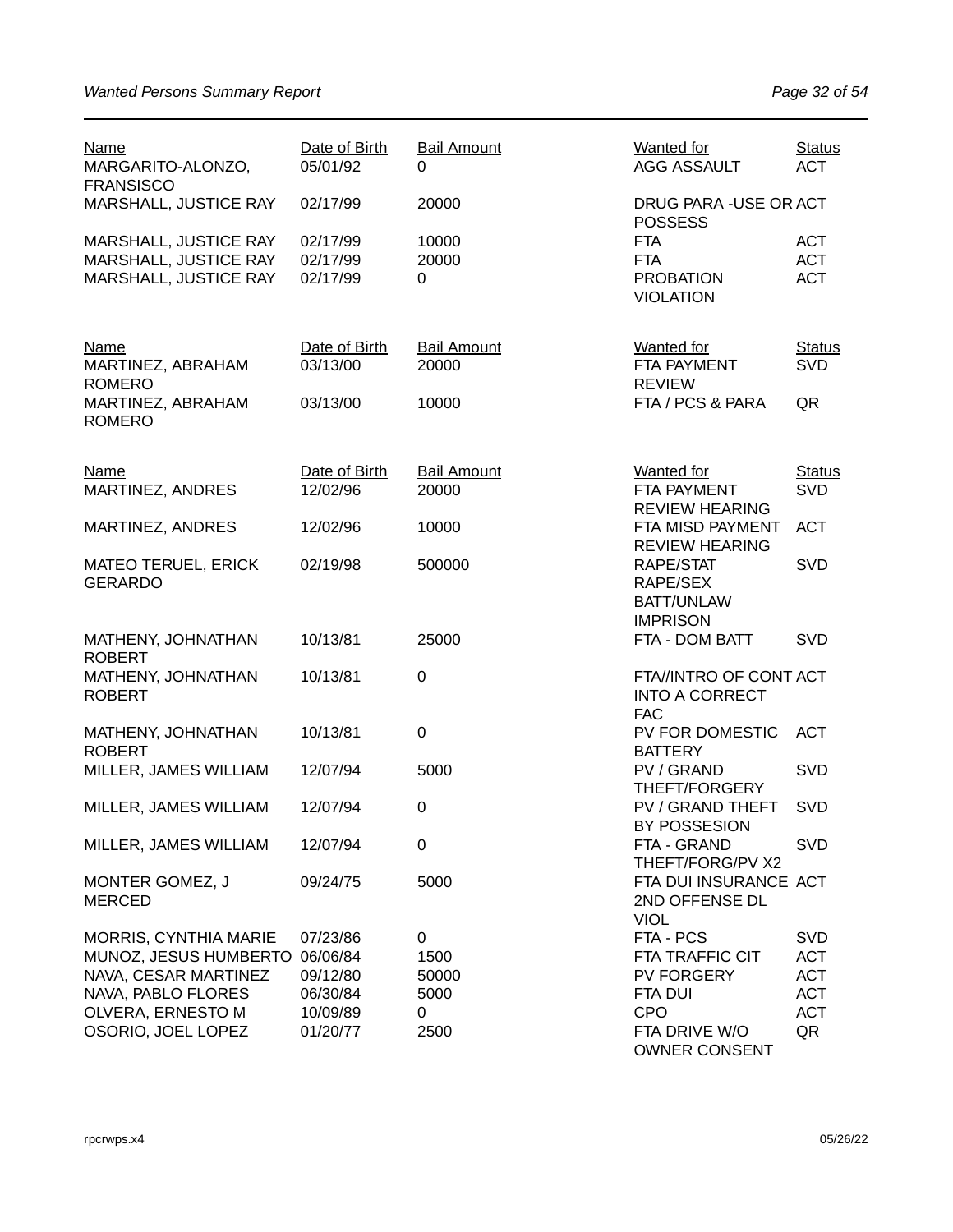| <b>Name</b><br>PATTON, BLAKE DANIEL         | Date of Birth<br>08/12/02 | <b>Bail Amount</b><br>0 | <b>Wanted for</b><br>DUNN V. PATTON<br><b>CPO</b>              | <b>Status</b><br><b>CLR</b> |
|---------------------------------------------|---------------------------|-------------------------|----------------------------------------------------------------|-----------------------------|
| PATTON, PATRICK WAYNE<br>PAZ, ROMALDO JESUS | 03/19/82<br>12/24/61      | 0<br>25000              | <b>DOM W TRAUMATIC</b><br><b>INJURY FALSE</b>                  | <b>ACT</b><br><b>ACT</b>    |
| PEREZ SANDOVAL,<br><b>MAURICIO</b>          | 09/22/55                  | $\pmb{0}$               | <b>IMPRISON</b><br>SERVE THREE DAYS ACT<br><b>IN JAIL</b>      |                             |
| QUEBRADO, SANTIAGO JR                       | 04/12/87                  | 0                       | <b>CIV WARRANT OF</b><br><b>ATTACHMENT</b>                     | <b>ACT</b>                  |
| QUEVEDO, VERONICA                           | 07/27/89                  | 5000                    | PV//DELIV OF A<br><b>CONT SUB</b>                              | <b>ACT</b>                  |
| REDDOCH, JEFFREY W                          | 07/01/82                  | 2500                    | FTA//BATTERY                                                   | <b>ACT</b>                  |
| RENTERIA, LIODE                             | 10/02/80                  | 2500                    | FTA// DUI                                                      | <b>ACT</b>                  |
| RIVAS-HERRADA, DANIEL                       | 12/01/79                  | 10000                   | FTA//DUI RES OR<br><b>OB/FALS INFO PROV</b>                    | <b>ACT</b>                  |
| RIVERA, FERNANDO DE LA<br><b>CRUZ</b>       | 05/15/79                  | 425                     | FTA NO DL AND<br>LEAVE SCENE ACC                               | <b>ACT</b>                  |
| RODRIGUEZ, HUMBERTO<br><b>FLORES</b>        | 02/20/77                  | 5000                    | PV // PCS                                                      | <b>ACT</b>                  |
| RODRIGUEZ-MUNOZ,<br><b>JORGE LUIS</b>       | 08/26/84                  | 5000                    | PV ORG CHRG<br><b>ATTEMP BURG</b><br>/GRANT THEFT              | <b>ACT</b>                  |
| RODRIGUEZ-MUNOZ,<br><b>JORGE LUIS</b>       | 08/26/84                  | 5000                    | <b>PV ORG CHRG</b><br><b>ATTEMP</b><br><b>BURG/GRAND THEFT</b> | <b>ACT</b>                  |
| ROMOS, LEONARDO<br><b>MELENDRES</b>         | 06/15/73                  | 25000                   | <b>FTA</b>                                                     | <b>ACT</b>                  |
| ROSALES-ARMENTA,<br><b>ANTIONIO</b>         | 06/03/77                  | 800                     | FTA / PETIT THEFT & ACT<br><b>FALSE INFO</b>                   |                             |
| ROUCH, LONNIE CLIFFORD                      | 09/14/87                  | 0                       | FTA / ORIG CHG<br><b>DOMESTIC BATTERY</b>                      | QR                          |
| ROUCH, LONNIE CLIFFORD 09/14/87             |                           | 0                       | FTA - DOM BATT                                                 | <b>ACT</b>                  |
| RUIZ-ROJAS, RIGOBERTO                       | 11/30/87                  | 25000                   | FTA DUI/DWP/2ND<br><b>OFFENSE</b><br><b>INSURANCE</b>          | <b>ACT</b>                  |
| RUIZ-ROJAS, RIGOBERTO                       | 11/30/87                  | 5000                    | PV//DUI                                                        | <b>ACT</b>                  |
| SANSOUCIE, CHRISTOPHER 06/01/84             |                           | 1000                    | FTA//FTP DL                                                    | <b>ACT</b>                  |
| SHELDON, ISAAC SHANE                        | 07/02/85                  | 0                       | FTA - FTP - BATTERY SVD<br>& DUI                               |                             |
| SINGER, MYRON MARCELLO06/26/82              |                           | 1000                    | FTA//PRE TRIAL DOM ACT<br><b>BATT</b>                          |                             |
| SNAPP-PURCELLA,<br><b>ANALICIA D</b>        | 05/07/97                  | 1500                    | FTA//DRUG PARA                                                 | <b>ACT</b>                  |
| SOSA, JUAN JUAREZ                           | 02/12/83                  | 25000                   | FTA//FTP                                                       | <b>ACT</b>                  |
| TERMINI, HEATHER LYNN                       | 04/08/78                  | 0                       | <b>NCO</b>                                                     | <b>ACT</b>                  |
| <b>TORRES, EDUARDO</b>                      | 10/09/72                  | 0                       | PV - DUI                                                       | <b>SVD</b>                  |
| TORRES, NESTOR ANTONIO 08/22/86             |                           | 2500                    | FTA - ATT                                                      | <b>ACT</b>                  |
|                                             |                           |                         | <b>STRANGULATION</b><br><b>DOM ASLT</b>                        |                             |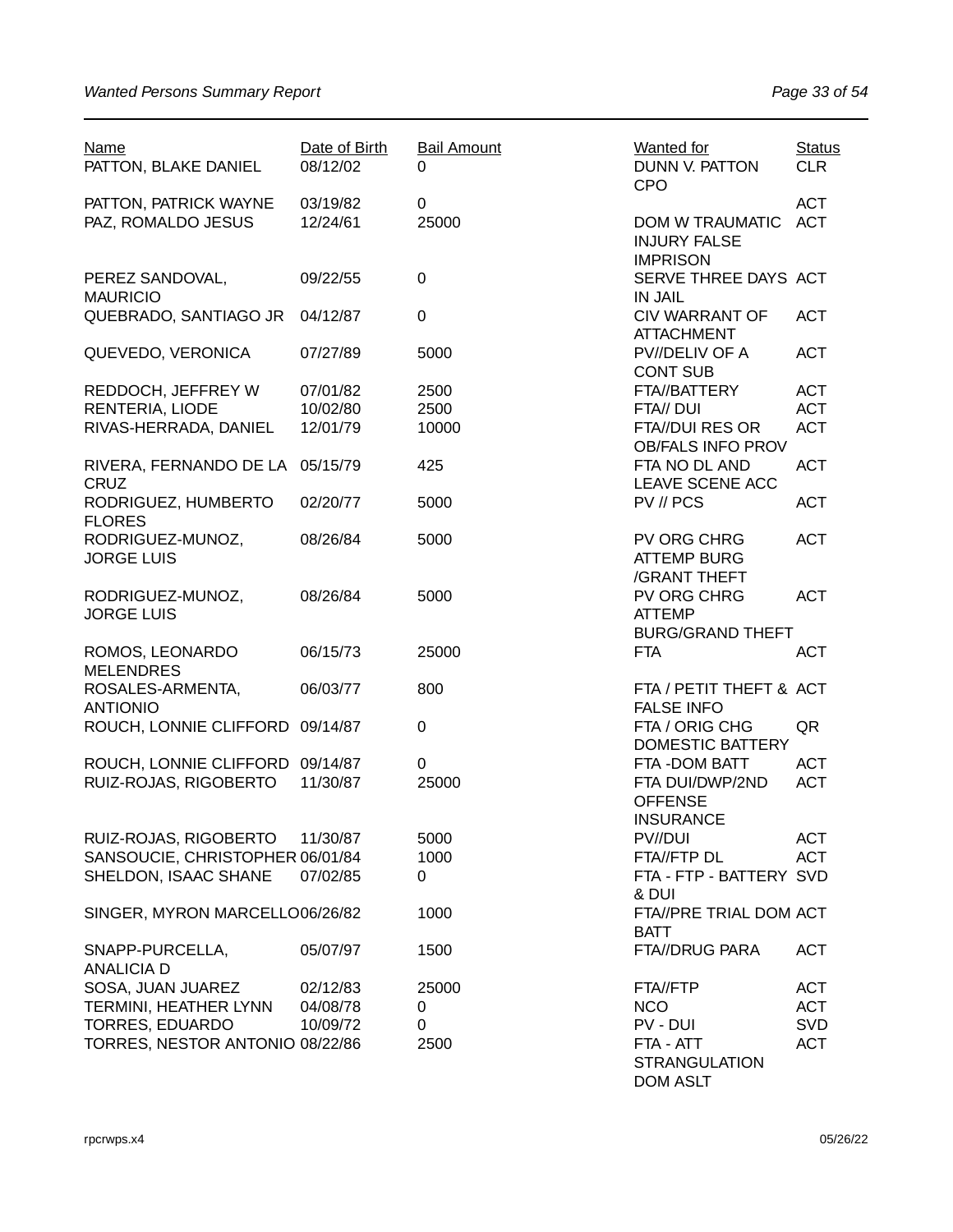| <u>Name</u><br>VARGAS-RODRIGUEZ,<br><b>RAMON L</b>                       | Date of Birth<br>09/20/93        | <b>Bail Amount</b><br>1000 | <b>Wanted for</b><br>FTA - FTP DL                               | <b>Status</b><br><b>ACT</b>    |
|--------------------------------------------------------------------------|----------------------------------|----------------------------|-----------------------------------------------------------------|--------------------------------|
| VILLA, GENARO LUGANAS<br>WEST, JESSE DALE<br><b>WIGGINS, BRIAN KEITH</b> | 09/19/87<br>11/25/62<br>03/14/75 | 5000<br>15000<br>25000     | PV DUI<br>FTA / PCS<br><b>ATTEMPTED</b><br><b>STRANGULATION</b> | <b>ACT</b><br>QR<br><b>SVD</b> |
| ZARBNISKY, MICHAEL<br><b>JAMES</b>                                       | 10/02/63                         | 0                          | <b>PROBATION</b><br><b>VIOLATION</b>                            | <b>SVD</b>                     |
| Name<br>FREYER, ALEXANDER<br><b>WARREN</b>                               | Date of Birth<br>02/23/90        | <b>Bail Amount</b><br>5000 | <b>Wanted for</b><br>FTA / PCS & PARA                           | <b>Status</b><br>QR            |
| <b>Name</b><br>ALBERS, LAUREN<br><b>ELIZABETH</b>                        | Date of Birth<br>04/21/86        | <b>Bail Amount</b><br>0    | <b>Wanted for</b><br>FTA / RECKLESS<br><b>DRIVING</b>           | <b>Status</b><br>QR            |
| CALDERON, SERAFIN PINA 05/21/80                                          |                                  | 2500                       | PV - FTP DL                                                     | <b>ACT</b>                     |
| CONTRERAS, RUBY ANN                                                      | 12/22/88                         | 0                          | FTA ORG CHG PCS                                                 | SVD                            |
| CONTRERAS, RUBY ANN                                                      | 12/22/88                         | $\Omega$                   | PCS AND PARA                                                    | <b>SVD</b>                     |
| FREEDLE, OSCAR BAPTISTE02/14/71<br><b>FRANCIS</b>                        |                                  | 10000                      | FTA - DUI                                                       | <b>ACT</b>                     |
| <b>GARCIA, MAURICIO</b>                                                  | 09/04/02                         | 10000                      | PROB VIOL / PCS &<br><b>PARA</b>                                | <b>CLR</b>                     |
| <b>GARCIA, MAURICIO</b>                                                  | 09/04/02                         | 10000                      | AMENDED JV PROB<br>VIOL / PARA                                  | <b>ACT</b>                     |
| <b>GRANGER, RALPH</b>                                                    | 01/12/63                         | $\pmb{0}$                  | FTA//PMT REVIEW<br><b>HEARING</b>                               | <b>ACT</b>                     |
| GUERRA-LUCERO, WILSON 05/08/88<br><b>ANTONIO</b>                         |                                  | 0                          | FTA - DUI EXC / CCW ACT<br>WHILE UNDER INFLU                    |                                |
| HARALSON, KENNETH<br><b>BRODY</b>                                        | 04/25/85                         | 10000                      | PV-ATTMPT DOM<br><b>BATT / TELE INSTRU</b>                      | <b>SVD</b>                     |
| JOLLEY, ERIC JOSEPH                                                      | 10/08/75                         | 1500                       | MEL INJ PROPERTY                                                | <b>ACT</b>                     |
| PRIEST, NASTASHA RAI                                                     | 02/14/97                         | 1500                       | FTA//FTP DL                                                     | <b>ACT</b>                     |
| RODRIGUEZ, JULIO CESAR                                                   | 06/23/75                         | 500                        | FTA FTP                                                         | <b>ACT</b>                     |
| RODRIGUEZ, KIMMIE<br><b>ELIZABETH ROSE</b>                               | 12/15/93                         | 25000                      | FTA - PCS & PARA                                                | <b>SVD</b>                     |
| RODRIGUEZ SANDOVAL,<br><b>BEATRIZ</b>                                    | 11/11/86                         | 0                          | FTA / DIST PEACE                                                | QR                             |
| RODRIGUEZ SANDOVAL,<br><b>BEATRIZ</b>                                    | 11/11/86                         | 10000                      | FTA / DISTURB THE<br><b>PEACE</b>                               | <b>ACT</b>                     |
| WIBBERG, NATHANIEL D                                                     | 10/10/00                         | 0                          | FTA / DISTURB THE<br><b>PEACE</b>                               | QR                             |
| <b>Name</b><br>ALEXANDER, RICKEY<br><b>BEARDEL</b>                       | Date of Birth<br>08/03/56        | <b>Bail Amount</b><br>5000 | <b>Wanted for</b><br>FTA NO LOGBOOK                             | <b>Status</b><br><b>SVD</b>    |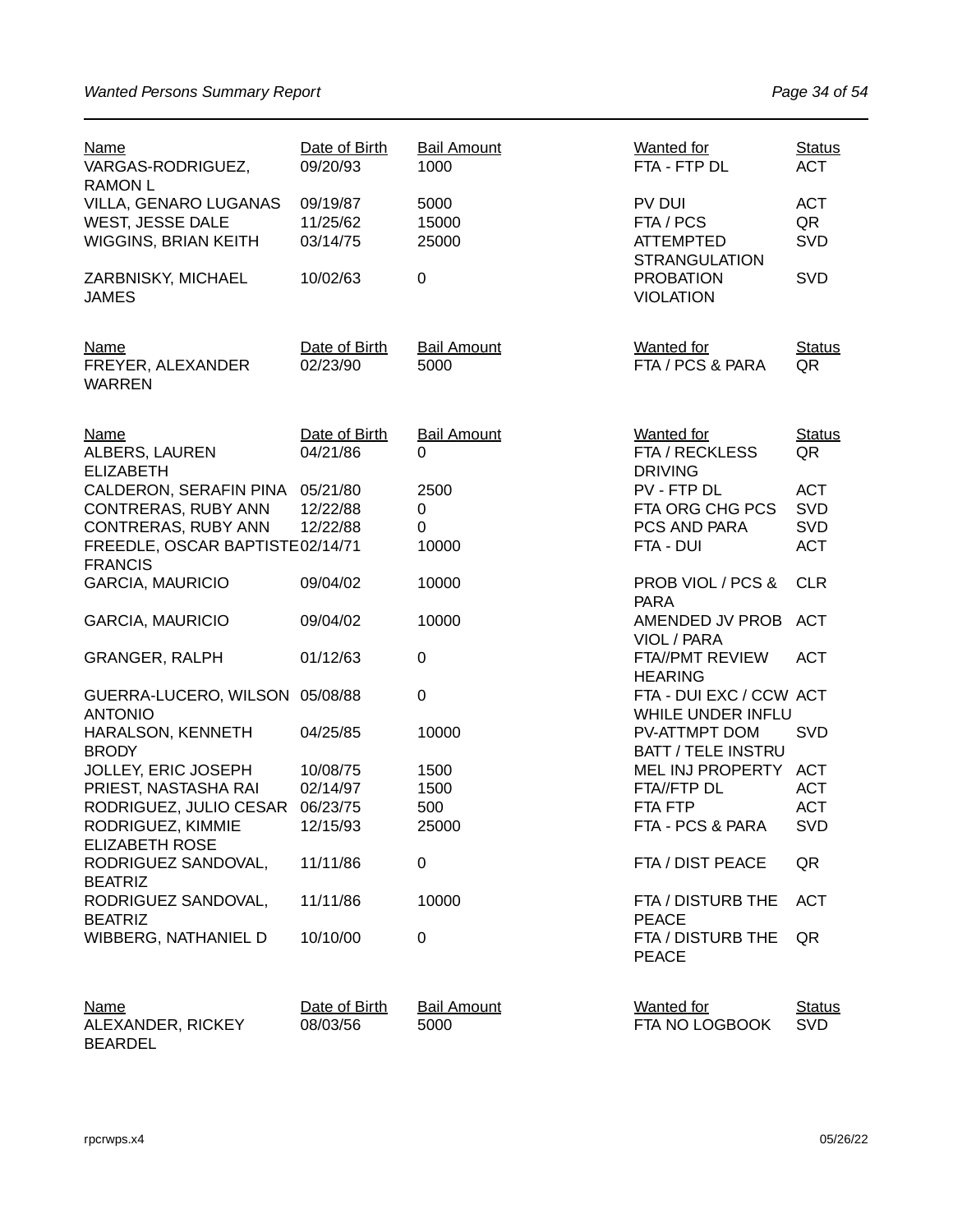| Name<br>PULIDO, LUCIO RUELAS                                                                                                                              | Date of Birth<br>05/09/65                                                 | <b>Bail Amount</b><br>500                                         | <b>Wanted for</b><br>FTA//LOG BOOK NOT ACT<br><b>CURRENT</b>                                                    | <b>Status</b>                                                |
|-----------------------------------------------------------------------------------------------------------------------------------------------------------|---------------------------------------------------------------------------|-------------------------------------------------------------------|-----------------------------------------------------------------------------------------------------------------|--------------------------------------------------------------|
| <b>Name</b><br>SHARP, ELIZABETH JEAN                                                                                                                      | Date of Birth<br>05/07/72                                                 | <b>Bail Amount</b><br>5000                                        | <b>Wanted</b> for<br>PCS X 2 & POSS<br><b>PARA</b>                                                              | <b>Status</b><br><b>ACT</b>                                  |
| <b>Name</b><br>FLORES, OMAR SANCHEZ                                                                                                                       | Date of Birth<br>04/06/84                                                 | <b>Bail Amount</b><br>0                                           | <b>Wanted for</b><br>FTA - DUI                                                                                  | <b>Status</b><br><b>ACT</b>                                  |
| <b>Name</b><br><b>BANKS, CODY JENNINGS</b><br><b>GRUGEL, NIKOLAS JAMES</b><br><b>GRUGEL, NIKOLAS JAMES</b><br>HARTLEY, RONALD REESE<br>LACER, TREY BRYANT | Date of Birth<br>10/16/84<br>07/25/94<br>07/25/94<br>03/17/59<br>12/28/93 | <b>Bail Amount</b><br>500<br>0<br>0<br>$\mathbf 0$<br>$\mathbf 0$ | <b>Wanted for</b><br>FTA - DWP / PARA<br>FTA / PCS & PARA<br>PV ORG CHRG PCS<br><b>FTA</b><br>FTA - FTP - INATT | <b>Status</b><br><b>ACT</b><br>SVD<br><b>ACT</b><br>QR<br>QR |
| LILLY, KEILI ELISE                                                                                                                                        | 06/05/97                                                                  | 25000                                                             | <b>DRIVING</b><br>FTA PARA CONTR<br><b>SUB</b>                                                                  | <b>ACT</b>                                                   |
| LIZARDI, JACOB JUSTIN<br>MADRILL, PIMIMINIO                                                                                                               | 07/09/00<br>09/10/69                                                      | 10000<br>2500                                                     | FTA - PCS & PARA<br>DRUG PARA WITH<br><b>INTENT PCS</b>                                                         | <b>ACT</b><br><b>ACT</b>                                     |
| MARTINEZ-GALVEZ,<br><b>JOAQUIN</b>                                                                                                                        | 06/02/95                                                                  | $\boldsymbol{0}$                                                  | FTA - DUI                                                                                                       | <b>ACT</b>                                                   |
| MORALES, ALFREDO III<br>WHITE, JEPTHA<br><b>LIVINGSTONE</b>                                                                                               | 08/24/80<br>11/06/80                                                      | 5000<br>0                                                         | FTA DUI DWP<br>PV - CPO VIOLATION                                                                               | <b>ACT</b><br><b>SVD</b>                                     |
| WHITE, JEPTHA<br><b>LIVINGSTONE</b>                                                                                                                       | 11/06/80                                                                  | $\mathbf 0$                                                       | <b>CPO WHITE VS</b><br><b>ROADENBAUGH</b>                                                                       | <b>ACT</b>                                                   |
| <b>WILSON, ISIS</b>                                                                                                                                       | 11/13/97                                                                  | $\mathbf 0$                                                       | FTA - PCS & PARA                                                                                                | <b>ACT</b>                                                   |
| Name<br>CADESTIN, JETSEPH                                                                                                                                 | Date of Birth<br>02/17/83                                                 | <b>Bail Amount</b><br>2500                                        | <b>Wanted for</b><br>FTA / DWP                                                                                  | <b>Status</b><br>QR                                          |
| Name<br>FORTIN, CORY LEE                                                                                                                                  | Date of Birth<br>01/12/88                                                 | <b>Bail Amount</b><br>0                                           | <b>Wanted for</b><br><b>CPO FORTIN VS</b>                                                                       | <b>Status</b><br><b>ACT</b>                                  |
| <b>GLENN, THOMAS JUNIOR</b>                                                                                                                               | 02/06/81                                                                  | 0                                                                 | <b>TASHA MUNSTER</b><br>FTA//DIST THE<br><b>PEACE</b>                                                           | <b>ACT</b>                                                   |
| PERO, KASON LEE                                                                                                                                           | 09/26/00                                                                  | 0                                                                 | <b>FTA VEHICLE</b><br><b>INSURANCE 2ND</b><br><b>OFFENSE</b>                                                    | <b>ACT</b>                                                   |
| THOMPSON, ANDY RAY                                                                                                                                        | 07/14/82                                                                  | 0                                                                 | <b>CPO AILEENA</b><br><b>RICHARDSON VS</b><br>ANDY RAY THOMP                                                    | <b>ACT</b>                                                   |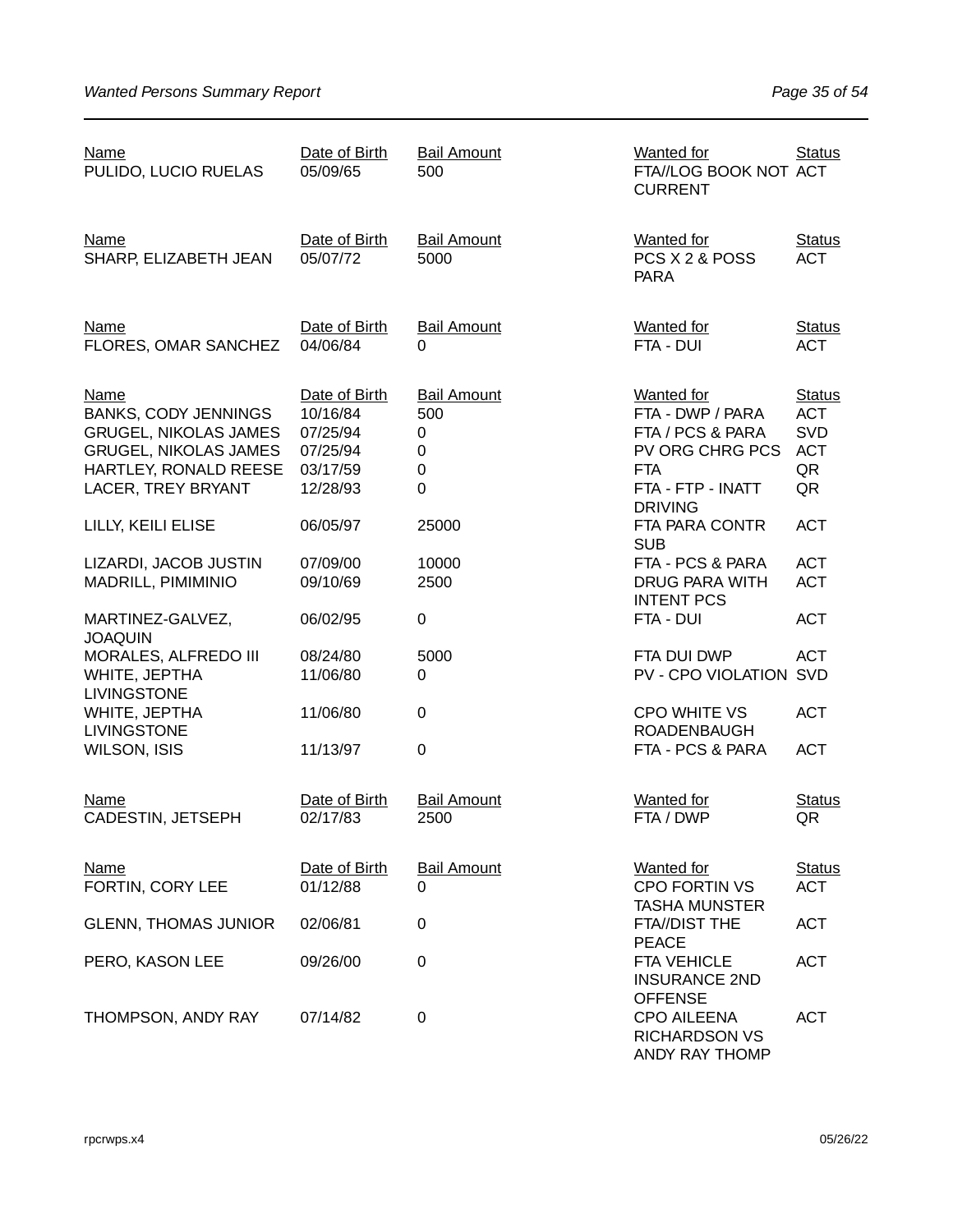| <b>Name</b><br>CISNEROS DIAZ, JUAN<br><b>MANUEL</b>                    | Date of Birth<br>10/20/71             | <b>Bail Amount</b><br>5000         | <b>Wanted for</b><br>FTA NO LOGBOOK                                              | <b>Status</b><br><b>ACT</b>               |
|------------------------------------------------------------------------|---------------------------------------|------------------------------------|----------------------------------------------------------------------------------|-------------------------------------------|
| <b>Name</b><br>JOHNSON, JEFFREY JR<br>RAMIREZ, DANIEL CRUISE           | Date of Birth<br>07/18/81<br>08/06/92 | <b>Bail Amount</b><br>2500<br>5000 | <b>Wanted for</b><br><b>FTA-PCS PARA</b><br>FTA//FTS AT CHECK<br><b>STATION</b>  | <b>Status</b><br><b>ACT</b><br><b>ACT</b> |
| RAMIREZ, DANIEL CRUISE                                                 | 08/06/92                              | 5000                               | FTA//LOG BOOK<br><b>VIOLATION</b>                                                | <b>ACT</b>                                |
| <b>Name</b><br>ROMERO ORTIZ, JOSE A                                    | Date of Birth<br>05/05/90             | <b>Bail Amount</b><br>500          | <b>Wanted for</b><br>FTA FTP                                                     | <b>Status</b><br><b>ACT</b>               |
| <b>Name</b><br>JASPERSON, VEARL DON JR05/19/82                         | Date of Birth                         | <b>Bail Amount</b><br>500          | <b>Wanted for</b><br><b>FTA</b>                                                  | <b>Status</b><br><b>ACT</b>               |
| <b>Name</b><br>SIMMONS, ELMORE<br><b>DERNELL</b>                       | Date of Birth<br>07/06/63             | <b>Bail Amount</b><br>5000         | <b>Wanted for</b><br>FTA ORIG CHG ID<br>CODE VIO                                 | <b>Status</b><br>QR                       |
| <b>Name</b><br>HURLEY, EARL HOWARD                                     | Date of Birth<br>02/07/76             | <b>Bail Amount</b><br>1500         | <b>Wanted for</b><br>FTA/ IMPROPER<br><b>MEDICAL CARD</b><br>CARRIED             | <b>Status</b><br><b>ACT</b>               |
| <b>Name</b><br><b>BLAHUS, AARON PAUL</b>                               | Date of Birth<br>08/14/85             | <b>Bail Amount</b><br>0            | <b>Wanted for</b><br>CPO AARON BLAHUS ACT<br><b>VS DANIELLE</b><br><b>SIGMAN</b> | <b>Status</b>                             |
| CAWARD, ALEXZANDER P L 06/12/98                                        |                                       | $\mathbf 0$                        | FTA FTP PCS PARA B QR<br>&R                                                      |                                           |
| CAWARD, ALEXZANDER P L 06/12/98<br>FARNSWORTH, ANTHONY<br><b>JAMES</b> | 08/14/91                              | 5000<br>0                          | FTA - PCS & PARA<br>FTA - PCS & PARA                                             | QR<br>QR                                  |
| KENNAH, MATTHEW MILO                                                   | 03/10/83                              | 5000                               | FTA-DWP                                                                          | <b>ACT</b>                                |
| MARTINEZ, VALDEMAR<br><b>TORRES</b>                                    | 04/19/98                              | 10000                              | FTA ORIG CHG PCS<br>DUI FAIL TO STP                                              | QR                                        |
| MENDEZ, HILARY<br><b>RODRIGUEZ</b>                                     | 12/17/87                              | 0                                  | FTA / DWP NO<br><b>INSURANCE</b>                                                 | <b>ACT</b>                                |
| RAMSAY, SONJA LON                                                      | 02/16/65                              | 25000                              | <b>PV</b>                                                                        | <b>SVD</b>                                |
| RANGEL, MARTIN                                                         | 12/30/66                              | 5000                               | PV//DUI                                                                          | <b>ACT</b>                                |
| SANCHEZ, JEREMY                                                        | 02/11/89                              | 0                                  | FTA//MINOR<br><b>CONSUMPTION</b>                                                 | <b>ACT</b>                                |
| SIEBUHR, MICHEAL<br><b>ANTHONY</b>                                     | 03/20/80                              | 500                                | <b>FTA/LEAVE SCENE</b><br>OF ACC INV DAM                                         | <b>ACT</b>                                |
| SPIKES, EVA                                                            | 08/28/76                              | 150000                             | FTA / PCS                                                                        | <b>SVD</b>                                |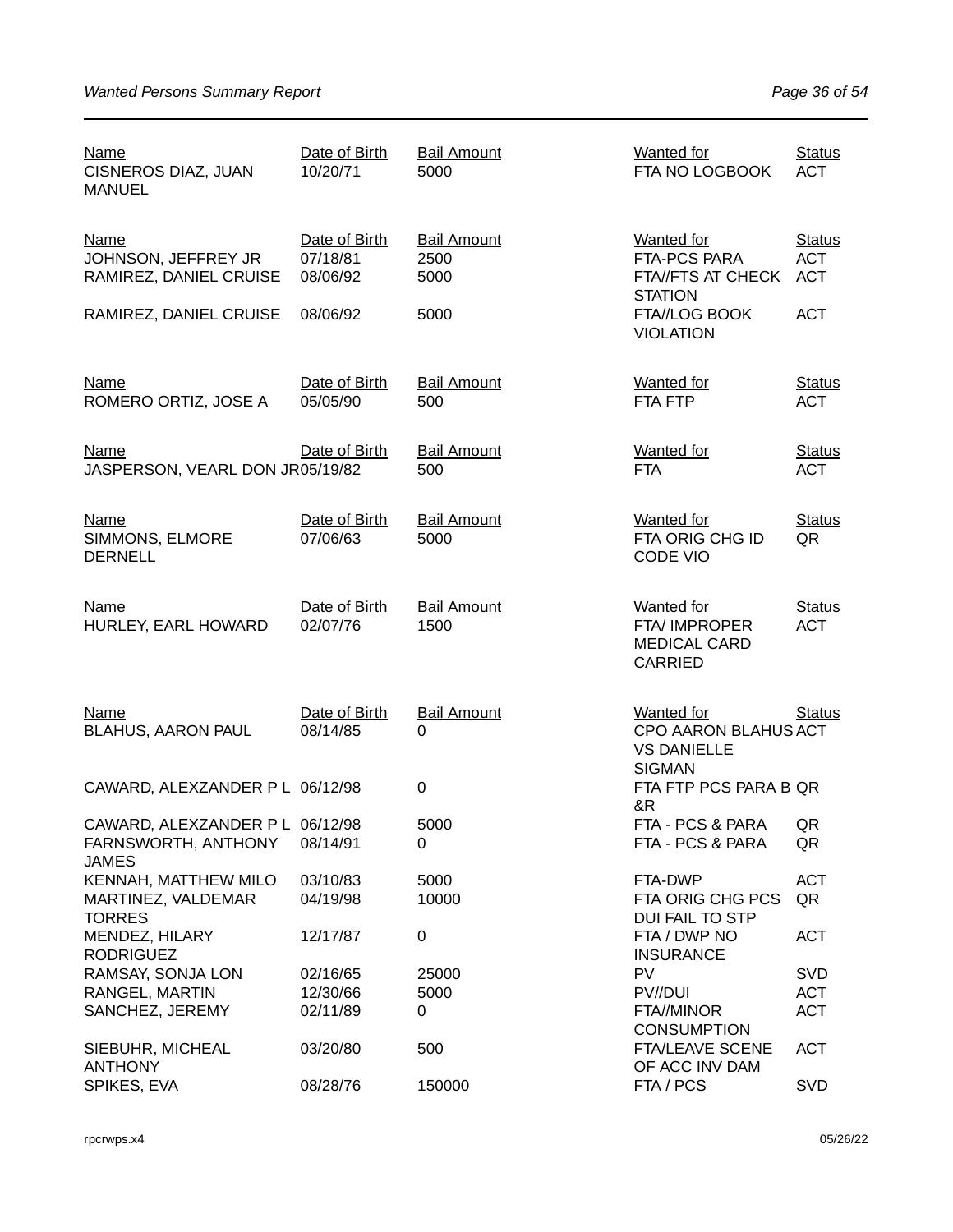| <b>Name</b><br>ALLEY, JAMES HENRY                                                           | Date of Birth<br>01/22/59                                     | <b>Bail Amount</b><br>5000                            | <b>Wanted for</b><br>FTA - MISD PCS &<br><b>PARA</b>                                             | <b>Status</b><br><b>ACT</b>                      |
|---------------------------------------------------------------------------------------------|---------------------------------------------------------------|-------------------------------------------------------|--------------------------------------------------------------------------------------------------|--------------------------------------------------|
| <b>Name</b><br>DELARIVA, JESUS MARTIN                                                       | Date of Birth<br>05/18/78                                     | <b>Bail Amount</b><br>15000                           | <b>Wanted for</b><br>FTA-DWP/ALCO<br>OFF/POSS PARA                                               | <b>Status</b><br>QR                              |
| DELARIVA, JESUS MARTIN                                                                      | 05/18/78                                                      | 5000                                                  | PARA WITH INTENT<br><b>FTA</b>                                                                   | SVD                                              |
| <b>Name</b><br>DELARIVA, JORGE<br>FREEMAN, DILLON SCOTT<br>TEST, TOMMY<br>TUTTLE, BRYON LEE | Date of Birth<br>07/16/80<br>07/08/89<br>01/01/90<br>07/12/69 | <b>Bail Amount</b><br>50000<br>0<br>10000000<br>20000 | <b>Wanted for</b><br>AGG BATT X 3<br>PV FOR DUI<br>L&L<br>LEAVING THE SCENE QR<br>OF AN ACCIDENT | <b>Status</b><br><b>SVD</b><br><b>ACT</b><br>SVD |
| <b>Name</b><br>ALLEN, BOBBY SCOTT                                                           | Date of Birth<br>08/19/71                                     | <b>Bail Amount</b><br>$\Omega$                        | <b>Wanted for</b><br>FTA / GRAND THEFT ACT                                                       | <b>Status</b>                                    |
| <b>Name</b><br><b>GERVAIS, DANIEL JOHN</b>                                                  | Date of Birth<br>09/14/60                                     | <b>Bail Amount</b><br>2500                            | <b>Wanted for</b><br>FTA//DRUG<br>PARA/PCS                                                       | <b>Status</b><br><b>ACT</b>                      |
| <b>Name</b><br>ADCOCK, EVAN DEWAYNE                                                         | Date of Birth<br>06/08/95                                     | <b>Bail Amount</b><br>0                               | <b>Wanted for</b><br>FTA - PCS                                                                   | <b>Status</b><br><b>ACT</b>                      |
| <b>Name</b><br>AMADOR, VICENTE                                                              | Date of Birth<br>10/04/01                                     | <b>Bail Amount</b><br>$\Omega$                        | <b>Wanted</b> for<br>FTA / DIST THE<br><b>PEACE</b>                                              | <b>Status</b><br><b>SVD</b>                      |
| AMADOR, VICENTE                                                                             | 10/04/01                                                      | $\boldsymbol{0}$                                      | FTA / FTP / DISTURB<br>THE PEACE                                                                 | <b>SVD</b>                                       |
| AMADOR, VICENTE                                                                             | 10/04/01                                                      | 0                                                     | FTA / DIST THE<br><b>PEACE</b>                                                                   | <b>SVD</b>                                       |
| AMADOR, VICENTE                                                                             | 10/04/01                                                      | $\mathbf 0$                                           | <b>FTA-DISTURBING</b><br>THE PEACE                                                               | <b>SVD</b>                                       |
| AMADOR, VICENTE                                                                             | 10/04/01                                                      | $\boldsymbol{0}$                                      | <b>FTA-DISTURBING</b><br>THE PEACE                                                               | <b>SVD</b>                                       |
| AMADOR, VICENTE                                                                             | 10/04/01                                                      | $\boldsymbol{0}$                                      | FTP / MAL INJURY<br><b>PROP</b>                                                                  | <b>SVD</b>                                       |
| AMADOR, VICENTE                                                                             | 10/04/01                                                      | 10000                                                 | FTA/DISTURBING<br>THE PEACE                                                                      | QR                                               |
| AMADOR, VICENTE                                                                             | 10/04/01                                                      | 10000                                                 | FTA// DISTURB THE<br><b>PEACE</b>                                                                | QR                                               |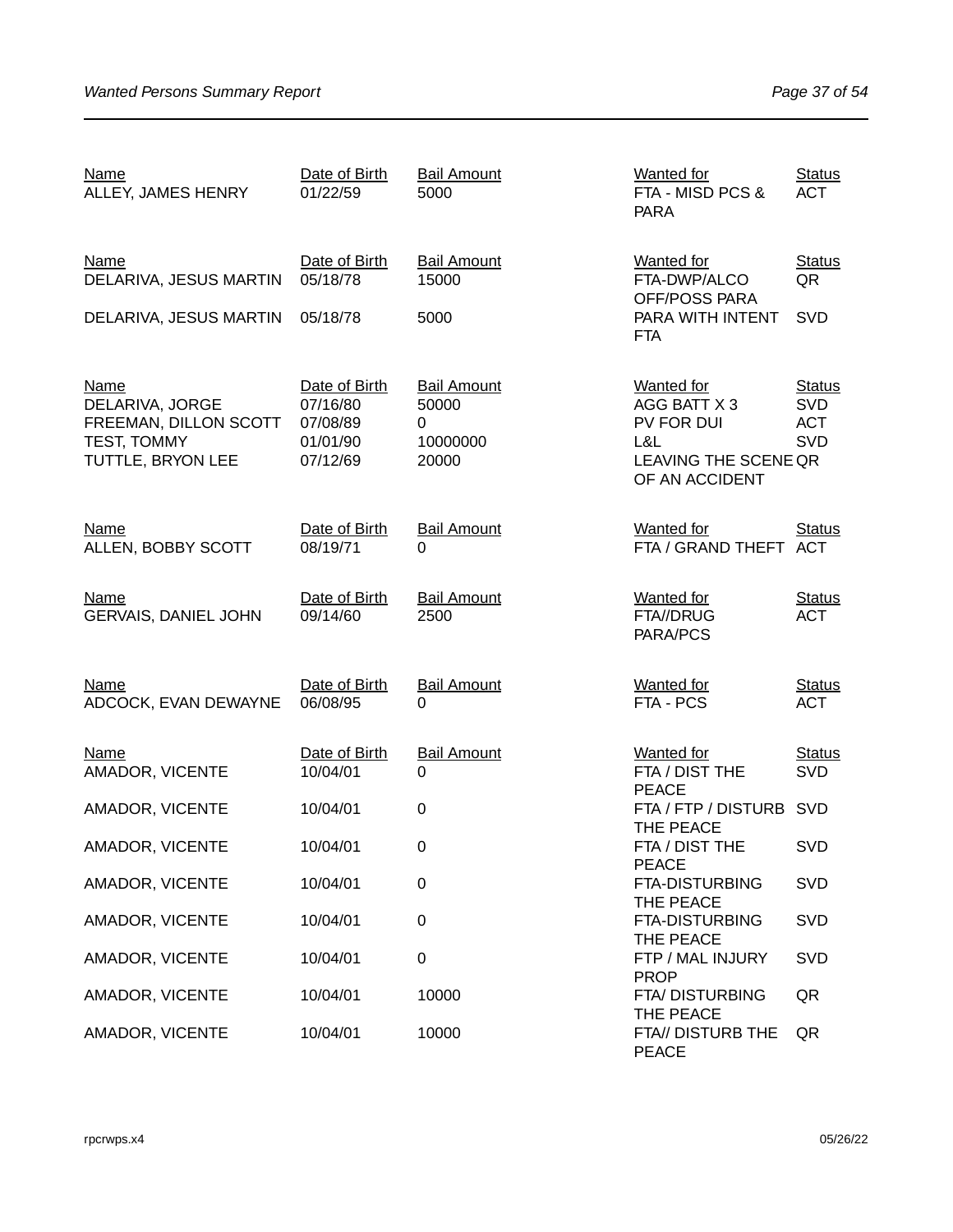| <b>Name</b><br>AMADOR, VICENTE                     | Date of Birth<br>10/04/01 | <b>Bail Amount</b><br>5000   | <b>Wanted for</b><br>PCS/PARA/NO DL/NO QR<br><b>INSUR</b>    | <b>Status</b>               |
|----------------------------------------------------|---------------------------|------------------------------|--------------------------------------------------------------|-----------------------------|
| AMBRITZ, JOSE AUDIS<br><b>MORA</b>                 | 02/18/76                  | 75000                        | PROB VIOL / MANUF ACT<br><b>CONTROL SUBS</b>                 |                             |
| ANDERSON, SCOTT JAMES                              | 05/25/66                  | 0                            | FTP FINES / PARA                                             | <b>ACT</b>                  |
| BAKER, ALISHA DEANN                                | 09/16/80                  | 500                          | FTA DWP                                                      | QR                          |
| BAKER, ALISHA DEANN                                | 09/16/80                  | 500                          | FTA - DWP                                                    | QR                          |
| <b>BATES, KURT ROB</b>                             | 11/30/66                  | 0                            | FELONY PV GRAND                                              | <b>SVD</b>                  |
|                                                    |                           |                              | <b>THEFT</b>                                                 |                             |
| <b>BOWERS, KEVIN CRAIG</b>                         | 09/13/91                  | 1000                         | FTA ORIG CHG PARA/SVD<br><b>USE OR POSSESS</b>               |                             |
| <b>BOWERS, KEVIN CRAIG</b>                         | 09/13/91                  | 10000                        | FTA//DRUG PARA<br>W/INTENT                                   | SVD                         |
| <b>BOWERS, KEVIN CRAIG</b>                         | 09/13/91                  | 0                            | FTA//POSS OF PARA                                            | <b>SVD</b>                  |
| <b>BOWERS, KEVIN CRAIG</b>                         | 09/13/91                  | 5000                         | PAYMENT REVIEW<br><b>HEARING FTA</b>                         | <b>ACT</b>                  |
| <b>BOWERS, KEVIN CRAIG</b>                         | 09/13/91                  | 5000                         | <b>FTA</b>                                                   | <b>CLR</b>                  |
| <b>BOWERS, KEVIN CRAIG</b>                         | 09/13/91                  | 10000                        | FTA - PARA                                                   | QR                          |
|                                                    |                           |                              |                                                              |                             |
| <b>BOWERS, KEVIN CRAIG</b>                         | 09/13/91                  | 25000                        | FTA - POSS<br>PARAPHERNALIA                                  | QR                          |
| BOWMAN, DEREK A RANEY 03/13/88                     |                           | 0                            | PV / FEL POSS<br>FIREARM/CONCEAL<br><b>EVIDENCE**</b>        | <b>ACT</b>                  |
| CAMARGO, NICOLAS jr                                | 05/05/76                  | 250000                       | AGG BATT / AGG<br>ASLT X 2                                   | <b>SVD</b>                  |
| COLUNGA, SAMUEL A                                  | 01/01/96                  | 0                            | <b>PROBATION</b><br><b>VIOLATION / PCS</b>                   | SVD                         |
| CONNER, CODY DOUGLAS                               | 06/24/91                  | 250000                       | <b>DOMM BATTERY W/</b><br>TRAUM INJ AND<br><b>TELE INSTR</b> | <b>SVD</b>                  |
| DAHL, JAMES MICHAEL                                | 10/29/63                  | 0                            | PV / OC PCS                                                  | SVD                         |
| DAHL, JAMES MICHAEL                                | 10/29/63                  | 0                            | PV / OC PCS                                                  | <b>SVD</b>                  |
| DE LEON DIAZ, FRANCISCO 05/08/96                   |                           | 10000                        | FTA / ORIG CHG PCS ACT                                       |                             |
| <b>ANTONIO</b>                                     |                           |                              |                                                              |                             |
| DOZIER, JOHNNY DALE ir                             | 02/17/94                  | 2500                         | FTA / PCS & POSS<br><b>PARA</b>                              | <b>ACT</b>                  |
| ELIZONDO, RENE GUERREO 02/22/73                    |                           | 2500                         | FTA // DUI - DWP -                                           | <b>ACT</b>                  |
| <b>ENNS, FRANK JR</b>                              | 08/04/79                  | 2500                         | <b>OPEN CONTAINER</b><br>PROB VIOL/DWP AND ACT<br><b>FTA</b> |                             |
| FINFROCK-ALLEN, AUSTEN 11/17/95<br><b>CHANDLER</b> |                           | 1000                         | FTA/POSS & PARA                                              | <b>ACT</b>                  |
| <b>GARCIA, HECTOR</b>                              | 04/20/85                  | 300                          | FTA ON A FTP DL                                              | <b>ACT</b>                  |
| GLASPIE, MARY ELIZABETH 04/22/80                   |                           | 25000                        | FTA/PARA - RESIST                                            | <b>ACT</b>                  |
| HENDRIX, RICHARD DALE                              | 01/31/83                  | 1000                         | FTA FTP                                                      | <b>ACT</b>                  |
| <b>Name</b><br>HERNANDEZ, FERNANDO                 | Date of Birth<br>04/24/90 | <b>Bail Amount</b><br>100000 | <b>Wanted</b> for                                            | <b>Status</b><br><b>ACT</b> |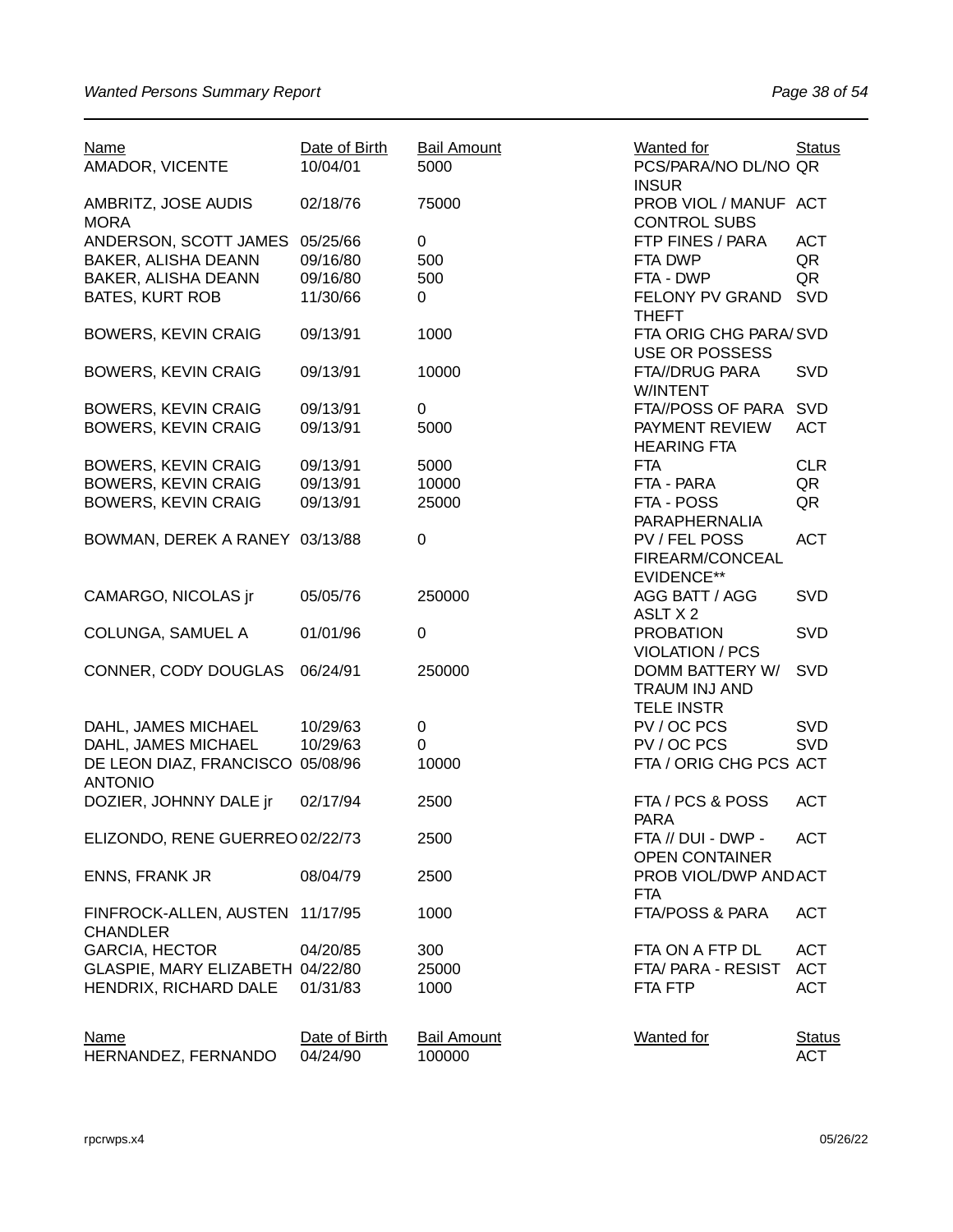| <b>Name</b><br>HERNANDEZ-TECAN,<br><b>ENRIQUE</b>                   | Date of Birth<br>01/31/88             | <b>Bail Amount</b><br>1000      | <b>Wanted for</b><br>FTA // FTP                                         | <b>Status</b><br><b>ACT</b>       |
|---------------------------------------------------------------------|---------------------------------------|---------------------------------|-------------------------------------------------------------------------|-----------------------------------|
| <b>IRWIN, RYAN SCOTT</b>                                            | 05/29/93                              | 10000                           | <b>PROBATION</b><br><b>VIOLATION</b>                                    | <b>ACT</b>                        |
| JENSEN, TIFFANY SUZANNE 06/04/88                                    |                                       | $\mathbf 0$                     | FTA//<br>ASSLT/BURG/RESIST<br>ARREST/THEFT                              | <b>SVD</b>                        |
| LEDFORD, NIKKI M                                                    | 01/25/80                              | $\mathbf 0$                     | FTA // CONT SUB<br>POSS PARA                                            | <b>ACT</b>                        |
| MASSEY, JESSIE LYNN                                                 | 12/15/70                              | 200000                          | KIDNAP I/ATT<br>STRANGLE/BATT/FAL<br><b>LSE IMPRIS/</b>                 | <b>SVD</b>                        |
| MEDINA, ERIKA LETICIA<br>MEDINA HERNANDEZ,<br><b>WILLIAM EDGARD</b> | 06/18/92<br>03/26/02                  | 10000<br>20000                  | <b>FTA</b><br>FTA DUI UNDER AGE ACT                                     | <b>ACT</b>                        |
| MEJIA, KAYLA LARYSSA                                                | 01/23/99                              | $\boldsymbol{0}$                | FTA NO LIABILITY<br><b>INSURANCE</b>                                    | SVD                               |
| PAGE, LISA J<br>PATTON, SCOTT LEVI                                  | 03/01/00<br>01/24/80                  | 500<br>0                        | FTA FTP<br><b>BATTERY</b>                                               | <b>ACT</b><br><b>SVD</b>          |
|                                                                     |                                       |                                 |                                                                         |                                   |
| <b>Name</b><br>PENA-MARTINEZ, MARCUS<br><b>HENRY</b>                | Date of Birth<br>09/09/95             | <b>Bail Amount</b><br>10000     | <b>Wanted</b> for<br>FTA - PAYMENT<br><b>REVIEW HEARING</b>             | <b>Status</b><br><b>ACT</b>       |
| Name<br>PETERSON, DESTINY D<br>PETERSON, DESTINY D                  | Date of Birth<br>04/08/97<br>04/08/97 | <b>Bail Amount</b><br>0<br>5000 | <b>Wanted for</b><br>FTA - PARA<br>FTA - PARA                           | <b>Status</b><br><b>SVD</b><br>QR |
| <b>Name</b><br>RAMIREZ, JEREMIAS                                    | Date of Birth<br>08/07/79             | <b>Bail Amount</b><br>5000      | <b>Wanted for</b><br><b>FTA//FALSE INFO</b><br><b>GIVEN/NO INS/FAIL</b> | <b>Status</b><br><b>ACT</b>       |
| RAMIREZ, JEREMIAS                                                   | 08/07/79                              | 5000                            | <b>TO CAR</b><br>FTA ORIG CHG DWP CLR<br>FALSE INFO TO LEO              |                                   |
| <b>Name</b><br>RICE, MICHAEL JOSEPH                                 | Date of Birth<br>02/07/89             | <b>Bail Amount</b><br>0         | <b>Wanted</b> for<br>FTA//RESIST &<br><b>OBSTRUCT</b>                   | <b>Status</b><br><b>SVD</b>       |
| RICE, MICHAEL JOSEPH                                                | 02/07/89                              | 2500                            | FTA / RESIST &<br><b>OBSTRUCT</b>                                       | <b>ACT</b>                        |
| RIVERA RODRIGUEZ, JOSE<br><b>PILAR</b>                              | 10/08/75                              | 25000                           | FTA DL                                                                  | <b>ACT</b>                        |
| RODRIGUEZ-MENDOZA,<br><b>JESUS</b>                                  | 05/24/85                              | 5000                            | FTA//FTP AND DUI                                                        | <b>ACT</b>                        |
| ROSCOE, WILLIAM WARREN 02/15/74                                     |                                       | $\pmb{0}$                       | FTA - FEL DUI EXC<br>/OPEN CONT-DWP                                     | <b>SVD</b>                        |
| RUFINO, CARMONA B                                                   | 04/07/72                              | 500                             | FTA//FTP DL                                                             | <b>ACT</b>                        |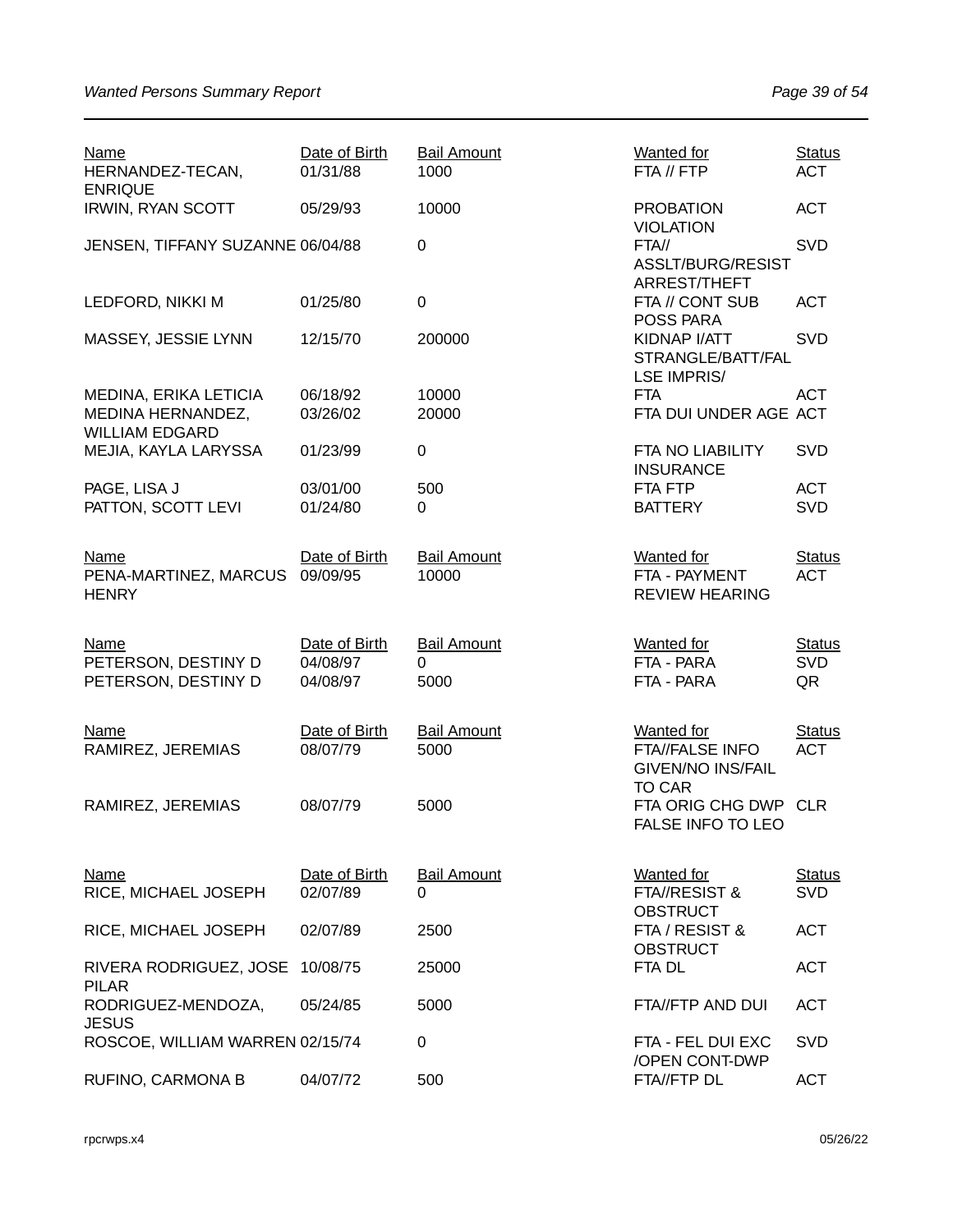| SVD<br>SULLIVAN, MATHEW BRADY 01/22/73<br>$\mathbf 0$<br>FTA ORIG CHG<br>THEFT-GRAND /<br><b>BURG/PRO VIO</b><br>$\mathbf 0$<br>SULLIVAN, MATHEW BRADY 01/22/73<br>FTA//BURG/GRAND<br><b>SVD</b><br>THEFT/PV<br>TABARES, ANDREW TAYLOR 02/10/97<br>300<br><b>ACT</b><br><b>FTA</b><br>THOMAS, DUSTIN ONEAL<br>5000<br>QR<br>09/07/87<br>FTA ON A PAYMENT<br><b>REVIEW HEARING</b><br>THOMPSON, DIANA RENEE 05/10/63<br>25000<br><b>FTA//PMT REVIEW</b><br>QR<br><b>HEARING</b><br>TINOCO, JUAN MANUEL<br>01/12/94<br>5000<br><b>ACT</b><br>FTA//PAYMENT REV<br><b>HEARING</b><br>TINOCO, JUAN MANUEL<br>1000<br><b>SVD</b><br>01/12/94<br>FTA//BATTERY<br>VALDERRAMA-CONTRERAS, 11/03/85<br>500<br>FTA / FTP DL<br><b>ACT</b><br><b>TIMOTEO</b><br>VALENTE-DE LA GARSA<br>03/22/73<br>500<br><b>ACT</b><br>FTA - FTP<br>HERRERA, SERGIO<br><b>VESTER, HERBERT ROY</b><br>11/04/70<br>$\pmb{0}$<br>FTA - FTP - PV / DOM QR<br><b>BATT &amp; ASLT POLICE</b><br>25000<br><b>SVD</b><br><b>VESTER, HERBERT ROY</b><br>11/04/70<br>FTA/PV/DOM<br>BATT-ASLT-BATT<br><b>CERTAIN PERS</b><br>11/04/70<br>20000<br>FTA / PV - DOM BATT SVD<br><b>VESTER, HERBERT ROY</b><br>& BATT CERTAIN<br><b>PERS</b><br>SVD<br>11/04/70<br>20000<br><b>VESTER, HERBERT ROY</b><br>FTA//PROB<br><b>VIOLATION</b><br>5000<br>FTA - NO PROOF<br><b>ACT</b><br>WEBB, TERRA JEAN<br>11/17/88<br><b>INSUR</b><br>WHITTED, TAMMIE L<br>2500<br>FTA / PETIT THEFT<br><b>ACT</b><br>09/27/77<br><b>WHITTEN, ANTHONY E</b><br>FTA / PCS X3 & PARA SVD<br>02/04/66<br>0<br>WILKINSON, JACOB SCOTT<br>500<br>FTA / OPEN CONT -<br><b>ACT</b><br>01/13/84<br>FTP DL<br>WILLIAMS, KENNETH<br>09/22/56<br>500<br>FTA ORIG CHG OPEN SVD<br><b>EUGENE</b><br><b>CONTAINER BY</b><br><b>OPERATOR</b><br>10000<br><b>ACT</b><br><b>WILLIAMS, KENNETH</b><br>09/22/56<br>FTA - PAYMENT<br><b>EUGENE</b><br><b>REVIEW ON OPEN</b><br><b>CONTAINER</b><br>FTA ORG CHRG PCS ACT<br>11/11/00<br>10000<br>ZAVALA, JADON JAMES<br>Date of Birth<br><b>Bail Amount</b><br><b>Wanted for</b><br><b>Status</b><br><u>Name</u><br>STOWER, MITCHELL<br>08/27/81<br><b>FTA//TRAFFIC</b><br><b>ACT</b><br>0 | <b>Name</b><br>SHUCK, TRAVIS LANE | Date of Birth<br>03/17/96 | <b>Bail Amount</b><br>10000 | Wanted for<br>FTA MISD ON<br><b>RECKLESS DRIVING</b> | <b>Status</b><br><b>ACT</b> |
|---------------------------------------------------------------------------------------------------------------------------------------------------------------------------------------------------------------------------------------------------------------------------------------------------------------------------------------------------------------------------------------------------------------------------------------------------------------------------------------------------------------------------------------------------------------------------------------------------------------------------------------------------------------------------------------------------------------------------------------------------------------------------------------------------------------------------------------------------------------------------------------------------------------------------------------------------------------------------------------------------------------------------------------------------------------------------------------------------------------------------------------------------------------------------------------------------------------------------------------------------------------------------------------------------------------------------------------------------------------------------------------------------------------------------------------------------------------------------------------------------------------------------------------------------------------------------------------------------------------------------------------------------------------------------------------------------------------------------------------------------------------------------------------------------------------------------------------------------------------------------------------------------------------------------------------------------------------------------------------------------------------------------------------------------------------------------------------------------------------------------------------------------------|-----------------------------------|---------------------------|-----------------------------|------------------------------------------------------|-----------------------------|
|                                                                                                                                                                                                                                                                                                                                                                                                                                                                                                                                                                                                                                                                                                                                                                                                                                                                                                                                                                                                                                                                                                                                                                                                                                                                                                                                                                                                                                                                                                                                                                                                                                                                                                                                                                                                                                                                                                                                                                                                                                                                                                                                                         |                                   |                           |                             |                                                      |                             |
|                                                                                                                                                                                                                                                                                                                                                                                                                                                                                                                                                                                                                                                                                                                                                                                                                                                                                                                                                                                                                                                                                                                                                                                                                                                                                                                                                                                                                                                                                                                                                                                                                                                                                                                                                                                                                                                                                                                                                                                                                                                                                                                                                         |                                   |                           |                             |                                                      |                             |
|                                                                                                                                                                                                                                                                                                                                                                                                                                                                                                                                                                                                                                                                                                                                                                                                                                                                                                                                                                                                                                                                                                                                                                                                                                                                                                                                                                                                                                                                                                                                                                                                                                                                                                                                                                                                                                                                                                                                                                                                                                                                                                                                                         |                                   |                           |                             |                                                      |                             |
|                                                                                                                                                                                                                                                                                                                                                                                                                                                                                                                                                                                                                                                                                                                                                                                                                                                                                                                                                                                                                                                                                                                                                                                                                                                                                                                                                                                                                                                                                                                                                                                                                                                                                                                                                                                                                                                                                                                                                                                                                                                                                                                                                         |                                   |                           |                             |                                                      |                             |
|                                                                                                                                                                                                                                                                                                                                                                                                                                                                                                                                                                                                                                                                                                                                                                                                                                                                                                                                                                                                                                                                                                                                                                                                                                                                                                                                                                                                                                                                                                                                                                                                                                                                                                                                                                                                                                                                                                                                                                                                                                                                                                                                                         |                                   |                           |                             |                                                      |                             |
|                                                                                                                                                                                                                                                                                                                                                                                                                                                                                                                                                                                                                                                                                                                                                                                                                                                                                                                                                                                                                                                                                                                                                                                                                                                                                                                                                                                                                                                                                                                                                                                                                                                                                                                                                                                                                                                                                                                                                                                                                                                                                                                                                         |                                   |                           |                             |                                                      |                             |
|                                                                                                                                                                                                                                                                                                                                                                                                                                                                                                                                                                                                                                                                                                                                                                                                                                                                                                                                                                                                                                                                                                                                                                                                                                                                                                                                                                                                                                                                                                                                                                                                                                                                                                                                                                                                                                                                                                                                                                                                                                                                                                                                                         |                                   |                           |                             |                                                      |                             |
|                                                                                                                                                                                                                                                                                                                                                                                                                                                                                                                                                                                                                                                                                                                                                                                                                                                                                                                                                                                                                                                                                                                                                                                                                                                                                                                                                                                                                                                                                                                                                                                                                                                                                                                                                                                                                                                                                                                                                                                                                                                                                                                                                         |                                   |                           |                             |                                                      |                             |
|                                                                                                                                                                                                                                                                                                                                                                                                                                                                                                                                                                                                                                                                                                                                                                                                                                                                                                                                                                                                                                                                                                                                                                                                                                                                                                                                                                                                                                                                                                                                                                                                                                                                                                                                                                                                                                                                                                                                                                                                                                                                                                                                                         |                                   |                           |                             |                                                      |                             |
|                                                                                                                                                                                                                                                                                                                                                                                                                                                                                                                                                                                                                                                                                                                                                                                                                                                                                                                                                                                                                                                                                                                                                                                                                                                                                                                                                                                                                                                                                                                                                                                                                                                                                                                                                                                                                                                                                                                                                                                                                                                                                                                                                         |                                   |                           |                             |                                                      |                             |
|                                                                                                                                                                                                                                                                                                                                                                                                                                                                                                                                                                                                                                                                                                                                                                                                                                                                                                                                                                                                                                                                                                                                                                                                                                                                                                                                                                                                                                                                                                                                                                                                                                                                                                                                                                                                                                                                                                                                                                                                                                                                                                                                                         |                                   |                           |                             |                                                      |                             |
|                                                                                                                                                                                                                                                                                                                                                                                                                                                                                                                                                                                                                                                                                                                                                                                                                                                                                                                                                                                                                                                                                                                                                                                                                                                                                                                                                                                                                                                                                                                                                                                                                                                                                                                                                                                                                                                                                                                                                                                                                                                                                                                                                         |                                   |                           |                             |                                                      |                             |
|                                                                                                                                                                                                                                                                                                                                                                                                                                                                                                                                                                                                                                                                                                                                                                                                                                                                                                                                                                                                                                                                                                                                                                                                                                                                                                                                                                                                                                                                                                                                                                                                                                                                                                                                                                                                                                                                                                                                                                                                                                                                                                                                                         |                                   |                           |                             |                                                      |                             |
|                                                                                                                                                                                                                                                                                                                                                                                                                                                                                                                                                                                                                                                                                                                                                                                                                                                                                                                                                                                                                                                                                                                                                                                                                                                                                                                                                                                                                                                                                                                                                                                                                                                                                                                                                                                                                                                                                                                                                                                                                                                                                                                                                         |                                   |                           |                             |                                                      |                             |
|                                                                                                                                                                                                                                                                                                                                                                                                                                                                                                                                                                                                                                                                                                                                                                                                                                                                                                                                                                                                                                                                                                                                                                                                                                                                                                                                                                                                                                                                                                                                                                                                                                                                                                                                                                                                                                                                                                                                                                                                                                                                                                                                                         |                                   |                           |                             |                                                      |                             |
|                                                                                                                                                                                                                                                                                                                                                                                                                                                                                                                                                                                                                                                                                                                                                                                                                                                                                                                                                                                                                                                                                                                                                                                                                                                                                                                                                                                                                                                                                                                                                                                                                                                                                                                                                                                                                                                                                                                                                                                                                                                                                                                                                         |                                   |                           |                             |                                                      |                             |
|                                                                                                                                                                                                                                                                                                                                                                                                                                                                                                                                                                                                                                                                                                                                                                                                                                                                                                                                                                                                                                                                                                                                                                                                                                                                                                                                                                                                                                                                                                                                                                                                                                                                                                                                                                                                                                                                                                                                                                                                                                                                                                                                                         |                                   |                           |                             |                                                      |                             |
|                                                                                                                                                                                                                                                                                                                                                                                                                                                                                                                                                                                                                                                                                                                                                                                                                                                                                                                                                                                                                                                                                                                                                                                                                                                                                                                                                                                                                                                                                                                                                                                                                                                                                                                                                                                                                                                                                                                                                                                                                                                                                                                                                         |                                   |                           |                             |                                                      |                             |
|                                                                                                                                                                                                                                                                                                                                                                                                                                                                                                                                                                                                                                                                                                                                                                                                                                                                                                                                                                                                                                                                                                                                                                                                                                                                                                                                                                                                                                                                                                                                                                                                                                                                                                                                                                                                                                                                                                                                                                                                                                                                                                                                                         |                                   |                           |                             |                                                      |                             |
|                                                                                                                                                                                                                                                                                                                                                                                                                                                                                                                                                                                                                                                                                                                                                                                                                                                                                                                                                                                                                                                                                                                                                                                                                                                                                                                                                                                                                                                                                                                                                                                                                                                                                                                                                                                                                                                                                                                                                                                                                                                                                                                                                         |                                   |                           |                             |                                                      |                             |
|                                                                                                                                                                                                                                                                                                                                                                                                                                                                                                                                                                                                                                                                                                                                                                                                                                                                                                                                                                                                                                                                                                                                                                                                                                                                                                                                                                                                                                                                                                                                                                                                                                                                                                                                                                                                                                                                                                                                                                                                                                                                                                                                                         |                                   |                           |                             |                                                      |                             |
|                                                                                                                                                                                                                                                                                                                                                                                                                                                                                                                                                                                                                                                                                                                                                                                                                                                                                                                                                                                                                                                                                                                                                                                                                                                                                                                                                                                                                                                                                                                                                                                                                                                                                                                                                                                                                                                                                                                                                                                                                                                                                                                                                         |                                   |                           |                             |                                                      |                             |
|                                                                                                                                                                                                                                                                                                                                                                                                                                                                                                                                                                                                                                                                                                                                                                                                                                                                                                                                                                                                                                                                                                                                                                                                                                                                                                                                                                                                                                                                                                                                                                                                                                                                                                                                                                                                                                                                                                                                                                                                                                                                                                                                                         |                                   |                           |                             |                                                      |                             |
|                                                                                                                                                                                                                                                                                                                                                                                                                                                                                                                                                                                                                                                                                                                                                                                                                                                                                                                                                                                                                                                                                                                                                                                                                                                                                                                                                                                                                                                                                                                                                                                                                                                                                                                                                                                                                                                                                                                                                                                                                                                                                                                                                         |                                   |                           |                             |                                                      |                             |
|                                                                                                                                                                                                                                                                                                                                                                                                                                                                                                                                                                                                                                                                                                                                                                                                                                                                                                                                                                                                                                                                                                                                                                                                                                                                                                                                                                                                                                                                                                                                                                                                                                                                                                                                                                                                                                                                                                                                                                                                                                                                                                                                                         |                                   |                           |                             |                                                      |                             |
|                                                                                                                                                                                                                                                                                                                                                                                                                                                                                                                                                                                                                                                                                                                                                                                                                                                                                                                                                                                                                                                                                                                                                                                                                                                                                                                                                                                                                                                                                                                                                                                                                                                                                                                                                                                                                                                                                                                                                                                                                                                                                                                                                         |                                   |                           |                             |                                                      |                             |
|                                                                                                                                                                                                                                                                                                                                                                                                                                                                                                                                                                                                                                                                                                                                                                                                                                                                                                                                                                                                                                                                                                                                                                                                                                                                                                                                                                                                                                                                                                                                                                                                                                                                                                                                                                                                                                                                                                                                                                                                                                                                                                                                                         |                                   |                           |                             |                                                      |                             |
|                                                                                                                                                                                                                                                                                                                                                                                                                                                                                                                                                                                                                                                                                                                                                                                                                                                                                                                                                                                                                                                                                                                                                                                                                                                                                                                                                                                                                                                                                                                                                                                                                                                                                                                                                                                                                                                                                                                                                                                                                                                                                                                                                         |                                   |                           |                             |                                                      |                             |
|                                                                                                                                                                                                                                                                                                                                                                                                                                                                                                                                                                                                                                                                                                                                                                                                                                                                                                                                                                                                                                                                                                                                                                                                                                                                                                                                                                                                                                                                                                                                                                                                                                                                                                                                                                                                                                                                                                                                                                                                                                                                                                                                                         |                                   |                           |                             |                                                      |                             |
|                                                                                                                                                                                                                                                                                                                                                                                                                                                                                                                                                                                                                                                                                                                                                                                                                                                                                                                                                                                                                                                                                                                                                                                                                                                                                                                                                                                                                                                                                                                                                                                                                                                                                                                                                                                                                                                                                                                                                                                                                                                                                                                                                         |                                   |                           |                             |                                                      |                             |
|                                                                                                                                                                                                                                                                                                                                                                                                                                                                                                                                                                                                                                                                                                                                                                                                                                                                                                                                                                                                                                                                                                                                                                                                                                                                                                                                                                                                                                                                                                                                                                                                                                                                                                                                                                                                                                                                                                                                                                                                                                                                                                                                                         |                                   |                           |                             |                                                      |                             |
|                                                                                                                                                                                                                                                                                                                                                                                                                                                                                                                                                                                                                                                                                                                                                                                                                                                                                                                                                                                                                                                                                                                                                                                                                                                                                                                                                                                                                                                                                                                                                                                                                                                                                                                                                                                                                                                                                                                                                                                                                                                                                                                                                         |                                   |                           |                             |                                                      |                             |
|                                                                                                                                                                                                                                                                                                                                                                                                                                                                                                                                                                                                                                                                                                                                                                                                                                                                                                                                                                                                                                                                                                                                                                                                                                                                                                                                                                                                                                                                                                                                                                                                                                                                                                                                                                                                                                                                                                                                                                                                                                                                                                                                                         |                                   |                           |                             |                                                      |                             |
|                                                                                                                                                                                                                                                                                                                                                                                                                                                                                                                                                                                                                                                                                                                                                                                                                                                                                                                                                                                                                                                                                                                                                                                                                                                                                                                                                                                                                                                                                                                                                                                                                                                                                                                                                                                                                                                                                                                                                                                                                                                                                                                                                         |                                   |                           |                             |                                                      |                             |
|                                                                                                                                                                                                                                                                                                                                                                                                                                                                                                                                                                                                                                                                                                                                                                                                                                                                                                                                                                                                                                                                                                                                                                                                                                                                                                                                                                                                                                                                                                                                                                                                                                                                                                                                                                                                                                                                                                                                                                                                                                                                                                                                                         |                                   |                           |                             |                                                      |                             |
|                                                                                                                                                                                                                                                                                                                                                                                                                                                                                                                                                                                                                                                                                                                                                                                                                                                                                                                                                                                                                                                                                                                                                                                                                                                                                                                                                                                                                                                                                                                                                                                                                                                                                                                                                                                                                                                                                                                                                                                                                                                                                                                                                         |                                   |                           |                             |                                                      |                             |
|                                                                                                                                                                                                                                                                                                                                                                                                                                                                                                                                                                                                                                                                                                                                                                                                                                                                                                                                                                                                                                                                                                                                                                                                                                                                                                                                                                                                                                                                                                                                                                                                                                                                                                                                                                                                                                                                                                                                                                                                                                                                                                                                                         |                                   |                           |                             |                                                      |                             |
|                                                                                                                                                                                                                                                                                                                                                                                                                                                                                                                                                                                                                                                                                                                                                                                                                                                                                                                                                                                                                                                                                                                                                                                                                                                                                                                                                                                                                                                                                                                                                                                                                                                                                                                                                                                                                                                                                                                                                                                                                                                                                                                                                         |                                   |                           |                             |                                                      |                             |
|                                                                                                                                                                                                                                                                                                                                                                                                                                                                                                                                                                                                                                                                                                                                                                                                                                                                                                                                                                                                                                                                                                                                                                                                                                                                                                                                                                                                                                                                                                                                                                                                                                                                                                                                                                                                                                                                                                                                                                                                                                                                                                                                                         |                                   |                           |                             |                                                      |                             |
|                                                                                                                                                                                                                                                                                                                                                                                                                                                                                                                                                                                                                                                                                                                                                                                                                                                                                                                                                                                                                                                                                                                                                                                                                                                                                                                                                                                                                                                                                                                                                                                                                                                                                                                                                                                                                                                                                                                                                                                                                                                                                                                                                         |                                   |                           |                             |                                                      |                             |
|                                                                                                                                                                                                                                                                                                                                                                                                                                                                                                                                                                                                                                                                                                                                                                                                                                                                                                                                                                                                                                                                                                                                                                                                                                                                                                                                                                                                                                                                                                                                                                                                                                                                                                                                                                                                                                                                                                                                                                                                                                                                                                                                                         | <b>EDWARD</b>                     |                           |                             | <b>VIOLATION</b>                                     |                             |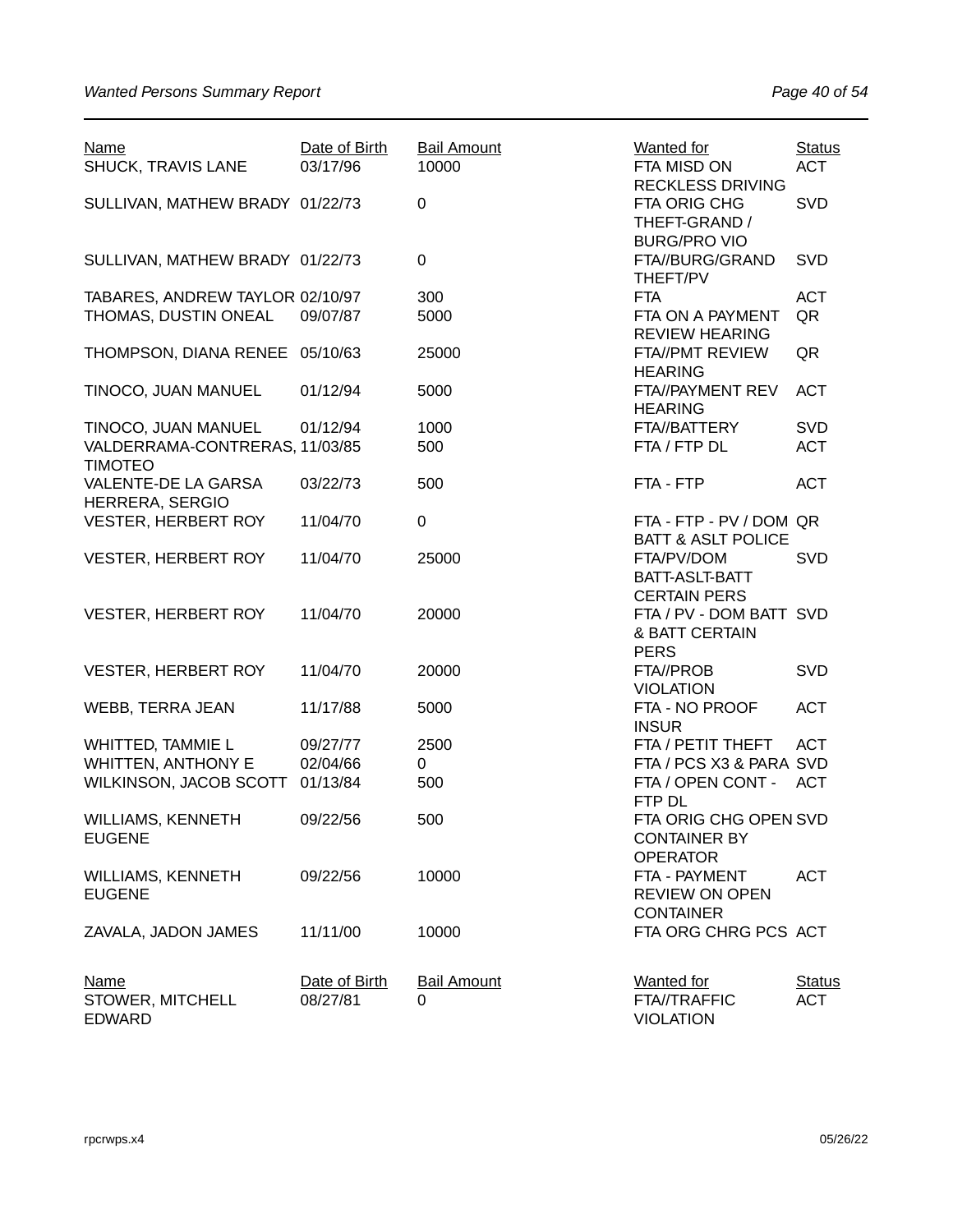| Name<br><b>HUSTON, TAMAS C</b>                            | Date of Birth<br>07/10/85 | <b>Bail Amount</b><br>1000     | <b>Wanted for</b><br>FTA// DWP                                            | <b>Status</b><br><b>ACT</b> |
|-----------------------------------------------------------|---------------------------|--------------------------------|---------------------------------------------------------------------------|-----------------------------|
| Name<br>SPERRY, KEVIN MICHAEL                             | Date of Birth<br>09/03/78 | <b>Bail Amount</b><br>5000     | Wanted for<br>FTA//POSS OF DRUG ACT<br><b>PARA</b>                        | <b>Status</b>               |
| <b>Name</b><br>HOLT, DESMON JOSEPH                        | Date of Birth<br>04/16/81 | <b>Bail Amount</b><br>1000     | <b>Wanted for</b><br>FTA // FTP                                           | <b>Status</b><br><b>ACT</b> |
| <b>Name</b><br>DAVIS, JACOB WOLFE<br><b>MASON KINCADE</b> | Date of Birth<br>12/27/91 | <b>Bail Amount</b><br>10000    | <b>Wanted for</b><br>FTA / DWP                                            | <b>Status</b><br><b>ACT</b> |
| Name<br>MENDOZA, MARGARITA ANN 08/16/88                   | Date of Birth             | <b>Bail Amount</b><br>20000    | <b>Wanted for</b><br>FTA//PAYMENT REV<br><b>HEARING</b>                   | <b>Status</b><br><b>ACT</b> |
| <b>REYES, IVAN LEON</b>                                   | 06/20/90                  | 0                              | FTA//FTP                                                                  | <b>ACT</b>                  |
| <b>Name</b><br>ARAIA, YOHANNES<br><b>SOLOMON</b>          | Date of Birth<br>01/01/86 | <b>Bail Amount</b><br>5000     | <b>Wanted for</b><br>FTA-FTS CHECK<br>STAT/FALSE<br>LOGBK/LOAD **         | <b>Status</b><br><b>ACT</b> |
| <b>Name</b><br><b>BOHANON, DESEAN</b><br><b>DAMAMRIA</b>  | Date of Birth<br>01/21/91 | <b>Bail Amount</b><br>5000     | <b>Wanted for</b><br><b>DWP</b>                                           | <b>Status</b><br><b>ACT</b> |
| Name<br>WEGNER, VICKY L                                   | Date of Birth<br>11/30/67 | <b>Bail Amount</b><br>25000    | <b>Wanted for</b><br>FTA COMMERCIAL DLACT<br><b>VIOLATION</b>             | <b>Status</b>               |
| <u>Name</u><br><b>BURGESS, JOHN FRANCIS</b>               | Date of Birth<br>10/16/46 | <b>Bail Amount</b><br>2500     | <b>Wanted for</b><br><b>FTA ELUDING</b>                                   | <b>Status</b><br><b>ACT</b> |
| <b>Name</b><br>CUAMBA-RUIZ, JUAN<br><b>MIGUEL</b>         | Date of Birth<br>07/30/83 | <b>Bail Amount</b><br>2500     | Wanted for<br>FTA - DUI - FTP DL                                          | <b>Status</b><br><b>ACT</b> |
| <b>Name</b><br>THOMPSON, PRESTON<br><b>MICHAEL</b>        | Date of Birth<br>02/23/99 | <b>Bail Amount</b><br>$\Omega$ | <b>Wanted for</b><br>OPERATING VEHICLE ACT<br>W/O OWNER<br><b>CONSENT</b> | <b>Status</b>               |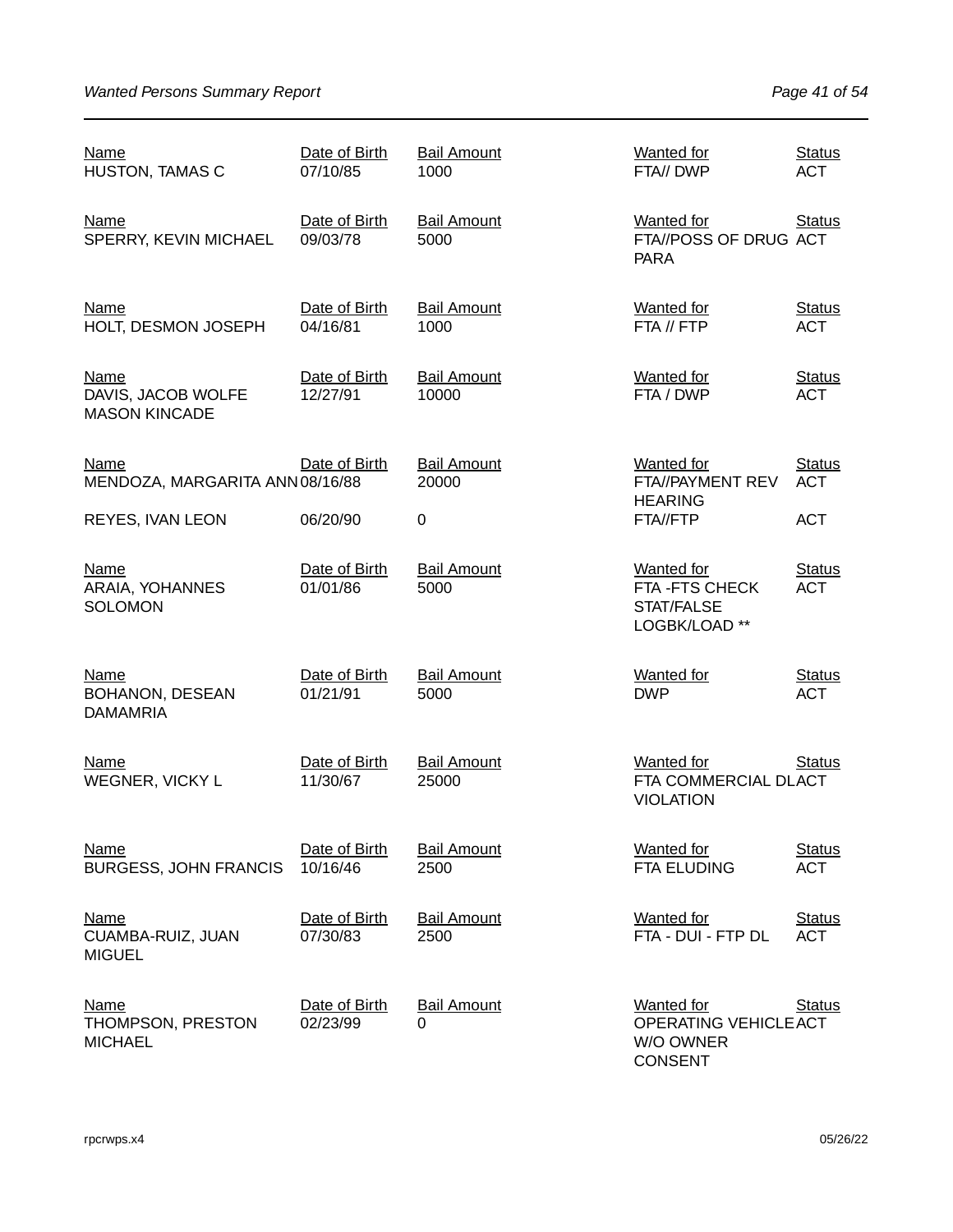| <b>Name</b><br>ABILES, ANDREW JACOB                            | Date of Birth<br>12/07/90 | <b>Bail Amount</b><br>10000 | <b>Wanted for</b><br><b>PROBATION</b><br><b>VIOLATION</b>                   | <b>Status</b><br>SVD        |
|----------------------------------------------------------------|---------------------------|-----------------------------|-----------------------------------------------------------------------------|-----------------------------|
| ABILES, ANDREW JACOB<br><b>CRISTY, KAYLA LEE</b>               | 12/07/90<br>03/30/88      | 5000<br>10000               | FTA / PCS & PARA<br><b>MAL INJURY</b><br>PROP/BATT CERTAIN<br><b>PERSON</b> | <b>ACT</b><br>QR            |
| DIAZ, MARIA MAGDALENA                                          | 07/28/03                  | $\mathbf 0$                 | <b>FTA//PARA POSSES</b><br><b>W/INTENT TO</b><br>USE/POSSES                 | <b>CLR</b>                  |
| LAGUNAS ROMERO, JUAN<br>SEEBERGER, TRAVIS LEE                  | 01/27/70<br>06/11/77      | 1000<br>25000               | <b>FTA DUI</b><br>FTA INJURY TO<br><b>CHILD POSS DRUG</b>                   | <b>ACT</b><br><b>ACT</b>    |
| <b>Name</b><br>DUFFY, ANDREW MARTIN JR 05/10/58                | Date of Birth             | <b>Bail Amount</b><br>0     | <b>Wanted</b> for<br><b>CRIMINAL NO</b><br><b>CONTACT ORDER</b>             | <b>Status</b><br><b>SVD</b> |
| <b>Name</b><br>MAVLONOV, JAMSHID                               | Date of Birth<br>12/26/91 | <b>Bail Amount</b><br>5000  | <b>Wanted for</b><br>FTA ORG CHG FALSE ACT<br><b>LOGBOOK</b>                | <b>Status</b>               |
| <b>Name</b><br>ABEL, JOCELYN                                   | Date of Birth<br>09/28/81 | <b>Bail Amount</b><br>25000 | <b>Wanted for</b><br><b>BURGLARY &amp; PETIT</b><br><b>THEFT</b>            | <b>Status</b><br>SVD        |
| <b>Name</b><br>COTA, ASHLEY DAWN                               | Date of Birth<br>02/23/88 | <b>Bail Amount</b><br>10000 | <b>Wanted for</b><br>PV DUI-FALSE INFO - SVD<br>OBST/DELAY                  | <b>Status</b>               |
| <b>Name</b><br>HALL, STEVEN WADE                               | Date of Birth<br>02/26/87 | <b>Bail Amount</b><br>1500  | <b>Wanted for</b><br>FTA//FTP DL                                            | <b>Status</b><br><b>ACT</b> |
| <u>Name</u><br><b>KELLY, LEWIS MILLARD</b>                     | Date of Birth<br>10/17/51 | <b>Bail Amount</b><br>500   | <b>Wanted for</b><br>FTA-DWP                                                | <b>Status</b><br><b>ACT</b> |
| <b>Name</b><br>NINO, SKYLISHA NINO                             | Date of Birth<br>01/05/01 | <b>Bail Amount</b><br>5000  | <b>Wanted</b> for<br>FTA DRUGS                                              | <b>Status</b><br>QR         |
| <b>Name</b><br><b>BLACKWELL, GORDON</b><br><b>VANDUSEN III</b> | Date of Birth<br>07/21/75 | <b>Bail Amount</b><br>1000  | <b>Wanted</b> for<br>FTA POSS<br>CONTROLLED<br><b>SUBSTANCE</b>             | <b>Status</b><br><b>ACT</b> |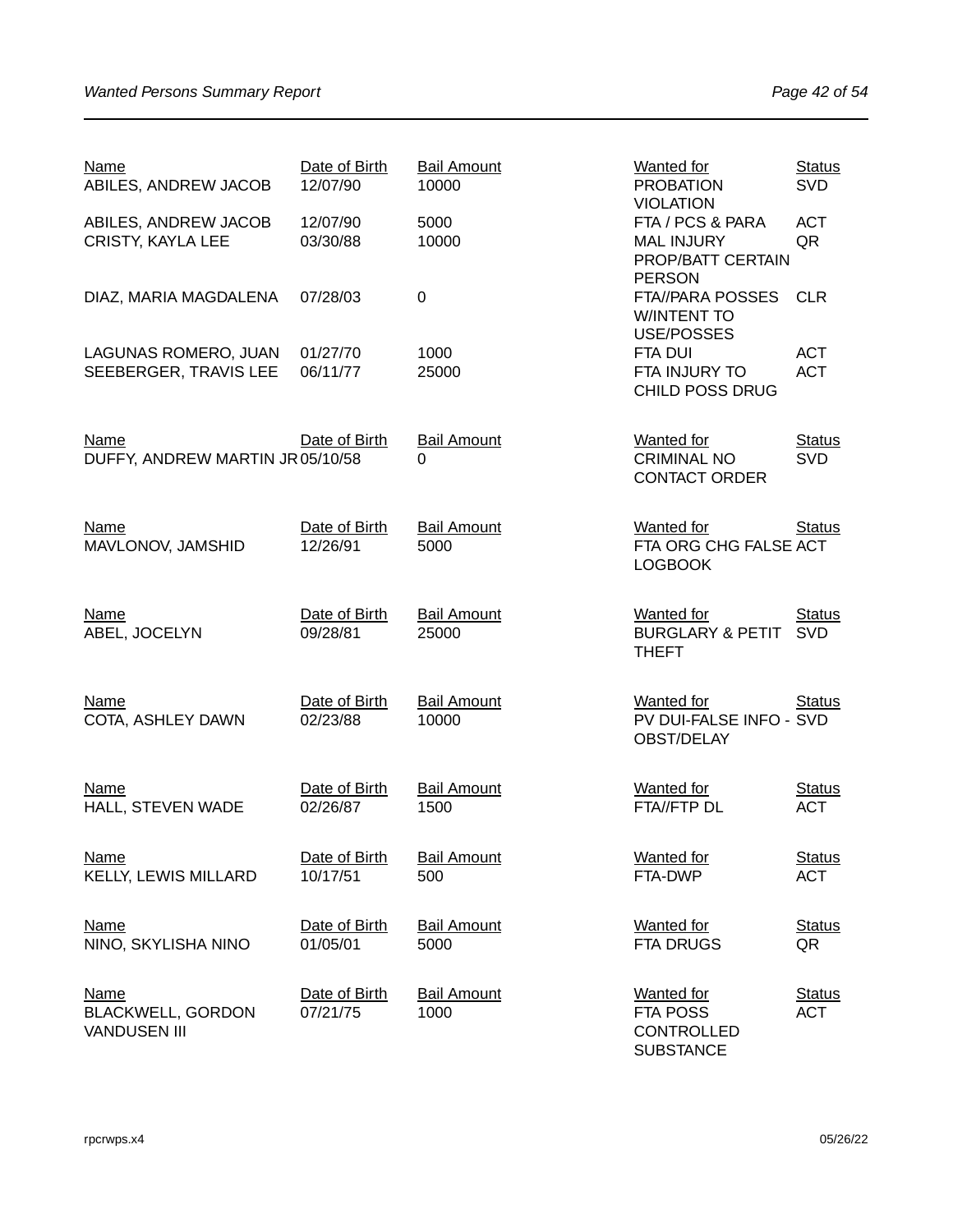| <b>Name</b><br><b>SKOW, TOREN BAYLOR</b><br><b>MORGAN</b><br><b>SKOW, TOREN BAYLOR</b><br><b>MORGAN</b> | Date of Birth<br>11/05/92<br>11/05/92        | <b>Bail Amount</b><br>100000<br>$\mathbf 0$ | <b>Wanted for</b><br>3 CTS STALKING / 3<br><b>CTS CPOR VIOL</b><br>QUASHED<br><b>IMMEDIATELY</b> | <b>Status</b><br><b>SVD</b><br>QR     |
|---------------------------------------------------------------------------------------------------------|----------------------------------------------|---------------------------------------------|--------------------------------------------------------------------------------------------------|---------------------------------------|
| <b>Name</b><br>ALLENDER, KEVIN D                                                                        | Date of Birth<br>09/02/73                    | <b>Bail Amount</b><br>500                   | <b>Wanted for</b><br><b>FTA-PROHIBITED</b>                                                       | <b>Status</b><br>QR                   |
| DRIESEL, CHANEL<br><b>SHASTINA</b>                                                                      | 03/11/84                                     | 10000                                       | USE OF DYED FUEL<br>FTA / RECKLESS<br><b>DRIVING</b>                                             | <b>ACT</b>                            |
| GARCIA-VARGAS, OMAR<br>LANDON, ZACHARY J<br>RHODES, BRIAN JOSEPH<br>RIGGS, ROCKY EVERETT                | 03/17/83<br>11/24/95<br>07/06/92<br>12/20/86 | 2500<br>500<br>10000<br>10000               | FTA//DUI<br>PETIT THEFT<br>FTA// PCS/PARA<br>FTA PAYMENT<br><b>REVIEW HEARING</b>                | <b>ACT</b><br><b>ACT</b><br>SVD<br>QR |
| ROUNDY, TERESALEE HOPE 08/25/84<br>ROUNDY, TERESALEE HOPE 08/25/84<br>ROUNDY, TERESALEE HOPE 08/25/84   |                                              | 0<br>10000<br>500                           | FTA - DWP<br>FTA - DWP<br>FTA - DWP                                                              | <b>SVD</b><br>SVD<br><b>SVD</b>       |
| <b>Name</b><br>ALANIZ, JACOB                                                                            | Date of Birth<br>04/27/89                    | <b>Bail Amount</b><br>300                   | <b>Wanted</b> for<br>FTA FISH W/O<br><b>LICENSE</b>                                              | <b>Status</b><br><b>ACT</b>           |
| <b>Name</b><br>ESTRADA-GARCIA,<br><b>ALFREDO</b>                                                        | Date of Birth<br>09/21/90                    | <b>Bail Amount</b><br>5000                  | <b>Wanted for</b><br>FTA / ORIG FAIL TO<br><b>STOP CHECK</b><br><b>STATION</b>                   | <b>Status</b><br><b>ACT</b>           |
| PEREZ-FLORES, ROSENDO 06/12/96<br><b>CRUZ</b>                                                           |                                              | 5000                                        | FTA FALSE LOGBOOKQR                                                                              |                                       |
| <b>Name</b><br>RADA, CAMERON RHYS                                                                       | Date of Birth<br>01/04/96                    | <b>Bail Amount</b><br>1000                  | <b>Wanted for</b><br>FTA//DRUG PARA                                                              | <b>Status</b><br><b>ACT</b>           |
| <b>Name</b><br>CUTBIRTH, TRAVIS EUGENE 11/17/79                                                         | Date of Birth                                | <b>Bail Amount</b><br>2500                  | <b>Wanted</b> for<br>FTA - PCS & PARA                                                            | <b>Status</b><br><b>ACT</b>           |
| <b>Name</b><br>BALCOM, FRANCES EMELIE 05/15/37                                                          | Date of Birth                                | <b>Bail Amount</b><br>$\Omega$              | Wanted for<br><b>TRAVEL TRAILERS</b><br>AND REC VEH<br><b>EXCLUDED</b>                           | <b>Status</b><br><b>ACT</b>           |
| DINSMORE, CODY LEVI<br>DODSON, STEVEN JOSEPH 03/18/72                                                   | 09/01/94                                     | 10000<br>25000                              | <b>GRAND THEFT</b><br>WOA - FTP FINES ON ACT<br><b>INJURY TO CHILD-</b><br><b>CONT</b>           | <b>SVD</b>                            |
| HERNANDEZ-DIAZ, ISAIAS                                                                                  | 05/26/82                                     | 213.5                                       | FTA // FTP                                                                                       | <b>ACT</b>                            |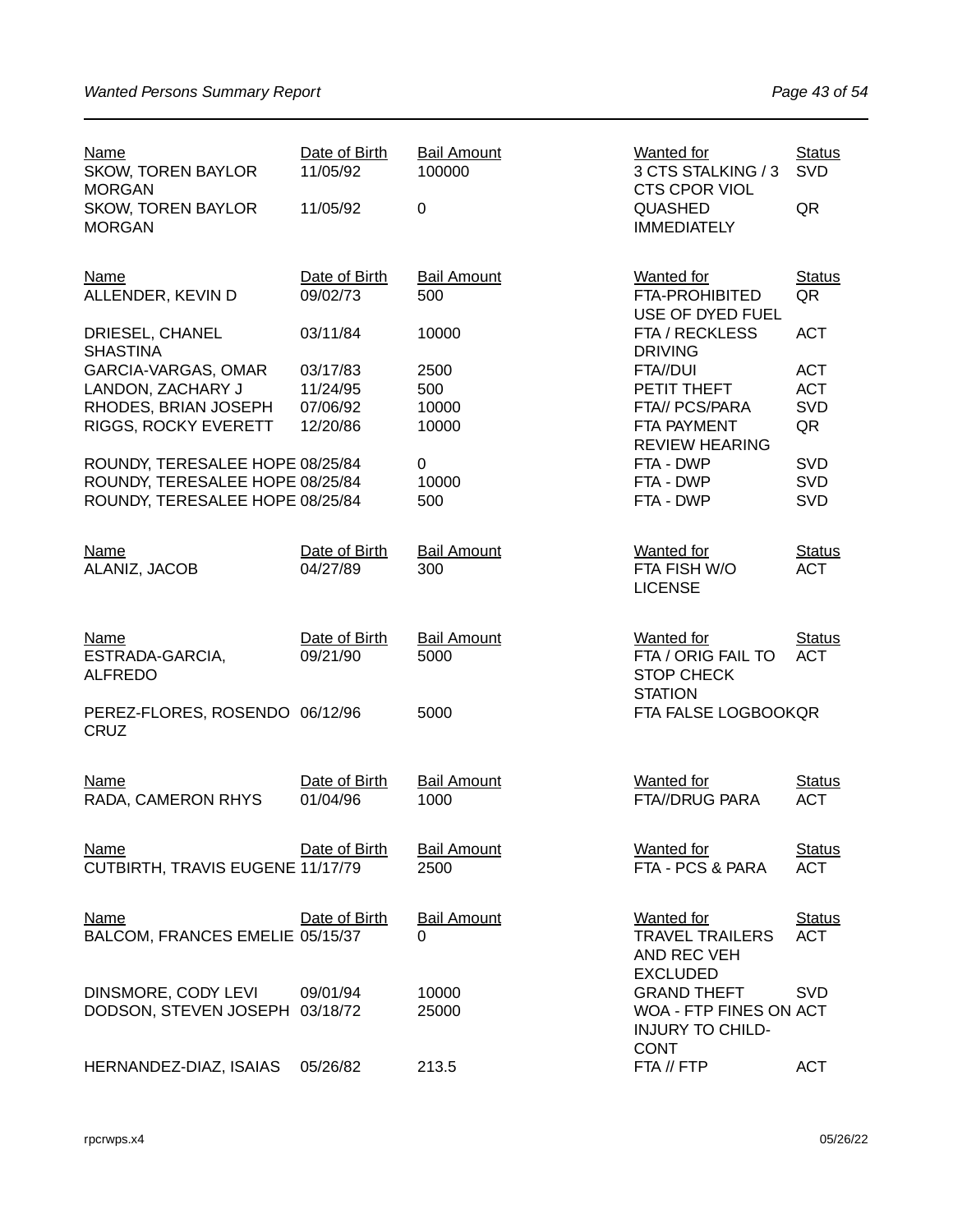| <b>Name</b><br>TEWEE, JULIE                         | Date of Birth<br>11/23/65 | <b>Bail Amount</b><br>10000 | <b>Wanted for</b><br>FTA//DUI                                                    | <b>Status</b><br><b>ACT</b> |
|-----------------------------------------------------|---------------------------|-----------------------------|----------------------------------------------------------------------------------|-----------------------------|
| <b>Name</b><br>RAJAT, RAJAT                         | Date of Birth<br>10/14/97 | <b>Bail Amount</b><br>5000  | <b>Wanted for</b><br><b>FTA MOTOR</b><br><b>CARRIER - FAIL TO</b><br><b>STOP</b> | <b>Status</b><br>QR         |
| Name<br>SHARIPOV, BOZOR                             | Date of Birth<br>06/21/78 | <b>Bail Amount</b><br>0     | Wanted for<br>FTA FAIL TO STOP<br><b>WEIGHT STATION</b>                          | <b>Status</b><br>QR         |
| <b>USENKANOV, ADILET</b>                            | 03/07/93                  | 5000                        | FTA ORIG CHG<br><b>FALSE LOG BOOK</b>                                            | QR                          |
| <b>Name</b><br>TATZ, WILLIAM PAUL                   | Date of Birth<br>10/23/54 | <b>Bail Amount</b><br>5000  | <b>Wanted for</b><br>POSS WITH INTENT<br><b>TO DELIVER</b>                       | <b>Status</b><br><b>ACT</b> |
| <b>Name</b><br>ALLEN, ROBERT EUGENE                 | Date of Birth<br>02/21/60 | <b>Bail Amount</b><br>25000 | <b>Wanted</b> for<br>FTA / DUI                                                   | <b>Status</b><br><b>ACT</b> |
| <b>Name</b><br><b>BURNETT, JESSE ANNE</b>           | Date of Birth<br>10/04/81 | <b>Bail Amount</b><br>20000 | <b>Wanted for</b><br>FTA ON TRAFFIC CIT QR                                       | <b>Status</b>               |
| <b>Name</b><br>STEBBINS, ELBERT<br><b>ETHELBERT</b> | Date of Birth<br>05/25/63 | <b>Bail Amount</b><br>1000  | <b>Wanted for</b><br>FTA / FALSE LOG<br><b>BOOK</b>                              | <b>Status</b><br><b>ACT</b> |
| <u>Name</u><br>MEZA-MORALES,<br><b>ALEJANDRO</b>    | Date of Birth<br>12/02/88 | <b>Bail Amount</b><br>1000  | <b>Wanted</b> for<br>FTA FTP                                                     | <b>Status</b><br><b>ACT</b> |
| <b>Name</b><br>PALMER, ANTERRIOUS<br><b>MARQUES</b> | Date of Birth<br>10/17/88 | <b>Bail Amount</b><br>5000  | Wanted for                                                                       | <b>Status</b><br><b>ACT</b> |
| <b>Name</b><br>SANDOVAL, ERNESTO                    | Date of Birth<br>12/31/90 | <b>Bail Amount</b><br>5000  | <b>Wanted for</b><br>FTA/FALSE<br><b>LOGBOOK</b>                                 | <b>Status</b><br>QR         |
| <u>Name</u><br>NGUGI, GEOFFREY CHEGE                | Date of Birth<br>09/06/86 | <b>Bail Amount</b><br>5000  | <b>Wanted</b> for<br><b>CHECKING STATION</b>                                     | <b>Status</b><br><b>ACT</b> |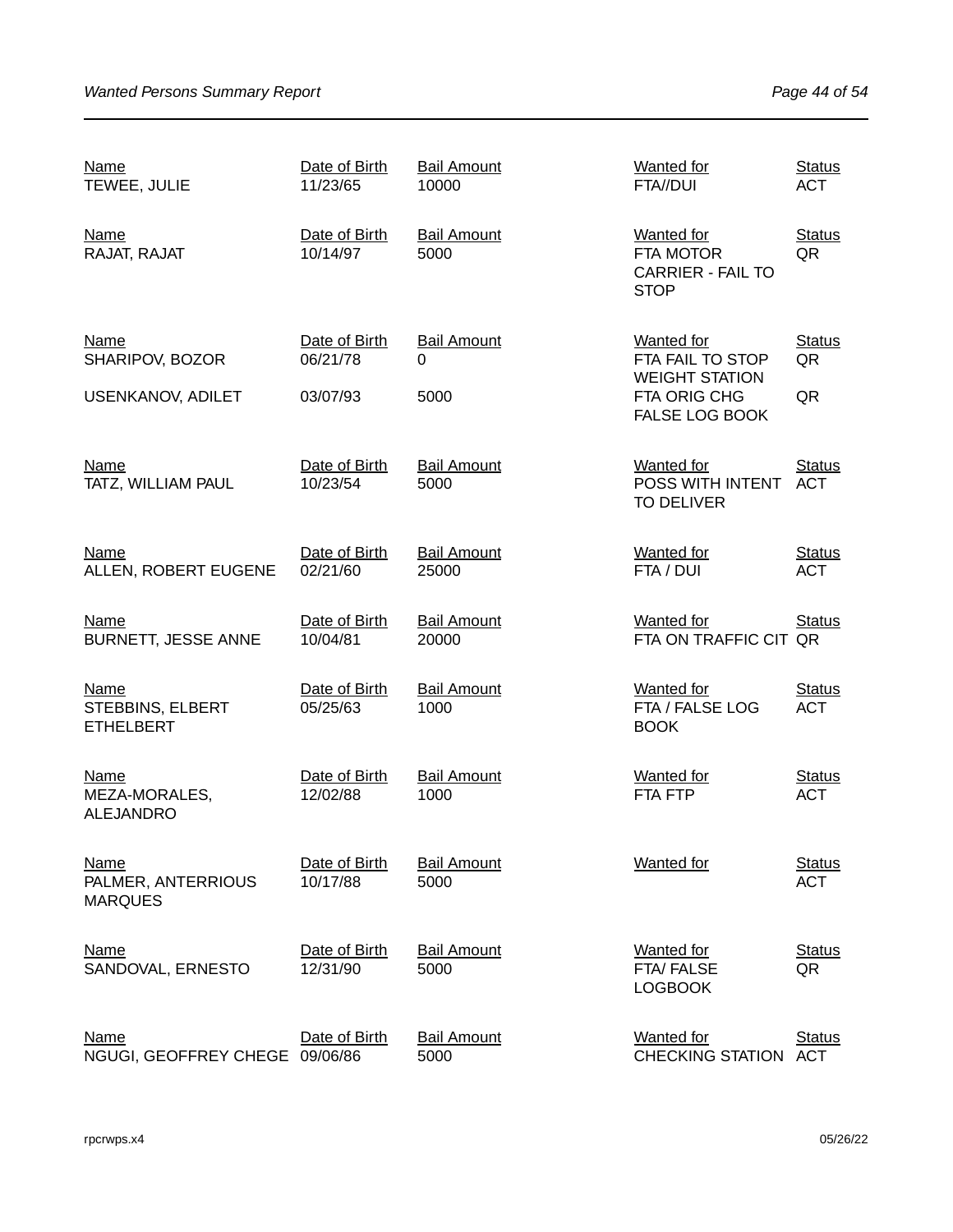| <u>Name</u><br>MURADYAN, REBEKA                                                                             | Date of Birth<br>08/13/91                         | <b>Bail Amount</b><br>1000                   | <b>Wanted for</b><br>FTA DWP                                                      | <b>Status</b><br><b>ACT</b>               |
|-------------------------------------------------------------------------------------------------------------|---------------------------------------------------|----------------------------------------------|-----------------------------------------------------------------------------------|-------------------------------------------|
| <b>Name</b><br>RAVENELL, LEVON ROBERT 03/01/91                                                              | Date of Birth                                     | <b>Bail Amount</b><br>5000                   | <b>Wanted for</b><br>FTA//IMPROPER MED ACT<br>CARD                                | <b>Status</b>                             |
| <b>Name</b><br>STEIL, STEVE MATTHEW                                                                         | Date of Birth<br>07/13/67                         | <b>Bail Amount</b><br>5000                   | <b>Wanted for</b><br>FTA ORG CHG FALSE SVD<br><b>LOGBOOK</b>                      | <b>Status</b>                             |
| <b>Name</b><br>KHALILOV, ULUGBEK                                                                            | Date of Birth<br>06/07/88                         | <b>Bail Amount</b><br>5000                   | <b>Wanted for</b><br>FTA ORG CHG FALSE ACT<br><b>LOGBOOK</b>                      | <b>Status</b>                             |
| <b>Name</b><br>CHILDERS, DWIGHT DAVID<br>CHILDERS, DWIGHT DAVID<br><b>FRANCIS, DOUGLAS</b><br><b>GORDON</b> | Date of Birth<br>08/15/82<br>08/15/82<br>06/28/55 | <b>Bail Amount</b><br>20000<br>20000<br>5000 | <b>Wanted for</b><br>FTA PCS DRUG PARA SVD<br>FTA - PCS/PARA<br>FTA//FTA - PCS    | <b>Status</b><br><b>ACT</b><br><b>ACT</b> |
| <b>Name</b><br>SHELINE, JUSTIN HAROLD                                                                       | Date of Birth<br>10/20/88                         | <b>Bail Amount</b><br>5000                   | <b>Wanted for</b><br>FTA FALSO INFO TO<br><b>LEO CONT SUB</b><br><b>DRUG PARA</b> | <b>Status</b><br><b>ACT</b>               |
| <b>Name</b><br>MCMILLIAN, BENJAMIN<br><b>CORDELL</b>                                                        | Date of Birth<br>05/12/88                         | <b>Bail Amount</b><br>5000                   | <b>Wanted for</b><br>FTA// FAILURE TO<br><b>MAINTAIN LOGBOOK</b>                  | <b>Status</b><br>QR                       |
| <b>Name</b><br><b>GRANT, JAMES KENNETH</b>                                                                  | Date of Birth<br>02/20/44                         | <b>Bail Amount</b><br>10000                  | <b>Wanted</b> for<br><b>FTA//THEFT BY</b><br><b>FALSE PROMISE</b>                 | <b>Status</b><br><b>ACT</b>               |
| <b>Name</b><br>ANAYA, ELSI DAVID<br>AUSTIN, JIMMY DON JR                                                    | Date of Birth<br>06/26/95<br>02/07/92             | <b>Bail Amount</b><br>5000<br>5000           | <b>Wanted for</b><br>FTA - LOG BOOK<br>FTA - PCS                                  | <b>Status</b><br><b>ACT</b><br><b>ACT</b> |
| <b>Name</b><br>HAGAN, GLENARD KEVIN                                                                         | Date of Birth<br>10/20/82                         | <b>Bail Amount</b><br>2500                   | <b>Wanted for</b><br>FTA//FTP                                                     | <b>Status</b><br><b>ACT</b>               |
| <b>Name</b><br>MENDEZ, CIARA RENEE                                                                          | Date of Birth<br>12/21/93                         | <b>Bail Amount</b><br>1500                   | <b>Wanted</b> for<br>FTA DWP                                                      | <b>Status</b><br><b>ACT</b>               |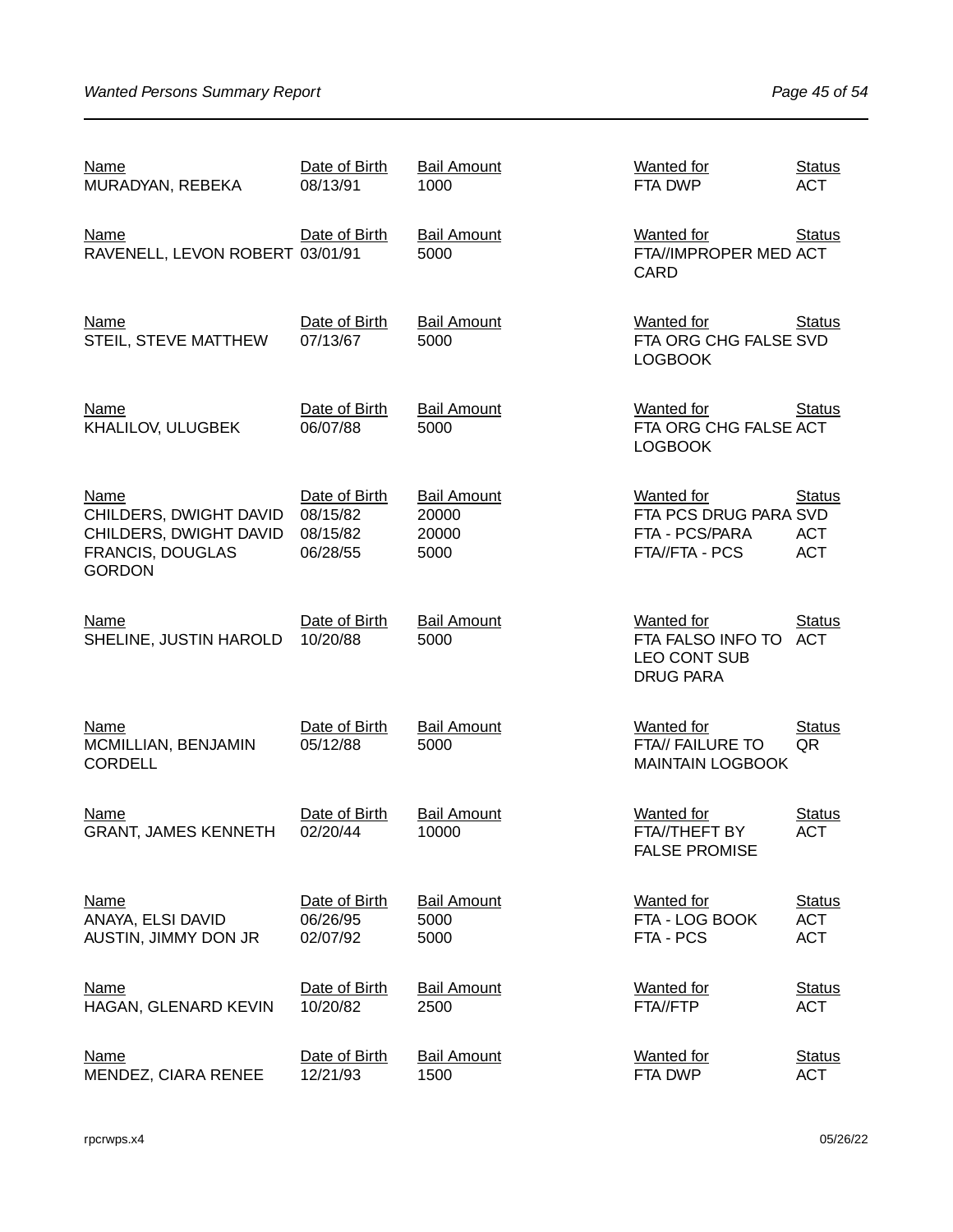| <b>Name</b><br>NEVAREZ, SAGER LEE                                                            | Date of Birth<br>11/29/93                         | <b>Bail Amount</b><br>25000               | Wanted for<br>FTA DUI OPEN<br><b>CONTAINER</b>                  | <b>Status</b><br><b>ACT</b>                             |
|----------------------------------------------------------------------------------------------|---------------------------------------------------|-------------------------------------------|-----------------------------------------------------------------|---------------------------------------------------------|
| NEVAREZ, SAGER LEE                                                                           | 11/29/93                                          | 5000                                      | PV DUI 2ND<br><b>OFFENSE</b>                                    | <b>ACT</b>                                              |
| <b>Name</b><br>ARCUSA, ESTELLA A                                                             | Date of Birth<br>10/12/94                         | <b>Bail Amount</b><br>1000                | <b>Wanted for</b><br>FTA - PAYMENT<br><b>REVIEW HEARING</b>     | <b>Status</b><br>QR                                     |
| ARCUSA, ESTELLA A<br>BARCLAY, PAUL ANTHONY                                                   | 10/12/94<br>04/06/95                              | 5000<br>10000                             | FTA PCS (M) & PARA<br>FTA DUI, PARA,<br>CONTR, SUBS             | QR<br><b>ACT</b>                                        |
| <b>Name</b><br>CARRUTH, ANTHONY JAMES08/01/87                                                | Date of Birth                                     | <b>Bail Amount</b><br>25000               | <b>Wanted for</b><br><b>FTA DRUGS</b>                           | <b>Status</b><br><b>ACT</b>                             |
| <b>Name</b><br>HASSAN, SHAHID                                                                | Date of Birth<br>02/26/65                         | <b>Bail Amount</b><br>0                   | <b>Wanted</b> for<br>FTA//EXCEEDING<br><b>DRIVER HRS</b>        | <b>Status</b><br>QR                                     |
| JOHNSON, DAISHAWN<br><b>REGGIE</b>                                                           | 11/05/94                                          | 5000                                      | FTA CPS                                                         | <b>ACT</b>                                              |
| <b>Name</b><br>KUMAR, SURESH                                                                 | Date of Birth<br>06/03/65                         | <b>Bail Amount</b><br>500                 | <b>Wanted</b> for<br>FTA //FTP                                  | <b>Status</b><br><b>ACT</b>                             |
| <b>Name</b><br>MCMULLEN, JENNIFER<br><b>RUTH</b>                                             | Date of Birth<br>01/22/85                         | <b>Bail Amount</b><br>2500                | <b>Wanted for</b><br>FTA - FTP DL                               | <b>Status</b><br><b>ACT</b>                             |
| Name<br>SINGH, DILPREET                                                                      | Date of Birth<br>03/24/97                         | <b>Bail Amount</b><br>5000                | <b>Wanted</b> for<br>FTA / FAIL TO STOP<br>AT CHECK STATION     | <b>Status</b><br>QR                                     |
| Name<br>SINGH, HARPREET                                                                      | Date of Birth<br>05/27/79                         | <b>Bail Amount</b><br>5000                | <b>Wanted for</b><br>FTA / FTS CHECKING QR<br><b>STATION</b>    | <b>Status</b>                                           |
| THOMPKINS, ALEXIS FAYE                                                                       | 03/17/95                                          | 5000                                      | <b>FTA//DRUG PARA</b>                                           | <b>ACT</b>                                              |
| <b>Name</b><br>WHITE, STEPHEN KENT<br>WILKINS, CEDRIC JAVEN II<br><b>WILLIAMS, PORSCHA M</b> | Date of Birth<br>01/26/59<br>07/12/87<br>08/02/85 | <b>Bail Amount</b><br>500<br>2500<br>5000 | <b>Wanted</b> for<br>FTA / PCS<br>FTA - PCS & PARA<br>FTA / PCS | <b>Status</b><br><b>ACT</b><br><b>ACT</b><br><b>ACT</b> |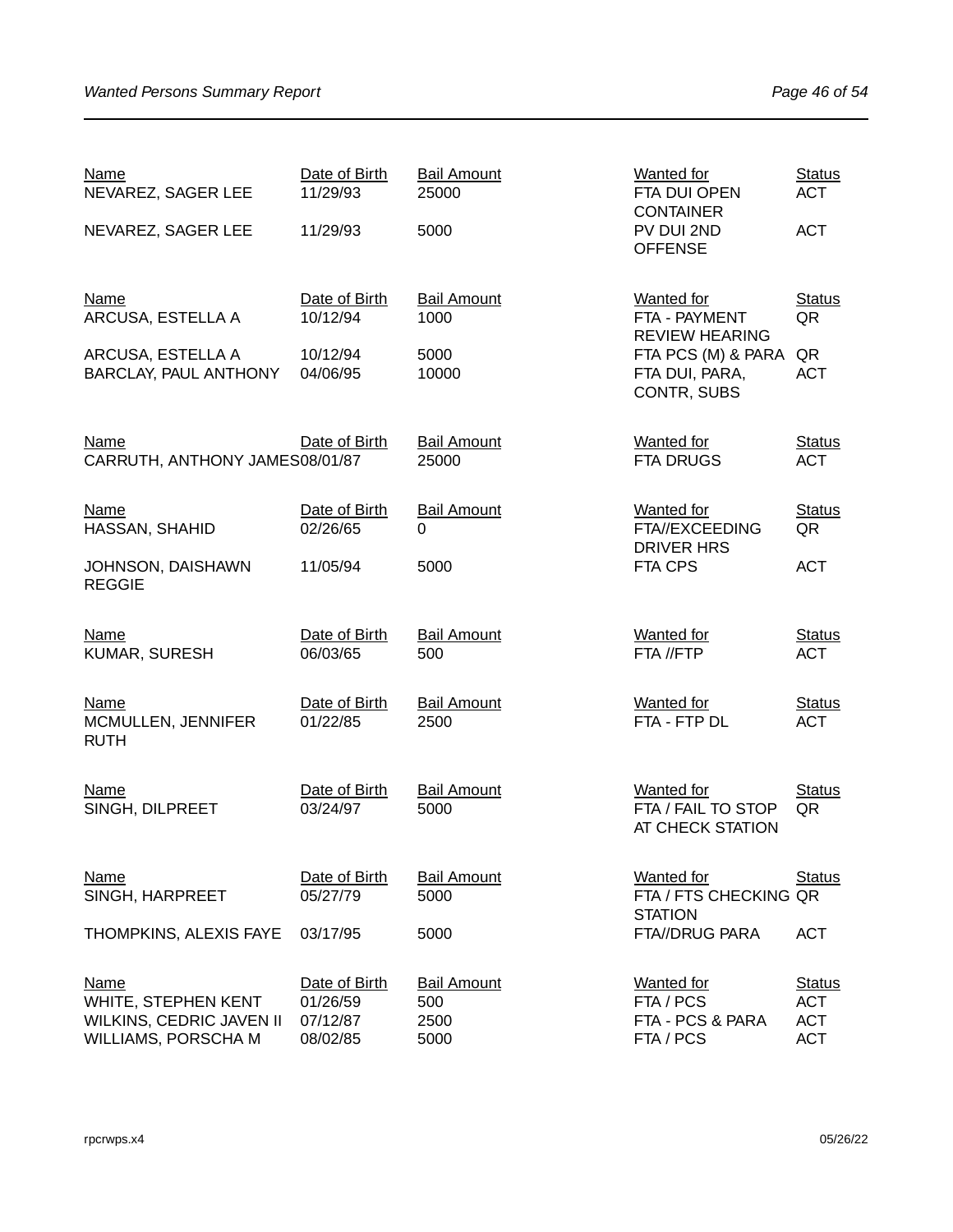| Name<br>COLUNGA, JOHNNY<br><b>ROBERT</b>                   | Date of Birth<br>08/09/86 | <b>Bail Amount</b><br>5000     | <b>Wanted for</b><br>FTA / FTS CHECKING QR<br><b>STATION</b>                      | <b>Status</b>               |
|------------------------------------------------------------|---------------------------|--------------------------------|-----------------------------------------------------------------------------------|-----------------------------|
| <b>Name</b><br>FUENTES-FERNANDEZ,<br><b>JUAN MANUEL</b>    | Date of Birth<br>01/15/69 | <b>Bail Amount</b><br>5000     | <b>Wanted for</b><br>FTA NO TRIP PERMIT ACT                                       | <b>Status</b>               |
| <b>Name</b><br>SALAZAR, JOSE ALFREDO                       | Date of Birth<br>08/10/75 | <b>Bail Amount</b><br>421      | <b>Wanted</b> for<br><b>FTA//FALSE LOG</b><br><b>BOOK</b>                         | <b>Status</b><br><b>ACT</b> |
| <b>Name</b><br>ABDUSALOMOV,<br><b>BUNYODJON</b>            | Date of Birth<br>04/14/98 | <b>Bail Amount</b><br>5000     | <b>Wanted for</b><br>FTA ORG FAIL TO<br><b>STOP CHECK</b><br><b>STATION</b>       | <b>Status</b><br><b>ACT</b> |
| <b>Name</b><br><b>IMAMOV, MUZAFFAR</b>                     | Date of Birth<br>01/29/88 | <b>Bail Amount</b><br>0        | <b>Wanted</b> for<br><b>FALSE LOGBOOK</b>                                         | <b>Status</b><br><b>ACT</b> |
| <b>Name</b><br>MCCLOSKEY, KEVIN<br><b>ROBERT JR</b>        | Date of Birth<br>02/12/84 | <b>Bail Amount</b><br>5000     | <b>Wanted for</b><br>FTA PCS-MARIJUANA ACT                                        | <b>Status</b>               |
| <b>Name</b><br>BELARDES, KATALINA<br><b>AARON</b>          | Date of Birth<br>11/16/99 | <b>Bail Amount</b><br>20000    | <b>Wanted for</b><br><b>FAILURE TO</b><br>APPEAR/PAYMENT<br><b>REVEIW HEARING</b> | <b>Status</b><br><b>ACT</b> |
| <b>Name</b><br>PLEDGER, CHANCE B                           | Date of Birth<br>06/18/99 | <b>Bail Amount</b><br>$\Omega$ | <b>Wanted for</b><br>FTA - PCS                                                    | <b>Status</b><br><b>ACT</b> |
| <b>Name</b><br>TELLEZ, ARTURO L                            | Date of Birth<br>05/16/76 | <b>Bail Amount</b><br>5000     | <b>Wanted</b> for<br>FTA//SPECIAL FUEL<br>PERMIT VIOL                             | <b>Status</b><br><b>ACT</b> |
| <b>Name</b><br><b>GARCIA MANZO, EDGAR</b><br><b>DANIEL</b> | Date of Birth<br>12/31/94 | <b>Bail Amount</b><br>500      | <b>Wanted for</b><br>FTA//POSS OF PARA ACT<br>& CONTR SUB                         | <b>Status</b>               |
| Name<br>PHILLIPS, DUSTIN VAN                               | Date of Birth<br>11/01/77 | <b>Bail Amount</b><br>2500     | <b>Wanted</b> for<br>FTA//DWP                                                     | <b>Status</b><br><b>ACT</b> |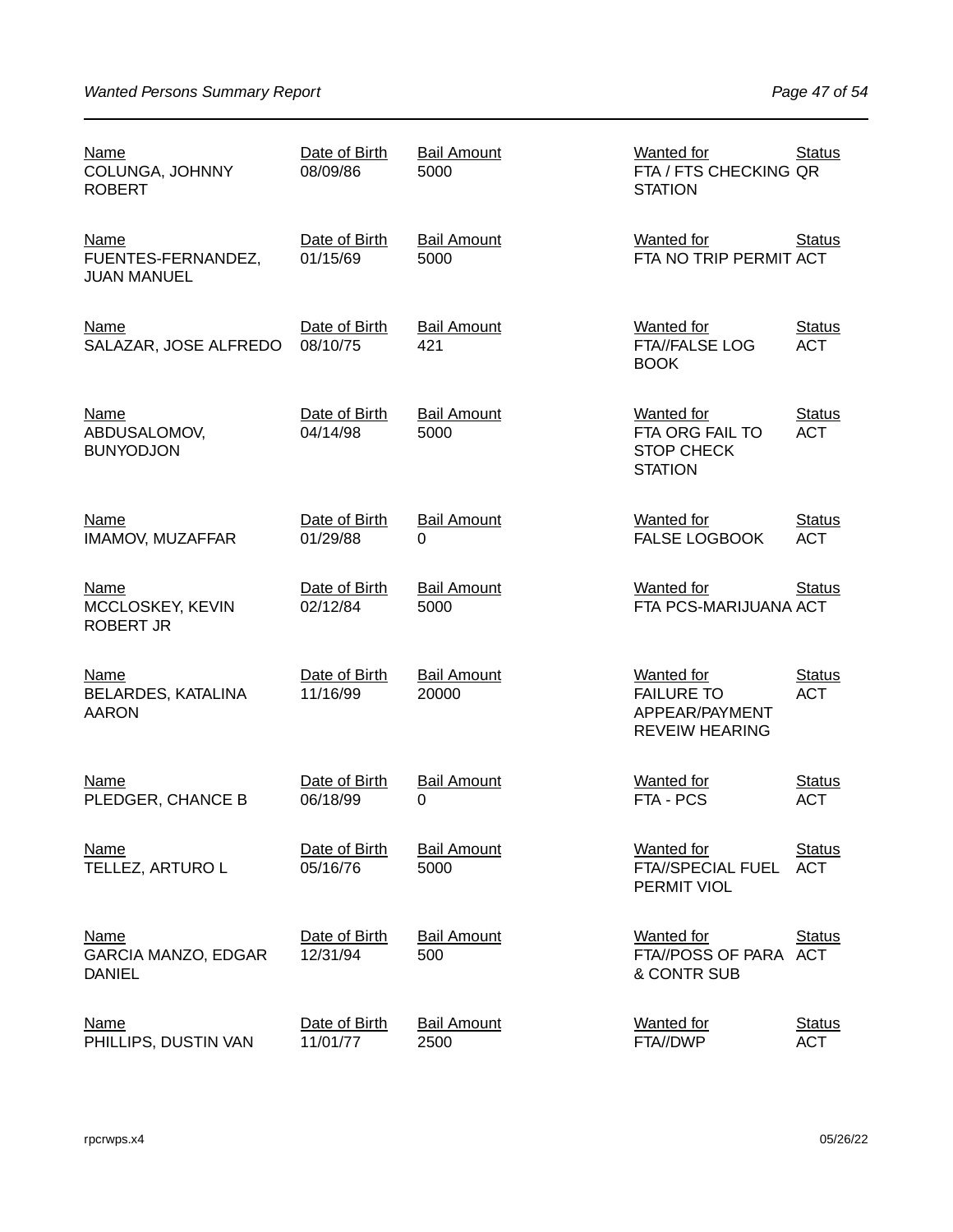| <b>Name</b><br>DEAN, APRIL DAWN                               | Date of Birth<br>12/04/90             | <b>Bail Amount</b><br>5000      | <b>Wanted for</b><br>FTA / PARA - PCS                                                              | <b>Status</b><br><b>ACT</b> |
|---------------------------------------------------------------|---------------------------------------|---------------------------------|----------------------------------------------------------------------------------------------------|-----------------------------|
| <b>Name</b><br>FIELD, RANDY JOSEPH                            | Date of Birth<br>08/01/69             | <b>Bail Amount</b><br>5000      | <b>Wanted for</b><br><b>TRESPASS</b><br>HUNT/HUNT UNLAW<br><b>HRS/HUNT OOSEAS</b>                  | <b>Status</b><br><b>ACT</b> |
| <b>Name</b><br>SAGYNDYKOV, RYSBEK                             | Date of Birth<br>07/20/73             | <b>Bail Amount</b><br>5000      | <b>Wanted</b> for<br>FTA - FALSE LOG<br><b>BOOK</b>                                                | <b>Status</b><br>QR         |
| <b>Name</b><br><b>GEBREMEDHIN, MERHAWI</b><br><b>MENGSTAB</b> | Date of Birth<br>09/15/93             | <b>Bail Amount</b><br>5000      | <b>Wanted for</b><br>FTA FALSE LOGBOOKACT                                                          | <b>Status</b>               |
| TRAMBLE, BOBBIE JOE                                           | 02/03/98                              | 2500                            | FTA-PCS & PARA                                                                                     | <b>ACT</b>                  |
| <u>Name</u><br>MAXWELL, DAVID EUGENE                          | Date of Birth<br>08/05/66             | <b>Bail Amount</b><br>1000      | <b>Wanted</b> for<br>FTA//DWP                                                                      | <b>Status</b><br><b>SVD</b> |
| <b>Name</b><br><b>BALLADARES, JOEL R</b>                      | Date of Birth<br>07/06/81             | <b>Bail Amount</b><br>5000      | Wanted for<br>FTA OVERWEIGHT<br><b>REGISTRATION/PER</b><br>RMIT                                    | <b>Status</b><br><b>ACT</b> |
| <b>Name</b><br>MARLAR, TANYA LYNN                             | Date of Birth<br>02/03/96             | <b>Bail Amount</b><br>500       | <b>Wanted for</b><br>FTA CONT SUBS<br><b>DRUG PARA</b>                                             | <b>Status</b><br><b>ACT</b> |
| Name<br>HUNTER, KEVIN MATTHEW<br>JENNINGS, TYANN M            | Date of Birth<br>06/24/88<br>01/15/89 | <b>Bail Amount</b><br>0<br>5000 | <b>Wanted for</b><br>FTA// ORIG CHG PCS ACT<br><b>FTA ORIG CHARGE</b><br><b>DRUG PARA / INTENT</b> | <b>Status</b><br><b>ACT</b> |
| <b>Name</b><br>SUGGS, BENNIE MILES III                        | Date of Birth<br>05/20/88             | <b>Bail Amount</b><br>1000      | <b>Wanted for</b><br>FTA//SWP & INS 2ND ACT<br><b>OFFENSE</b>                                      | <b>Status</b>               |
| <b>Name</b><br>ADAMS, DAVID ALAN                              | Date of Birth<br>07/18/61             | <b>Bail Amount</b><br>0         | <b>Wanted for</b><br>FTA / POSS PARA &<br><b>PCS</b>                                               | <b>Status</b><br><b>CLR</b> |
| ADAMS, DAVID ALAN                                             | 07/18/61                              | 25000                           | FTA PCS-MARIJUANA ACT<br>& PARA                                                                    |                             |
| ESPOSITO, JOSEPH<br><b>MICHAEL</b>                            | 12/13/46                              | 2500                            | FTA/PCS & PARA &<br>DWP & NO INS                                                                   | <b>ACT</b>                  |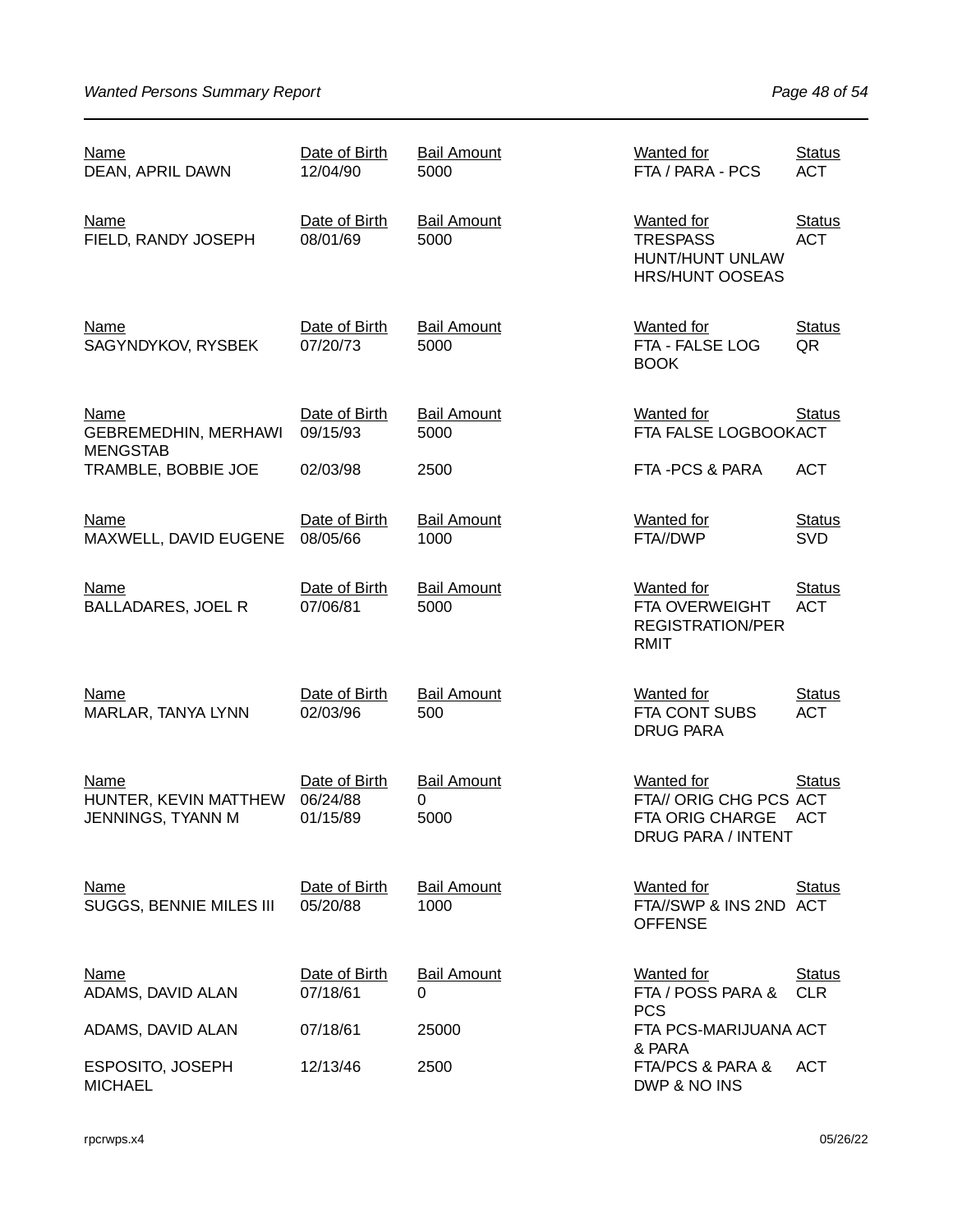| <b>Name</b><br>ROWLAND, DULTON KYLE                           | Date of Birth<br>05/15/90             | <b>Bail Amount</b><br>1000          | <b>Wanted for</b><br>FTA//FTP DL AND<br><b>INATTENTIVE DR</b>                 | <b>Status</b><br><b>ACT</b>       |
|---------------------------------------------------------------|---------------------------------------|-------------------------------------|-------------------------------------------------------------------------------|-----------------------------------|
| <b>Name</b><br>FIELD, KENNETH OSCAR                           | Date of Birth<br>12/10/68             | <b>Bail Amount</b><br>5000          | Wanted for<br><b>TRESPASS</b><br>HUNT/HUNT UNLAW<br><b>HRS/HUNT OOSEAS</b>    | <b>Status</b><br><b>ACT</b>       |
| Name<br>MABEE, AARON MITCHELL<br><b>VILARDI, FRANK EUGENE</b> | Date of Birth<br>07/24/86<br>08/12/71 | <b>Bail Amount</b><br>0<br>3000     | Wanted for<br>FTA - DUI (M)<br>FTA - PCS                                      | <b>Status</b><br>QR<br><b>ACT</b> |
| <b>Name</b><br>RODRIGUEZ, MARTHA                              | Date of Birth<br>02/05/74             | <b>Bail Amount</b><br>0             | <b>Wanted for</b><br>FTA - BOOK AND<br><b>RELEASE</b>                         | <b>Status</b><br><b>ACT</b>       |
| Name<br>SINGH, GURDEEP<br>SOSA, ROBERTO JIMINEZ Sr 09/19/67   | Date of Birth<br>09/27/94             | <b>Bail Amount</b><br>0<br>$\Omega$ | <b>Wanted for</b><br>FTA FALSE LOGBOOKACT<br>FTA - BOOK AND<br><b>RELEASE</b> | <b>Status</b><br><b>ACT</b>       |
| <b>Name</b><br>AUGDON, WAYNE                                  | Date of Birth<br>09/19/58             | <b>Bail Amount</b><br>10            | <b>Wanted for</b><br>FTA PAYMENT<br><b>REVIEW HEARING</b>                     | <b>Status</b><br><b>ACT</b>       |
| AUGDON, WAYNE                                                 | 09/19/58                              | 5000                                | PROB VIOL / VIOL<br><b>CPO</b>                                                | SVD                               |
| <b>Name</b><br>SANDAU, NICOLE JOY                             | Date of Birth<br>12/19/93             | <b>Bail Amount</b><br>5000          | <b>Wanted for</b><br>FTA//PCS                                                 | <b>Status</b><br><b>ACT</b>       |
| Name<br>LEAL, BLAISE ALDEN                                    | Date of Birth<br>07/08/89             | <b>Bail Amount</b><br>500           | <b>Wanted for</b><br>DRUGS W/ INTENT<br><b>TO USE</b>                         | <b>Status</b><br><b>ACT</b>       |
| <b>Name</b><br>RUNNELS, MARK ANTHONY 05/14/94<br>JR.          | Date of Birth                         | <b>Bail Amount</b><br>2500          | <b>Wanted for</b><br>FTA//DRUG PARA                                           | <b>Status</b><br><b>ACT</b>       |
| <b>Name</b><br>CHAVEZ ARIAS, MICHEL                           | Date of Birth<br>08/20/90             | <b>Bail Amount</b><br>500           | <b>Wanted</b> for<br><b>FTA TRAFFIC</b><br><b>OFFENSE</b>                     | <b>Status</b><br><b>ACT</b>       |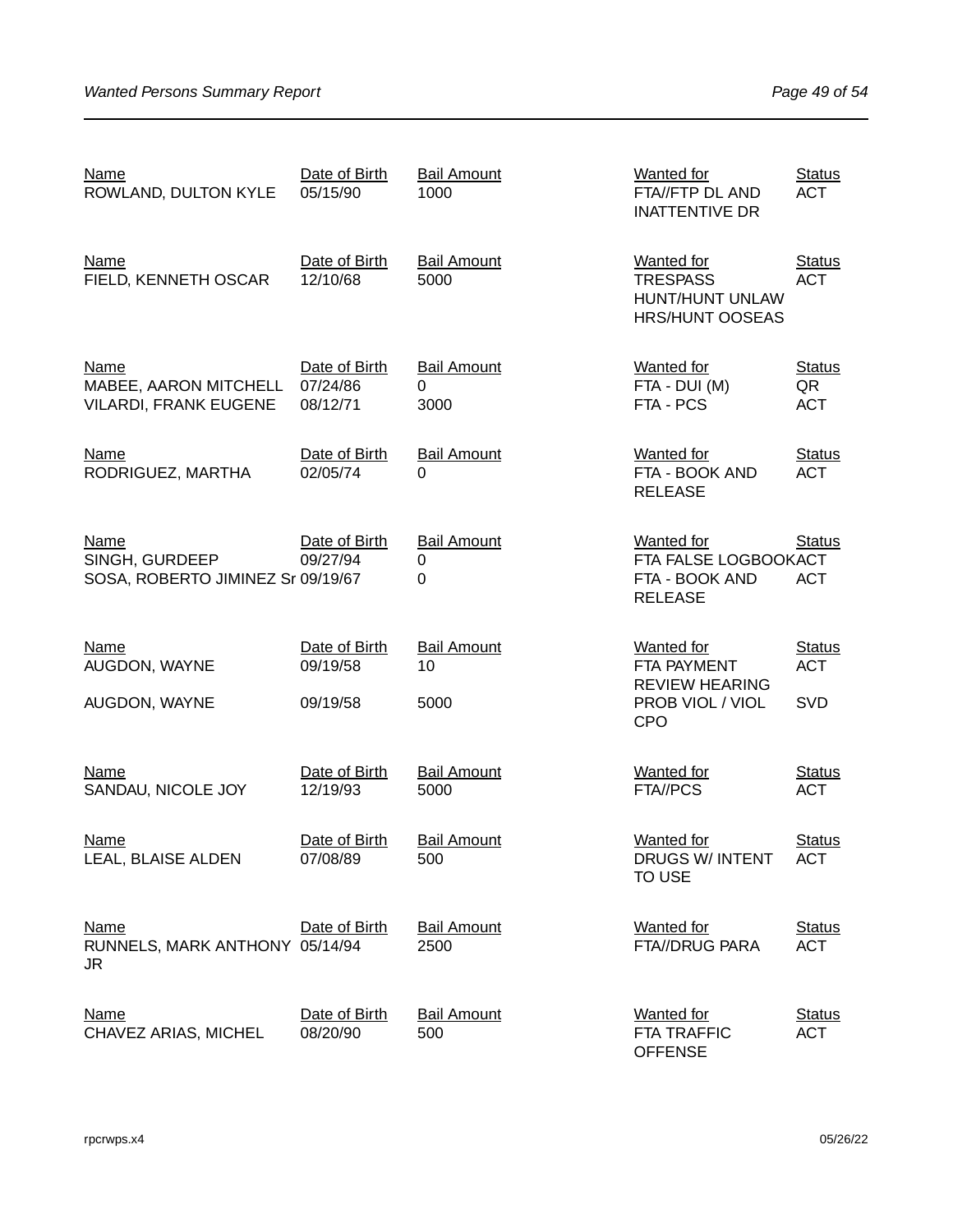| <b>Name</b><br>KAMBARITDINOVA, RANO                                          | Date of Birth<br>10/31/78                         | <b>Bail Amount</b><br>5000                    | <b>Wanted for</b><br>FTA / PARA                                                           | <b>Status</b><br><b>ACT</b>                             |
|------------------------------------------------------------------------------|---------------------------------------------------|-----------------------------------------------|-------------------------------------------------------------------------------------------|---------------------------------------------------------|
| <b>Name</b><br>SABOURIN, DENNIS                                              | Date of Birth<br>10/22/85                         | <b>Bail Amount</b><br>10000                   | <b>Wanted</b> for<br>FTA COMMERCIAL<br><b>TRAFFIC VIOLATIONS</b>                          | <b>Status</b><br><b>ACT</b>                             |
| Name<br>CARTER, ROBERT LYNN                                                  | Date of Birth<br>07/20/84                         | <b>Bail Amount</b><br>2500                    | Wanted for<br>FTA FALSE LOGBOOKACT                                                        | <b>Status</b>                                           |
| <b>Name</b><br>PALOMERA TORRES,<br><b>CHRISTOPHER</b>                        | Date of Birth<br>01/14/96                         | <b>Bail Amount</b><br>500                     | <b>Wanted for</b><br>FTA - FTP DL                                                         | <b>Status</b><br><b>ACT</b>                             |
| <b>Name</b><br>SCHURGER, JASON                                               | Date of Birth<br>03/20/72                         | <b>Bail Amount</b><br>1000                    | <b>Wanted</b> for<br>FTA DRUG PARA                                                        | <b>Status</b><br><b>ACT</b>                             |
| <b>Name</b><br>PAULES, COREY ALAN                                            | Date of Birth<br>01/08/68                         | <b>Bail Amount</b><br>5000                    | <b>Wanted for</b><br>FTA / MV OVER<br><b>WEIGHT</b>                                       | <b>Status</b><br>QR                                     |
| <b>Name</b><br><b>GREEN, JAMES EUGENE</b>                                    | Date of Birth<br>11/25/70                         | <b>Bail Amount</b><br>1000                    | <b>Wanted for</b><br>FTA - RESIST /<br><b>DISTURB THE</b><br>PEACE/TRESPAS                | <b>Status</b><br><b>SVD</b>                             |
| <b>Name</b><br>MCSWAIN, QUENTIN AARON 08/31/84                               | Date of Birth                                     | <b>Bail Amount</b><br>1500                    | <b>Wanted</b> for<br>FTA - DWP                                                            | <b>Status</b><br><b>ACT</b>                             |
| Name<br>KORANDA, GAYLORD<br>DEWAYNE                                          | Date of Birth<br>12/01/54                         | <b>Bail Amount</b><br>2500                    | <b>Wanted</b> for<br>FTA // DWP POSS<br>PARA                                              | <b>Status</b><br><b>ACT</b>                             |
| <b>Name</b><br>CORTEZ, MIGUEL A                                              | Date of Birth<br>03/08/95                         | <b>Bail Amount</b><br>5000                    | <b>Wanted for</b><br>FTA / ORIG CHG<br><b>OPERATING NON</b><br><b>QUAL ELD</b>            | <b>Status</b><br>QR                                     |
| <b>Name</b><br>CROW, JOHN WESLEY<br>CRUZ-ROSALES, ANDRES<br>FUNK, TRACEY LEE | Date of Birth<br>10/30/62<br>08/29/93<br>03/27/73 | <b>Bail Amount</b><br>25000<br>1000<br>500000 | <b>Wanted</b> for<br>FTA - DUI<br>FTA - FTP DL<br>DV W/TRAUM<br><b>INJURY, ATT STRANG</b> | <b>Status</b><br><b>ACT</b><br><b>ACT</b><br><b>SVD</b> |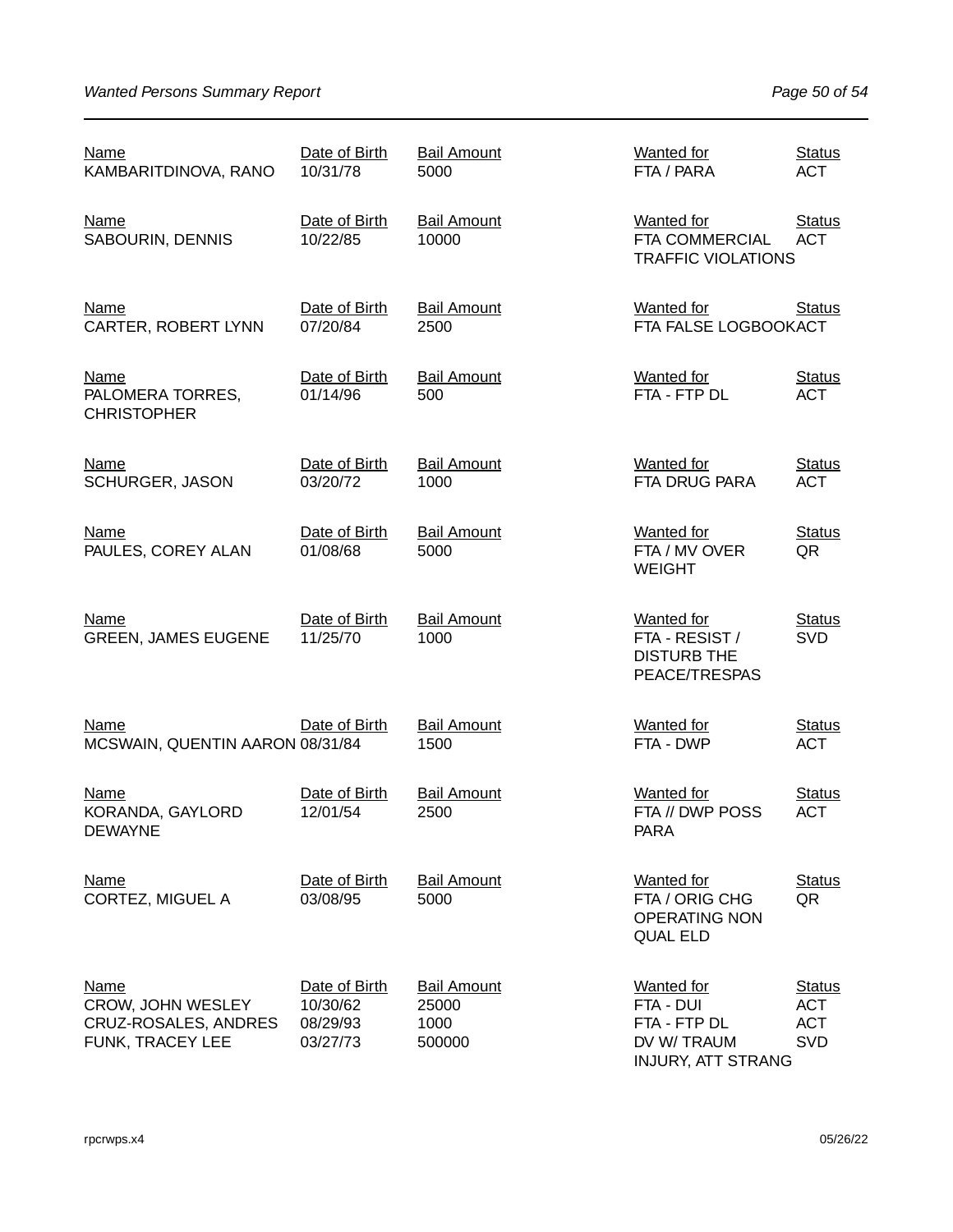| <b>Name</b><br>GRIFFITH, PAUL KENDRICK 12/08/57                   | Date of Birth                    | <b>Bail Amount</b><br>1000  | <b>Wanted for</b><br>FTA//FAIL TO HAVE<br>LOG BOOK<br><b>CURRENT</b>                        | <b>Status</b><br><b>ACT</b> |
|-------------------------------------------------------------------|----------------------------------|-----------------------------|---------------------------------------------------------------------------------------------|-----------------------------|
| LINDLEY, MONICA ANGELA 03/01/95<br>PETERSON, MACKENZIE K          | 07/21/93                         | 7500<br>2500                | FTA FTP<br>FTA//FAIL TO STOP ATQR<br><b>CHECK STATION</b>                                   | <b>ACT</b>                  |
| RAMIREZ, GAGE JACOB<br>RAMIREZ, GAGE JACOB<br>RAMIREZ, GAGE JACOB | 07/07/95<br>07/07/95<br>07/07/95 | 0<br>10000<br>10000         | FTA - PCS & PARA<br>FTA / PCS & PARA<br>FTA / PCS & PARA                                    | <b>SVD</b><br>QR<br>QR      |
| <b>Name</b><br><b>GALICIA, DOUGLAS</b><br><b>OSWALDO</b>          | Date of Birth<br>03/15/76        | <b>Bail Amount</b><br>1500  | <b>Wanted for</b><br>FTA//DELAY & OBST<br><b>OFFICER</b>                                    | <b>Status</b><br><b>ACT</b> |
| <b>Name</b><br>CATES, VICTORIA FAITH                              | Date of Birth<br>03/10/79        | <b>Bail Amount</b><br>5000  | <b>Wanted for</b><br>FTA DRUG PARA                                                          | <b>Status</b><br><b>ACT</b> |
| <b>Name</b><br>BILYK, ELISEY A                                    | Date of Birth<br>09/09/99        | <b>Bail Amount</b><br>5000  | <b>Wanted for</b><br>FTA / FAIL TO STOP<br>AT CHECK STATION/<br><b>DWP</b>                  | <b>Status</b><br><b>ACT</b> |
| <b>Name</b><br>PRADO, JASMINE BLEU                                | Date of Birth<br>06/26/90        | <b>Bail Amount</b><br>20000 | <b>Wanted</b> for<br><b>FTA//DRUG PARA</b>                                                  | <b>Status</b><br><b>ACT</b> |
| <b>Name</b><br>EVANS, CHARLES MICHAEL 11/23/68                    | Date of Birth                    | <b>Bail Amount</b><br>2500  | <b>Wanted</b> for<br>FTA/PARA & DWP                                                         | <b>Status</b><br><b>ACT</b> |
| <b>Name</b><br>TAYLOR, PAUL MATTHEW                               | Date of Birth<br>01/13/64        | <b>Bail Amount</b><br>50000 | <b>Wanted for</b><br>FTA//DUI                                                               | <b>Status</b><br><b>SVD</b> |
| <u>Name</u><br>VELASCO, GABRIEL GARCIA 06/01/56                   | Date of Birth                    | <b>Bail Amount</b><br>1500  | <b>Wanted</b> for<br>FTA - FTP DL                                                           | <b>Status</b><br><b>ACT</b> |
| <b>Name</b><br>AMES, PHILLIP WALKER                               | Date of Birth<br>04/01/94        | <b>Bail Amount</b><br>25000 | <b>Wanted for</b><br>FTA - DWP & DUI-2ND QR<br><b>OFN</b>                                   | <b>Status</b>               |
| STONE, GLENN ELLIS                                                | 09/16/65                         | 0                           | PV ON DUI EXC                                                                               | <b>SVD</b>                  |
| <b>Name</b><br>SADDLER, DANIEL JORDON 12/29/97                    | Date of Birth                    | <b>Bail Amount</b><br>5000  | <b>Wanted for</b><br>FTA// DRIVER<br><b>ACCESS TO</b><br><b>RECORDS</b><br><b>VIOLATION</b> | <b>Status</b><br><b>ACT</b> |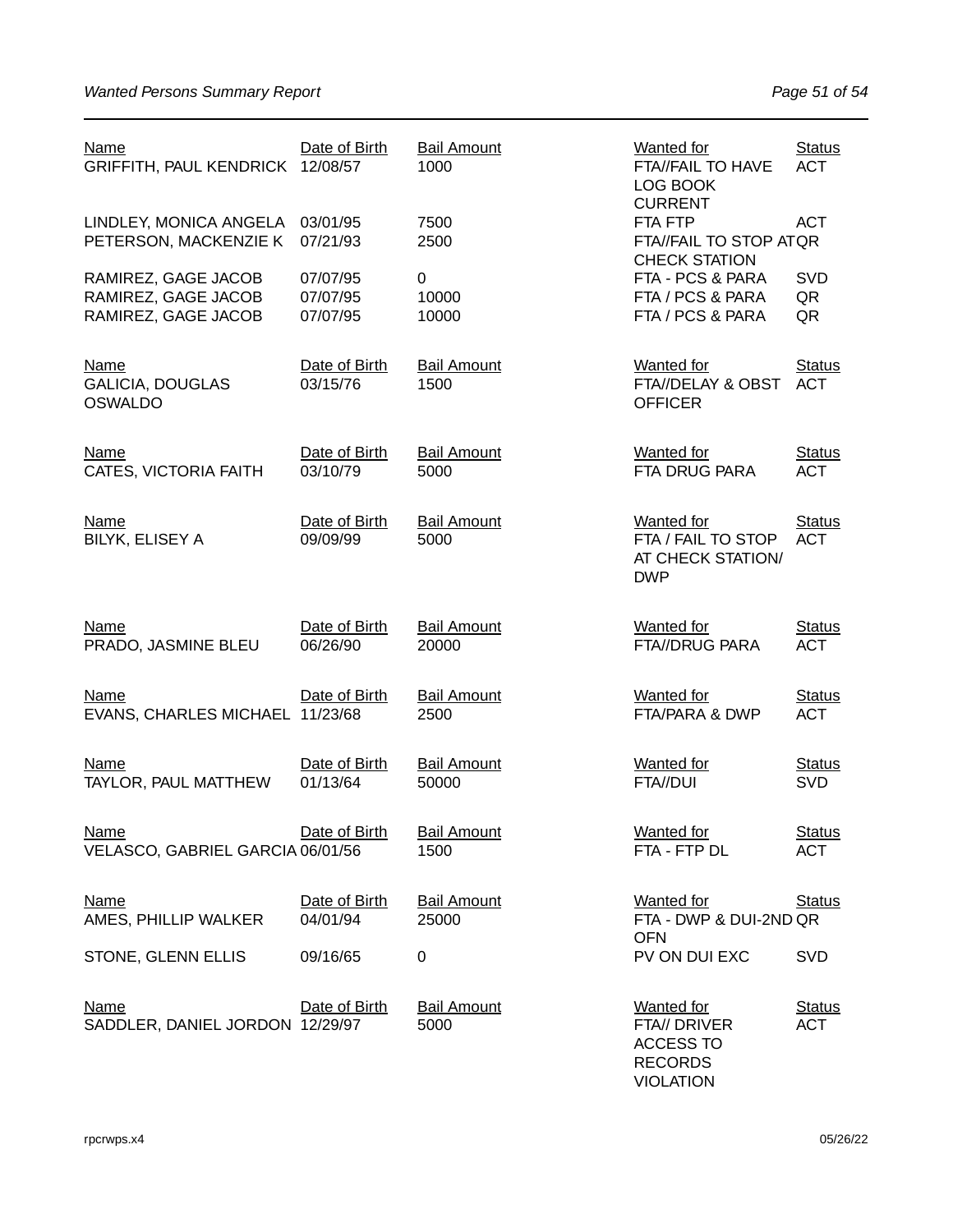| Name                             | Date of Birth | <b>Bail Amount</b> | <b>Wanted</b> for       | <b>Status</b> |
|----------------------------------|---------------|--------------------|-------------------------|---------------|
| HEBDEN, ROGER                    | 04/08/61      | 2000               | <b>FTA RECKLESS</b>     | <b>ACT</b>    |
|                                  |               |                    |                         |               |
| <b>Name</b>                      | Date of Birth | <b>Bail Amount</b> | <b>Wanted for</b>       | <b>Status</b> |
| ANDERSON, BRANDON                | 06/11/82      | 500                | FTA - DWP               | <b>ACT</b>    |
|                                  |               |                    |                         |               |
| <b>JAMES</b>                     |               |                    |                         | <b>ACT</b>    |
| ARMENT, JAMES EARL               | 04/09/85      | 5000               | FTA / PARA              |               |
| <b>BIYASENOR, ARTURO C</b>       | 10/23/47      | 500                | FTA FTP                 | <b>ACT</b>    |
| <b>BREACH, RODNEY TRAVIS</b>     | 08/20/73      | 0                  |                         | <b>SVD</b>    |
| <b>BURNS, THOMAS LEROY</b>       | 03/25/92      | 0                  | FTA / VIOL NCO          | QR            |
| CERVANTES-CAMPOS,                | 01/28/86      | 2500               | FTA FTP FALSE INFO ACT  |               |
| <b>VICTOR</b>                    |               |                    | TO LEO                  |               |
| CONTRERAS-CARDENAS,              | 10/21/76      | $\mathbf 0$        | FTA / DISTRUBING        | SVD           |
| <b>DELMA BANESA</b>              |               |                    | THE PEACE               |               |
| <b>GARCIA, ANGEL GUSTAVO</b>     | 06/15/84      | $\mathbf 0$        | PV PCS NO BAIL          | SVD           |
| GIL, JOANN                       | 01/27/71      | 500                | FTA / BATTERY           | <b>ACT</b>    |
| <b>GUTHRIE, BRANDON LEE</b>      | 07/18/92      | 50000              | FTA PCS X 2-POSS        | SVD           |
|                                  |               |                    | <b>LEGEND DRUG-PARA</b> |               |
|                                  |               |                    | X <sub>3</sub>          |               |
| <b>GUTHRIE, BRANDON LEE</b>      | 07/18/92      | 10000              | FTA PCS X2 / POSS       | SVD           |
|                                  |               |                    | PHARMACY DRUG           |               |
|                                  |               |                    | /PARA X3                |               |
|                                  |               |                    |                         |               |
| HANAMAN, KENDALL                 | 07/20/63      | 25000              | FTA COURT//DWP          | <b>ACT</b>    |
| <b>WILLIAM</b>                   |               |                    | 3RD OFF                 |               |
| HINKLEY, JONATHAN                | 01/06/96      | 5000               | FTA / NO INSUR          | <b>SVD</b>    |
| <b>MICHAEL</b>                   |               |                    |                         |               |
| JOEL TORRES, JOSE A              | 09/06/97      | 25000              | FTA-DWP OPEN            | <b>ACT</b>    |
|                                  |               |                    | <b>CONTAINER</b>        |               |
| KRZESNIK, HAYDEN SCOTT           | 11/18/94      | 10000              | FTA//PAYMENT REV        | <b>ACT</b>    |
|                                  |               |                    | <b>HEARING</b>          |               |
| MEDINA-TAMAYO, BASILIO           | 02/13/77      | 10000              | FTA FTP                 | <b>ACT</b>    |
| MORALES-LUNA, ARCENIO            | 09/02/90      | 175                | FTA//FTP                | <b>ACT</b>    |
| <b>ENRIQUE</b>                   |               |                    |                         |               |
| MORENO TREJO, JUAN               | 12/19/96      | 25000              | FTA CONTROLLED          | <b>ACT</b>    |
| CARLOS jr                        |               |                    | <b>SUBS DRUG PARA</b>   |               |
|                                  |               |                    | <b>DUI</b>              |               |
| PADILLA, MARCOS                  | 12/05/96      | 2500               | PV POSS OF PARA         | ACT           |
| PADILLA, MARCOS                  | 12/05/96      | 2500               | PV UNLAWFUL             | <b>ACT</b>    |
|                                  |               |                    | <b>ENTRY</b>            |               |
| RAMIREZ-RAMIREZ, MILTON 05/05/93 |               | 2500               | FTA//FTP DL             | <b>ACT</b>    |
|                                  |               |                    |                         |               |
| A<br>RIVAS, RICARDO jr           |               | 1000               | FTA DWP                 | <b>ACT</b>    |
|                                  | 10/26/86      |                    |                         |               |
| RODRIGUEZ, CARLOS                | 07/26/59      | 2500               | FTA FTP                 | <b>ACT</b>    |
| SHEPARD, MICHAEL                 | 06/16/88      | 0                  | FTA PCS DRUG PARA ACT   |               |
| <b>ROBERT</b>                    |               |                    | <b>FALSE INFO</b>       |               |
| SHEPARD, MICHAEL                 | 06/16/88      | 0                  | <b>WARRANT FOR</b>      | <b>ACT</b>    |
| <b>ROBERT</b>                    |               |                    | <b>ARREST &amp;</b>     |               |
|                                  |               |                    | <b>COMMITMENT</b>       |               |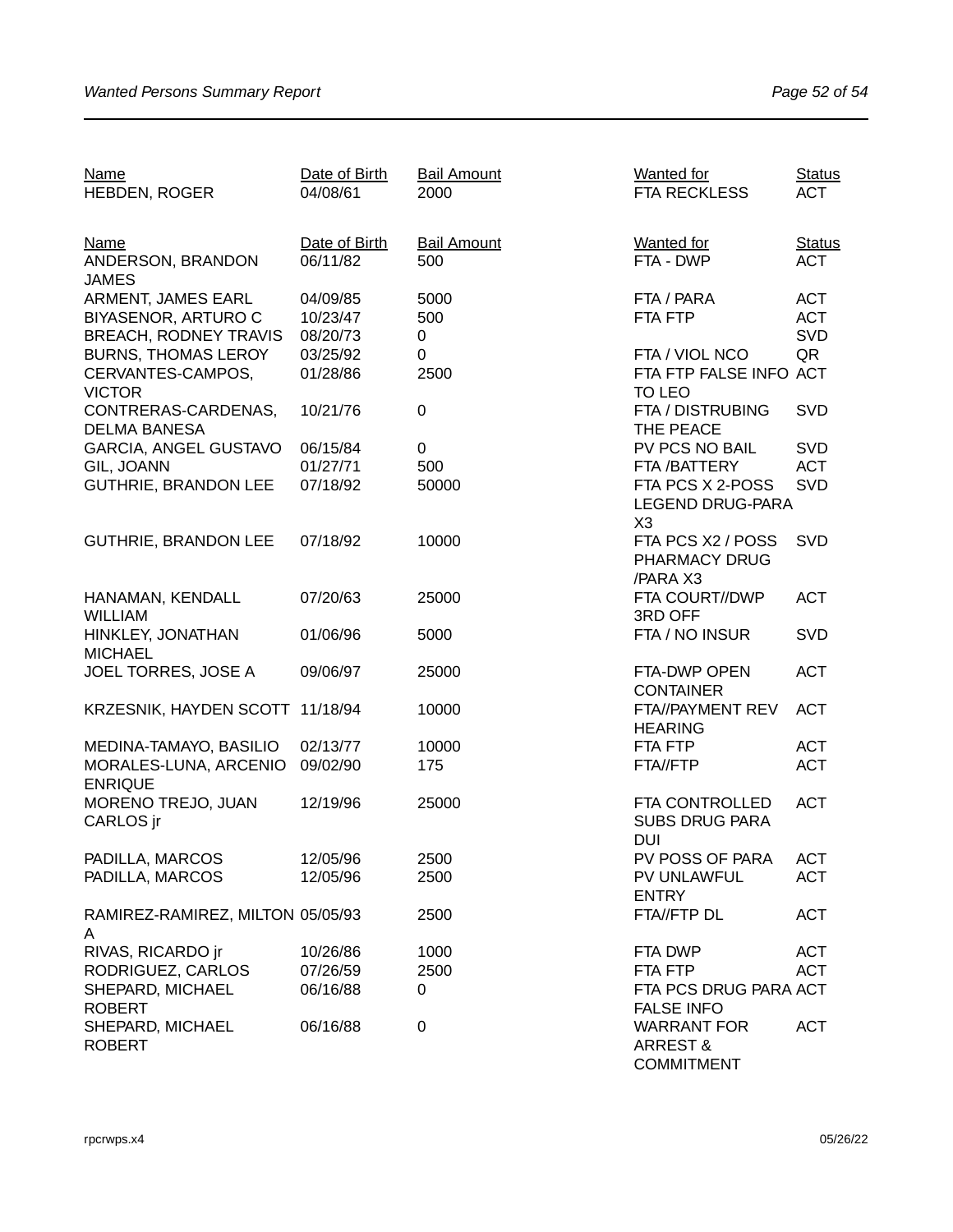| Name<br>SHEPARD, MICHAEL<br><b>ROBERT</b>                                                   | Date of Birth<br>06/16/88                    | <b>Bail Amount</b><br>0      | Wanted for<br>FTA / PCS X2 / PARA/ CLR<br><b>FALSE INFO</b>                 | <b>Status</b>                                        |
|---------------------------------------------------------------------------------------------|----------------------------------------------|------------------------------|-----------------------------------------------------------------------------|------------------------------------------------------|
| SIBLEY, JOHN TRENTON<br>SIPPLE, CLAYTON ALLEN<br>SIPPLE, CLAYTON ALLEN<br>TODD, ALVIN KEITH | 06/13/80<br>06/20/83<br>06/20/83<br>08/23/87 | 1000<br>2500<br>5000<br>1500 | FTA//DRUG PARA<br>CPO VIOL<br>VIOL OF NCO<br>FTA DWP NO<br><b>INSURANCE</b> | <b>ACT</b><br><b>ACT</b><br><b>ACT</b><br><b>ACT</b> |
| TRUJILLO, SAMMUEL                                                                           | 08/17/95                                     | 0                            | FTA//PCS-RESIST-<br>-DWP-PARA                                               | <b>ACT</b>                                           |
| VANSLYKE, CALEB JOHN<br>VANSLYKE, CALEB JOHN                                                | 01/02/89<br>01/02/89                         | 20000<br>20000               | FTA - PARA<br>FTA//PAYMENT REV<br><b>HEARING</b>                            | QR<br><b>ACT</b>                                     |
| <b>Name</b><br>CORTEZ, ARIK JOHN                                                            | Date of Birth<br>02/12/72                    | <b>Bail Amount</b><br>5000   | <b>Wanted for</b><br>FTA-FTS CHECKING ACT<br><b>STATION</b>                 | <b>Status</b>                                        |
| Name<br>CARRICA, CAMERON LEE                                                                | Date of Birth<br>06/07/93                    | <b>Bail Amount</b><br>7500   | <b>Wanted for</b><br>FTA POSS OF<br><b>CONTROLLED SUBST</b><br>AND PARA     | <b>Status</b><br><b>ACT</b>                          |
| MULLINS, MICHAEL WAYNE 04/26/92                                                             |                                              | 2500                         | FTA POSS OF CONT ACT<br><b>SUBS</b>                                         |                                                      |
| <b>Name</b><br>ORTEGA, JOHN L                                                               | Date of Birth<br>04/14/92                    | <b>Bail Amount</b><br>5000   | Wanted for<br>FTA CPS AND PARA                                              | <b>Status</b><br><b>ACT</b>                          |
| <b>Name</b><br>ENGLISH, ANGELA LYNN                                                         | Date of Birth<br>06/17/77                    | <b>Bail Amount</b><br>3635   | <b>Wanted for</b><br><b>CONTEMPT OF</b><br><b>COURT/BATTERY</b>             | <b>Status</b><br><b>ACT</b>                          |
| Name<br>KLINGSPORN, MILES<br><b>LAWSON</b>                                                  | Date of Birth<br>04/12/78                    | <b>Bail Amount</b><br>5000   | Wanted for<br>FTA// FTP                                                     | <b>Status</b><br>ACT                                 |
| <b>Name</b><br>PHAN, HIEU NGOE                                                              | Date of Birth<br>11/06/87                    | <b>Bail Amount</b><br>0      | Wanted for<br>FTP//NO VALID FISH ACT<br><b>LIC</b>                          | <b>Status</b>                                        |
| <b>Name</b><br>ARNOTT, RICHARD DALE                                                         | Date of Birth<br>05/09/49                    | <b>Bail Amount</b><br>1500   | <b>Wanted for</b><br>FTA / DWP                                              | <b>Status</b><br><b>ACT</b>                          |

Total wants for this report: 1